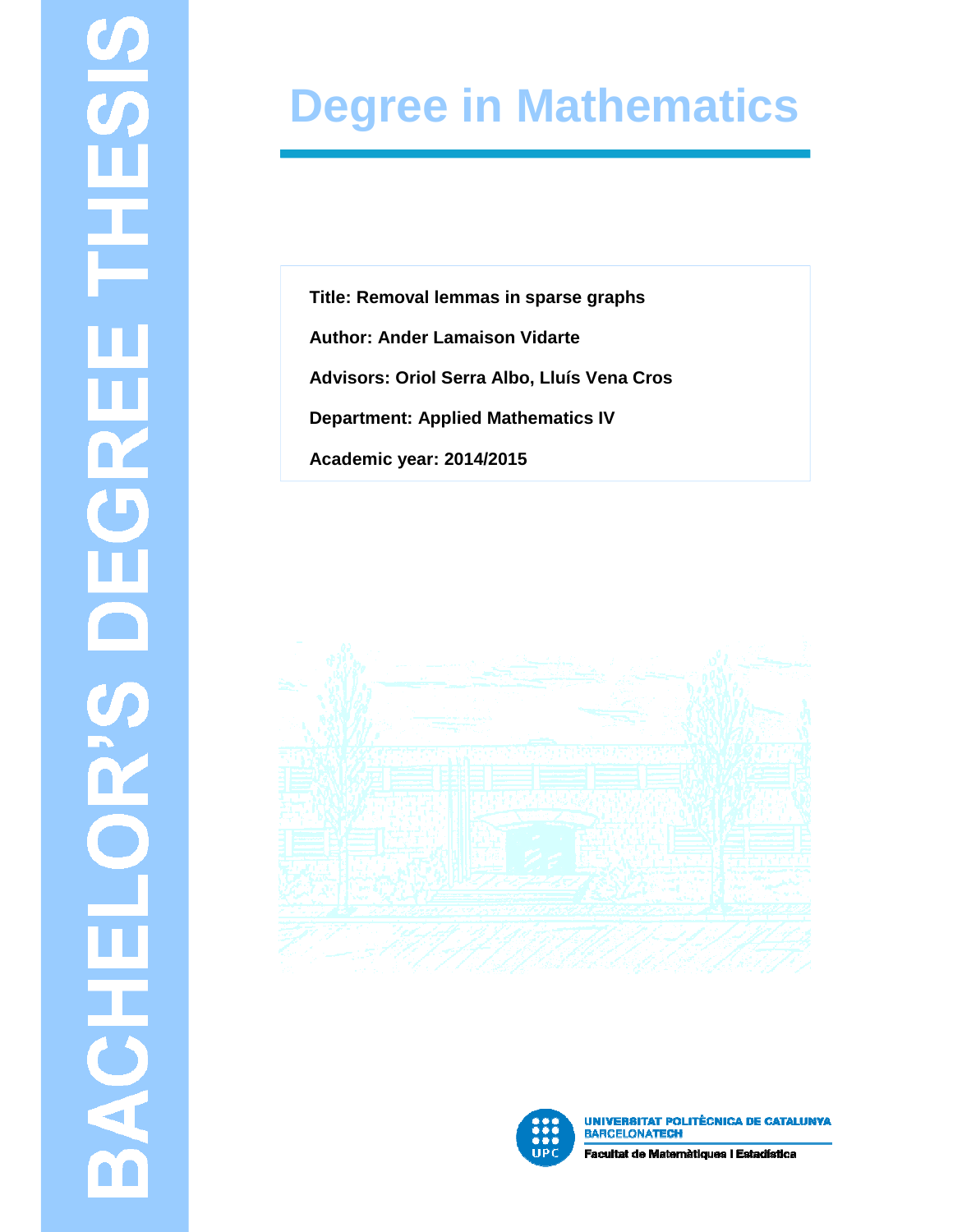Universitat Politècnica de Catalunya Facultat de Matemàtiques i Estadística

Bachelor's Degree Thesis

### **Removal lemmas in sparse graphs**

Ander Lamaison Vidarte

Advisors: Oriol Serra Albo Lluís Vena Cros

Departament de Matemàtica Aplicada IV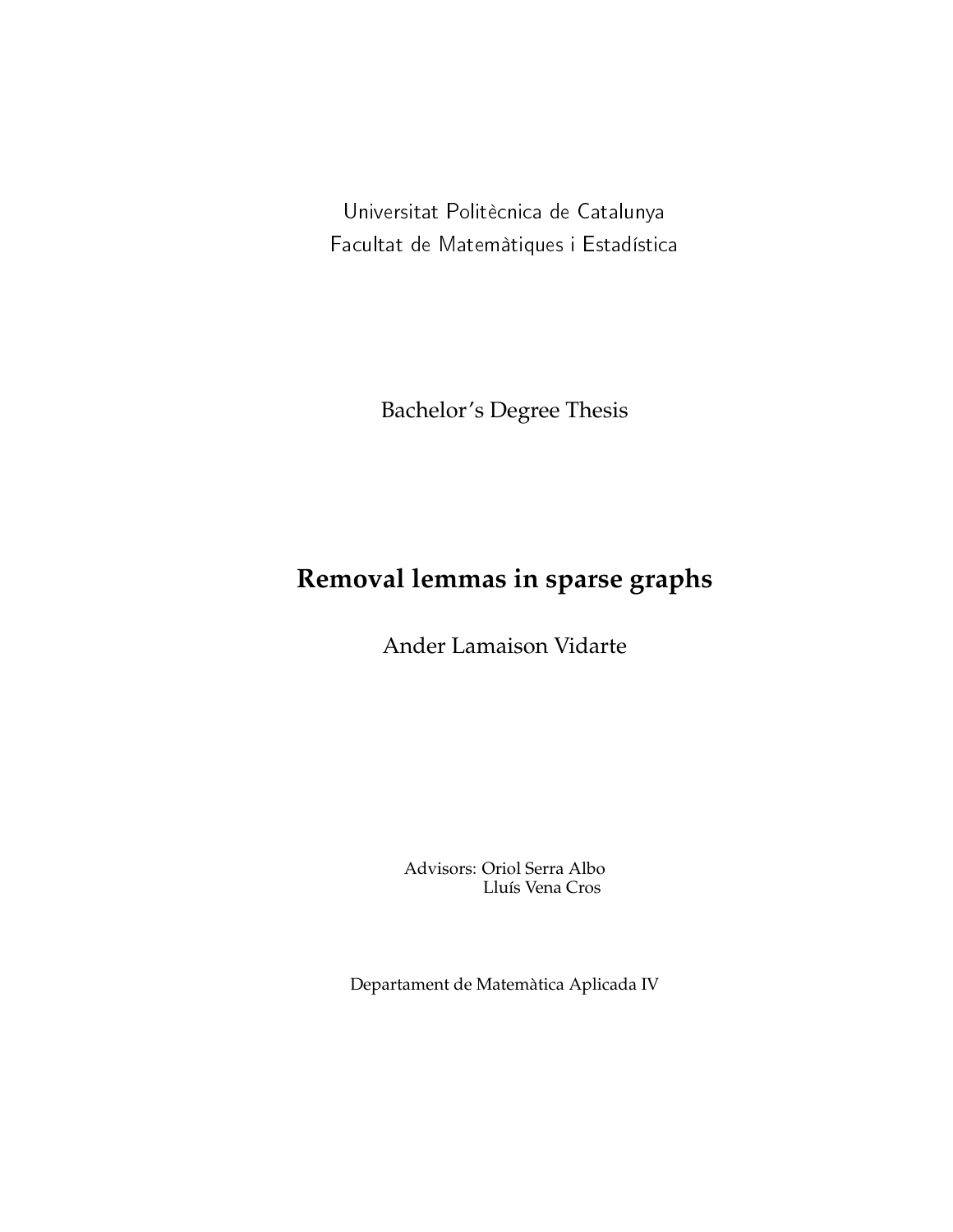This work is dedicated to my family, for providing me with unconditional support all these years, and to everyone who has helped me in the path through university.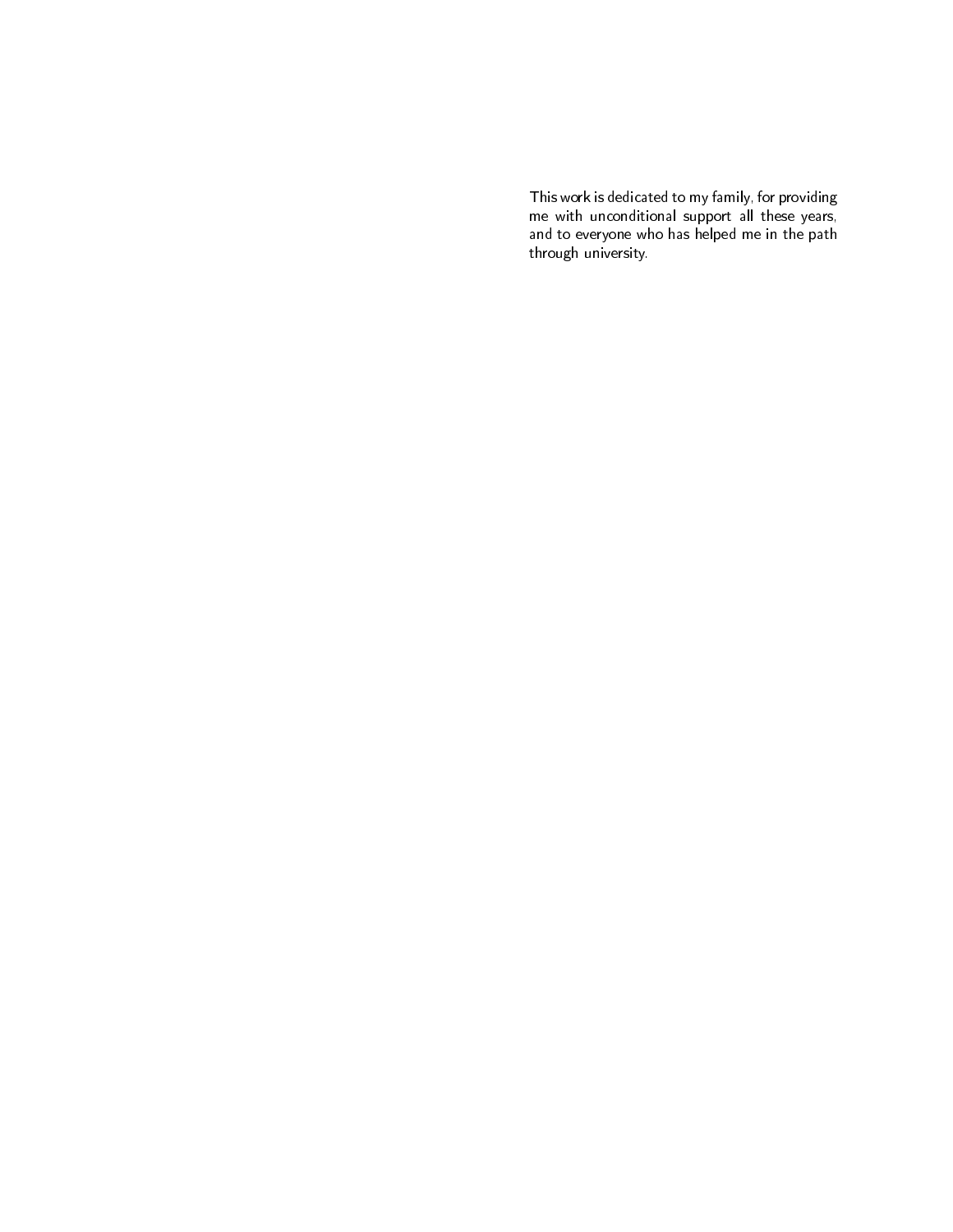#### Abstract

**Key words:** Pseudorandom, regularity lemma, removal lemma, sparse graphs

**MSC2010:** 05C35, 05C80

The aim of this work is to explain and prove the graph removal lemma, in both the dense and the sparse cases, and show how these can be applied to finite groups to obtain arithmetic removal lemmas. The graph removal lemma, in its most basic form, states that for any fixed graph *H*, if a graph *G* on *n* vertices contains  $o(n^{v(H)})$ copies of *H*, then all copies can be deleted from *G* by deleting *o*(*n* 2 ) edges. We will show how the concept of regularity, and the regularity and counting lemmas, are crucial in the proof of the removal lemmas. We will explain the motivation behind the development of the sparse case, and the role of pseudorandom graphs in sparse versions of the removal lemma. Finally, we will see how the removal lemma, both in its graph and its arithmetic versions, can be used to prove Roth's theorem, that is, the existence of non-trivial 3-term arithmetic progressions in any subset of the natural numbers with positive density.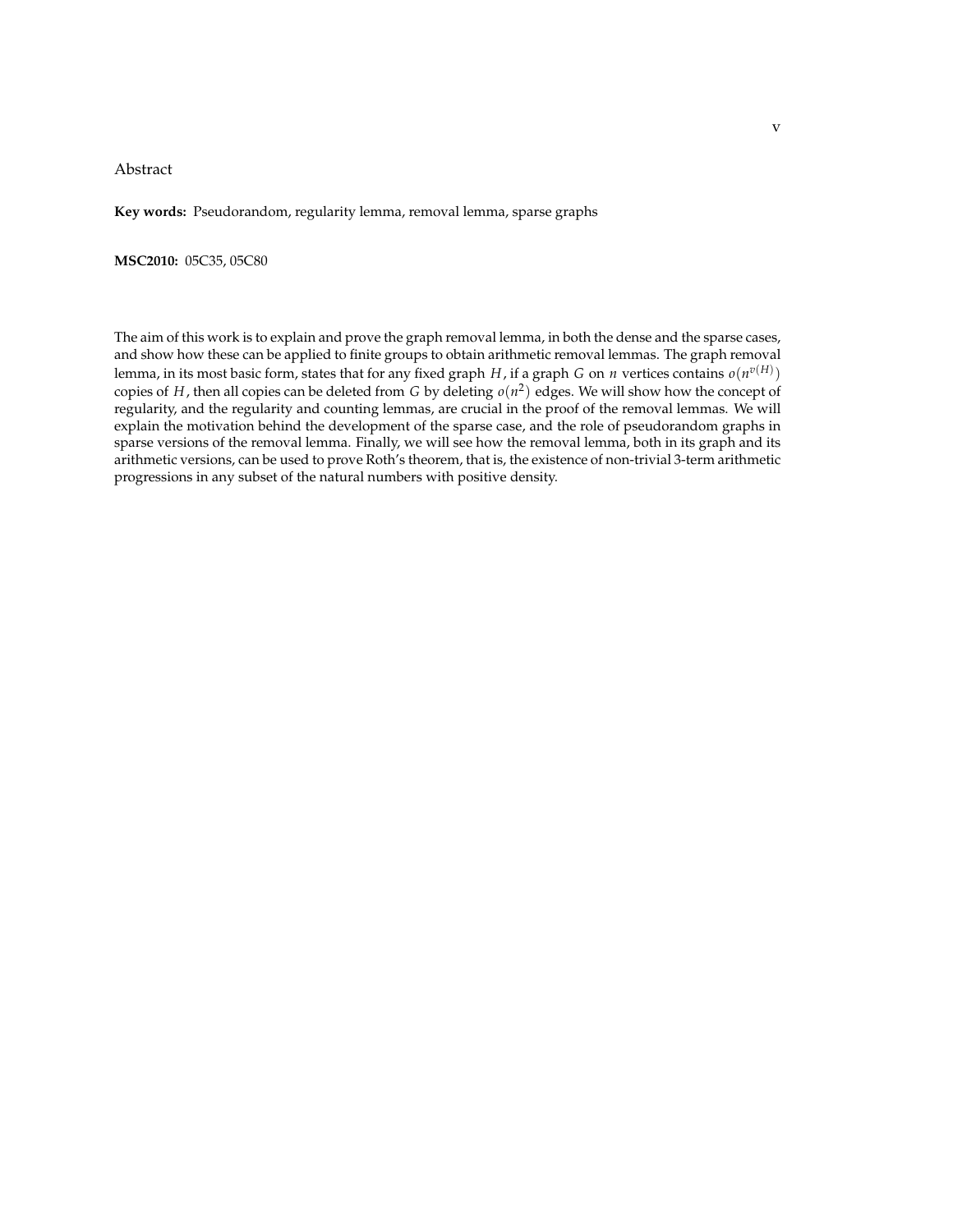vi Removal lemmas in sparse graphs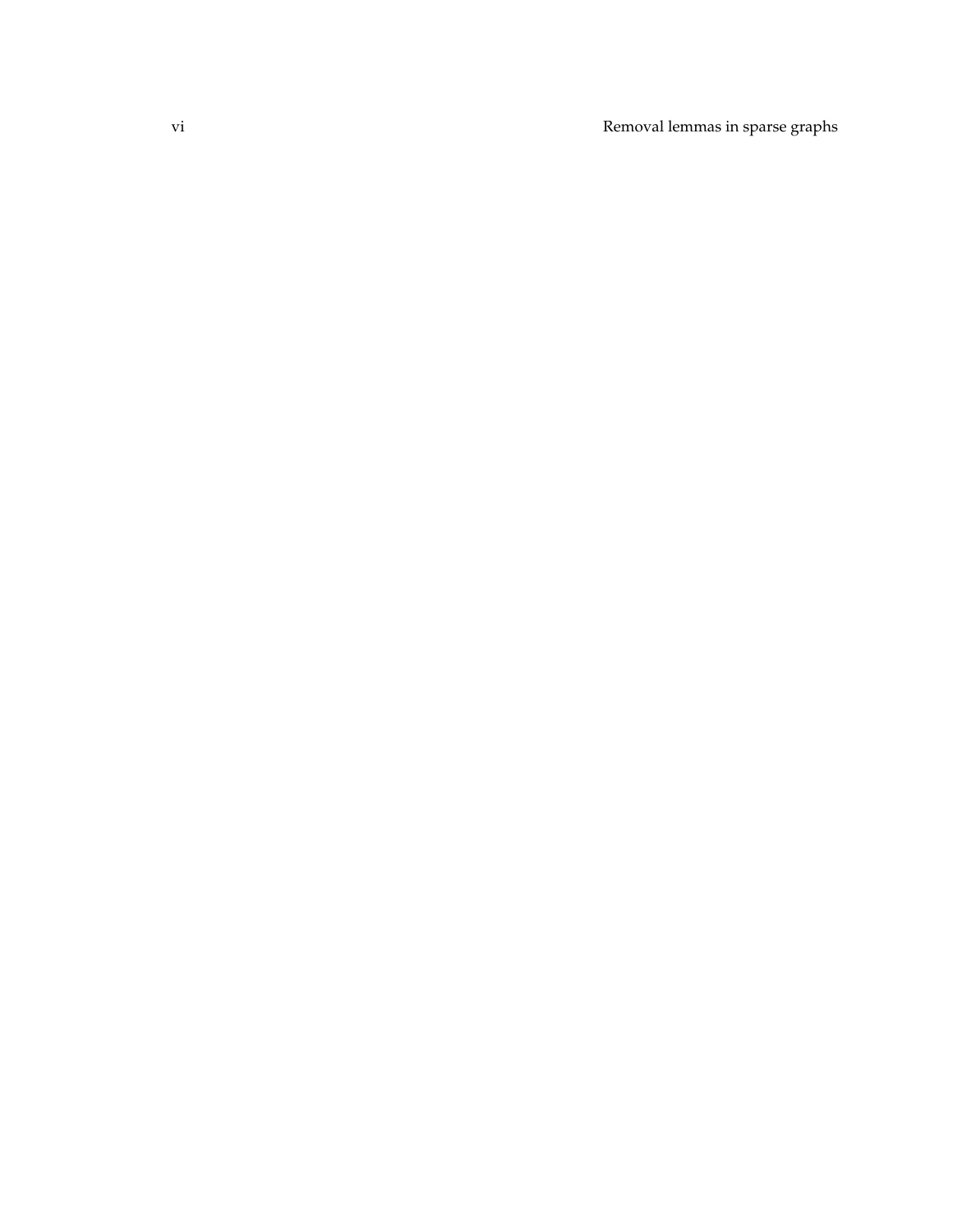### **Notation**

- $[n]$  {1, 2, ..., *n*}
- *E*(*G*) Set of edges of graph *G*
- *V*(*G*) Set of vertices of graph *G*
- *e*(*G*) Number of edges of graph *G*
- *v*(*G*) Number of vertices of graph *G*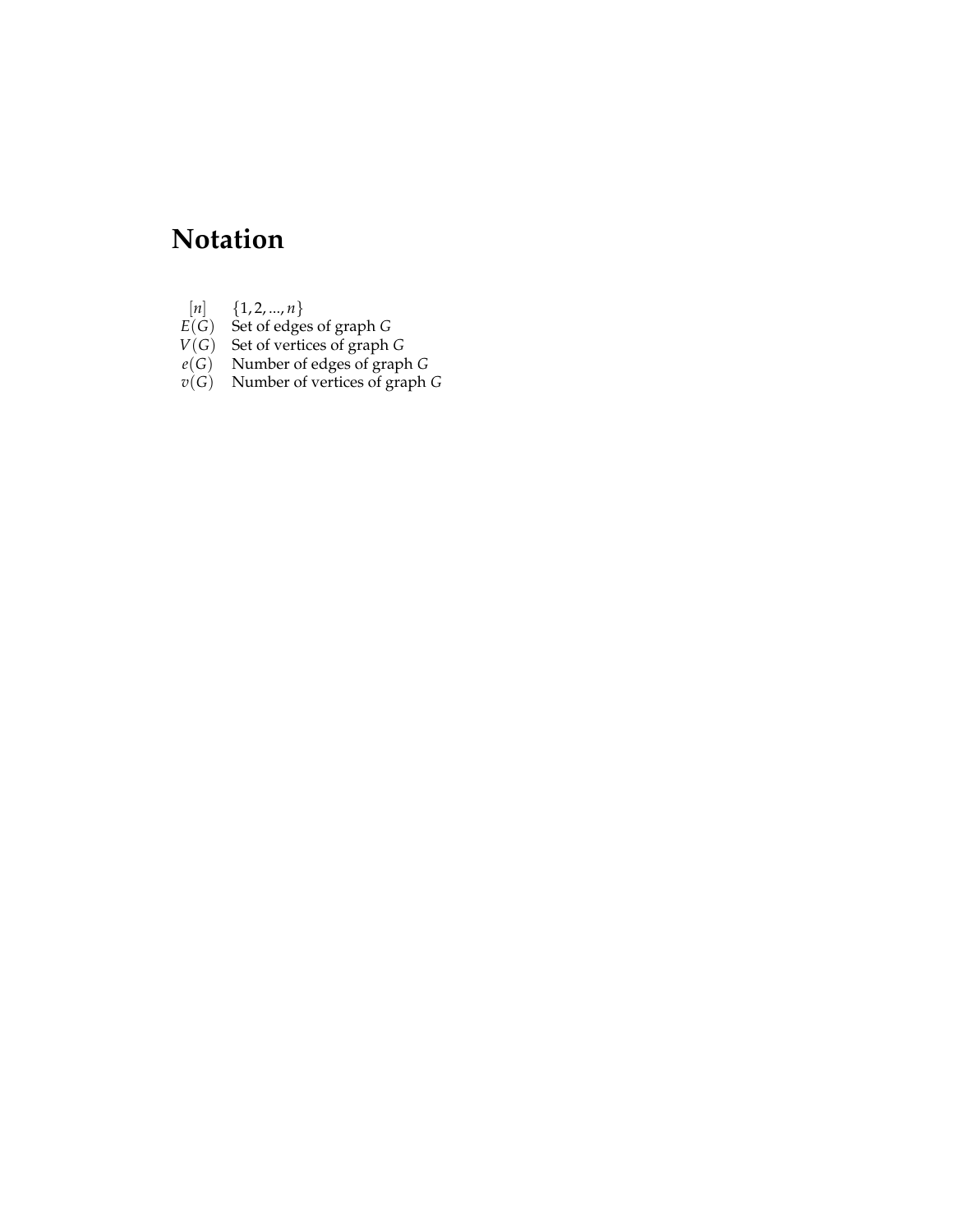### **Contents**

| Chapter 1. Introduction                                  |    |
|----------------------------------------------------------|----|
| Chapter 2. Removal lemma in dense graphs                 | 3  |
| The regularity lemma<br>2.1.                             | 4  |
| 2.2. The counting lemma                                  | 11 |
| 2.3. The removal lemma                                   | 13 |
| 2.4. Applications                                        | 16 |
| Chapter 3. Sparse pseudorandom graphs                    | 21 |
| Motivation<br>3.1.                                       | 21 |
| Pseudorandom graphs<br>3.2.                              | 23 |
| The regularity lemma<br>3.3.                             | 25 |
| The counting lemma<br>3.4.                               | 34 |
| 3.5. The removal lemma                                   | 56 |
| Application: The sparse arithmetic removal lemma<br>3.6. | 58 |
| Concluding remarks<br>3.7.                               | 60 |
| References                                               | 61 |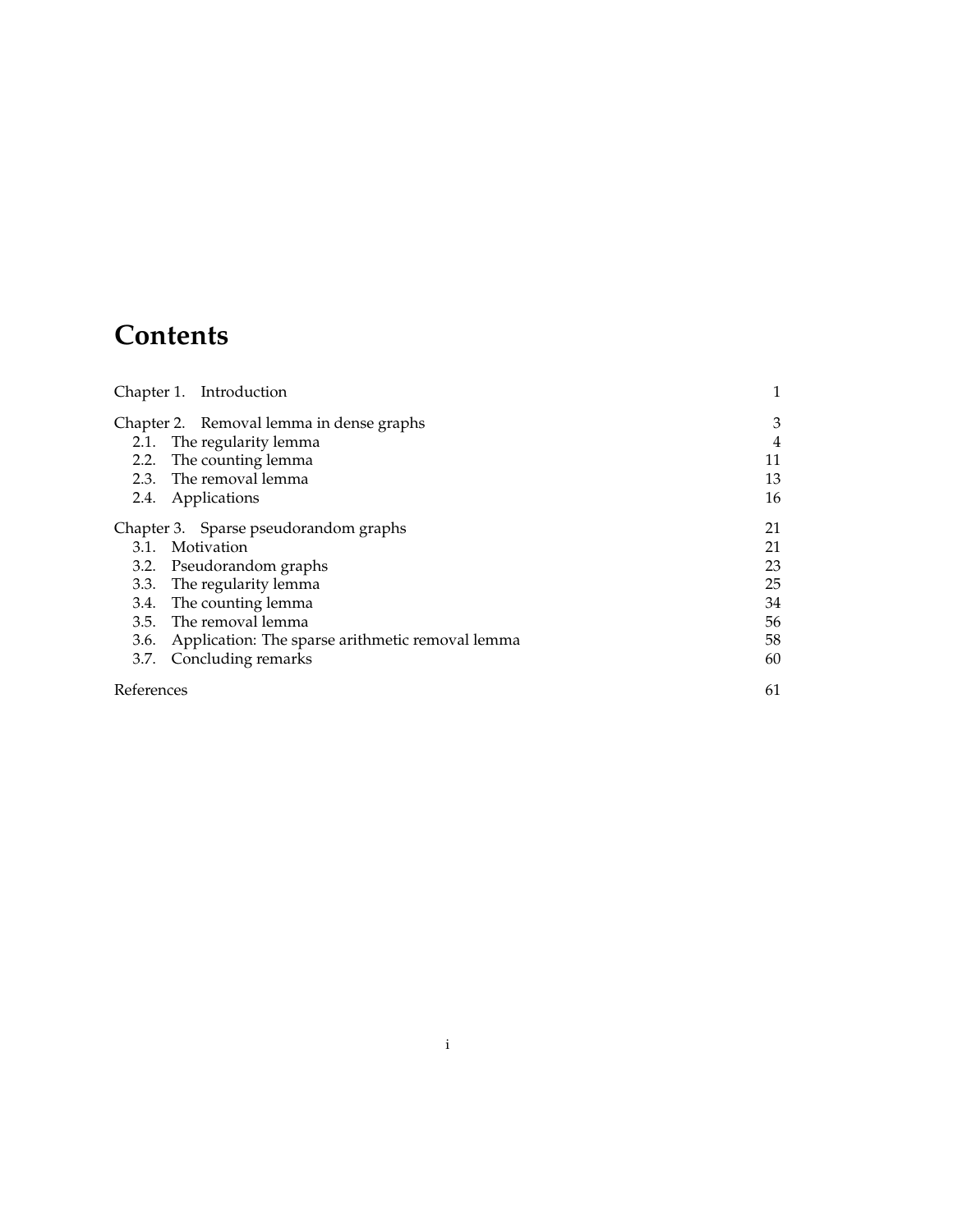ii Removal lemmas in sparse graphs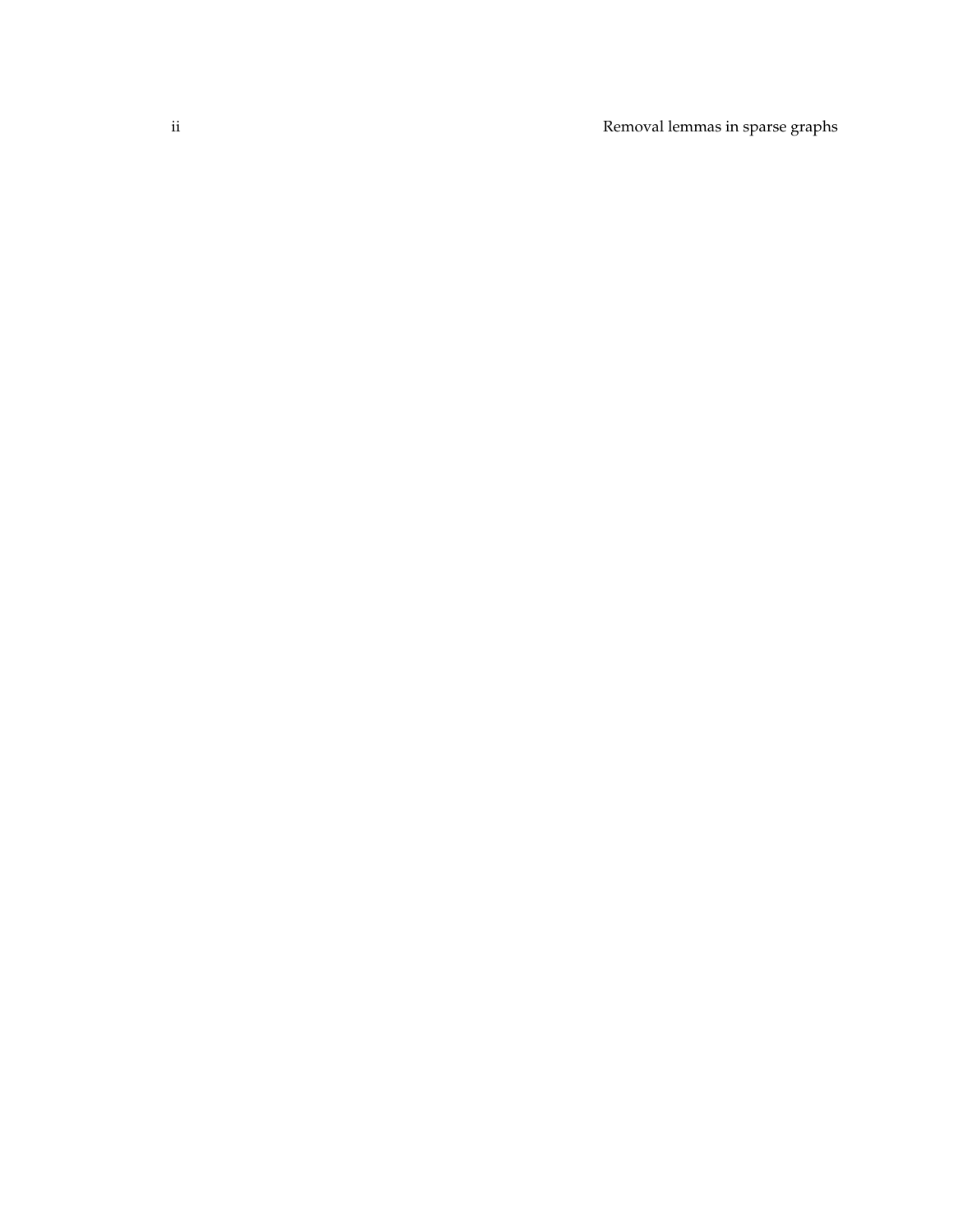### <span id="page-8-0"></span>**Chapter 1 Introduction**

The origins of the removal lemma can be traced back to a conjecture proposed by Erdős and Turán in 1936 [**ErdTur**]. This conjecture asked whether any subset of **N** in which the sum of the reciprocals of the elements is divergent necessarily contains a non-trivial *k*-term arithmetic progression for all positive integers *k*. An interesting particular case of this conjecture is whether this holds for subsets of **N** of positive density. This is a result known today as Szemerédi's Theorem on arithmetic progressions: for any density  $\epsilon > 0$ , subsets of  $[n]$  with density at least  $\epsilon$ , for *n* large enough, always contain *k*-term arithmetic progressions.

The first answer for the dense case came in 1953, when Roth [Rot] proved the case  $k = 3$  using Fourier analysis. In the seventies, Szemerédi proved the result for general *k* using combinatorial methods [**Sze2**]. This proof introduced a tool that would be of great relevance in extremal combinatorics: regularity in graphs, and in particular the regularity lemma.

The concept of regularity is one of equidistribution of edges. We say that a graph is regular when the density of edges between any two large enough sets of vertices is approximately the same as the density of the entire graph. A partition of the vertex set of the graph is said to be regular if almost all of the pairs of parts are regular, and the parts are of the same size.

From the many results involving regularity that have been proven since it was introduced, the two that we will use are the regularity lemma and the counting lemma. The regularity lemma states that any graph admits a regular partition, and there is an upper bound on the number of parts required [**Sze3**]. Meanwhile, the counting lemma gives a lower bound on the number of embeddings of a graph *H* into a regular partition, under certain conditions [**KomSim**].

The combination of both lemmas produces the central result of this thesis: the graph removal lemma [**RuzSze**, **Fur**]:

**Theorem [2.1](#page-10-1) (Removal lemma).** Let  $\epsilon > 0$  be a constant and *H* be a graph on *h* vertices. Then there exists  $\delta > 0$  for which the following property holds: any graph *G* on *n* vertices, which contains at most *δn h* copies of *H*, can be made *H*-free (not containing any copies of *H*) by removing at most  $\epsilon n^2$  edges.

This lemma has many applications, one of which is that it allows for a straightforward proof of Roth's theorem (the case  $k = 3$  of Szemerédi's theorem) [**Rot**, **RuzSze**]. In fact, a generalization of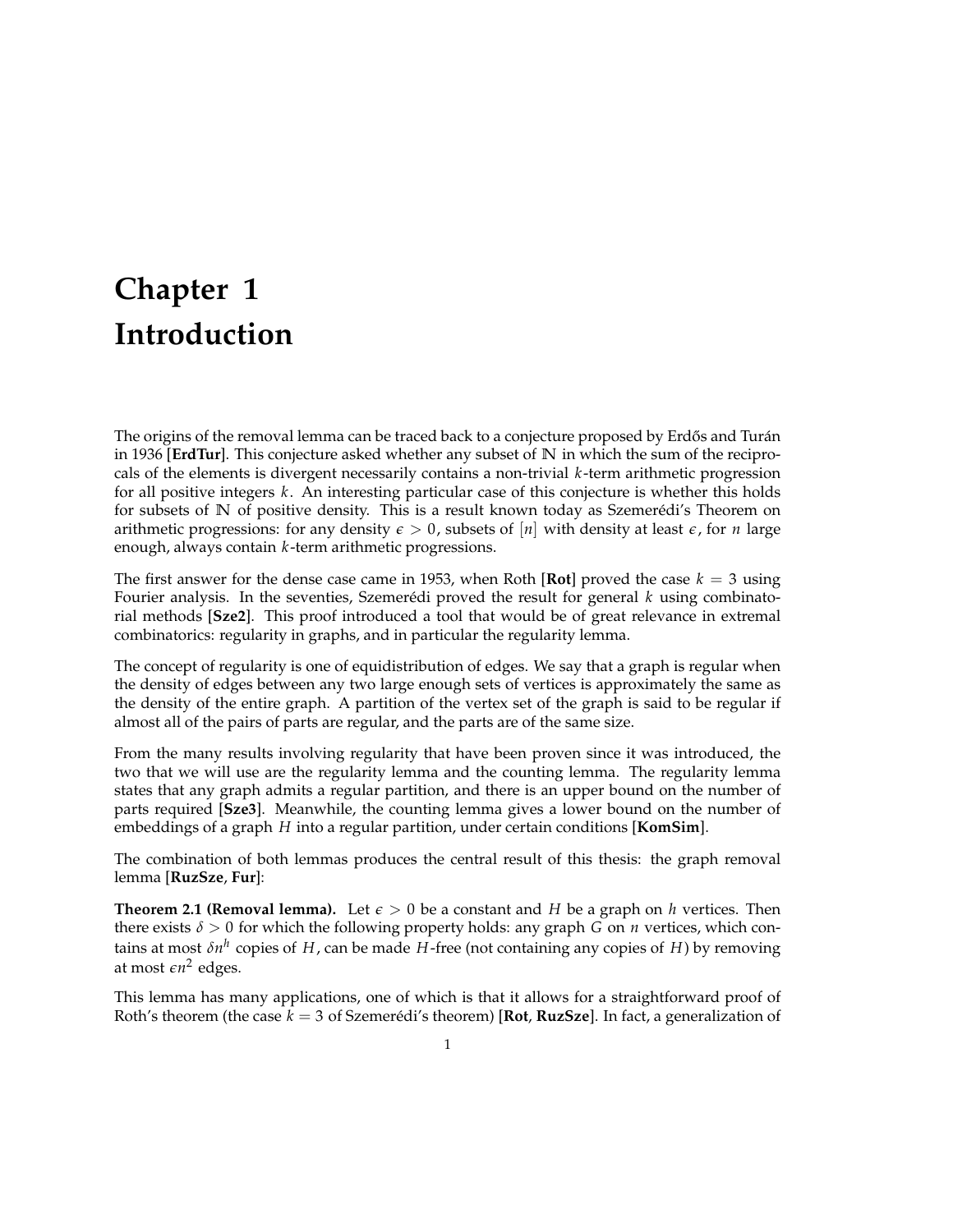the removal lemma which applies to hypergraphs instead of graphs allows to prove Szemerédi's theorem [**Gow**, **FraRod**]. The extension, however, is not simple because it requires a much more complicated definition for regular hypergraphs. Another important application is the arithmetic removal lemma [**Gre**], which deals with solutions to the equation  $x_1x_2 \cdots x_k = 1$  in a finite abelian group *G*, where  $x_i \in S_i \subseteq G$ . The lemma says that if the number of solutions to this equation is small, then a small number of elements can be removed from each set  $S_i$  in a way that removes all solutions of the equation.

When using the removal lemma, we run into problems when we try to apply it to sparse graphs, that is, graphs on *n* vertices in which the number of edges is  $o(n^2)$  as *n* goes to infinity, because the statement of the lemma becomes trivial. Indeed, the statement of Theorem [2.1](#page-10-1) allows us to remove up to  $\epsilon n^2$  edges from *G*, but this means that we can remove all edges from *G* (and then trivially *G* becomes *H*-free). For this reason, a different version of this lemma is needed. However, this result can only be applied to a certain family of graphs, which is subgraphs of pseudorandom graphs. There are counterexamples to many statements that could reasonably be generalizations of the removal lemma if we do not impose conditions on the graph *G*.

Pseudorandom graphs are classes of graphs that satisfy certain properties that random graphs (especially Erdős-Rényi random graphs<sup>[1](#page-9-0)</sup>) satisfy asymptotically almost surely, but that fail for most usual families of graphs that follow a certain structure. They are deterministic conditions that attempt to replicate certain behaviours of random graphs. Regular graphs, mentioned above, are one example of a pseudorandom class of graphs. Other examples include jumbled graphs and graphs satisfying discrepancy. For the sparse removal lemma, the pseudorandomness condition that we will impose is jumbledness.

The proof of the sparse version of the removal lemma [**ConFoxZha**] follows the same steps as the proof for the dense case, but the details get more complicated as additional calculations and considerations need to be made using the jumbledness condition. Here we will only give the proof for the case when *H* is a cycle of length at least 5, and we will mention the techniques used in other cases.

The lemma also leads to a sparse arithmetic removal lemma, but the proof now is analogous as that of the dense case. As in the graph removal lemma, pseudorandomness is required in the proof, so this result can only be applied to subsets of jumbled sets.

The aim of this work is to prove the different removal lemmas and some of the most important applications. We also want to understand the concept of pseudorandomness and why pseudorandom graphs are useful in adaptations of dense theorems to sparse graphs. In Chapter [2](#page-10-0) we prove the dense case of the graph and arithmetic removal lemmas, and the applications resulting from them. In Chapter [3](#page-28-0) we introduce the concept of pseudorandomness, and prove the sparse versions of the graph and arithmetic removal lemmas.

<span id="page-9-0"></span><sup>&</sup>lt;sup>1</sup>We will denote by  $G_{n,p}$  the graph on *n* vertices where the probability of each edge appearing is *p* and the edges are taken independently. These are called Erdős-Rényi graphs.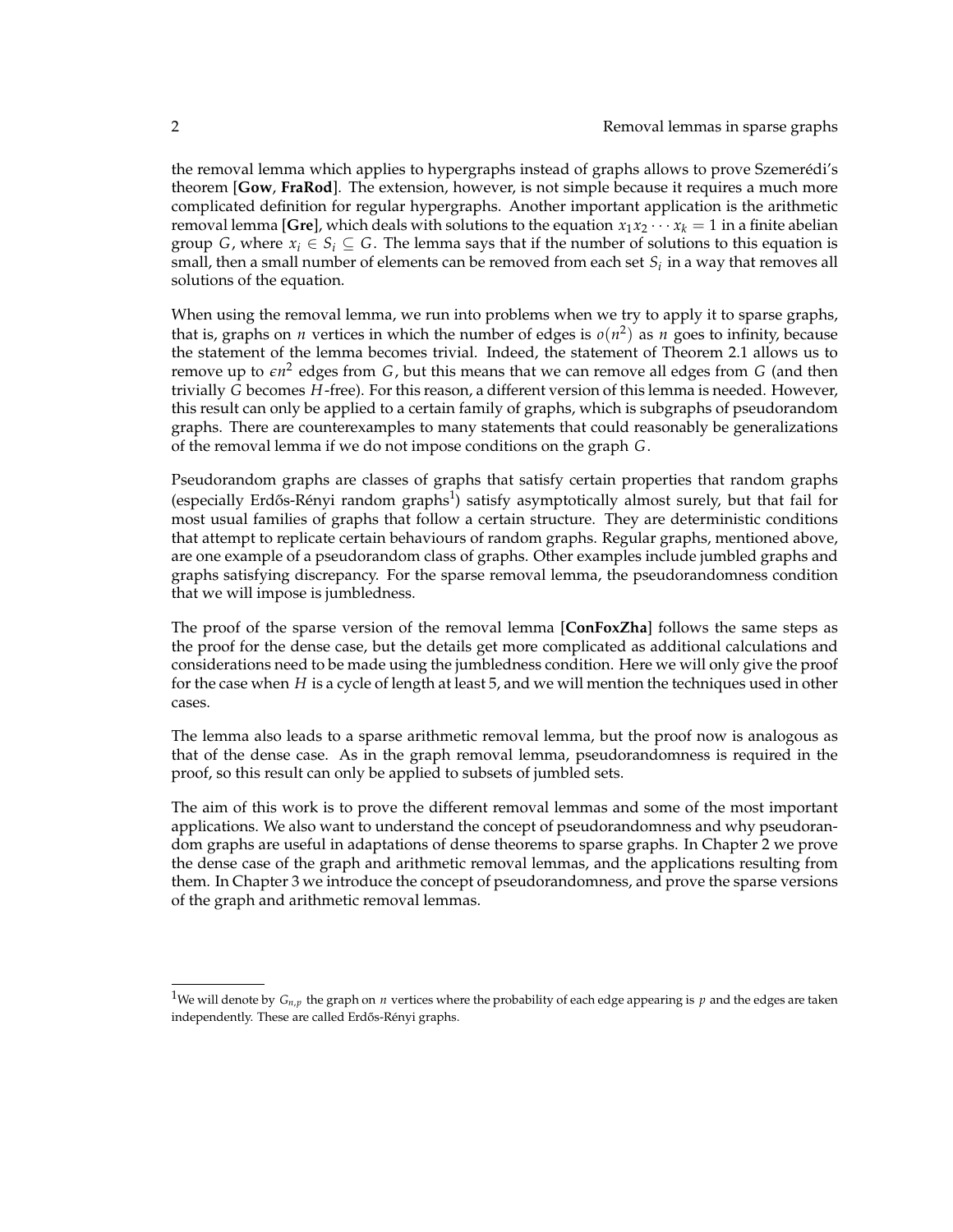### <span id="page-10-0"></span>**Chapter 2 Removal lemma in dense graphs**

In this chapter we will introduce and prove the graph removal lemma in the dense case. First, we will introduce the concept of regularity and regular partitions, which is the main tool used in this proof. This will be followed by the proof of the regularity lemma. Then, we will prove the counting lemma. Later, we will use these two results to prove the removal lemma and a variant of it. Finally, we will give several applications of the graph removal lemma, including Roth's theorem and the arithmetic removal lemma.

The statement of the removal lemma is the following [**Fur**]:

<span id="page-10-1"></span>**Theorem 2.1 (Graph removal lemma).** Let  $\epsilon > 0$  be a constant and H be a graph on h vertices. Then *there exists δ* > 0 *for which the following property holds: any graph G on n vertices, which contains at most δn h copies of H, can be made H -free by removing at most en* 2 *edges.*

As an observation, notice that the number of embedded copies of *H* in the complete graph on *n* vertices is  $v(H)!(\binom{n}{v(H)}) = \Theta(n^{v(H)})$ , while the number of edges grows with  $\binom{n}{2} = \Theta(n^2)$ . Thus the theorem says that if a graph *G* contains only a small proportion of all the possible copies of *H*, then a small proportion of the edges of *G* are responsible for the formation of all those copies.

The theorem, however, is not as trivial as this reformulation might make it seem, as for graphs *H* with at least three vertices the maximum number of copies allowed  $(\delta n^{v(H)})$  grows much faster than the number of edges that we are allowed to remove  $(\epsilon n^2)$ . If the latter number was bigger, then removing an edge from each copy of *H* would solve the problem.

Here is an example of how this theorem can be used: Consider the graph *G* from Figure [1,](#page-11-1) where each of the sets  $X_i$  contains *t* vertices, so  $n = 5t$ , and consider  $H = K_3$ . Every triangle in *G* must contain its three vertices in  $X_1$ ,  $X_2$  and  $X_5$ , and the vertices from  $X_2$  and  $X_5$  must be joined by an edge. The number of copies of *H* in *G* is  $6te(X_2, X_5) = o(n^3)$ , so the theorem tells us that we can take away  $o(n^2)$  edges from *G* to make it triangle free. Sure enough, there are  $o(n^2)$  red edges, and removing them makes *G* triangle free.

In this example, it is clear that there is a partition of the vertices of *G*, such that every copy of *H* in *G* has an edge between two parts that form a bipartite graph with very low density. In the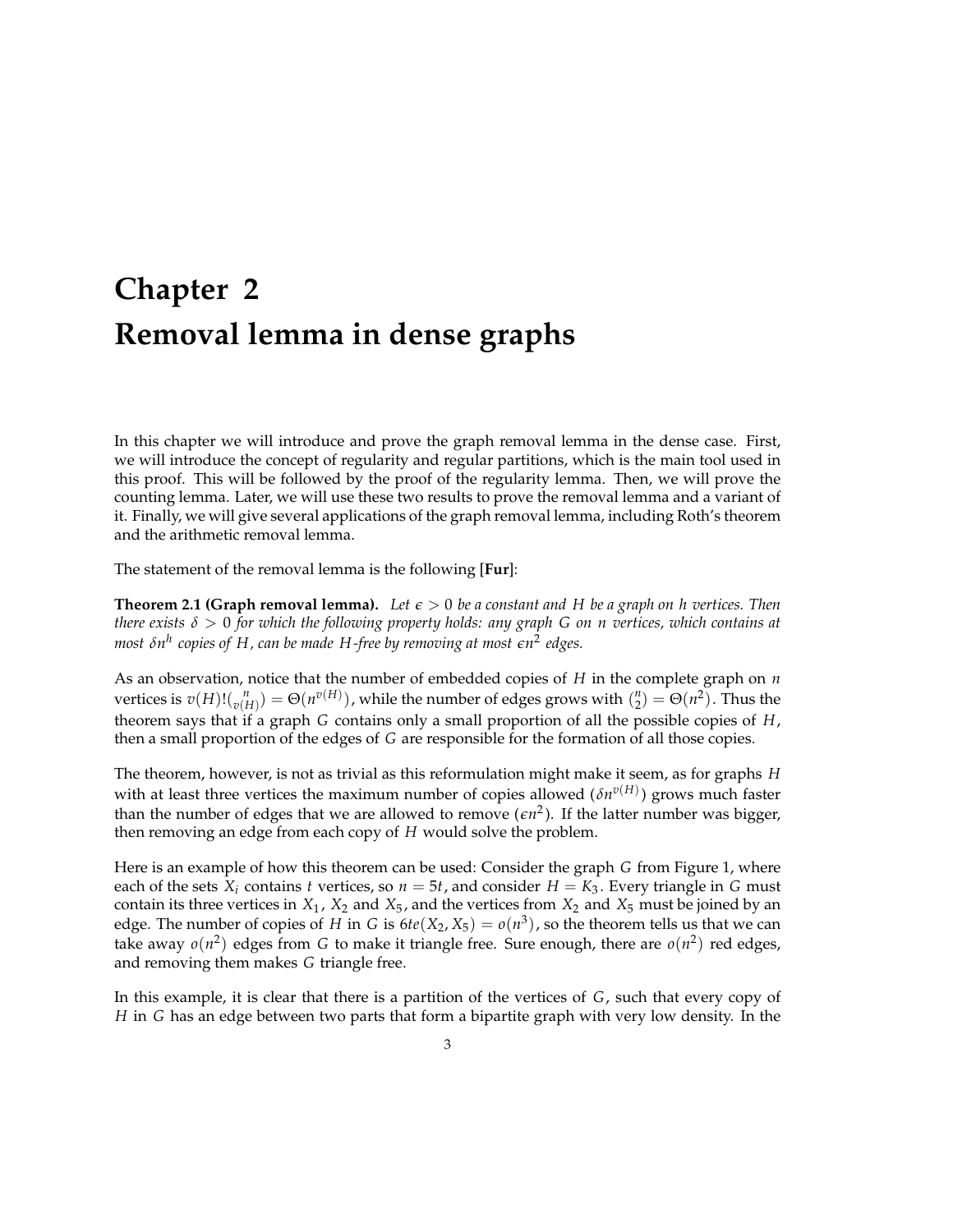<span id="page-11-1"></span>

FIG. 1. Example of application of the removal lemma

example that we just picked the number of parts is very low and the partition is very clear, but this turns out to be the key step in the proof: if the graph *G* has  $o(n^{v(H)})$  copies of *H*, then the set of vertices of *G* admits a partition in which, by removing all pairs with very small density and very few ones with big density, all copies of *H* can be removed.

To prove Theorem [2.1,](#page-10-1) we will need to introduce the concept of regularity, and prove two key results related to it: the regularity lemma and the counting lemma.

#### <span id="page-11-0"></span>**2.1. The regularity lemma**

Before stating the regularity lemma we first need to understand the concept of regularity in a graph. For this purpose we need some definitions. For any two subsets  $X, Y \subseteq V(G)$ , we denote by  $e_G(X, Y)$ , or simply  $e(X, Y)$ , the number of ordered pairs  $(x, y)$  such that  $x \in X$ ,  $y \in Y$  and  $xy$ is an edge of *G*. For this definition, the vertex sets *X* and *Y* are not necessarily disjoint. We also define the density of the pair  $(X, Y)$  as the proportion of pairs  $(x, y) \in X \times Y$  that are edges of *G*, that is,  $d_G(X, Y) := \frac{e_G(X, Y)}{|X||Y|}$ . This value is always in the interval  $[0, 1]$ . When the graph it refers to is clear, we will simply denote the density as  $d(X, Y)$ .

**Definition 2.2 (** $\epsilon$ **-regular pair).** Let  $\epsilon > 0$ . We say that a pair of vertex sets  $(X, Y)$  is  $\epsilon$ -regular if, for every two subsets  $X' \subseteq X$  and  $Y' \subseteq Y'$  with  $|X'| \ge \varepsilon |\tilde{X}|$  and  $|Y'| \ge \varepsilon |Y|$  we have

$$
|d(X',Y') - d(X,Y)| \leq \epsilon
$$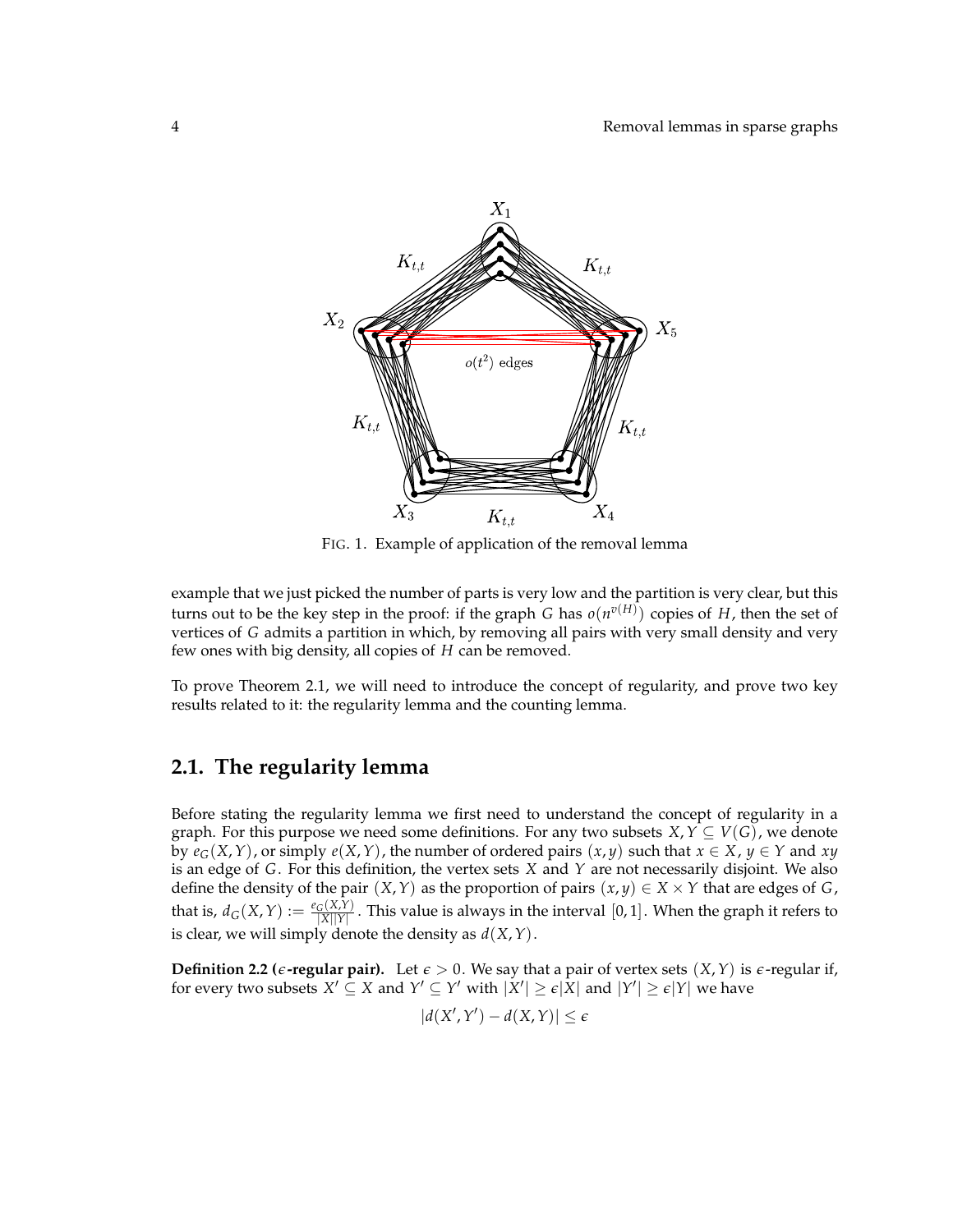This definition tells us that, in regular pairs, the edges do not form large clusters, nor are there sparse subsets of vertices: the density of the graph is uniform over all large enough subsets. The idea is, therefore, that the edges are equidistributed on large subsets. This is what one would expect, for example, from Erdős-Rényi graphs.

**Definition 2.3 (***e*-regular partition). Let  $V = V_0 \cup V_1 \cup ... \cup V_k$  be a partition of the vertices of *G*. We say that this partition is  $\epsilon$ -regular if the following three conditions are satisfied:

- $\bullet$   $|V_1| = |V_2| = ... = |V_k|$  (we call partitions satisfying this propety equitable partitions)
- $\bullet$   $|V_0| \leq \epsilon |V|$
- All except at most  $\epsilon k^2$  of the pairs  $(V_i, V_j)$  with  $1 \le i, j \le k$  are  $\epsilon$ -regular.

In this case, the set  $V_0$  is called the exceptional set.

In this definition, the exceptional set  $V_0$  satisfies two roles. On the one hand, it makes the condition  $|V_1| = |V_2| = ... = |V_k|$  satisfiable in cases where *k* does not divide  $|V|$ , as otherwise the number of vertices in each set would not be an integer. The other role is a matter of convenience, as when constructing an  $\epsilon$ -regular partition we can place in  $V_0$  all vertices that are not suitable to belong in any other set, provided that there are not too many of these vertices. However the inclusion of this set is not necessary, as there are alternative definitons of  $\epsilon$ -regular partition which do not use this set $^1$  $^1$ , and also allow to prove a regularity lemma.

With this definition it is possible now to state the regularity lemma:

<span id="page-12-2"></span>**Lemma 2.4 (Regularity lemma).** *For every*  $\epsilon > 0$  *and every positive integer m there exists an integer M* such that, for any graph G with at least m vertices, there exists an  $\epsilon$ -regular partition  $\{V_0, V_1, ..., V_k\}$ *of the vertex set of G with m* ≤ *k* ≤ *M. Moreover, given any partition* P *of the vertex set of G into at most m* parts, such an  $\epsilon$ -regular partition can be found in a way that each set  $V_i$  with  $1 \le i \le k$  is contained in *one of the sets of* P*.*

The proof that we will see follows the one from Diestel [**Die**].

In an  $\epsilon$ -regular partition we will treat  $V_0$  as a group of singletons, so the condition that  $V_i$  is contained in a set of  $P$  is similar to saying that the  $\epsilon$ -regular partition refines  $P$ . For a partition  $\mathcal{P} = \{V_0, V_1, ..., V_k\}$  with exceptional set  $V_0$ , we define  $\tilde{\mathcal{P}} = \{V_1, V_2, ..., V_k\} \cup (\cup_{\cup} \{\{v_0\}\})$  (where *v*0∈*V*<sup>0</sup>

elements of  $V_0$  belong to singletons) and, if we have two partitions with exceptional set  $\mathcal{P}_1$  and  $\mathcal{P}_2$ , we say that the former refines the latter if  $\tilde{\mathcal{P}}_1$  refines  $\tilde{\mathcal{P}}_2$ .

The following identity will be useful in the proof of the regularity lemma:

**Lemma 2.5.** Let G be a bipartite graph on vertex sets X and Y, and let  $\mathcal{X} = X_1 \cup X_2 \cup ... \cup X_a$  and  $\mathcal{Y} = Y_1 \cup Y_2 \cup ... \cup Y_b$  *be partitions of X and Y. Then* 

<span id="page-12-1"></span>(1) 
$$
\sum_{i=1}^{a} \sum_{j=1}^{b} |X_i||Y_j| d(X_i,Y_j) = \sum_{i=1}^{a} \sum_{j=1}^{b} |X_i||Y_j| d(X,Y)
$$

<span id="page-12-0"></span> $1$ One option is to redefine the concept of equitable partition, so that  $||V_i| - |V_j|| \leq 1$  for any  $1 \leq i, j \leq k$ .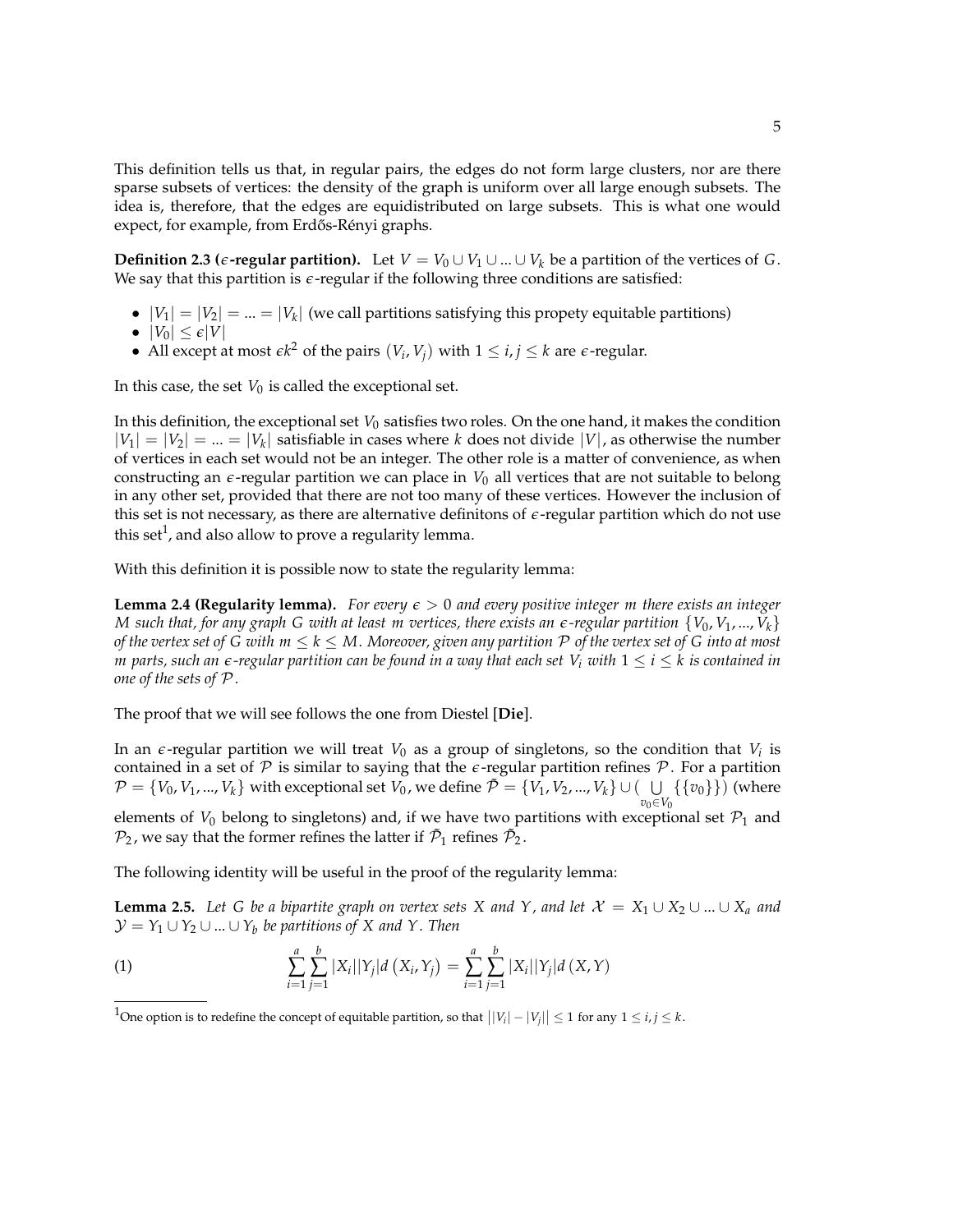*Proof.* The equality comes from the fact that each edge of *G* is contained in exactly one graph  $G|_{X_i Y_j}$ , so by double counting,

$$
\sum_{i=1}^{a} \sum_{j=1}^{b} |X_i||Y_j|d(X_i, Y_j) = \sum_{i=1}^{a} \sum_{j=1}^{b} e(X_i, Y_j)
$$
  
=  $e(X, Y)$   
=  $|X||Y|d(X, Y)$   
=  $\left(\sum_{i=1}^{a} |X_i|\right) \left(\sum_{j=1}^{b} |Y_j|\right) d(X, Y)$   
=  $\sum_{i=1}^{a} \sum_{j=1}^{b} |X_i||Y_j|d(X, Y)$ 

Let  $\mathcal X$  and  $\mathcal Y$  be partitions of  $X$  and  $Y$ . We consider the identity [\(1\)](#page-12-1). The terms  $|X_i||Y_j|$  are nonnegative. If we treat them as weights, then  $d(X_i, Y_j)$  and  $d(X, Y)$  satisfy the conditions necessary to apply Jensen's inequality<sup>[2](#page-13-0)</sup> . If  $f : [0,1] \longrightarrow \mathbb{R}$  is a convex function, then

(2) 
$$
\sum_{i=1}^{a} \sum_{j=1}^{b} |X_i||Y_j| f(d(X_i,Y_j)) \geq \sum_{i=1}^{a} \sum_{j=1}^{b} |X_i||Y_j| f(d(X,Y))
$$

<span id="page-13-2"></span>**Definition 2.6 (Quadratic mean density).** Let *G* be a graph on vertex set *V*, with  $|V| = n$ . Let  $X, Y$  ⊂ *V*. We define

<span id="page-13-1"></span>
$$
q(X,Y) := \frac{|X||Y|}{n^2}d^2(X,Y)
$$

Let  $X$  and  $Y$  be partitions of sets  $X, Y$ . Then

$$
q(\mathcal{X}, \mathcal{Y}) := \sum_{\substack{X_i \in \mathcal{X} \\ Y_j \in \mathcal{Y}}} q(X_i, Y_j)
$$

If  $P$  is a partition of  $V$  without exceptional set, then

$$
q(\mathcal{P}) := q(\mathcal{P}, \mathcal{P})
$$

If  $\mathcal{P} = X_0 \cup X_1 \cup ... \cup X_k$  is a partition of  $V$  with exceptional set  $X_0$ , then define  $\tilde{\mathcal{P}} := \{X_1, X_2, ..., X_k\} \cup$  $\{\{v\}: v \in X_0\}$  (treating elements of the exceptional sets as singletons) and

$$
q(\mathcal{P}) := q(\tilde{\mathcal{P}})
$$

$$
\sum_{i=1}^k c_i f(x_i) \geq \sum_{i=1}^k c_i f(x)
$$

<span id="page-13-0"></span><sup>&</sup>lt;sup>2</sup>Remember Jensen's inequality: if  $c_1$ ,  $c_2$ , ...,  $c_k$  are non-negative reals,  $x_1$ ,  $x_2$ , ...,  $x_k$  are reals,  $f$  is a convex function and  $x$  is a value such that  $\sum_{i=1}^{k} c_i x_i = \sum_{i=1}^{k} c_i x$ , then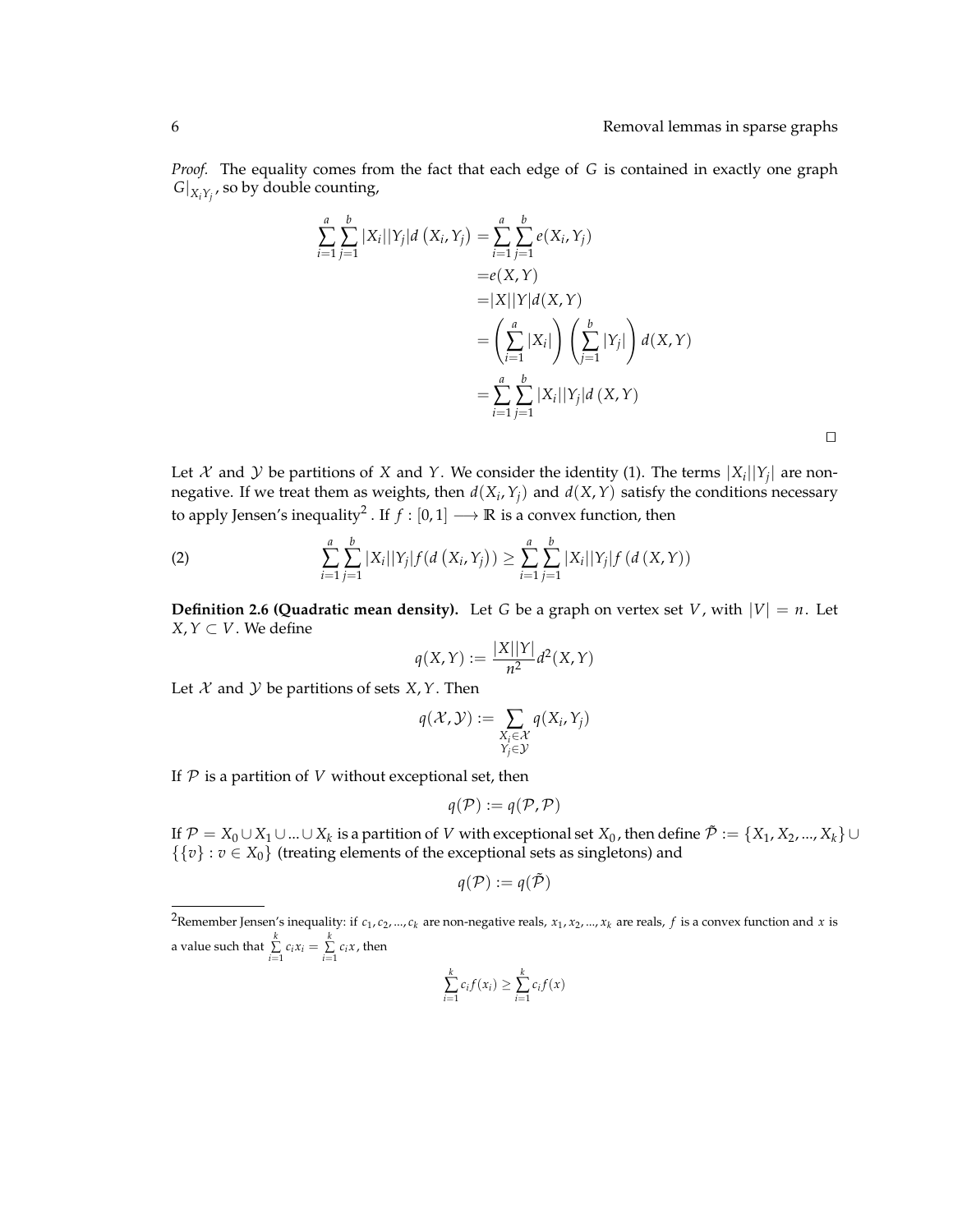**Observation:** If  $P$  is a partition of *V* then  $0 \leq q(P) \leq 1$ , because

$$
q(\mathcal{P}) = \sum_{X_i, X_j \in \mathcal{P}} \frac{|X_i||X_j|}{n^2} d^2(X_i, X_j)
$$

(which is a sum of non-negative terms) and

$$
\sum_{X_i, X_j \in \mathcal{P}} \frac{|X_i||X_j|}{n^2} d^2(X_i, X_j) \le \sum_{X_i, X_j \in \mathcal{P}} \frac{|X_i||X_j|}{n^2} = \frac{|V||V|}{n^2} = 1
$$

The same holds for partitions with exceptional set.

The quadratic mean density is the key tool in the proof of the regularity lemma. The proof consists of three steps:

- If  $\mathcal{P}'$  is a refinement of  $\mathcal{P}$ , then  $q(\mathcal{P}') \geq q(\mathcal{P})$
- If  $P$  is an equitable partition in  $k$  parts with small exceptional set and it is not  $\epsilon$ -regular, then there is a refinement (not necessarily equitable) in at most *k*4 *<sup>k</sup>* parts which does not increase the size of the exceptional set and with  $q(\mathcal{P}') \geq q(\mathcal{P}) + \frac{\epsilon^5}{4}$  $\frac{1}{4}$ .
- If  $P$  is a partition in *k* parts and  $\delta > 0$ , then there is a refinement of  $P$  in at most  $\delta^{-1}k$  parts which is equitable and which increases the size of the exceptional set by at most *δn*.

Once those steps have been proven, a constructive proof of the regularity lemma goes as follows: start with any equitable partition into *m* parts. As long as the partition is equitable but not regular, use step 2 to find a partition that increases  $q(\mathcal{P})$  by at least  $\frac{\varepsilon^5}{4}$  $\frac{1}{4}$ , and then use steps 1 and 3 to find an equitable refinement that increases  $|X_0|$  by little. Since applying these two steps increments  $q(\mathcal{P})$  by at least  $\frac{\epsilon^5}{4}$  $\frac{p}{4}$ , and  $q(\mathcal{P})$  is bounded by 1, the procedure must stop after applying step 2 at most [4*e*<sup>−5</sup>] times, producing an *ε*-regular partition.

The first step is a direct application of inequality [\(2\)](#page-13-1) for the function  $f(x) = x^2$ :

<span id="page-14-0"></span>**Lemma 2.7.** Let X and Y be sets of vertices of G, and let A and  $A'$  be two partitions of X and B and  $B'$ be two partitions of Y such that  ${\cal A}'$  refines  ${\cal A}$  and  ${\cal B}'$  refines  ${\cal B}$ . Then  $q({\cal A}',{\cal B}')\geq q({\cal A},{\cal B})$ . (Partitions *may have exceptional sets)*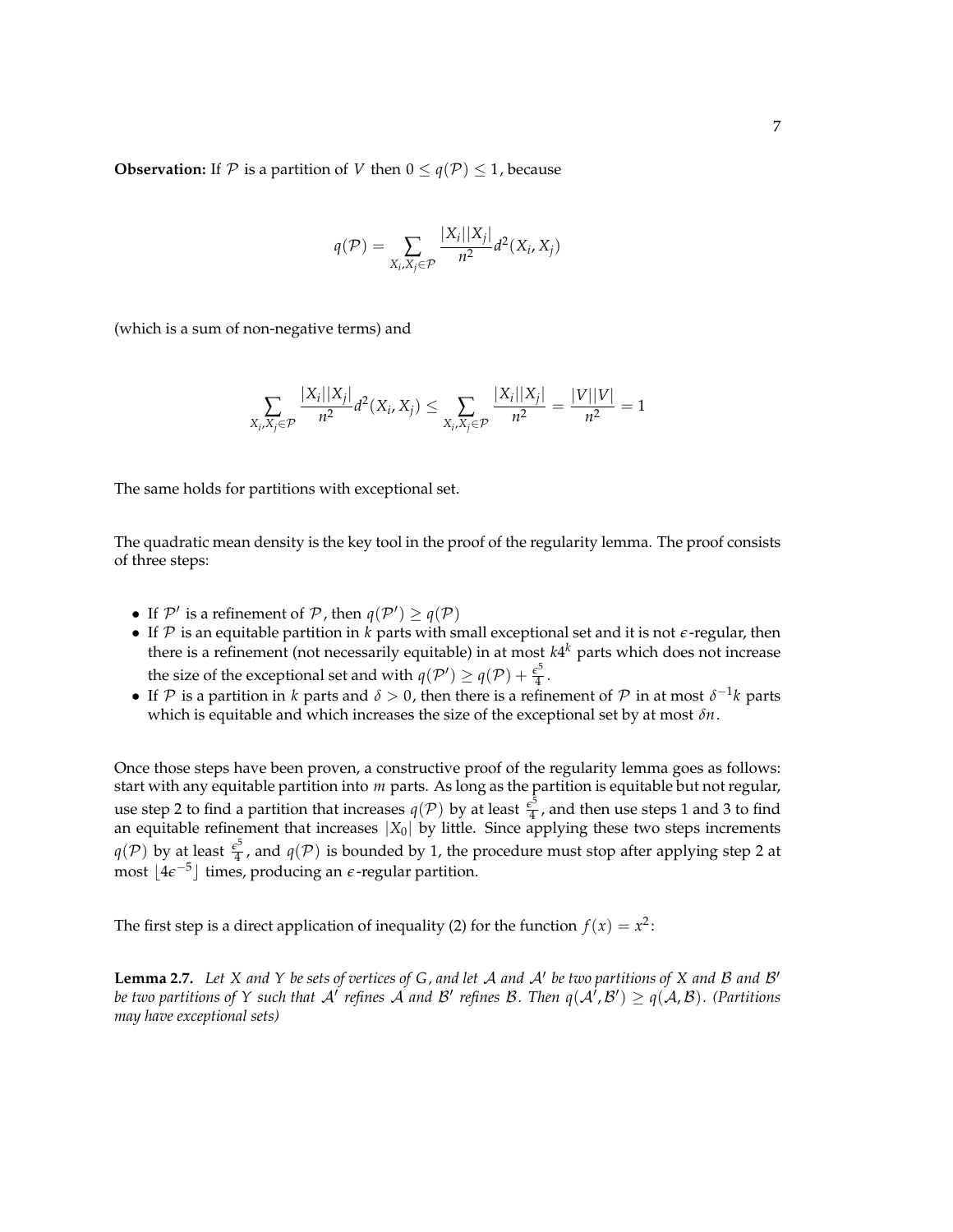*Proof.* By expanding the formulas for  $q(A, B)$  and  $q(A', B')$ , we obtain

$$
q(\mathcal{A}', \mathcal{B}') = \sum_{A' \in \tilde{\mathcal{A}}'} \sum_{B' \in \tilde{\mathcal{B}}'} q(A', B')
$$
  
\n
$$
= \sum_{A \in \tilde{\mathcal{A}}} \sum_{B \in \tilde{\mathcal{B}}} \sum_{A' \in \tilde{\mathcal{A}}'} \sum_{B' \in \tilde{\mathcal{B}}'} q(A', B')
$$
  
\n
$$
= \sum_{A \in \tilde{\mathcal{A}}} \sum_{B \in \tilde{\mathcal{B}}} \sum_{A' \in \tilde{\mathcal{A}}'} \sum_{B' \in \tilde{\mathcal{B}}'} q(A', B')
$$
  
\n
$$
= \sum_{A \in \tilde{\mathcal{A}}} \sum_{B \in \tilde{\mathcal{B}}} \sum_{A' \in \tilde{\mathcal{A}}'} \sum_{B' \in \tilde{\mathcal{B}}'} \frac{|A'||B'|}{n^2} d^2(A', B')
$$
  
\n
$$
\geq \sum_{A \in \tilde{\mathcal{A}}} \sum_{B \in \tilde{\mathcal{B}}} \sum_{A' \in \tilde{\mathcal{A}}'} \sum_{B' \in \tilde{\mathcal{B}}'} \frac{|A'||B'|}{n^2} d^2(A, B)
$$
  
\n
$$
= \sum_{A \in \tilde{\mathcal{A}}} \sum_{B \in \tilde{\mathcal{B}}} \frac{|A||B|}{n^2} d^2(A, B)
$$
  
\n
$$
= \sum_{A \in \tilde{\mathcal{A}}} \sum_{B \in \tilde{\mathcal{B}}} q(A, B)
$$
  
\n
$$
= q(A, B)
$$

 $\Box$ 

**Corollary 2.8.** If P and P' are two partitions of V such that P' refines P, then  $q(P') \geq q(P)$ 

*Proof.* 
$$
q(\mathcal{P}') = q(\mathcal{P}', \mathcal{P}') \geq q(\mathcal{P}, \mathcal{P}) = q(\mathcal{P})
$$

This shows that, if we take a sequence of partitions, each of which refines the previous ones, then  $q(\mathcal{P})$  is non-decreasing. The second step, which is the key step, consists of showing that, if a partition is equitable but not  $\epsilon$ -regular, then we can increase  $q(\mathcal{P})$  by a constant depending only on *e*.

<span id="page-15-0"></span>**Lemma 2.9.** Let  $0 < \epsilon < \frac{1}{2}$  and let  $\mathcal{P} = \{X_i\}_{i=0}^k$  be an equitable partition of V with exceptional set *V*<sub>0</sub> and *k* non-exceptional sets. If  $|X_0| < \epsilon |V|$  and the partition is not  $\epsilon$ -regular, then there is another *partition* P 0 *, not necessarily equitable, with at most k*4 *<sup>k</sup> non-exceptional parts, the same exceptional set X*<sup>0</sup> and  $q(\mathcal{P}') \geq q(\mathcal{P}) + \frac{\varepsilon^5}{4}$  $\frac{1}{4}$ .

*Proof.* Let  $S = \{(i, j) \in [k]^2 : (X_i, X_j) \text{ is not } \epsilon\text{-regular}\}\.$  If  $\mathcal P$  is not  $\epsilon\text{-regular}$ , then  $\epsilon k^2 \leq |S| \leq k^2$ . For every pair  $(i, j)$  that is not  $\epsilon$ -regular, by definition of regularity, there are sets  $X_i^j \subset X_i$  and  $X_j^{[i]} \subset X_j$  such that  $|X_i^j|$  $|\dot{\mathbf{z}}_i^j| \geq \epsilon |X_i|$  ,  $|X_j^{[i]}|$  $\left| \begin{smallmatrix} {i} \ i \end{smallmatrix} \right| \ge \varepsilon |X_j|$  and  $|d(X_j^j)|$  $_{i}^{j}$ ,  $\boldsymbol{\mathrm{X}}_{j}^{[i]}$  $\left| \sum_{j}^{[t]} \right| - d(X_i, X_j)| \geq \epsilon.$ 

Now take  $\mathcal{P}'$  to be the coarsest partition that refines all the sets  $X_i^j$  $\sum_{i}^{j}$  and  $X_{j}^{[i]}$ *j* . Within each set *X<sup>i</sup>* there are at most *k* sets  $X_i^j$  $\sum_{i}^{j}$  and  $k$  sets  $X_i^{[j]}$  $\mu_i^{\text{U}}$ , which means that the coarsest partition of  $X_i$  that refines all those sets has at most  $2^{2k} = 4^k$  sets, so the partition  $\mathcal{P}'$  requires no more than  $k4^k$  nonexceptional sets. Denote by  $\tilde{\mathcal{P}}'(X)$  the partition of  $X \in \tilde{\mathcal{P}}$  in  $\tilde{\mathcal{P}}'$ , and by  $\mathcal{P}_i(X)$  the partition of  $X_i$ into two sets induced by  $X \subset X_i$ .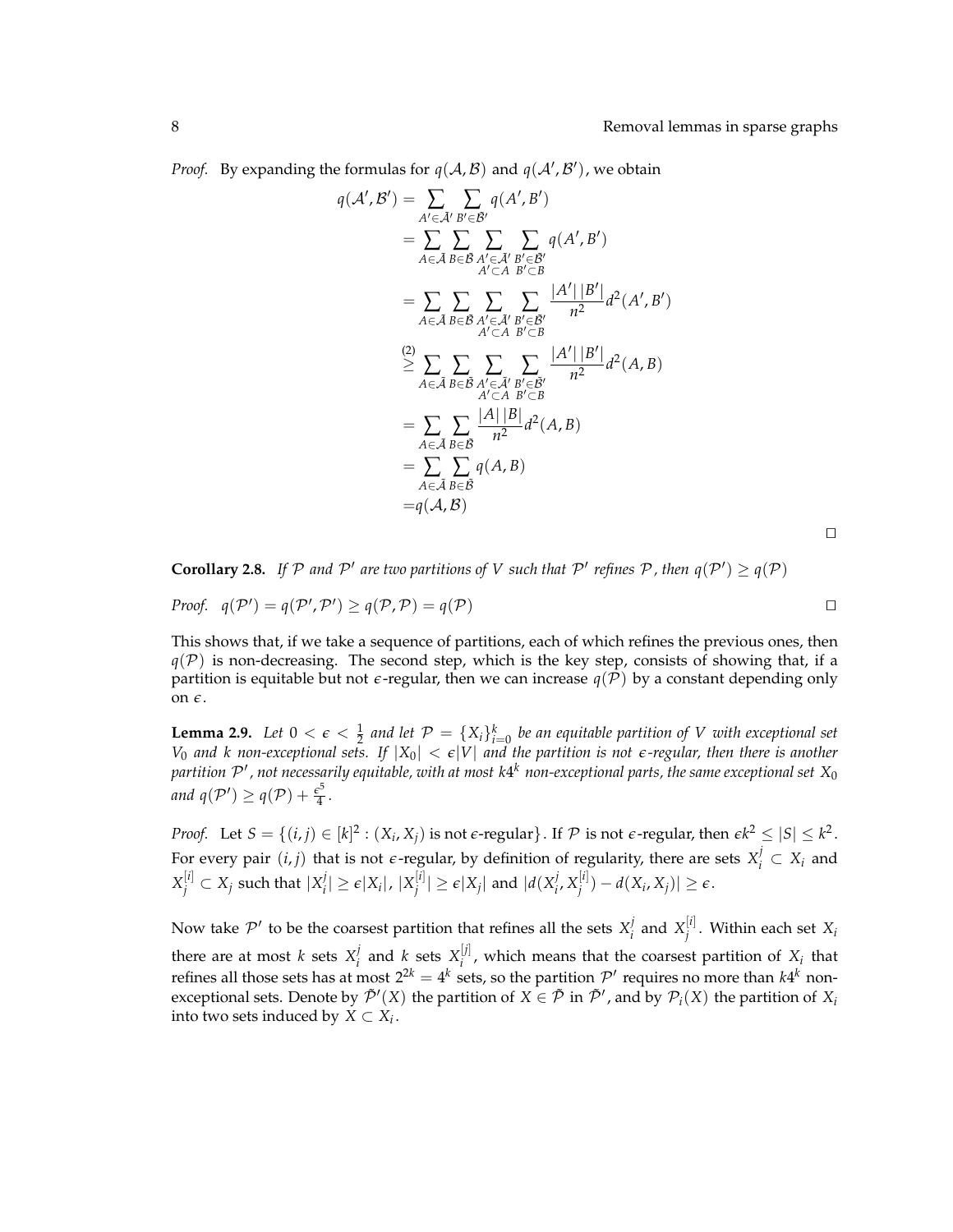$$
q(\mathcal{P}') - q(\mathcal{P}) = \sum_{A' \in \tilde{\mathcal{P}}'} \sum_{B' \in \tilde{\mathcal{P}}'} q(A', B') - \sum_{A \in \tilde{\mathcal{P}}} \sum_{B \in \tilde{\mathcal{P}}} q(A, B)
$$
  
\n
$$
= \sum_{A \in \tilde{\mathcal{P}}} \sum_{B \in \tilde{\mathcal{P}}} q(\tilde{\mathcal{P}}'(A), \tilde{\mathcal{P}}'(B)) - \sum_{A \in \tilde{\mathcal{P}}} \sum_{B \in \tilde{\mathcal{P}}} q(A, B)
$$
  
\nOnly taking the irregular pairs:  
\n
$$
\geq \sum_{(i,j) \in S} (q(\tilde{\mathcal{P}}'(X_i), \tilde{\mathcal{P}}'(X_j)) - q(X_i, X_j))
$$
  
\n
$$
\geq \sum_{(i,j) \in S} \left( q(\mathcal{P}_i(X_i^j), \mathcal{P}_j(X_i^{[i]})) - q(X_i, X_j) \right)
$$
  
\n
$$
\geq \sum_{(i,j) \in S} \left( \frac{\epsilon}{2k} \right)^2 \epsilon^2
$$
  
\n
$$
\geq (\epsilon k^2) \left( \frac{\epsilon}{2k} \right)^2 \epsilon^2
$$
  
\n
$$
= \frac{\epsilon^5}{4}
$$

where inequality (\*) is detailed here:

$$
q\left(\mathcal{P}_{i}(X_{i}^{j}),\mathcal{P}_{j}\left(X_{j}^{[i]}\right)\right)-q(X_{i},X_{j})
$$
\n
$$
=\sum_{A\in\mathcal{P}_{i}(X_{i}^{j})} \sum_{B\in\mathcal{P}_{j}\left(X_{j}^{[i]}\right)} q(A,B)-q(X_{i},X_{j})
$$
\n
$$
=\sum_{A\in\mathcal{P}_{i}(X_{i}^{j})} \sum_{B\in\mathcal{P}_{j}\left(X_{j}^{[i]}\right)} \frac{|A||B|}{n^{2}} d^{2}(A,B)-\frac{|X_{i}||X_{j}|}{n^{2}} d^{2}(X_{i},X_{j})
$$
\n
$$
=\sum_{A\in\mathcal{P}_{i}(X_{i}^{j})} \sum_{B\in\mathcal{P}_{j}\left(X_{j}^{[i]}\right)} \frac{|A||B|}{n^{2}} \left(d^{2}(A,B)-d^{2}(X_{i},X_{j})\right)
$$
\n
$$
\stackrel{(1)}{=} \sum_{A\in\mathcal{P}_{i}(X_{i}^{j})} \sum_{B\in\mathcal{P}_{j}\left(X_{j}^{[i]}\right)} \frac{|A||B|}{n^{2}} \left(d^{2}(A,B)-d^{2}(X_{i},X_{j})-2d(A,B)d(X_{i},X_{j})+2d^{2}(X_{i},X_{j})\right)
$$
\n
$$
=\sum_{A\in\mathcal{P}_{i}(X_{i}^{j})} \sum_{B\in\mathcal{P}_{j}\left(X_{j}^{[i]}\right)} \frac{|A||B|}{n^{2}} \left(d(A,B)-d(X_{i},X_{j})\right)^{2}
$$
\n
$$
\geq \frac{|X_{i}^{j}||X_{j}^{[i]}}{n^{2}} \left(d(X_{i}^{j},X_{j}^{[i]})-d(X_{i},X_{j})\right)^{2}
$$
\n
$$
\supseteq \frac{\left(\frac{\epsilon}{2k}\right)^{2} \epsilon^{2}}{\sum_{i=1}^{j} (n^{2}(\epsilon^{2}X_{i})-n^{2}(\epsilon^{2}X_{i})-n^{2}(\epsilon^{2}X_{i})\right)
$$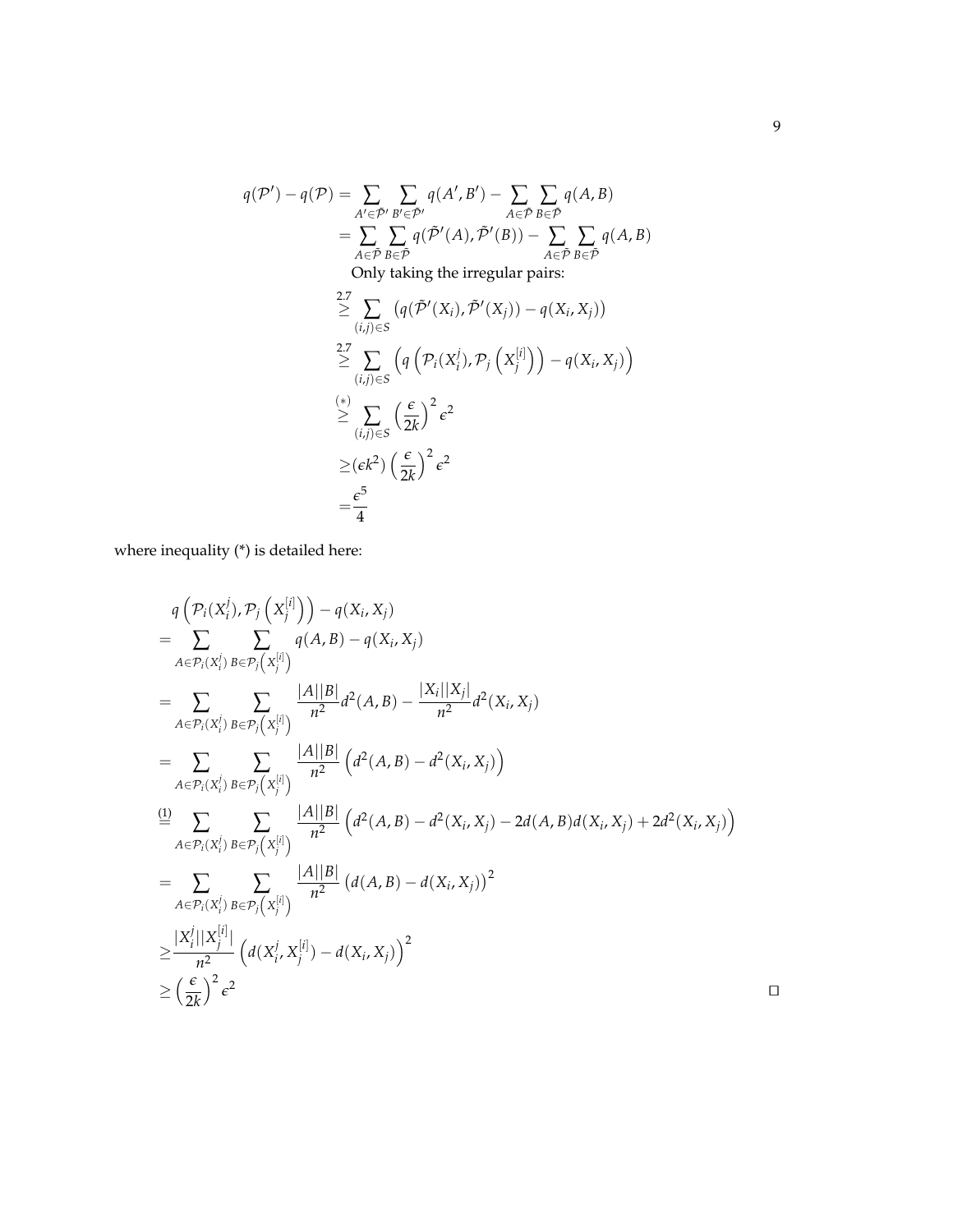This completes the second step. The number of parts could be reduced to  $k2^{k+1}$  because we can make  $X_i^j = X_i^{[j]}$  whenever  $i \neq j$ , but here we are not trying to optimize our bounds, we just want to show that they exist. The third step concerns equitable refinements of partitions.

<span id="page-17-0"></span>**Lemma 2.10.** Let  $\mathcal{P} = \{X_i\}_{i=0}^k$  be a (not necessarily equitable) partition of V with exceptional set  $X_0$ , and let  $\delta > 0$ . Then there exists an equitable partition  $\mathcal{P}' = \{X'_i\}_{i=0}^{k'}$  with exceptional set  $X'_0$  which refines  $\mathcal{P}$ , with  $k' \leq \delta^{-1}k$  and  $|X'_0| \leq |X_0| + \delta|V|.$ 

*Proof.* Let  $m = \delta k^{-1}|V|$ . To construct  $\mathcal{P}'$ , partition each set  $X_i$  with  $1 \le i \le k$  into sets of size  $m$ , and if  $|X_i|$  is not divisible by  $m$ , add the remaining vertices to the exceptional set  $X'_0$ . Once we have done this, every non-exceptional set has size  $m$ , so the partition is equitable. If  $k' > \delta^{-1}k$ , then  $\begin{array}{c} \hline \end{array}$ *k* 0 U *i*=1  $X_i'$   $= mk' > m\delta^{-1}k = |V|$ , which is impossible, hence  $k' \leq \delta^{-1}k$ . Finally, at most *m* elements from each  $X_i$  with  $1 \le i \le k$  go to  $X'_0$ , so  $|X'_0| \le |X_0| + km = |X_0| + \delta |V|$ .

We are now ready to prove the regularity lemma, using the previous three lemmas:

*Proof of Lemma* [2.4.](#page-12-2) Without loss of generality, assume that  $\epsilon \leq \frac{1}{2}$  (indeed, if  $\epsilon > \frac{1}{2}$ , then any  $\frac{1}{2}$ -regular partition is also  $\epsilon$ -regular, so finding a  $\frac{1}{2}$ -regular partition is enough). Take a partition  $\overline{P}_0$  into exactly *m* parts, with empty exceptional set, that refines  $P$ . Let  $\delta = 4\epsilon^{-5}$ . Now do the following:

- If  $\mathcal{P}_i$  has  $k_i$  non-exceptional sets, then construct an equitable partition  $\mathcal{Q}_i$  with at most ( $\delta$  +  $1) \epsilon^{-1} k_i$  non-exceptional parts in which the exceptional set increases by at most  $(\delta+1)^{-1} \epsilon |V|$ . The existence of such a partition is guaranteed by Lemma [2.10,](#page-17-0) by setting  $\delta' = (\delta + 1)^{-1} \epsilon$ .
- If  $Q_i$  is equitable, has  $k_i^f$  non-exceptional sets and its exceptional set has size at most  $\epsilon|V|$ , but it is not  $\epsilon$ -regular, then construct  $\mathcal{P}_{i+1}$  such that it has at most  $k'_i 4^{k'_i}$  non-exceptional parts, its exceptional set is the same as in  $\mathcal{Q}_i$ , refines  $\mathcal{Q}_i$  and  $q(\mathcal{P}_{i+1})\geq q(\mathcal{Q}_i)+\delta^{-1}.$  The existence of such a partition is guaranteed by Lemma [2.9.](#page-15-0)

We claim that the procedure produces a partition  $Q_i$  that is  $\epsilon$ -regular for some  $0 \leq i \leq \lfloor \delta \rfloor$ . Assume the opposite, and we will reach a contradiction. First we will show that, if  $\mathcal{Q}_i$  is not  $\epsilon$ regular for any of those values of *i*, then  $Q_i$  exists for  $1 \le i \le \lfloor \delta \rfloor + 1$ . If  $Q_i$  exists but  $Q_{i+1}$  does not, it is because  $\mathcal{Q}_i$  is not equitable, or its exceptional set is bigger than  $\epsilon|V|$ . But  $\mathcal{Q}_i$  is equitable by construction, so the first option is impossible.

The exceptional set of  $Q_i$  is the exceptional set of  $\mathcal{P}_i$  with the addition of at most  $(\delta+1)^{-1} \epsilon |V|$ vertices, and the exceptional set of  $\mathcal{P}_i$  is the same as the one of  $\mathcal{Q}_{i-1}$ . Since  $\mathcal{P}_0$  has an empty exceptional set, then  $Q_i$  has an exceptional set of size at most  $(i + 1)(\delta + 1)^{-1} \epsilon |V|$ , which for  $i \leq \delta$  is less than or equal to  $\epsilon |V|$ . This implies that  $\mathcal{Q}_i$  exists for  $0 \leq i \leq |\delta| + 1$ .

By Lemma [2.7,](#page-14-0)  $q(Q_i) \ge q(\mathcal{P}_i) \ge q(Q_{i-1}) + \delta^{-1}$ . Remember that  $q(Q)$  is bounded between 0 and 1. Since  $q(\mathcal{Q}_0)\,\geq\,0$ , by induction we obtain  $q(\mathcal{Q}_i)\,\geq\,i\delta^{-1}.$  But this means that  $q\left(\mathcal{Q}_{\lfloor\delta\rfloor+1}\right)\,\geq\,$  $(\lfloor \delta \rfloor + 1)$   $\delta^{-1} > 1$ . This is a contradiction, so the partition  $\mathcal{Q}_i$  is  $\epsilon$ -regular for some  $0 \le i \le \lfloor \delta \rfloor$ .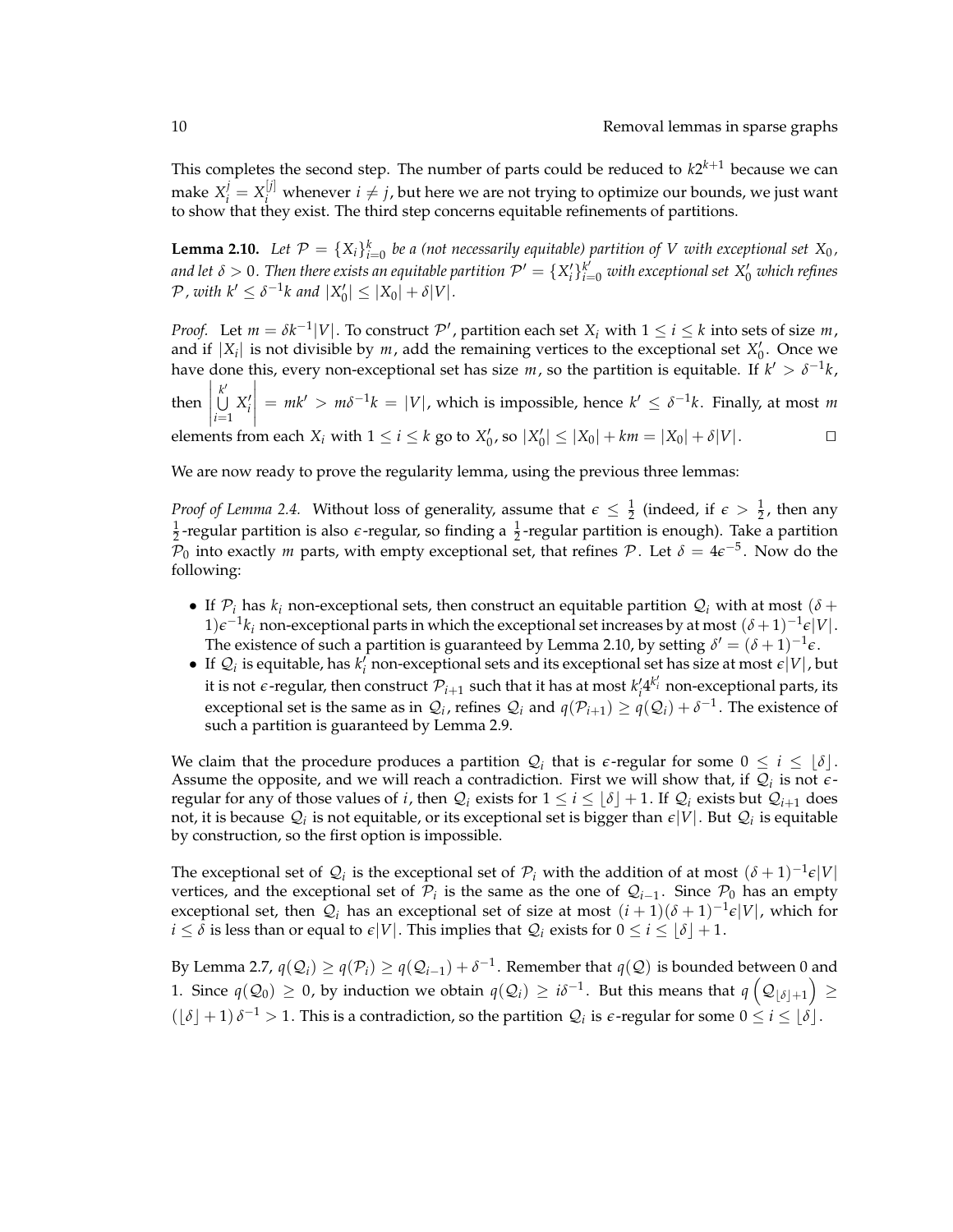$Q_i$  refines  $P_i$ , which in turn refines  $Q_{i-1}$ . Since  $P_0$  refines  $P$ , then the  $\epsilon$ -regular partition constructed refines  $P$ . Let  $f(x) = (\delta + 1)e^{-1}x$  and  $g(x) = x4^x$ . Then the partition  $Q_i$  has at most

$$
M = f(g(f(g(f(\ldots f(m)\ldots))))))
$$

non-exceptional parts, where *f* appears  $|\delta| + 1$  times, and *g* appears  $|\delta|$  times. *M* only depends on  $\epsilon$  and  $m$ , so this value satisfies the conditions of the statement of lemma [2.4,](#page-12-2) and we are done.  $\Box$ 

**Observation:** Ideally, once we fix *m* we would want *M* to grow as slowly as possible as *e* tends to 0, but as we can see, this is not the case. The relation between  $M$  and  $\epsilon$  is tower-like, that is,  $M(\epsilon) = 4^{4^{n^4}}$ , where the tower contains  $O(\epsilon^{-5})$  layers. Using Knuth's arrow notation, this would be written as  $M(\epsilon) = 4 \uparrow \uparrow O(\epsilon^{-5})$ . This dependence is worse than what would be useful in most practical applications, so  $\epsilon$  is usually treated as constant for this theorem. Conlon and Fox [**ConFox2**] showed, by finding a graph that whose smallest regular partition has that size, that it is impossible to obtain a lower bound less than tower type, in which the number of layers is at least  $\Omega(\epsilon^{-1})$  .

#### <span id="page-18-0"></span>**2.2. The counting lemma**

The second part of the proof of the removal lemma consists of the proof of the counting lemma [**AloFisKriSze**]. The purpose of this lemma is to estimate the number of copies of a graph *H* in a graph *G*, which consists of several sets of vertices connected by fairly dense *e*-regular bipartite graphs. The theorem says that, if each of the vertex sets of *G* contains *m* vertices, then the number of embedded copies of *H* in *G* grows like  $m^{V(H)}$ .

We will first start with some notation:

**Definition 2.11.** Let *R* be a graph and *t* be a positive integer. We denote by *R*(*t*) the graph formed by replacing each vertex of *R* with an independent set of size *t*, and each edge with a complete bipartite graph *Kt*,*<sup>t</sup>* .

**Definition 2.12.** Let *H* and *G* be two graphs. Denote by  $||H \rightarrow G||$  the number of embeddings<sup>[3](#page-18-1)</sup> of *H* in *G*.

The proof will use this lemma:

<span id="page-18-2"></span>**Lemma 2.13.** Let G be a bipartite  $\epsilon$ -regular graph on vertex sets X and Y. Let  $d \leq d(X,Y)$ . Let  $|Y' \subset Y$  with  $|Y'| > \epsilon |Y|$ . If  $d > \epsilon$ , then there are at most  $\epsilon |X|$  vertices  $x \in X$  such that  $|N(x) \cap Y'| < \epsilon$  $(d - \epsilon)|Y'|$ .

*Proof.* Let *X'* be the set of vertices in *X* satisfying  $|N(x) \cap Y'| < (d - \epsilon)|Y'|$ . Each vertex of *X*<sup>*'*</sup> has less than  $(d − ε) |Y'|$  neighbours in *Y'*, which means that  $e(X', Y') < (d − ε) |X'| |Y'|$  and

<span id="page-18-1"></span><sup>&</sup>lt;sup>3</sup>A morphism from *H* to *G* is an application  $f: V(H) \to V(G)$  in which  $f(v_i)f(v_j) \in E(G)$  for all  $v_iv_j \in V(H)$ . An embedding is an injective morphism.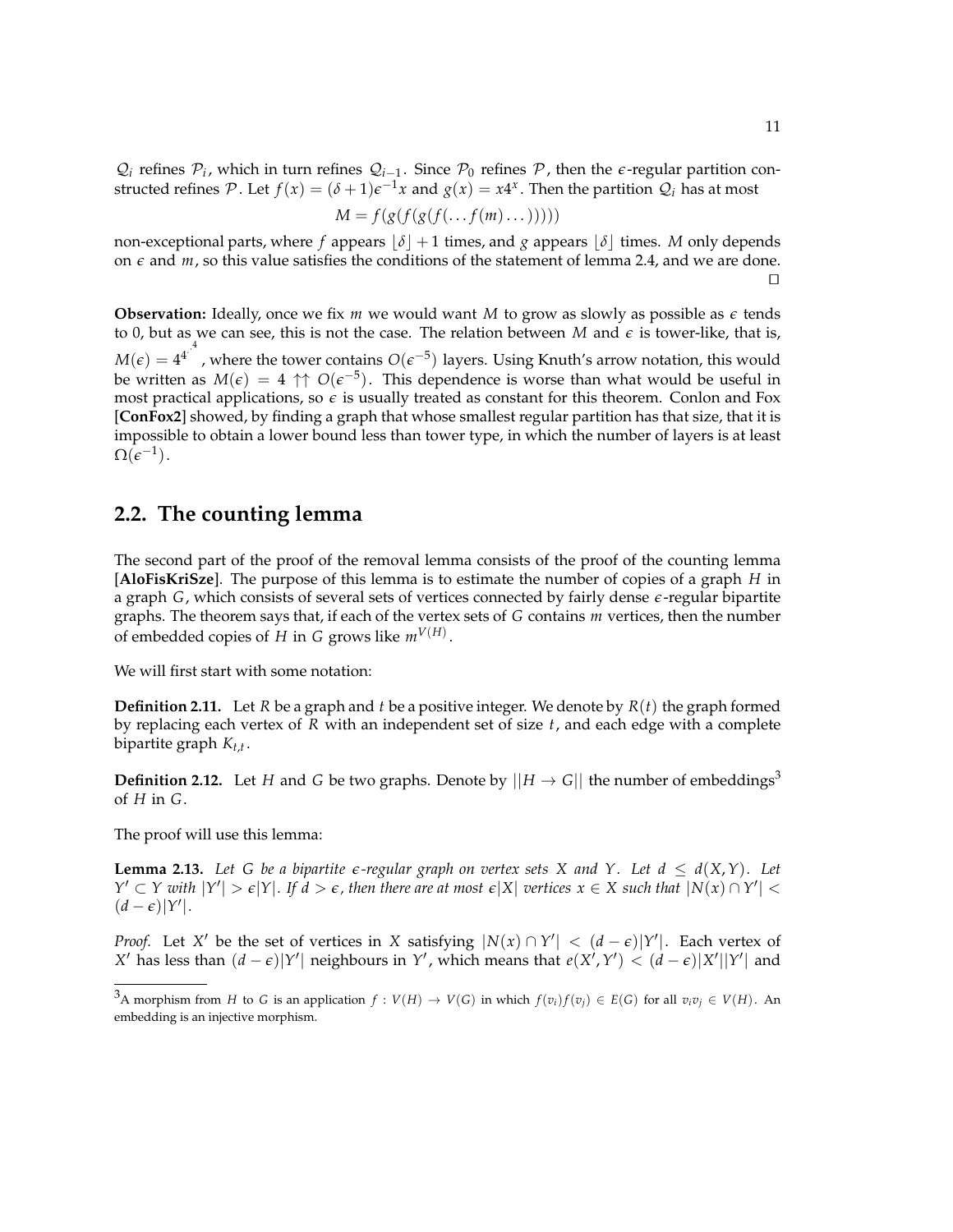$d(X',Y') < d-\epsilon$ . If  $|X'| \geq \epsilon |X|$ , then by definition of regularity  $\epsilon < |d(X',Y') - d| \leq |d(X',Y') - d|$  $d(X,Y)| \leq \epsilon$ , contradiction. This means that  $|X'| \leq \epsilon |X|$ .

Now we are ready to state and prove the counting lemma. The proof follows the one found in [**KomSim**]:

<span id="page-19-0"></span>**Lemma 2.14 (Counting lemma).** Let  $d > \epsilon > 0$  be two constants, let R be a graph and m be a positive *integer. Let G be a graph produced by replacing each vertex of R with an independent set of size m, and each edge with an e-regular bipartite graph with density at least d. Let H be a subgraph of R*(*t*) *with h vertices and maximum degree*  $\Delta > 0$ . Let  $\delta = d - \epsilon$  and  $\epsilon_0 = \frac{\delta^{\Delta}}{2 + \epsilon}$  $\frac{\partial^{\Delta}}{2+\Delta}$ *.* If  $\epsilon \leq \epsilon_0$  and  $t-1 \leq \epsilon_0 m$ , then

$$
||H \to G|| \geq (\epsilon_0 m)^h
$$

**Observation:** If we fix *R*, *H*, *d* and *e* and let *m* grow, the number of vertices of *G* is  $v(R)m$ , and hence the maximum number of embeddings of *H* in *G* is  $(v(R)m)^h$ . This gives us the growth of  $||H \to G||$  up to a constant:  $||H \to G|| = \Theta(m^h)$ .

*Proof.* The proof will be constructive. We begin by labelling the vertices of *G* as *u*1, *u*2, ..., *u<sup>h</sup>* . To prove the result, we will embed the vertices  $u_i$  one by one in such a way that in every step there are at least  $\epsilon_0 m$  choices for the embedding of the corresponding vertex, implying that the total number of embeddings is at least  $(\epsilon_0 m)^h$ . Actually, the bound on the number of choices that we obtain from the calculations is  $(\delta^{\Delta} - \Delta \epsilon) m - (t-1)$ , so the first step would be to prove that, under the hypothesis of the statement, this number is at least  $\epsilon_0 m$ . The following inequality implies this claim:

$$
t-1+\epsilon_0 m\leq 2\epsilon_0 m=(\delta^{\Delta}-\Delta\epsilon_0)m\leq (\delta^{\Delta}-\Delta\epsilon)m
$$

The procedure will go as follows: *H* is a subgraph of  $R(t)$ , so we denote by  $v_{[i]}$  the vertex of *R* which produces  $u_i$  in  $R(t)$ , and by  $V_{[i]}$  the set of vertices of *G* produced by  $v_{[i]}$ .

During our procedure, for  $0 \leq j < i$ , we will call  $V_{i,j}$  the set of vertices of  $V_{[i]}$  that are neighbours of  $v_k$  for all  $k \leq j$  such that  $u_k u_i \in E(H)$ . The first sets are  $V_{i,0} = V_{[i]}$ . Note that  $|V_{i,0}| = m$ . The procedure goes like this: in the *i*-th step we choose as *u<sup>i</sup>* any vertex from *Vi*,*i*−<sup>1</sup> that has not been chosen before and which is adjacent to at least  $\delta|V_{k,i-1}|$  vertices from every  $V_{k,i-1}$  such that  $u_i u_k \in E(H)$  and  $k > i$ .

We now want to show that the number of choices on each step is at least  $\epsilon_0 m$ . Consider vertex  $u_i$ . The value of  $\frac{|V_{i,j}|}{|V_{i,j-1}|}$  $\frac{|V_{i,j}|}{|V_{i,j-1}|}$  is 1 if *v*<sub>*i*</sub>*v*<sub>*j*</sub> ∉ *E*(*H*) (because the set does not change, so  $V_{i,j} = V_{i,j-1}$ ) and at least  $\delta$  otherwise (by the choice of  $u_j$ ). Since  $u_i$  has at most  $\Delta$  neighbours, we obtain  $|V_{i,i-1}| \geq \delta^{\Delta} |V_{i,0}| = \delta^{\Delta} m.$ 

Now let us see how many vertices from *Vi*,*i*−<sup>1</sup> cannot be chosen as *u<sup>i</sup>* . From the hypothesis of the statement,  $\delta^{\Delta}m > \epsilon_0 m \ge \epsilon m$ , which means that  $|V_{k,i-1}| > \epsilon m$  for any  $k > i$  such that  $u_i u_k \in E(H)$ . By Lemma [2.13,](#page-18-2) the number of vertices of  $V_{i,i-1}$  that do not have at least  $\delta|V_{k,i-1}|$  neighbours in *V*<sub>*k*,*i*−1</sub> is at most  $\epsilon$ *m*. Since *u*<sub>*i*</sub> is adjacent to at most  $\Delta$  vertices in *H*, then the number of discarded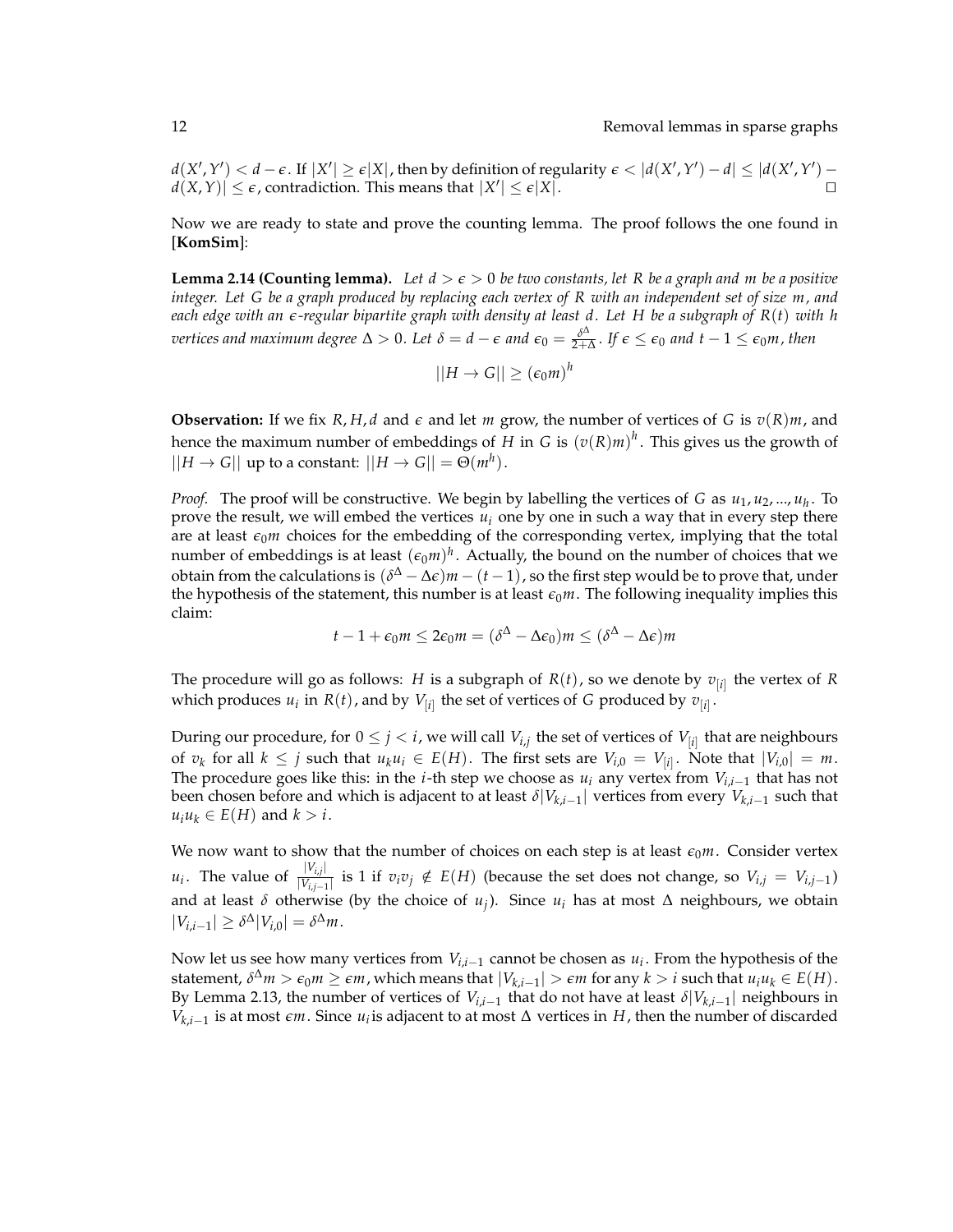$$
|V_{i,i-1}| - \Delta \epsilon m - (t-1) \ge (\delta^{\Delta} - \epsilon m) - (t-1) \ge \epsilon_0 m
$$

which brings the number of embeddings to at least  $(\epsilon_0 m)^h$ 

#### <span id="page-20-0"></span>**2.3. The removal lemma**

We now have all the necessary tools to prove the removal lemma. We remember the statement:

**Theorem [2.1](#page-10-1) (Removal lemma).** Let  $\epsilon > 0$  be a constant and *H* be a graph on *h* vertices. Then there exists  $\delta(\epsilon, H) > 0$  for which the following property holds: any graph *G* on *n* vertices, with at most *δn h* copies of *H*, can be made *H*-free by removing at most *en* 2 edges.

A sketch of the proof, as given in [**ConFox1**], would go as follows: start by using the regularity lemma to find a *µ*-regular partition of the vertices of *G*, for an appropriate value of *µ*. Create a graph G<sup>\*</sup> by deleting from G the edges within pairs, the edges between non-regular pairs of parts and the edges in regular parts with density less than *d*. Observe that this only leaves edges between different and regular pairs of parts, each of which with density at least *d*. These are precisely the hypotheses to apply the counting lemma. For adequate values of  $\mu$  and  $d$ , the number of removed edges is less than  $\epsilon n^2$ . Now, if *G*<sup>\*</sup> still has an embedding of *H*, we can use the counting lemma for *m* large enough (which is equivalent to *n* large enough once *µ* is fixed) to find a  $\cos$  constant  $\epsilon_0 = 2M\delta$  such that  $G^*$  has at least  $(\delta n)^{v(H)}$  copies of  $H.$  Tweak the value of  $\delta$  to account for small values of *n* and the result follows.

This is the proof with the details filled in:

*Proof of theorem [2.1.](#page-10-1)* Assume that  $\epsilon \leq 1/2$ , as otherwise the number of edges in *G* is less than  $\epsilon n^2$ . Also, assume that *H* contains at least one edge, and hence, two vertices. Let  $\mu = \frac{(\epsilon/4)^{\Delta(H)}}{2+\Delta(H)} < \frac{\epsilon}{4}$ . Then, on account of Lemma [2.4,](#page-12-2) there exists an integer  $M$  such that any graph  $G$  on at least  $4\varepsilon^{-1}$ vertices admits a  $\mu$ - regular partition  $\mathcal P$  on  $k$  non-exceptional parts, with  $2\varepsilon^{-1} \leq k \leq M$ . Let  $m$ be the size of the non-exceptional parts, which satisfies  $\frac{n}{2k} \leq \frac{n-|V_0|}{k} \leq m \leq \frac{n}{k}$ .

Construct *G* ∗ from *G* as follows:

- Remove all edges having one or both of its ends in the exceptional set.
- Remove all edges with both endpoints in the same set
- Remove all edges between irregular pairs
- Remove all edges between regular pairs of density less than  $d = \epsilon/2$ .

We count the number of removed edges to see that the total is less than  $\epsilon n^2$ :

• The number of edges with at least one endpoint in the exceptional set is at most  $|V_0||V| \leq$  $\mu n^2 < \frac{\epsilon n^2}{4}$  $\frac{n}{4}$ .

 $h$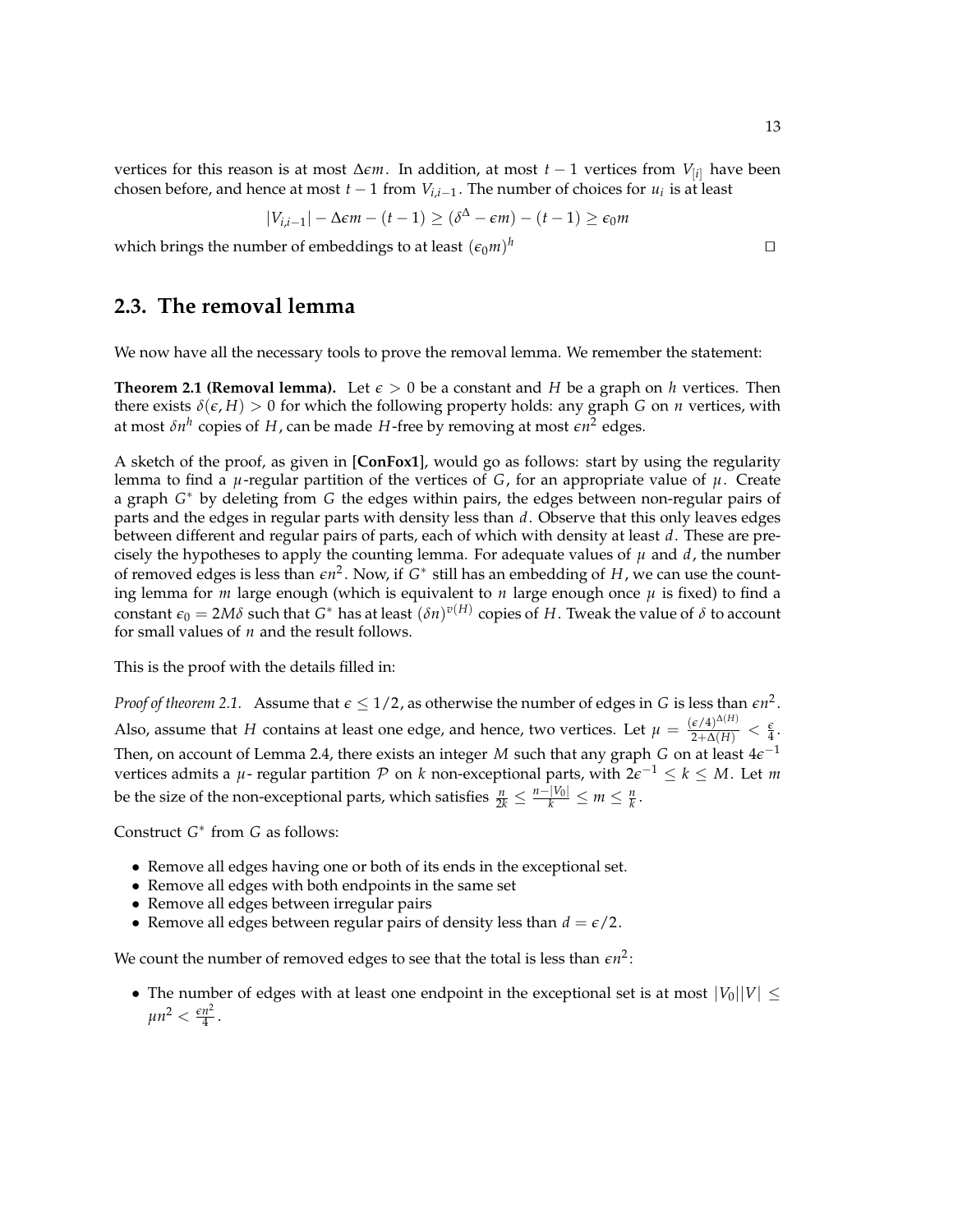- The edges contained in the exceptional set were removed in the previous step. The number of edges contained inside the rest of the sets is at most  $k(\frac{m}{2}) \le \frac{km^2}{2} \le \frac{n^2}{2k} \le \frac{\epsilon n^2}{4}$  $\frac{n}{4}$ .
- There are at most  $\mu k^2 \leq \frac{\epsilon k^2}{4}$  irregular pairs, each one containing at most  $m^2$  edges. The total number of edges is therefore at most  $\frac{ek^2m^2}{4} \leq \frac{en^2}{4}$ 4
- We only consider pairs of different parts, as the pairs within the same part were already considered in the previous step. There are  $\binom{k}{2} \leq \frac{k^2}{2}$  $\frac{\sigma}{2}$  pairs of different parts. A pair with density less than  $\epsilon/2$  has at most  $\frac{\epsilon m^2}{2}$  edges, so the number of edges that we remove in this step is at most  $\frac{\epsilon m^2 k^2}{4} \leq \frac{\epsilon n^2}{4}$ 4

The number of edges removed in all four steps altogether is at most  $\epsilon n^2$ .

Now assume that *H* is a subgraph of  $G^*$ . Consider the graph *R*, where the vertices are the nonexceptional pairs of P and two vertices are connected if they are connected in G<sup>\*</sup> (in which case they are connected by a *µ*-regular bipartite graph of density at least *d*). Note that *G* ∗ is constructed from *R* following the procedure detailed in Lemma [2.14,](#page-19-0) and it is a subgraph of *R*(*m*). If *H* is a subgraph of  $G^*$ , then it is also a subgraph of  $R(v(H))$ .

We will check that the hypotheses from the removal lemma are satisfied for *m* large enough. *d* −  $\mu \geq \frac{\epsilon}{2} - \frac{\epsilon}{4} = \frac{\epsilon}{4}$ . If  $\mu_0 = \frac{(d-\mu)^{\Delta}}{2+\Delta}$  $\frac{d^2 - \mu}{2 + \Delta}$ , then  $\mu_0 \geq \frac{(\epsilon/4)^{\Delta(H)}}{2 + \Delta(H)} \geq \mu$  (this is the condition  $\epsilon_0 \geq \epsilon$  from the counting lemma). If  $m \geq \frac{v(H)-1}{u_0}$  $\frac{H^{(1)}-1}{\mu_0}$ , then the other condition (*t* − 1 ≤  $\epsilon_0$ *m*) is also satisfied. In this case, from the removal lemma,

$$
||H \to G|| \ge ||H \to G^*|| \ge (\mu_0 m)^{v(H)} \ge \left(\frac{\mu_0 n}{2M}\right)^{v(H)}
$$

To take care of the case  $m < \frac{v(H)-1}{w(H)}$  $\frac{H}{\mu_0}$ , which means  $n \leq \frac{2M(v(H)-1)}{\mu_0}$  $\frac{(11)^{n}-1}{\mu_0}$ , notice that in this case  $\int \frac{\mu_0 n}{\mu_0}$  $\frac{\mu_0 n}{2M(v(H)-1)}\Big)^{v(H)} < 1$ , so if  $\delta \leq \Big(\frac{\mu_0 n}{2M(v(H))}\Big)^{v(H)}$  $\frac{\mu_0 n}{2M(v(H)-1)}$ <sup> $v(H)$ </sup>, then any graph with  $||H \to G|| \leq \delta n^{v(H)}$ is *H*-free, so the removal lemma holds trivially in this case. Also,  $\delta \leq (\frac{\mu_0}{2M})^{v(H)}$ , so it also works for the case of large *m*.

To wrap up the whole proof,  $\delta$  is a parameter that only depends on  $\epsilon$  and  $H$ . If  $m < \frac{2M(v(H)-1)}{u_0}$ , *µ*0 then  $\delta n^{v(H)} < 1$ , so any graph with less than that many copies of *H* is *H*-free. If  $m \geq \frac{2M(v(H)-1)}{u_0}$  $\frac{(11)^{n}1}{\mu_0}$ , then we find a *µ*-regular partition of *G* and construct *G*<sup>\*</sup> accordingly. *G*<sup>\*</sup> consists of removing at most *εn*<sup>2</sup> edges from *G*. If *G*, and therefore *G*<sup>\*</sup>, has less than *δn*<sup>*v*(H)</sup> copies of *H*, then it is *H*-free. This completes the proof of the removal lemma.

The removal lemma admits many generalizations and variants. One possibility is the extension to sparse graphs (Lemma [3.34\)](#page-63-1), which will be discussed in the next chapter, and requires a completely different approach. Another possible generalization is a removal lemma in which not any embedding of *H* in *G* counts, but only those embeddings satisfying some property. In this case, we can remove a bounded number of edges in such a way that it removes all the embeddings satisfying that property. For example, we can restrict the embedding of each vertex of *H* to a certain subset of  $V(G)$ :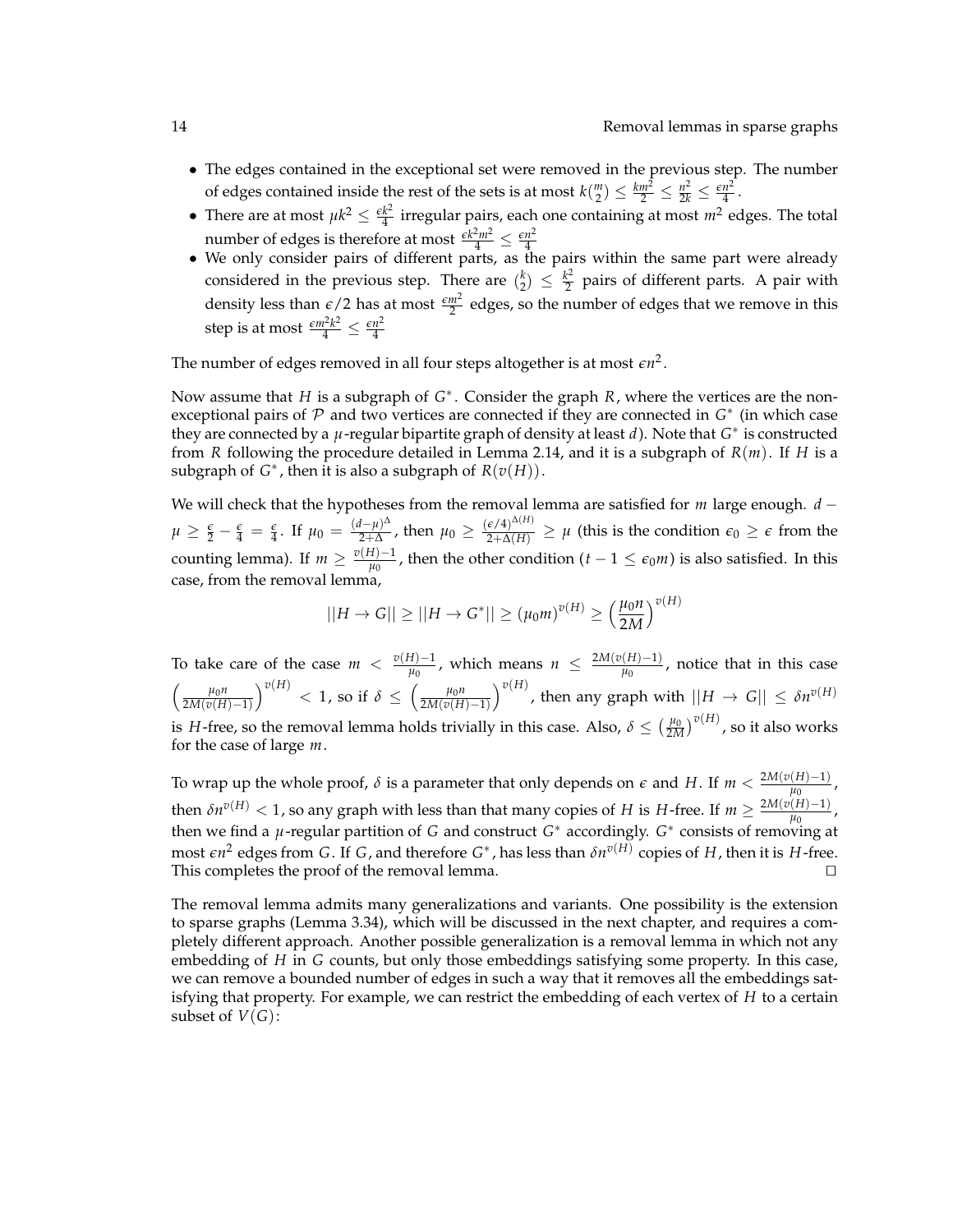<span id="page-22-0"></span>**Theorem 2.15 (Removal lemma on restricted sets).** Let H be a graph on h vertices, and  $\epsilon > 0$ . Let *the vertices of H be*  $v_1$ *,*  $v_2$ *, ...,*  $v_h$ *. Then there exists*  $\delta > 0$  *such that the following property holds: for any graph G on n vertices and any subsets*  $X_1, X_2, ..., X_h \subseteq V(G)$ , denote by  $||H \rightarrow G||_X$  the number of  $e$ mbeddings of  $H$  in  $G$  with  $v_i\in X_i$  for all  $1\leq i\leq h.$  If  $||H\to G||_X\leq \delta n^h$  , then it is possible to remove *at most*  $\epsilon n^2$  *edges from G to make*  $||H \to G||_X = 0$ *.* 

The proof in this case is not too different to the proof in the previous case, it only requires a modification when taking  $P$ :

*Proof.* It is enough to show this result for  $\epsilon < 2^{2-h}$  , as making  $\epsilon$  smaller only makes the statement stronger. Take the coarsest partition  $\mathcal{P}'$  that refines all  $X_i$  (as the sets  $X_i$  need not be disjoint). The number of parts of  $\mathcal{P}'$  is at most  $2^h < 4\epsilon^{-1}$ . This means that we can find the  $\mu$ -regular partition  $\mathcal{P}^*$  refining  $\mathcal{P}'$ . Construct  $G^*$  in the same way as in the proof of [2.1.](#page-10-1) Now observe that if there is still a copy of *H* in  $G^*$  with its vertices in the corresponding  $X_i$ , then all copies generated by the counting lemma are also in the same sets (because  $P$  refines all sets  $X_i$ ). Hence, the same bound  $(\mu_0 m)^h$  applies in this case, and also the same  $\delta$ .

<span id="page-22-1"></span>This theorem will be useful in the proof of the removal lemma for groups, in the next subsection. To illustrate a case in which theorem [2.15](#page-22-0) can be applied but theorem [2.1](#page-10-1) cannot, consider the following graph, for  $H = C_4$ .



FIG. 2. Example of application of the removal lemma on restricted subsets

In the graph from Figure [2,](#page-22-1) only the cycles containing one vertex on each set are counted in  $||H \rightarrow$  $G||_X$ . The number of copies of  $C_4$  grows like  $\Theta(n^4)$ , but most of the copies have their vertices in two or three of the sets *X<sup>i</sup>* . However, every cycle with each vertex in one set *X<sup>i</sup>* must include a green edge, and since the number of green edges is  $o(n^2)$  , the number of cycles with vertices on all sets is  $o(n^4)$ . This means that the removal lemma can be applied here (the  $o(n^2)$  edges that must be removed are the green edges).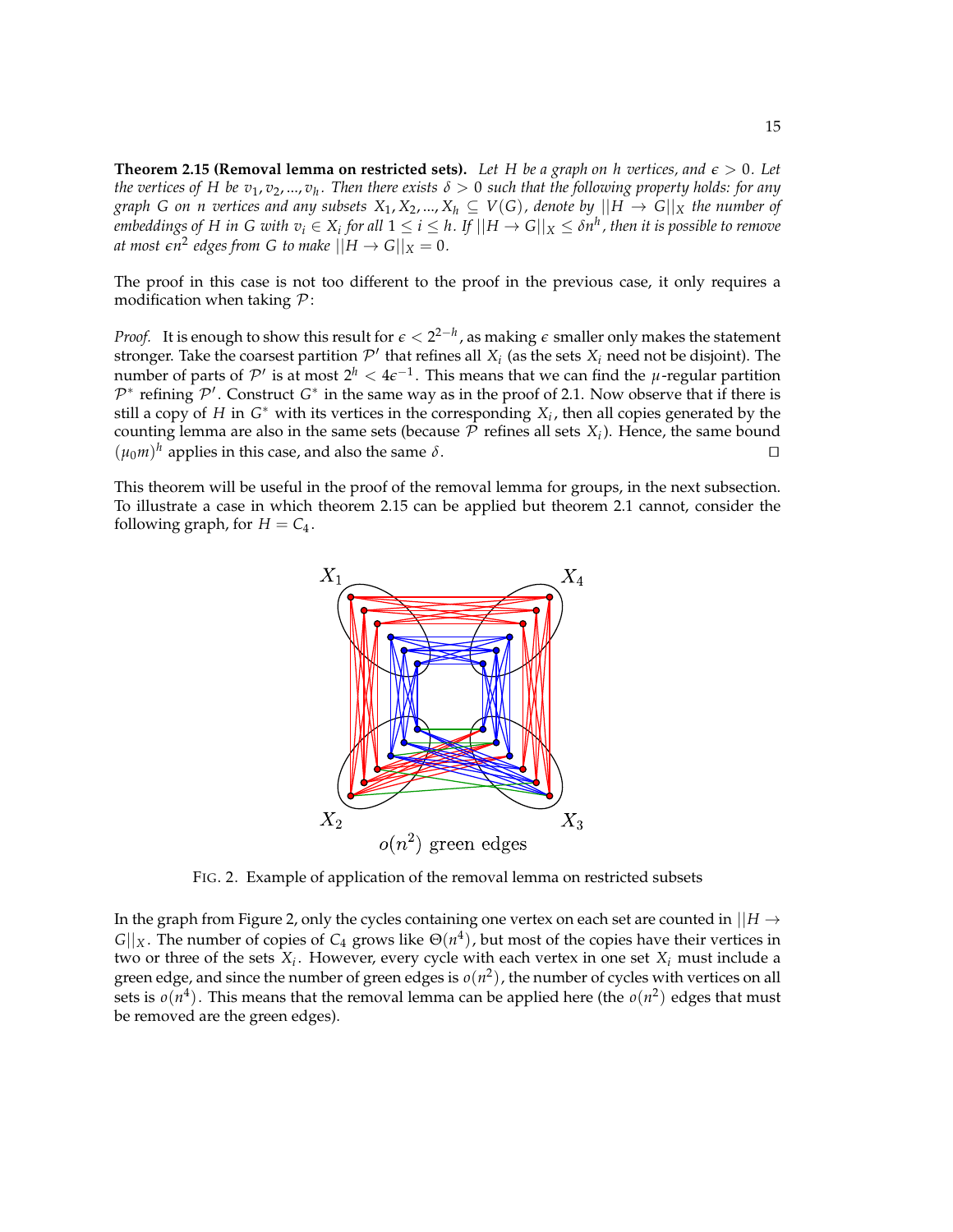#### <span id="page-23-0"></span>**2.4. Applications**

We will now show some applications of the removal lemma. The two most important results from this section are Roth's theorem and the arithmetic removal lemma, but other results are included, either because they are used in the proof of those results or because they provide some insight into the possibilites that the removal lemma opens.

We begin with a result that can be obtained from the proof of the removal lemma:

**Theorem 2.16.** Let H be a bipartite graph on h vertices, and  $\epsilon > 0$ . Then there exist N and  $\delta$  such that  $t$ he following holds: If G is a graph on  $n$  vertices,  $n>N$ , and  $e(G)\geq \epsilon n^2$ , then  $||H\to G||\geq \delta n^h.$ 

*Proof.* Follow the proof of the remova lemma for  $\epsilon' = \epsilon/2$ . When we construct  $G^*$ , we remove at most  $\frac{e}{2}n^2$  edges, so *G*<sup>∗</sup> has at least one edge. The graph *H* is a subgraph of *R*(*h*), as this graph contains a copy of  $K_{h,h}$  and  $H \subset K_{h,h}$ . For  $m > \frac{h-1}{\mu_0}$ , we obtain

$$
||H \to G|| \ge ||H \to G^*|| \ge (\mu_0 m)^h \ge \left(\frac{\mu_0 n}{2M}\right)^h
$$

Taking  $N = \frac{2M(h-1)}{u_0}$  $\frac{(h-1)}{\mu_0}$  and  $\delta = \left(\frac{\mu_0}{2M}\right)^h$  completes the proof.

This result is an improvement over the Erd˝os-Stone thorem in the bipartite case [**ErdSto**], which asserts that, under the same hypotheses as in this theorem,  $||H \to G|| > 0$ . On the other hand, Sidorenko's conjecture claims that such an  $N$  exists for all  $\delta\,<\, (2\epsilon)^{e(H)}$ , which would be an improvement over this theorem. In a random Erdős-Rényi graph  $G_{n,p}$  with constant probability  $p = 2\varepsilon$  , the expected number of edges is  $\varepsilon n^2 + o(n^2)$  , and the expected number of copies of  $H$  in  $G$ is  $(2e)^{e(H)}$   $n^h + o(n^h)$ , so Sidorenko's conjecture says that the lowest possible asymptotic growth of  $||H \rightarrow G||$  is precisely the expected value for random graphs. This conjecture has been proven for a wide family of bipartite graphs, including trees, hypercubes, grids, graphs with at most 4 vertices on one side of the partition [**ConFoxSud**] and graphs in which one vertex is adjacent to all the vertices in the other side of the partition [**Sze1**].

The next result, by Ruzsa ans Szemerédi [**Sol**, **RuzSze**], concerns induced matchings. In a graph *G*, a set of edges {*e*1, ...,*ek*} forms an induced matching if the 2*k* endpoints of those edges are different, and the induced subgraph of *G* on those 2*k* vertices has only those *k* edges.

<span id="page-23-1"></span>**Lemma 2.17.** *For any*  $\epsilon > 0$  *there is*  $N > 0$  *with the following property: if a graph* G *on*  $n > N$  *vertices is the union of n induced matchings, then*  $e(G) \leq \epsilon n^2$ *.* 

*Proof.* Let  $v_1, v_2, ..., v_n$  be the vertices of *G*, and let  $M_1$ ,  $M_2$ , ...,  $M_n$  be the matchings that form *G*. Suppose that each edge is contained in exactly one matching, otherwise remove it from every matching except one. Construct a graph  $G'$  as follows: take three sets of *n* vertices  $a_i$ ,  $b_i$  and  $c_i$ . If  $v_i v_j$  is an edge in  $M_k$ , then join  $a_i$ ,  $b_j$  and  $c_k$ . The number of vertices is  $n' = 3n$ .

Now consider the triangles in this graph. There are some triangles of the form *aibjc<sup>k</sup>* , where  $v_i v_j \in M_k$ . In fact, there are exactly  $2e(G)$  such triangles, two for each edge of *G*. Let us show that the edges of these triangles are disjoint. The edges  $a_i b_j$  are all different because the edge  $v_i v_j$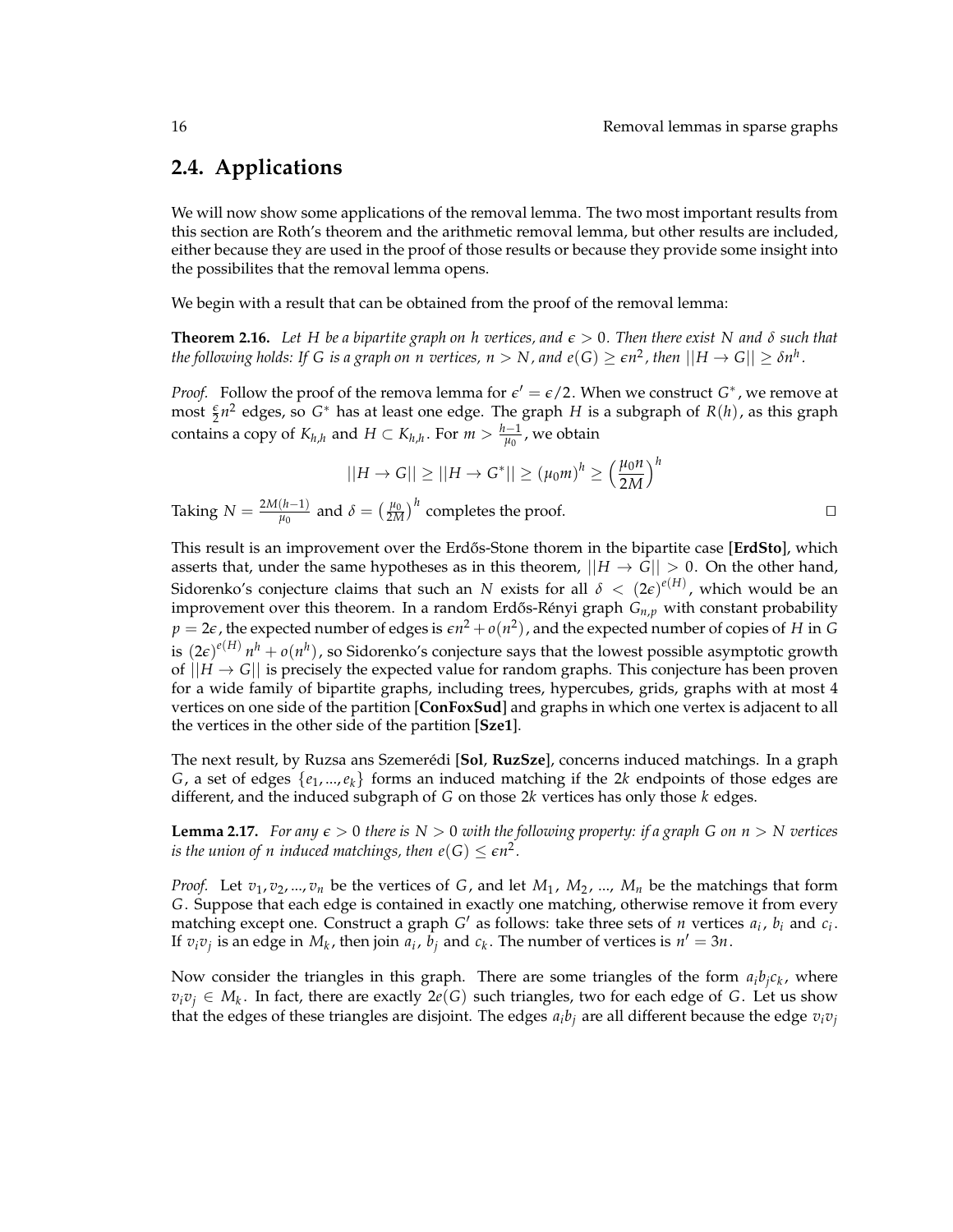is in exactly one *M<sup>k</sup>* . Also, the edges *aic<sup>k</sup>* are disjoint because, if one such edge appeared in two triangles  $a_i b_{j_1} c_k$  and  $a_i b_{j_2} c_k$ , then  $v_i v_{j_1}$  and  $v_i v_{j_2}$  would both be in  $M_k$ , and then  $M_k$  would not be an induced matching. The same holds for the edges *bjc<sup>k</sup>* .

It is also true that those are the only triangles in *G'*. Indeed, any triangle in *G'* must contain one vertex from *A*, another from *B* and another from *C*, as otherwise it would be contained in a bipartite graph. If  $a_i b_j c_k$  is a triangle in  $G'$  and  $v_i v_j \notin M_k$ , then  $M_k$  cannot be an induced matching, as  $M_k$  would contain an edge from  $v_i$  and an edge from  $v_j$  but not  $v_iv_j$ . The conclusion is that the only triangles are the ones described above. There are less than  $n^2 = n'^2/9$  triangles.

Apply the removal lemma to  $\epsilon' = 2\epsilon/9$  and  $H = K_3$ . This gives us a  $\delta$  such that, if the number of triangles is less than  $\delta n^3$ , then they can all be removed by removing  $\epsilon' n'^2 = \frac{2\epsilon n'^2}{9} = 2\epsilon n^2$  edges. But since the triangles are edge disjoint, at least an edge must be removed from each triangle. For  $n > \delta^{-1}$ , we have  $\delta n^{\prime 3} > \delta n^3 > n^2 > 2e(G)$ , so the second condition must also apply, which means  $2\epsilon n^2 \ge e(G)$  and  $e(G) < \epsilon n^2$ .  $N = \delta^{-1}$  satisfies the condition from the statement.  $\Box$ 

From this result, we can prove this other result, due to Ajtai and Szemerédi [**AjtSze**]. The proof presented here is due to Solymosi [**Sol**]:

<span id="page-24-0"></span>**Theorem 2.18 (Corners theorem).** For any  $\epsilon > 0$  there exists N such that, for any  $n > N$ , any subset  $S \in [n]^2$  of size at least  $\epsilon n^2$  includes three elements of the form  $(a,b)$ ,  $(a+d,b)$  and  $(a,b+d)$  with  $d \neq 0$ .

*Proof.* Suppose that *S* contains  $\epsilon n^2$  elements from  $[n]^2$  such that the configuration  $(a, b)$ ,  $(a + d, b)$ and  $(a, b + d)$  does not appear. We construct a graph *G* as follows: the set of vertices will be  $v_1, v_2, ..., v_n, w_1, w_2, ..., w_n$ . We join  $v_i$  and  $w_j$  iff  $(i, j) \in S$ . This graph has 2*n* vertices and  $|S|$ edges.

Let  $M_k$  be the set of edges  $v_i w_j$  such that  $i + j = k$ , for  $1 \leq k \leq 2n$ . This includes all edges of the graph. We claim that the sets *M<sup>k</sup>* form an induced matching. Indeed, the endpoints of the edges of  $M_k$  are all different. Assume that  $v_a w_y$  and  $v_x w_b$  are two different edges from  $M_k$  and  $v_a w_b \in E(G)$ . Then, since  $a + y = b + x$ , we also have  $x - a = y - b$ . Setting this as *d*, we see that  $d \neq 0$  and that  $(a, b)$ ,  $(a + d, b)$  and  $(a, b + d)$  are elements of *S*. This contradicts our initial hypothesis, so the sets *M<sup>k</sup>* are induced matchings.

From lemma [2.17,](#page-23-1) there is *N* such that if  $2n > N$ , then  $e(G) \leq \frac{\epsilon}{8}(2n)^2 = \frac{\epsilon}{2}n^2$ . But since  $e(G)$  =  $|S| \ge \epsilon n^2$ , the only possibility is  $2n \le N$ .

The  $d \neq 0$  from the statement can be replaced with a  $d > 0$  using a symmetry argument. The proof goes as follows: consider the pairs of points  $\{(p,q)|p,q\in S\}$ . There are  $|S|^2$  such pairs. The number of possible midpoints of the segment *pq* is  $(2n - 1)^2$ , as the coordinates of the midpoint are either an integer or half an integer from the interval [1, *n*]. By pigeonhole's principle, there are at least  $\frac{|S|^2}{(2n-1)}$  $\frac{|S|^2}{(2n-1)^2} \geq \frac{\epsilon^2 n^4}{4n^2}$  $\frac{\varepsilon^2 n^4}{4n^2} = \frac{\varepsilon^2}{4}$  $\frac{d^2}{dt}n^2$  pairs of points with the same midpoint *m*, and every point appears in at most twice. This means that there is a set  $S_m \subseteq S$  with at least  $\frac{\epsilon^2}{4}$  $\frac{e^2}{4}n^2$  points which is symmetric around *m*. By the corners theorem, there is an *N* such that for  $n > N$  the set  $S_m$  contains a set of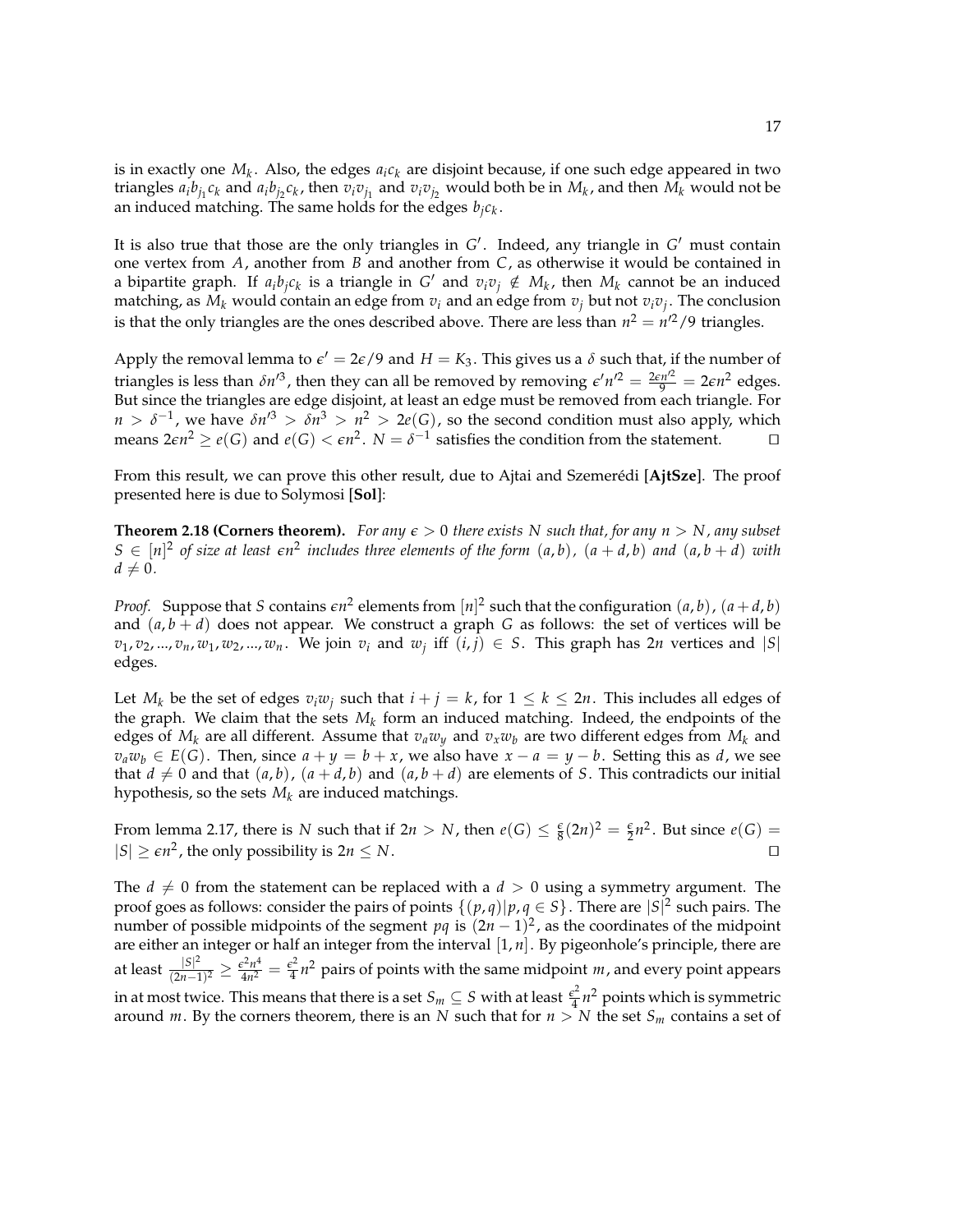the form  $(a, b)$ ,  $(a + d, b)$  and  $(a, b + d)$ . If  $d < 0$ , then its symmetric about *m* is also of the same form and  $d > 0$ .

This result can be used to prove Roth's theorem [**Rot**]:

**Theorem 2.19 (Roth's theorem).** For any  $\epsilon > 0$  there is a positive integer N such that the following *holds: for any integer n* > *N, any subset S* ⊆ {1, 2, ..., *n*} *of size* |*S*| ≥ *en contains a non-trivial 3-term arithmetic progression*[4](#page-25-0) *.*

*Proof.* Let  $S \subseteq \{1, 2, ..., n\}$  be a subset with size  $|S| \geq \epsilon n$ . Consider the square grid  $G = \{-2n +$ 1, −2*n* + 2, ..., *n*} 2 . This grid contains 9*n* <sup>2</sup> points. Now consider the set *T* ⊂ *G* defined as {(*x*, *y*) ∈ *G*| $x$  + 2 $y$  ∈ *S*}. For every 1 ≤  $y$  ≤ *n* and every  $s$  ∈ *S* there exists one  $x$  in [−2*n* + 1, *n*] such that  $x + 2y = s$ . This means that  $|T| \ge n|S| \ge \epsilon n^2$ . According to theorem [2.18,](#page-24-0) for  $n > N$  with *N* depending on  $\epsilon$  only, the set *T* contains three elements of the form  $(a, b)$ ,  $(a+d, b)$  and  $(a, b+d)$ . From the definition of *T*, the set *S* contains  $a + 2b$ ,  $a + 2b + d$  and  $a + 2b + 2d$ , which form a non-trivial arithmetic progression since  $d \neq 0$ .

There is also another proof, this time coming directly from the removal lemma without going through the corners theorem. This proof can be found in [**KraSerVen**]:

*Proof.* Let  $S \subseteq \{1, 2, ..., n\}$  be a subset with size  $|S| \geq \epsilon n$ . Assume that *S* does not contain a nontrivial 3-term arithmetic progression. Construct the following graph *G*: it will have three vertex sets,  $\{a_i\}_{i=1}^n$ ,  $\{b_j\}_{j=1}^{2n}$  and  $\{c_k\}_{k=1}^{3n}$ . The number of vertices in this graph is 6*n*. Now, draw an edge *a*<sub>*i*</sub>*b*<sub>*j*</sub> if *j* − *i* ∈ *S*, an edge *b*<sub>*j*</sub>*c*<sub>*k*</sub> if *k* − *j* ∈ *S* and an edge *a*<sub>*i*</sub>*c*<sub>*k*</sub> if  $\frac{k-i}{2}$  ∈ *S*.

Now, every triangle must contain a vertex from each set, otherwise it is contained in a bipartite graph. A triangle  $a_i b_j c_k$  in *G* generates an arithmetic progression  $j - i$ ,  $\frac{k-i}{2}$ ,  $k - j$  in *S*. By our assumption, only triangles generating trivial arithmetic progressions (those with  $j - i = \frac{k-i}{2}$ *k* − *j*) appear in *G*. These are of the form  $i = a$ ,  $j = a + s$  and  $k = a + 2s$  with  $1 ≤ a ≤ n$  and *s* ∈ *S*. There is a total of *n*|*S*| triangles in *G*. Notice that the edges of those triangles are disjoint (any edge identifies a unique element *s*, and those triangles with the same *s* but different *a* do not share a vertex).

According to the removal lemma, there is a  $\delta$  such that if *G* contains less than  $\delta(6n)^3$  triangles then they can be removed by removing at most  $\frac{\epsilon}{72}(6n)^2 = \frac{\epsilon}{2}n^2$  edges from *G*. Since the number of triangles is  $n|S|$ , for  $n > \delta^{-1}$  we have  $n|S| \leq n^2 < \delta(6n)^3$ , so the lemma can be aplied. But the edges of the triangles are disjoint, so in order to remove all triangles one has to remove at least  $n|S| \geq \epsilon n^2 > \frac{\epsilon}{2} n^2$  edges. We conclude that, if there is no non-trivial 3-term arithmetic progression, then  $n \leq \lfloor \delta^{-1} \rfloor$  $\Box$  = *N*.

One observation is that, because of the dependency of  $\epsilon$  and  $\delta$  in the regularity lemma, the bound that we prove for the *N* from Roth's theorem is  $N(\epsilon) = 4 \uparrow \uparrow \Theta(\epsilon^{-5})$ . This value is much greater than the value obtained by Roth in his origial proof, which was  $N(\epsilon) = e^{e^{\Theta(\epsilon^{-1})}}$ . Roth's method used Fourier analysis, rather than graph theory or other combinatorial methods.

There is an important generalization of Roth's theorem called Szemerédi's theorem:

<span id="page-25-0"></span> $^{4}$ We say that an arithmetic progression is trivial if the difference between two consecutive terms is 0.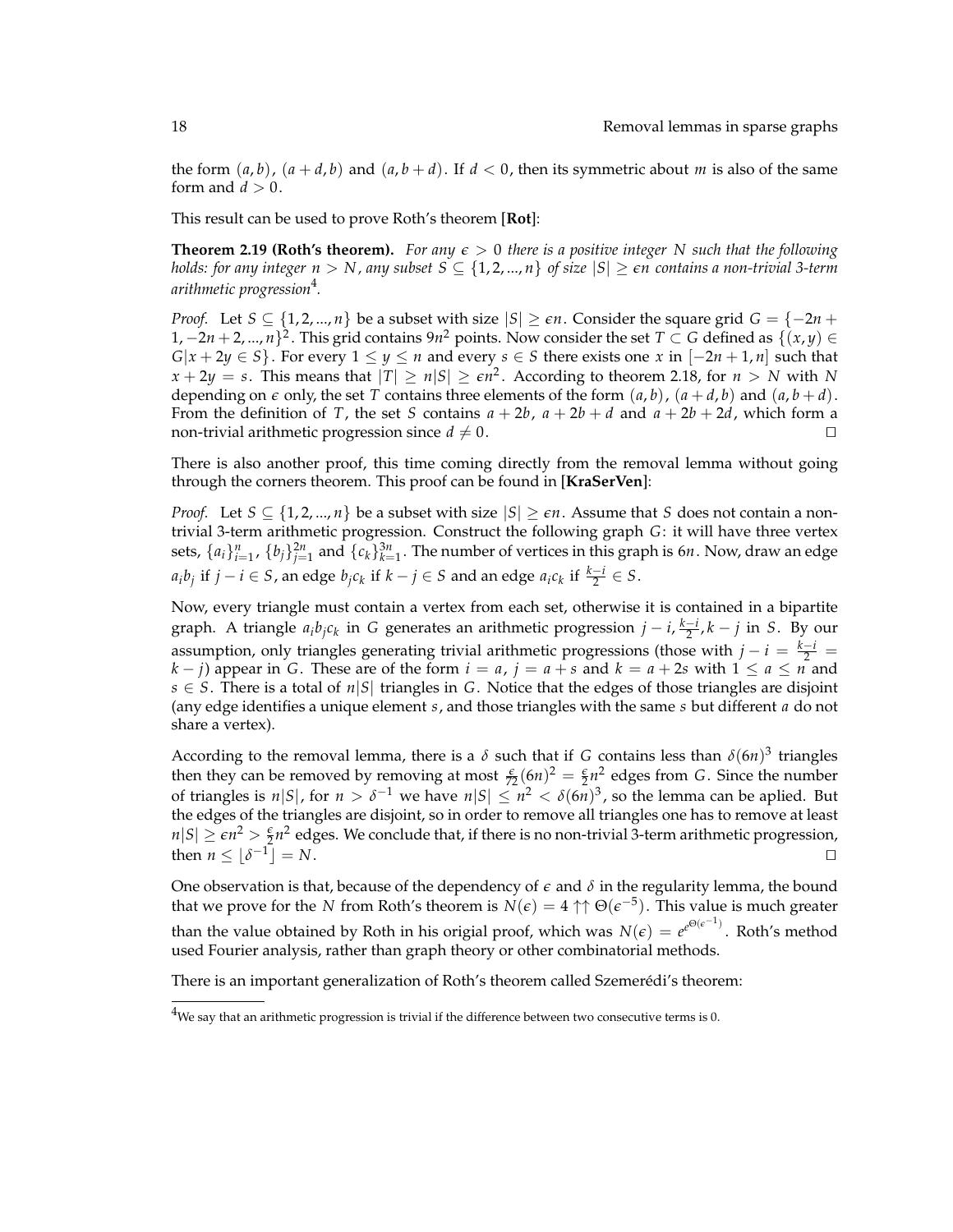**Theorem 2.20 (Szemerédi's theorem).** For any  $\epsilon > 0$  and positive integer k there is a positive integer *N* such that the following holds: for any integer  $n > N$ , any subset  $S \subseteq \{1, 2, ..., n\}$  of size  $|S| \geq \epsilon n$ *contains a non-trivial k -term arithmetic progression.*

Roth's theorem is the particular case *k* = 3. One could ask whether Szemerédi's theorem can be proved using the removal lemma, just as we did with Roth's theorem. The answer is that in order to prove Szemerédi's theorem a stronger removal lemma is required: the hypergraph removal lemma[5](#page-26-0) [**ConFox1**], which was proven independently by Gowers [**Gow**], by Nagl, Rödl, Schacht and Skokan [**NagRodSch**, **RodSko**] and by Tao [**Tao**]:

**Theorem 2.21 (Hypergraph removal lemma).** Let  $\epsilon > 0$  be a real constant, k be a positive integer and *H be a k -uniform hypergraph. Then there exists δ* > 0 *such that the following property holds: if G is a k-uniform hypergraph on*  $n$  *vertices and*  $||H \to G|| \leq \delta n^h$  *, then G can be made H-free by removing at most en <sup>k</sup> hyperedges.*

The key in this theorem is how to generalize the concepts of *e*-regularity and *e*-regular partition. They must be weak enough that an *e*-regular partition of bounded size always exists, yet it must also be strong enough that a counting lemma can be proven.

Finally, we present another application of the removal lemma, due to Green [**ConFox1**]. This time it considers subsets of a finite group The proof presented here is due to Král', Serra ans Vena.

**Definition 2.22.** Let *G* be a finite group, and let  $S_1$ ,  $S_2$ , ...,  $S_k$  be subsets of *G*. We denote by  $C(S_1, S_2, ..., S_k)$  the number of solutions of  $x_1x_2 \cdots x_k = 1$  with  $x_i \in S_i$  for all  $1 \le i \le k$ .

We observe that, if *G* contains *n* elements, then  $C(G, G, ..., G) = n^{k-1}$ . The result that we will introduce is called the group removal lemma, and it is similar to the graph removal lemma in the following sense: it states that when the number of solutions of  $x_1x_2...x_k$  is small, then they can all be removed by removing only a few elements from each *S<sup>i</sup>* . Thus, the solutions would be analogous to copies of the graph *H* and the elements of the sets would be analogous to the edges of *G*.

<span id="page-26-1"></span>**Theorem 2.23 (Arithmetic removal lemma).** Let  $\epsilon > 0$  be a constant and k be a positive integer. Then *there exists a constant δ* > 0 *for which the following holds: for any finite abelian group G with n elements* and any subsets  $S_1, S_2, ..., S_k \subseteq G$ , if  $C(S_1, S_2, ..., S_k) \le \delta n^{k-1}$ , then there are subsets  $S_i' \subseteq S_i$  with  $|S'_i \setminus S_i| \leq \epsilon n$  for which  $C(S'_1, S'_2, ..., S'_k) = 0$ .

The proof of this theorem [**KraSerVen**] uses the graph removal lemma in subsets (theorem [2.15\)](#page-22-0) for  $H = C_k$ :

*Proof.* We will construct a graph *K* as follows: it will have *k* sets of vertices *X<sup>i</sup>* , each of which containing *n* vertices. We will denote the vertices as  $v_{i,g}$ , where  $1 \leq i \leq k$  denotes the set  $X_i$ it is in, and *g* is an element of *G*. We connect the vertex  $x_{i,g_1}$  to the vertex  $x_{i+1,g_2}$  if and only if *g*<sup> $-1$ </sup>*g*<sub>2</sub> ∈ *S*<sup>*i*</sup>. We do the same for *v*<sub>*k*,*g*<sub>1</sub></sub> and *v*<sub>1,*g*<sub>2</sub></sub> (that is, we treat *X*<sub>1</sub> as *X*<sub>*k*+1</sub>).

<span id="page-26-0"></span><sup>5</sup>A hypergraph consists of a vertex set *V* and a hyperedge set *E*, which is a set of nonempty subsets of *V* . In a *k* -uniform hypergraph, every hyperedge is a subset of *V* of size *k* .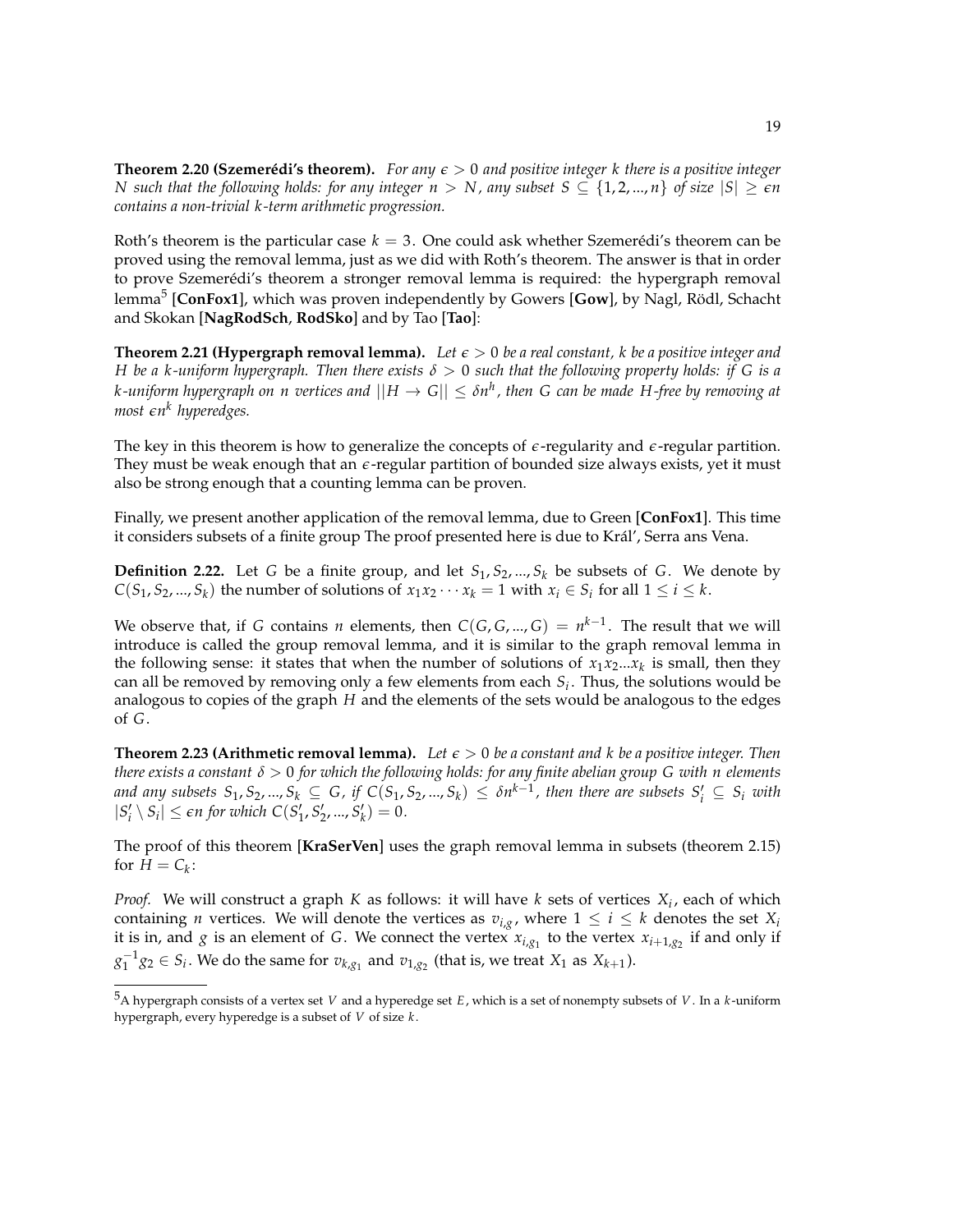We will now show that there is a correspondence between cycles  $v_{1,g_1}v_{2,g_2}\cdots v_{k,g_k}$  and solutions of  $x_1x_2 \cdots x_k = 1$  with  $x_i \in S_i$ . If we take a cycle and make  $x_i = g_i^{-1}g_{i+1}$ , we see that  $x_1x_2 \cdots x_k =$  $g_1^{-1}g_2g_2^{-1}g_3\cdots g_k^{-1}g_1=1$ . There are *n* cycles that produce the same solution, as we can multiply all elements  $g_i$  by the same  $g \in G$ . Similarly, a solution  $x_1x_2 \cdots x_k$  produces *n* cycles in *K* of the form  $v_{1,g_1}v_{2,g_2}\cdots v_{k,g_k}$ . with  $g_i=gx_1x_2\cdots x_{i-1}$  for any  $g\in G$ . We conclude that  $||C_k\to K||_X=$  $nC(S_1, S_2, ..., S_k) \leq \delta n^k$ .

Using Theorem [2.15,](#page-22-0) we find a value of  $\delta$  such all the cycles from *K* with the vertices in the respective  $X_i$  can be removed by removing  $\frac{\epsilon}{k}n^2$  edges. Let  $E'$  be the set of these removed edges. To produce the sets  $S'_i$ , we remove  $x_i \in S_i$  if there are at least  $n/k$  edges of the form  $v_{i,g_1}v_{i+1,g_2}$ with  $g_1^{-1}g_2 = s_i$  in *E'*. The total number of removed elements is at most  $\frac{\epsilon n^2/k}{n/k} = \epsilon n$ .

Assume that  $G(S'_1, S'_2, ..., S'_k) \neq 0$ . Then there is a solution  $x_1x_2 \cdots x_k = 1$  with  $x_i \in S'_i$ . Consider the *n* cycles generated by this solution (those with vertices  $v_{i,g_i}$  with  $g_i = gx_1x_2 \cdots x_{k-1}$ ). These cycles are vertex-disjoint and, therefore, edge-disjoint. By construction of E', there is an edge from each of these cycles in  $E'$ . By pigeonhole principle, there is an *i* for which there are at least  $n/k$ edges of the form  $v_{i,g_i}v_{i+1,g_{i+1}}$ , which satisfy  $g_i^{-1}g_{i+1} = x_i$ . But this means that  $x_i$  got removed when creating the set  $S_i'$ , contradiction. This means that  $G(S_1', G_2', ... G_k') = 0$ , and this completes the proof.  $\Box$ 

This result can lead to yet another proof of Roth's theorem, by taking  $k = 3$ ,  $G = \mathbb{Z}/(4n+1)\mathbb{Z}$ ,  $S_1 = S_3 = S$  and  $S_2 = \{-2s|s \in S\}$ . It can be checked that, in this case, if  $x_1 + x_2 + x_3 = 0$ in *G*, then  $x_1 + x_2 + x_3 = 0$  in **Z**, as  $|x_1 + x_2 + x_3| \le 4n$ . This means that the elements of *S* that generate them form an arithmetic progression. But since the number of trivial arithmetic progressions is linear in *n*, and removing them requires removing a linear number of elements (all of them) from *S*, the hypotheses of theorem [2.23](#page-26-1) cannot hold. This means that the number of solutions of  $x_1 + x_2 + x_3 = 0$  must be quadratic, and for  $n > N$  there is always a non-trivial solution.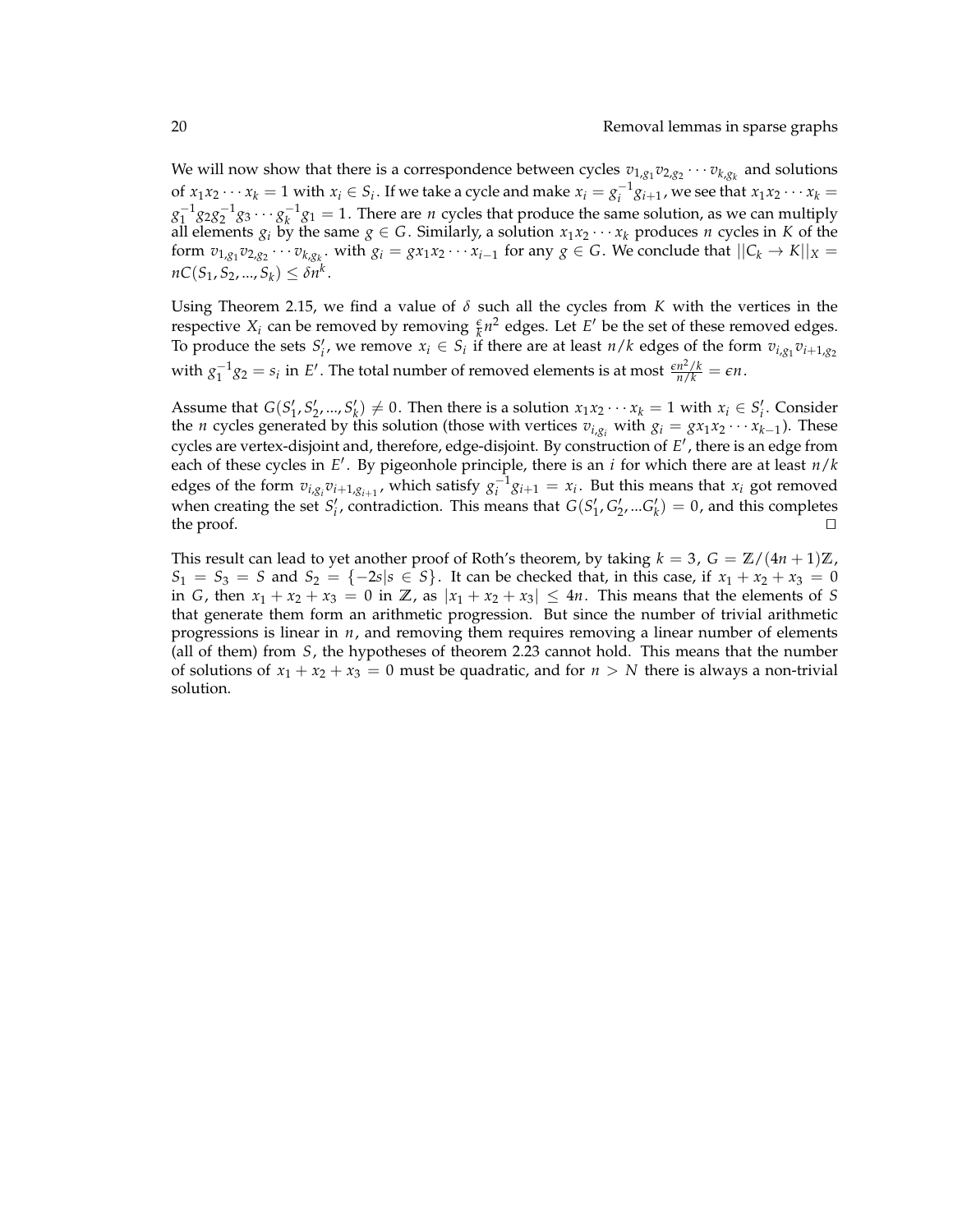## <span id="page-28-0"></span>**Chapter 3 Sparse pseudorandom graphs**

This section will deal with sparse graphs, that is, families of graphs with  $e(G) = o(n^2)$ . We will first examine, in Section [3.1,](#page-28-1) why the removal lemma from Chapter [2](#page-10-0) is not adequate for use in sparse graphs, and why certain sparse versions only hold on certain families of sparse graphs. In Section [3.2,](#page-30-0) we will introduce the concept of pseudorandomness and some properties related to it, in particular jumbledness and discrepancy. Later, in Section [3.5](#page-63-0) we will prove the removal lemma in the case where *H* is a cycle graph of length at least 5. Finally, in Section [3.6](#page-65-0) we will provide a sparse pseudorandom version of the group removal lemma.

#### <span id="page-28-1"></span>**3.1. Motivation**

The removal lemma (Theorem [2.1\)](#page-10-1) holds for all graphs *G*, there is no restriction on the number of edges or its distribution. However, in some cases, specifically in sparse graphs, it only provides a trivial result. Let us see why. Indeed, the theorem claims that, under certain hypotheses, the graph *G* can be made *H*-free by removing at most *en* 2 edges from *G*. But the number of edges in *G* is less than  $\epsilon n^2$  for all but a finite number of graphs in any family of graphs with  $o(n^2)$  edges, which means that the lemma allows us to remove all edges from the graph, therefore removing all copies of *H*.

Another option would be to treat *δ* in Theorem [2.1](#page-10-1) as a parameter depending on *e*, and make *e* tend to 0. But then we run into another problem: the dependency between the two parameters is tower-like, which is too big for any practical applications (we could only apply the result if  $||H \to G||$  grows slower than  $\frac{cn^{v(H)}}{\exp(\exp(...\exp(1)...))}$ , where there are  $\Theta(\epsilon^{-5})$  exponentiations).

Part of the reason why this result does not translate well to sparse graphs has to do with regularity itself, the key concept from the proof. Let us look back at the definition of regularity. A pair  $(X,Y)$  is  $\epsilon$ -regular if, for any  $X'$  ⊂  $X$  and  $Y'$  ⊂  $Y$  with  $|X'|$  ≥  $\epsilon$ | $X|$  and  $|Y'|$  ≥  $\epsilon$ | $Y|$ , we have  $|d(X', Y') - d(X, Y)| \leq \epsilon$ . There are two problems with this: first, if  $d(X, Y) \leq \epsilon^3$ , then the pair  $(X, Y)$  is automatically  $\epsilon$ -regular, regardless of the distribution of the edges, because

$$
d(X',Y') = \frac{e(X',Y')}{|X'||Y'|} \le \frac{e(X,Y)}{\epsilon^2 |X||Y|} \le \frac{\epsilon^3}{\epsilon^2} = \epsilon
$$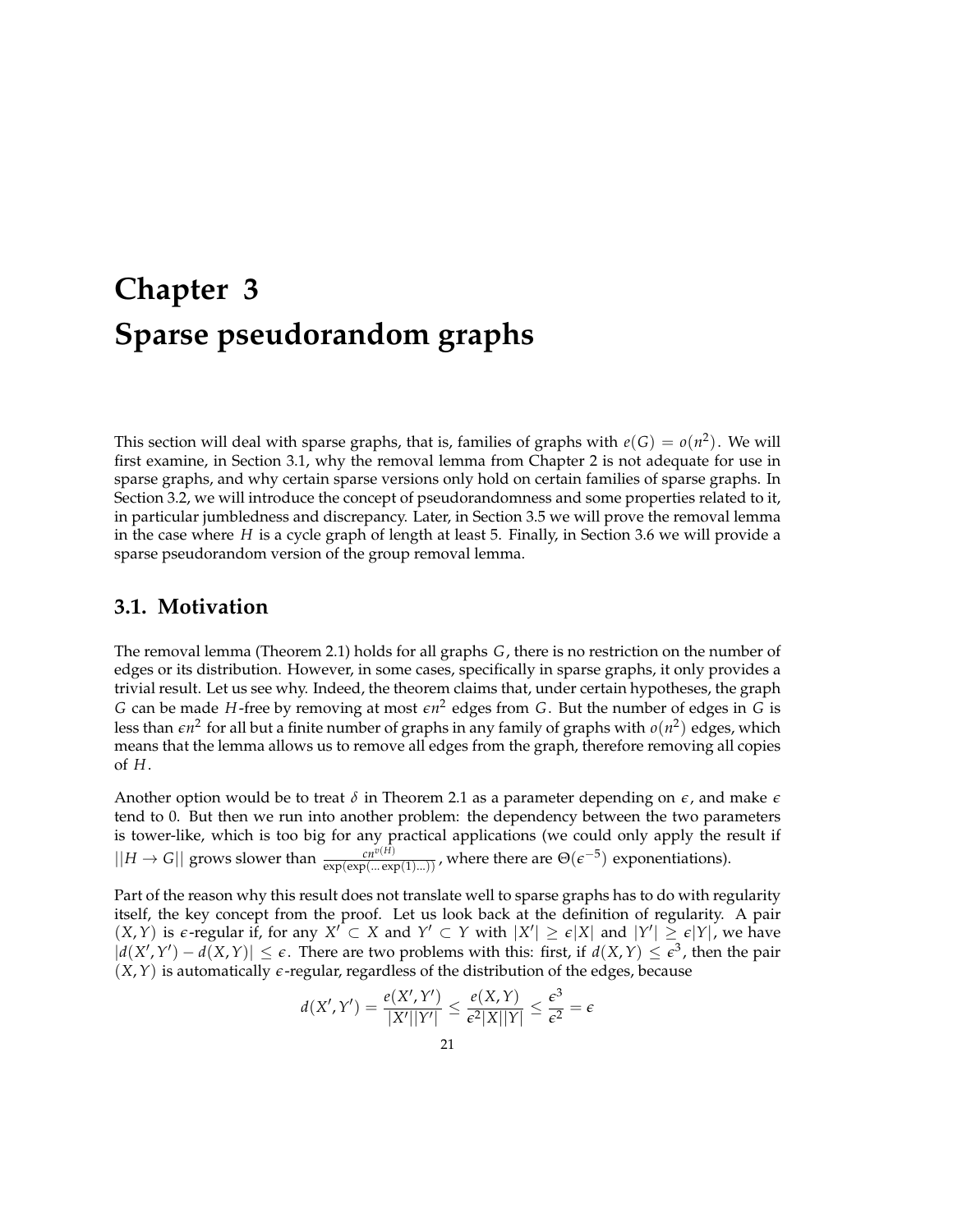Another problem is that, when  $d(X, Y) < \epsilon$  we do not know anything about the ratios between densities: If  $|X_1|, |X_2| \geq \epsilon |X|$  and  $|Y_1|, |Y_2| \leq \epsilon |Y|$ , then it is possible that, while  $|d(X_1, Y_1) - d(X_1, Y_2)|$  $d(X,Y)$ | and  $|d(X_2,Y_2) - d(X,Y)|$  are both smaller than  $\epsilon$ , the ratio  $\frac{d(X_1,Y_1)}{d(X_2,Y_2)}$  $\frac{d(X_1, Y_1)}{d(X_2, Y_2)}$  can be arbitrarily large. Thus the concept of regularity is not as useful as when  $d(X, Y) >> \epsilon$ .

The conclusion is that another version of the removal lemma is required if we want to apply it to sparse graphs. Here is a proposed statement that, if true, would generalize Theorem [2.1:](#page-10-1)

**Statement.** Let  $\epsilon > 0$  be a constant and *H* be a graph. Then there exists  $\delta > 0$  for which the following property holds: for any two graphs *G* and  $\Gamma$  such that  $G \subseteq \Gamma$ , if  $||H \rightarrow G|| \le \delta||H \rightarrow$ Γ||, then *G* can be made *H*-free by removing at most *ee*(Γ) edges.

The statement is a generalization of Theorem [2.1](#page-10-1) because it is the particular case  $\Gamma = K_n$ . Indeed, any graph *G* on *n* vertices is a subgraph of  $K_n$ , the number of edges of  $K_n$  is  $e(K_n) = \Theta(n^2)$  and the number of copies of *H* is  $||H \to K_n|| = \Theta(n^{v(H)})$ .

<span id="page-29-0"></span>However, we can construct a counterexample to this statement. Consider the two graphs from Figure [1:](#page-29-0)



FIG. 1. Counterexample to the suggested generalization of the removal lemma

The graph Γ consists of *t* <sup>2</sup> disjoint triangles and a complete graph *K<sup>t</sup>* , and the graph *G* consists only of the triangles from  $\Gamma$ . If we consider the case  $H = K_3$ , the relevant values from the statement are these:

$$
e(\Gamma) < 4t^2 \qquad \qquad e(G) = 3t^2 \qquad \qquad ||H \to \Gamma|| > \binom{t}{3} = \Theta(t^3) \qquad \qquad ||H \to G|| = t^2
$$

Now consider the case  $\epsilon = 1/8$ . For any fixed  $\delta$  there is a value of t for which  $||H \to G|| <$  $\delta$  $||H \to \Gamma||$  , which means that the triangles of *G* can be removed by removing at most  $\epsilon e(\Gamma) \le t^2/2$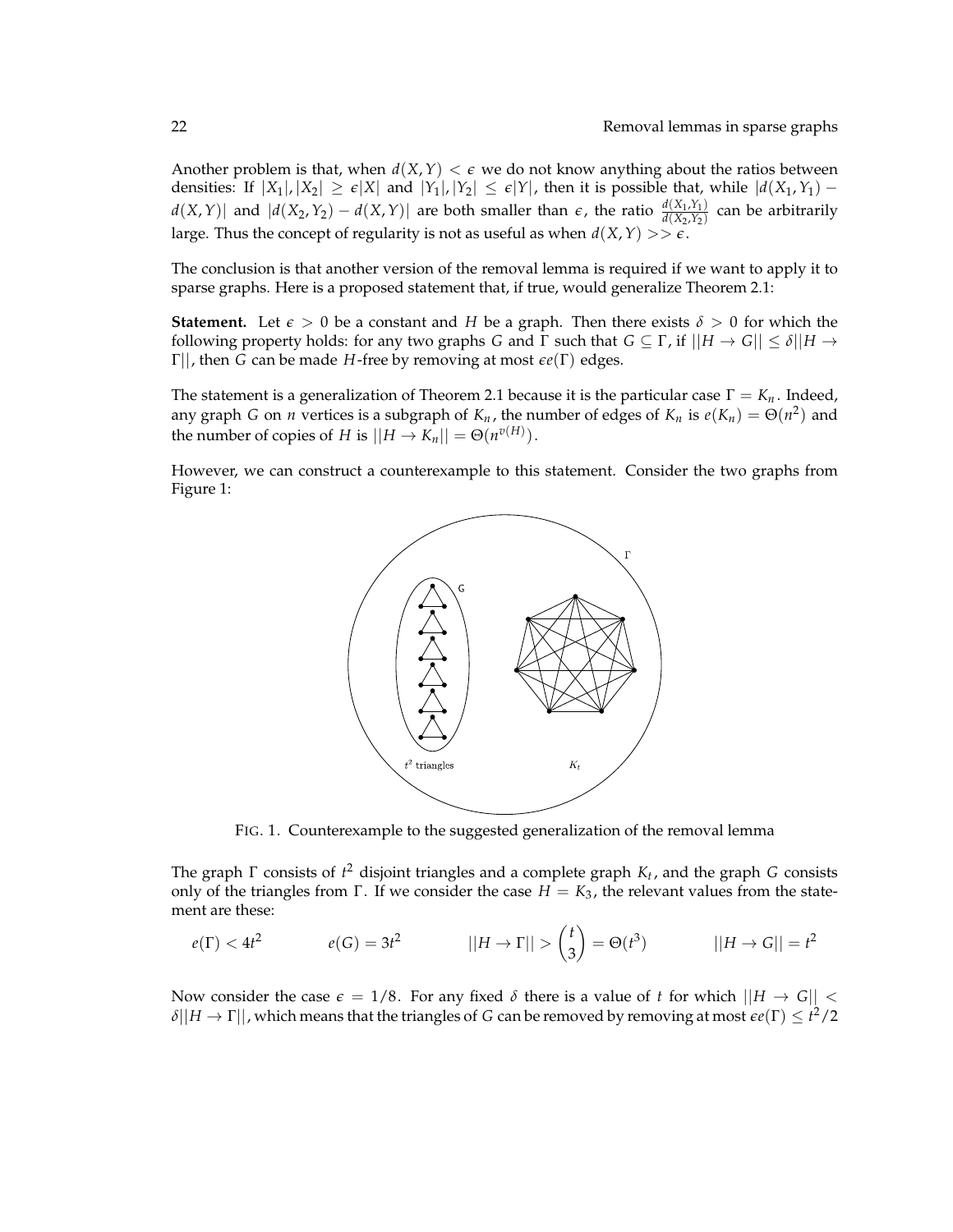edges from *G*. But, since the edges of the triangles of *G* are disjoint, we need to remove at least *t* 2 edges from *G*. This contradicts the statement.

We need more hypotheses in order to obtain a removal lemma similar to the statement that we proposed. One case in which we know that the generalization holds is the case where  $\Gamma$  is dense, that is, once we fix  $\mu > 0$ , we can apply it to any  $\Gamma$  with  $e(\Gamma) \geq \mu n^2$ . This can be deduced from Theorem [2.1,](#page-10-1) by noticing that  $||H \to \Gamma|| = O(n^h)$  and setting  $\epsilon' = \mu \epsilon$ .

It seems reasonable to only impose restrictions on Γ rather than on *G*, to mimic the dense case. Let us look again at the example. We can see that the graph  $\Gamma$  has more than one eighth of its edges concentrated in a set *S* of vertices of size *o*(|*V*|), and, as a consequence, most of the triangles in Γ are in this small set. This gives us an intuitive idea about what might be reasonable to impose on Γ: some condition that implies that the edges are well distributed among the vertices.

One option would be to make Γ a random graph *Gn*,*<sup>p</sup>* . In this case, there is a theorem by Conlon and Gowers [**ConGow**]. In this theorem,  $m_2(H)$  is defined as the minimum of  $\frac{e(H')-1}{v(H')-2}$  $\frac{e(H')-1}{v(H')-2}$ , where  $H'$ is a proper induced subgraph of  $H$ . A graph is said to be strictly balanced if  $m_2(H) > m_2(H')$  for any proper subgraph of *H*. All cycles and complete graphs, among others, are strictly balanced graphs.

**Theorem 3.1.** For any strictly balanced graph H on h vertices and any  $\epsilon > 0$ , there exist positive  $\alpha$  *constants*  $\delta$  *and*  $C$  *such that, for*  $p \geq C n^{-\frac{1}{m_2(H)}}$  *the following holds a.a.s.: every subgraph*  $G$  *of*  $G_{n,p}$  *with*  $||H \to G|| \leq \delta p^{e(H)} n^h$  can be made H-free by removing at most  $\epsilon p n^2$  edges from G.

In this theorem,  $e(\Gamma)$  and  $||H \to \Gamma||$  have been replaced by their expected values, since the distribution of those values is concentrated around the expected value (they have small standard deviations).

For any random graph  $\Gamma$ , however, we can only say that the theorem holds asymptotically, with a probability approaching 1. This does not allow us to determine whether or not we can apply the theorem to a particular graph. We would like to find a deterministic family of graphs Γ for which the generalization of the removal lemma always holds. Since we know that it holds for random graphs, we will consider a family of graphs that simulates the behaviour of random graphs: pseudorandom graphs or, more specifically, jumbled graphs.

#### <span id="page-30-0"></span>**3.2. Pseudorandom graphs**

Pseudorandom graphs are graphs that attempt to replicate, deterministically, properties that random graphs satisfy a.a.s. There are several different measurements of pseudorandomness. In this section we will look at three: jumbledness, regularity and discrepancy. The idea behind all four is the same: restricting the density or the number of edges in certain subsets of vertices. The difference between them will be the relations between the limitations imposed and the size of the subsets.

We begin with the definition of jumbledness: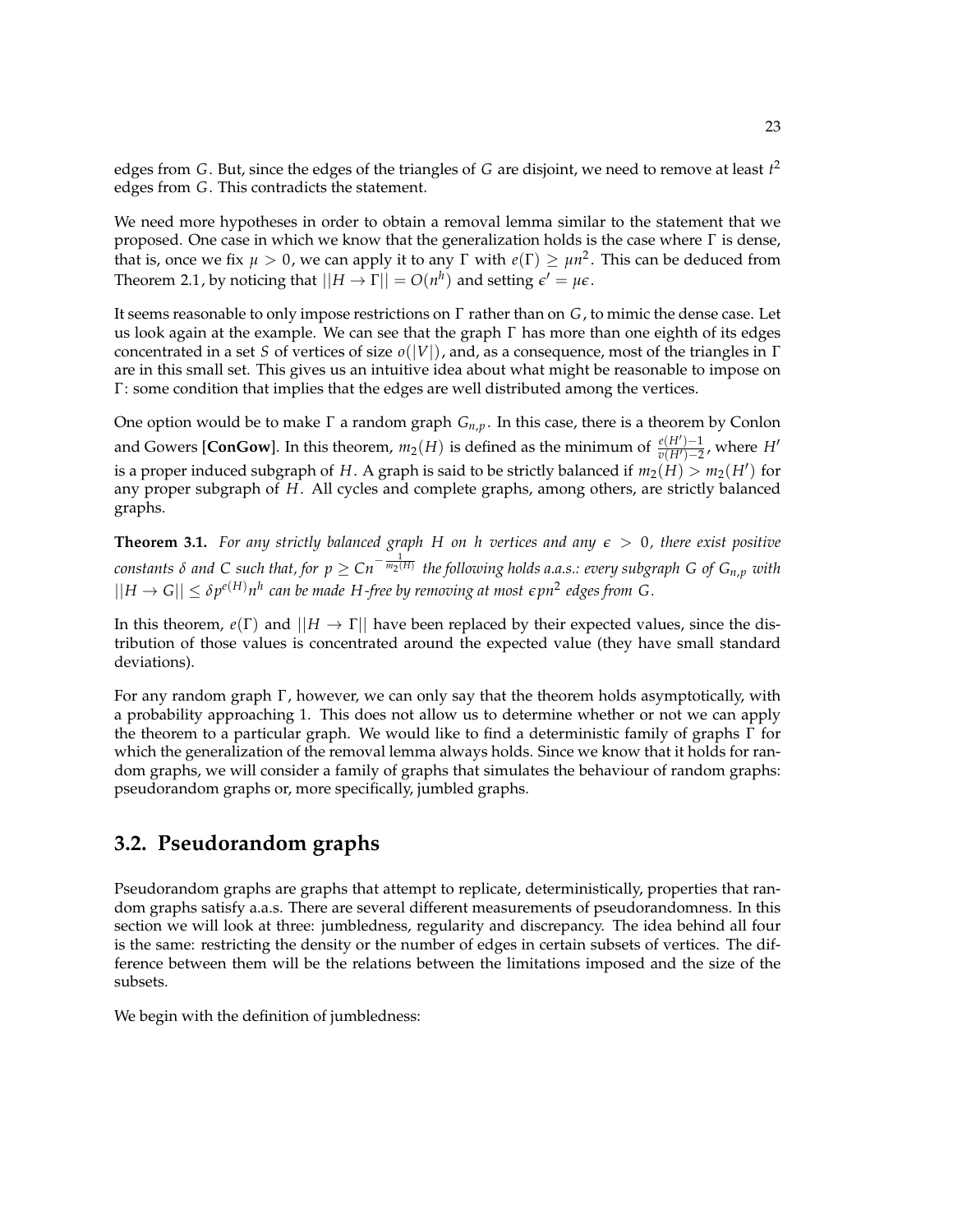**Definition 3.2** ( $(p, \beta)$ **-jumbledness).** Let *G* be a graph, and let *p* and  $\beta$  be positive constants. We say that *G* is  $(p, \beta)$ -jumbled if, for any two subsets  $\hat{X}', Y' \subseteq V(G)$ , we have

$$
|e(X',Y') - p|X'||Y'|| \leq \beta \sqrt{|X'||Y'|}
$$

If *G* is a bipartite graph with stable vertex sets *X* and *Y*, we say that *G* is (*p*, *β*)-jumbled if the same condition holds for any subsets  $X' \subseteq X$ ,  $Y' \subseteq Y$ .

For convenience, we say that a graph is  $(p, \gamma = x)$ -jumbled if it is  $(p, \beta)$ -jumbled for  $\beta =$  $x\sqrt{|X||Y|}.$ 

Let us see the meaning of each parameter. *p* in this definition is approximately equal to the density of the graph *G*: the number of edges  $e(X', Y')$  is roughly the same as  $p|X'| |Y'|$ , so  $d(X, Y) \approx p$ . This role is the same as in the random graph  $G_{n,p}$ . The parameter  $\beta$  is a measurement of how jumbled our graph is: a smaller *β* means that the error allowed in the number of edges is smaller, and consequently the edges are more evenly distributed. The parameter  $\gamma$  is similar to  $\beta$ , with the difference that, as we will see later, when we state our theorems the parameter *γ* will not depend on the size of the graph.

Every non-empty  $(p, \beta)$ -jumbled graph has  $\beta > 0$ . The complete graph on *n* vertices is  $(1, 1)$ - $\int$  jumbled, because  $|e(X', Y') - |X'| |Y'| = |X' \cap Y'| \le \min\{|X'|, |Y'| \} \le \sqrt{|X'| |Y'|}$ . For any fixed  $\epsilon > 0$ , any family of  $(p, \beta)$ -jumbled graphs with  $p = d(V, V) \leq 1 - \epsilon$  satisfies  $\beta = \Omega(\sqrt{pn})$ . Let us see why. By double counting, *pn* is the average degree of the vertices of *G*, so there is a vertex *x* ∈ *V*(*G*) with  $|N(x)|$  ≥ *pn*. Then, by setting  $X^V = \{x\}$  and  $Y' = N(x)$  we obtain

$$
\beta \ge \frac{|e(X',Y') - p|X'||Y'||}{\sqrt{|X'||Y'|}} = \frac{||N(x)| - p|N(x)||}{\sqrt{|N(x)|}} = (1-p)\sqrt{|N(x)|} \ge \epsilon \sqrt{np}
$$

For a fixed *p*, the random graph  $G_{n,p}$  is a.a.s.  $(p, \beta)$ -jumbled, with  $\beta = O(\sqrt{pn})$ , which means that it is optimally jumbled.

A similar concept is that of uniformity. This definition is similar to the definition of regularity, but in this chapter it will satisfy a very different role.

**Definition 3.3 (** $(p, \eta)$ **-uniformity).** We say that a graph *G* is  $(p, \eta)$ -uniform if, for any two subsets  $X', Y' \subseteq V$  satisfying  $|X'|, |Y'| \geq \eta |V(G)|$  , we have

 $|d(X', Y') - p| \le \eta p$ 

If *G* is a bipartite graph on vertex sets *X* and *Y*, we say that *G* is  $(p, \eta)$ -uniform if the same condition holds for any subsets  $X' \subseteq X$ ,  $Y' \subseteq Y$  with  $|X'| \geq \eta |X|$  and  $|Y'| \geq \eta |Y|$ .

For  $\beta = \Theta(pn)$  and  $\eta = \Theta(1)$ , the  $(p, \beta)$ -jumbledness condition is stronger than  $(p, \eta)$ -uniformity:

<span id="page-31-0"></span>**Lemma 3.4.** *For every*  $\eta > 0$  *there exists*  $c > 0$  *such that the following holds: any* (p, *cpn*)*-jumbled graph is* (*p*, *η*)*-uniform.*

*Proof.* We consider 
$$
c = \eta^2
$$
. Then, for any  $X', Y' \subseteq V(G)$  satisfying  $|X'|, |Y'| \ge \eta |V(G)|$  we have

$$
|d(X',Y') - p| = \frac{|e(X',Y') - p|X'||Y'||}{|X'||Y'|} \le \frac{\beta \sqrt{|X'||Y'|}}{|X'||Y'|} = \frac{\beta}{\sqrt{|X'||Y'|}} \le \frac{\eta^2 p n}{\eta n} = \eta p
$$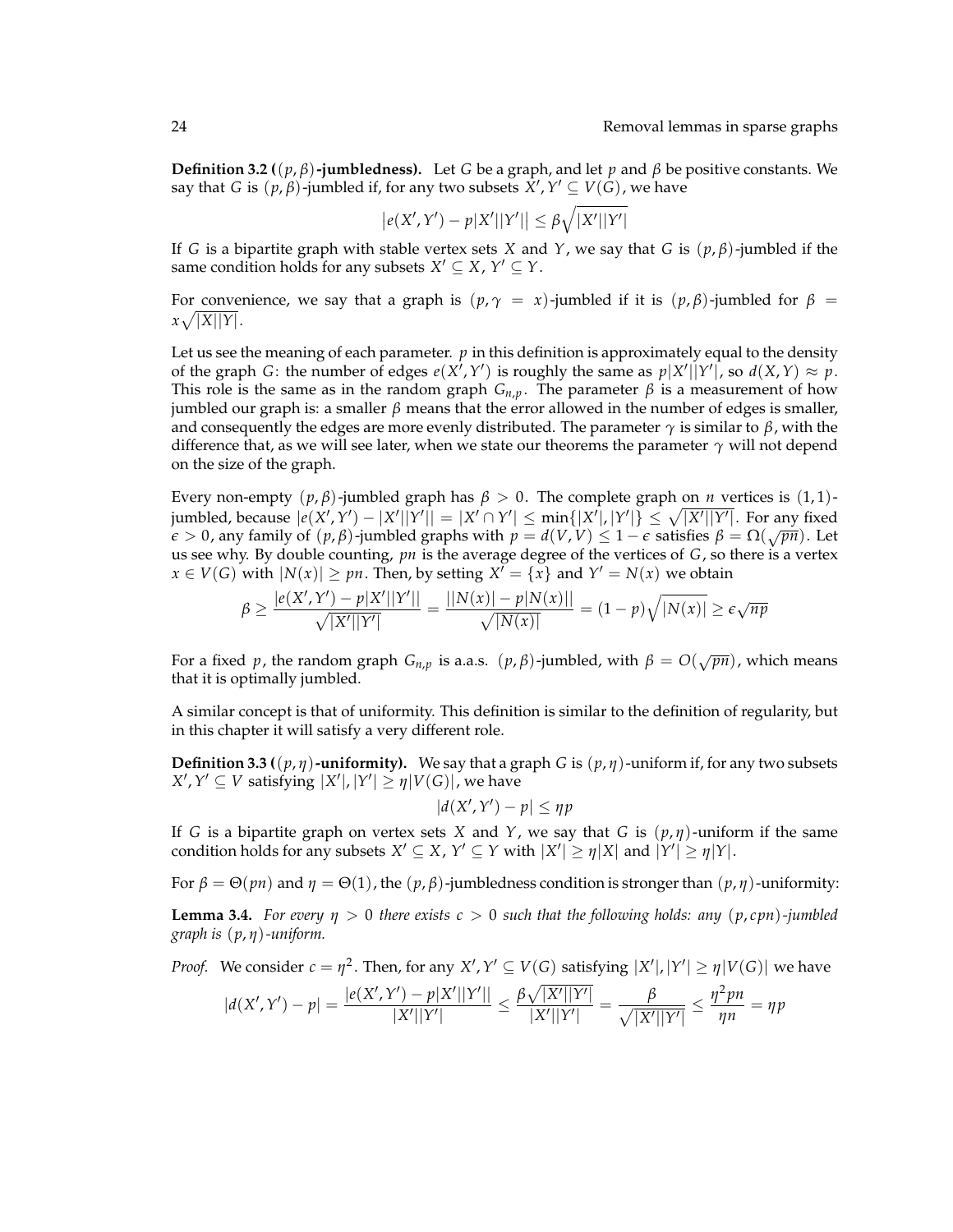The same result holds for bipartite graphs, for  $\beta = cp\sqrt{|X||Y|}$ .

Finally, the last kind of pseudorandomness that we will introduce in this section is discrepancy:

**Definition 3.5 (DISC** $(q, p, \epsilon)$ ). We say that a bipartite graph *G* on vertex sets *X* and *Y* satisfies *DISC*( $q$ ,  $p$ , $\epsilon$ ) if, for any  $X' \subseteq X$  and  $Y' \subseteq Y$ , we have

$$
|e(X',Y') - q|X'||Y'|| \le \epsilon p|X||Y|
$$

We say that *G* satisfies  $DISC_{\geq}(q, p, \epsilon)$  if, under the same conditions,

$$
e(X',Y') - q|X'||Y'| \ge -\epsilon p|X||Y|
$$

The role of discrepancy will be the same as regularity satisfied in the dense case. The proof of the removal lemma will consist on finding a partition in which most pairs of parts satisfy discrepancy, and show a counting lemma for graphs satisfying discrepancy. For the counting lemma, we will only use one-sided discrepancy (DISC>): we will impose that the graph does not have subsets too sparse, and we will allow subsets too dense.

We notice that, from the discrepancy condition, if  $\epsilon_1 \leq \epsilon_2$ , then every graph satisfying  $(q, p, \epsilon_1)$ -DISC also satisfies  $(q, p, \epsilon_2)$ -DISC. The same happens with the parameter  $\epsilon$  in DISC>, with  $\beta$ and  $\gamma$  in jumbledness, and with  $\eta$  in uniformity.

Now we state the version of the removal lemma that we will prove. We consider  $t_3 = 3$ ,  $t_4 = 2$ ,  $t_\ell = 1 + \frac{1}{\ell - 3}$  for odd  $\ell \ge 5$  and  $t_\ell = 1 + \frac{1}{\ell - 4}$  for even  $\ell \ge 6$ .

**Theorem [3.34](#page-63-1) (Removal lemma for pseudorandom graphs).** For every integer  $\ell \geq 5$ , and every  $\mu > 0$  there are  $\delta > 0$  and  $c > 0$  for which the following holds: let  $X_1, X_2, ..., X_\ell$  be vertex sets, each with *n* vertices. Let  $\Gamma$  be a graph for which  $(X_i, X_{i+1})_{\Gamma}$  is  $(p, \gamma = cp^{t_{\ell}})$ -jumbled for all  $1 \leq i \leq \ell$ , and let *G* be a subgraph of Γ. If  $||C_\ell \to G||_X \leq \delta p^\ell n^\ell$ , then it is possible to remove at most  $\mu pn^2$ edges from *G* so that  $||C_\ell \rightarrow G||_X = 0$ .

#### <span id="page-32-0"></span>**3.3. The regularity lemma**

This section will state and prove the sparse version of the regularity lemma. Most of the concepts and proofs are analogous to the ones from Section [2.1.](#page-11-0)

In this proof we will have a graph *G* which is subgraph of a graph of Γ. For this reason, we will need the notion of density within a graph:

**Definition 3.6.** Let *G* and Γ be two graphs such that *G* is a subgraph of Γ, and let *X* and *Y* be two subsets of *V*(*G*). Then we define

$$
d_{G,\Gamma}(X,Y) = \frac{e_G(X,Y)}{e_{\Gamma}(X,Y)} = \frac{\frac{e_G(X,Y)}{|X||Y|}}{\frac{e_{\Gamma}(X,Y)}{|X||Y|}} = \frac{d_G(X,Y)}{d_{\Gamma}(X,Y)}
$$

If  $e_{\Gamma}(X, Y) = 0$  (which implies  $e_G(X, Y) = 0$ ) we define  $d_{G,\Gamma}(X, Y) = 0$ 

 $\Box$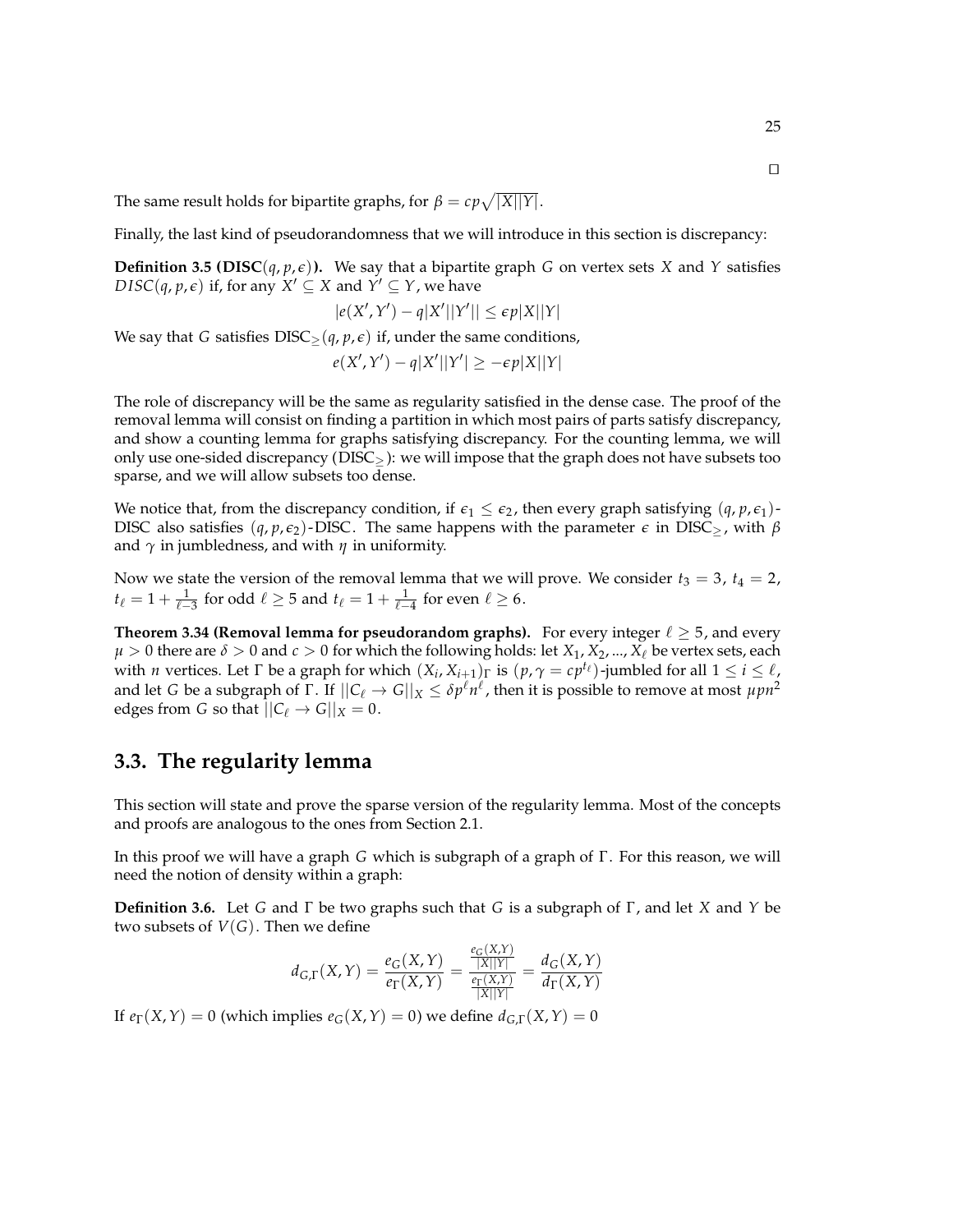With this definition it is easy to see that  $0 \leq d_{G,\Gamma}(X,Y) \leq 1$ . In this section, both for convenience and to highlight the difference between the two, we will denote  $d(X,Y) = d_{G,\Gamma}(X,Y)$  and  $r(X, Y) = d_{\Gamma}(X, Y).$ 

We already introduced the concept of discrepancy in the previous section, so now we introduce *e*-discrepant partitions:

**Definition 3.7** (*e*-**DISC partition**). Let *G* be a graph,  $p \in [0, 1]$  be a parameter and  $P = \{V_0, V_1, ..., V_k\}$ be a partition of  $V(G)$ , with exceptional set  $V_0$ . We say that  $P$  satisfies  $\epsilon$ -DISC if the following holds:

- $|V_1| = |V_2| = ... = |V_k|$
- $\bullet$   $|V_0| \leq \epsilon v(G)$
- All but at most  $\epsilon k^2$  pairs of parts  $(V_i, V_j)$  with  $1 \le i, j \le k$  satisfy  $DISC(q_{i,j}, p, \epsilon)$  for some *qi*,*j* .

We can see that now the condition that  $(V_i, V_j)$  needs to satisfy has a difference with respect to the one in regularity pairs: it depends on a parameter *qi*,*<sup>j</sup>* . However, this parameter will generally be very close to *dG*(*V<sup>i</sup>* , *Vj*), which makes it somewhat similar to the regular case. Moreover, a simple calculation shows that any DISC ( $q_{i,j}$ ,  $p$ , $\epsilon$ ) pair is also ( $d_G(V_i, V_j)$ ,  $p$ , $2\epsilon$ )-DISC.

In this version of the regularity lemma, Γ will be a jumbled (or uniform) graph, while *G* will be a graph in which we will want to find a partition satisfying the discrepancy condition. This is the reason why, when we defined DISC, we included three parameters  $(q, p, \epsilon)$ : *q* will measure the density of *G*, while *p* will measure the density of Γ. *e*, as in the case of regularity, will be the parameter that measures how low the discrepancy is.

Now we state our sparse version of the regularity lemma:

<span id="page-33-2"></span>**Lemma 3.8.** For every  $\epsilon > 0$  and every positive integer m there exist a constant  $c > 0$  and a positive *integer M such that, if* G *is a graph with at least m vertices which is a subgraph of graph*  $\Gamma$ *, if*  $\Gamma$  *is a* ( $p$ , $c$ )*uniform graph, then G admits an e-DISC partition, with the same value of p, into k non-exceptional parts, with m*  $\leq$  *k*  $\leq$  *M. Moreover, if*  $P$  *is a fixed partition of*  $V(G)$  *with at most m parts, then such an*  $\epsilon$ -DISC *partition can be found in a way that each set*  $X_i$  *with*  $1 \le i \le k$  *is contained in one of the sets of*  $P$ *.* 

Comparing this result to Lemma [2.4,](#page-12-2) we see that, other than the fact that we now have discrepancy instead of regularity, the biggest difference is that we now impose that the graph *G* is a subgraph of a graph satisfying a certain condition, which is uniformity.

The identity below will have a crucial role in the proof of this version of the regularity lemma:

<span id="page-33-1"></span>**Lemma 3.9.** *Let* Γ *be a bipartite graph on stable vertex sets X and Y, let G be a subgraph of* Γ*, and let*  $\mathcal{X} = X_1 \cup X_2 \cup ... \cup X_a$  and  $\mathcal{Y} = Y_1 \cup Y_2 \cup ... \cup Y_b$  be partitions of X and Y. Then

<span id="page-33-0"></span>(3) 
$$
\sum_{i=1}^{a} \sum_{j=1}^{b} e_{\Gamma}(X_i, Y_j) d(X_i, Y_j) = \sum_{i=1}^{a} \sum_{j=1}^{b} e_{\Gamma}(X_i, Y_j) d(X, Y)
$$

Recall that  $d(X, Y) = \frac{e_G(X, Y)}{e_T(X, Y)}$ .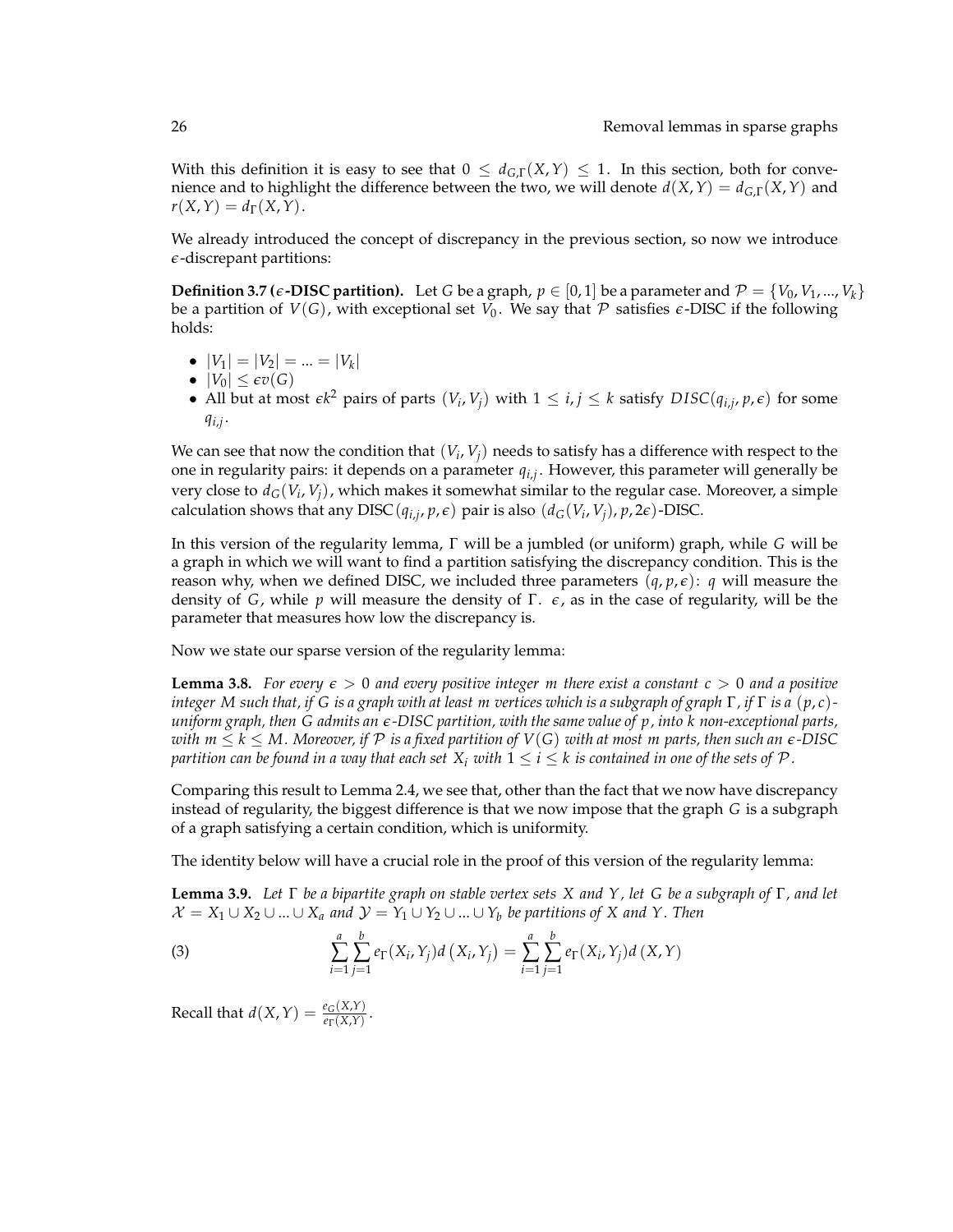*Proof.* The equality comes from the fact that each edge of *G* is contained in exactly one graph  $G|_{X_i Y_j}$ , so by double counting,

$$
\sum_{i=1}^{a} \sum_{j=1}^{b} e_{\Gamma}(X_i, Y_j) d(X_i, Y_j) = \sum_{i=1}^{a} \sum_{j=1}^{b} e_G(X_i, Y_j)
$$
  
=  $e_G(X, Y)$   
=  $e_{\Gamma}(X, Y) d(X, Y)$   
=  $\sum_{i=1}^{a} \sum_{j=1}^{b} e_{\Gamma}(X_i, Y_j) d(X, Y)$ 

As in the identity [\(1\)](#page-12-1), the identity [\(3\)](#page-33-0) comes from double counting, this time of  $e_G(X, Y)$ . The terms  $e_{\Gamma}(X_i,Y_j)$  are non-negative, so applying Jensen's inequality to a convex function  $f:[0,1]\to\mathbb{R}$ with those terms as weights yields

<span id="page-34-0"></span>(4) 
$$
\sum_{i=1}^{a} \sum_{j=1}^{b} e_{\Gamma}(X_i, Y_j) f(d(X_i, Y_j)) \geq \sum_{i=1}^{a} \sum_{j=1}^{b} e_{\Gamma}(X_i, Y_j) f(d(X, Y))
$$

The analogous definition to quadratic mean density (Definition [2.6\)](#page-13-2) is the following:

**Definition 3.10.** Let Γ be a graph on vertex set *V*, with  $|V| = n$ , and *G* be a subgraph of Γ. Let  $X, Y$  ⊂ *V*. We define

$$
q(X,Y) := \frac{e_{\Gamma}(X,Y)}{n^2} d^2(X,Y)
$$

Let  $X$  and  $Y$  be partitions of sets  $X, Y$ . Then

$$
q(\mathcal{X}, \mathcal{Y}) := \sum_{\substack{X_i \in \mathcal{X} \\ Y_j \in \mathcal{Y}}} q(X_i, Y_j)
$$

If  $P$  is a partition of  $V$  without exceptional set, then

$$
q(\mathcal{P}) := q(\mathcal{P}, \mathcal{P})
$$

If  $\mathcal{P} = X_0 \cup X_1 \cup ... \cup X_k$  is a partition of *V* with exceptional set  $X_0$ , then

$$
q(\mathcal{P}) := q(\tilde{\mathcal{P}})
$$

(Remember the definition of  $\tilde{\mathcal{P}}$  from Definition [2.6\)](#page-13-2)

This function satisfies that, for any partition  $P$  of *V*, then  $0 \le q(P) \le \frac{e_G(V,V)}{n^2}$  $\frac{v}{n^2}$ , since the partition in which we take each vertex individually refines  $\mathcal P$  and, as we will see, refining a partition does not decrease  $q(\mathcal{P})$  (we do not use the inequality in the proof of the property for refinements in Lemma [3.11,](#page-35-0) so we do not run into a circular reasoning). If  $\Gamma$  is  $(p, c)$ -uniform with  $c < 1$ , then  $q(\mathcal{P}) \leq \frac{e_G(V,V)}{n^2}$  $\frac{(V,V)}{n^2} \leq \frac{e_{\Gamma}(V,V)}{n^2}$  $\frac{V(V)}{n^2} \leq \frac{2p|V|^2}{n^2}$  $\frac{q|V|}{n^2} = 2p.$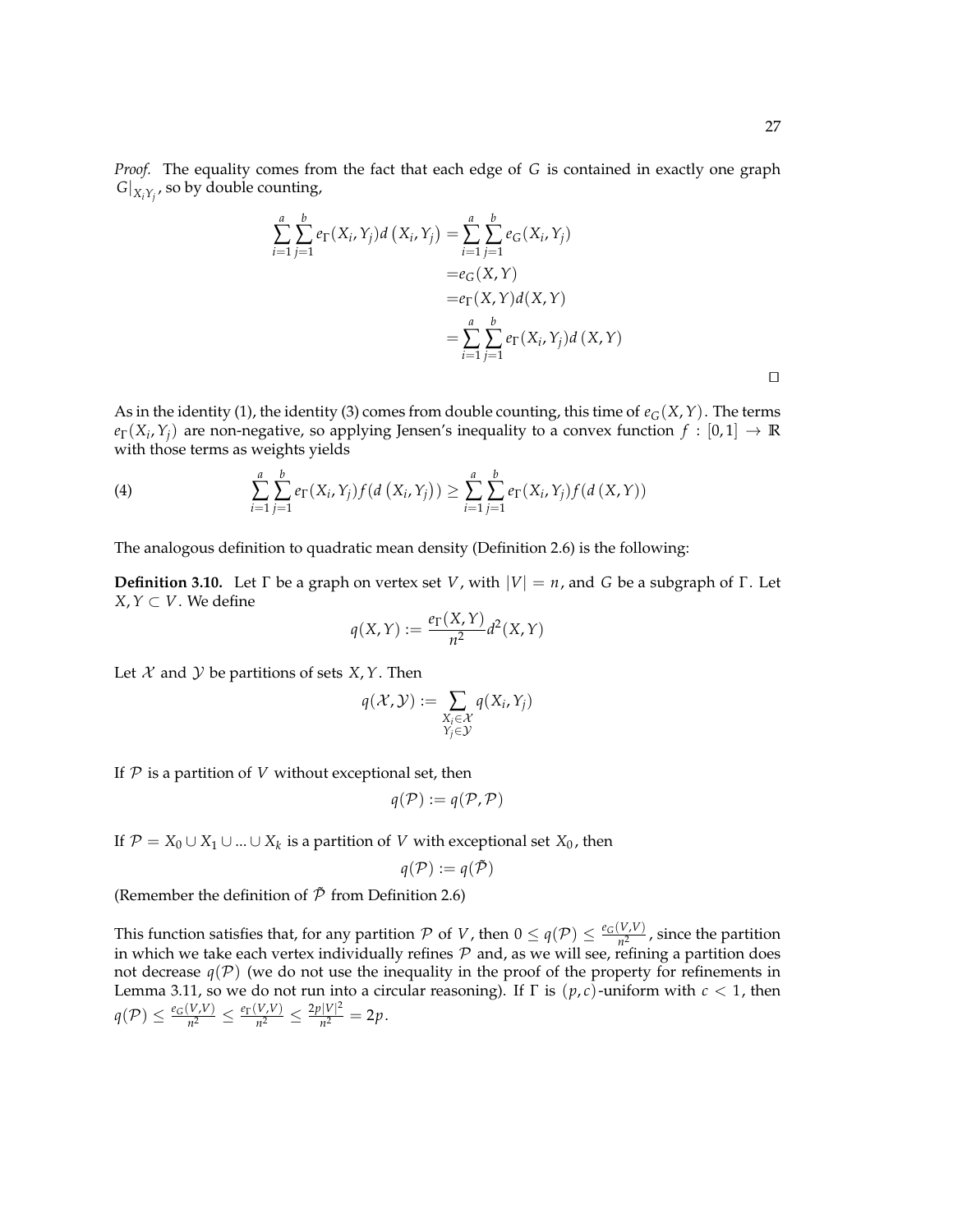The proof of the regularity lemma will be based on that of the sparse case from [**Die**], using ideas from [**Koh**]. It will consist of the same three steps as in Section [2.1,](#page-11-0) namely:

- If  $\mathcal{P}'$  is a refinement of  $\mathcal{P}$ , then  $q(\mathcal{P}') \geq q(\mathcal{P})$
- If  $P$  is an equitable partition in  $k$  parts with small exceptional set and it is not  $\epsilon$ -DISC, then there is a refinement in at most *k*4 *<sup>k</sup>* parts which does not increase the size of the exceptional set and with  $q(\mathcal{P}') \geq q(\mathcal{P}) + \frac{\epsilon^3 p}{32}$ .
- If  $P$  is a partition in *k* parts and  $\delta > 0$ , then there is a refinement of  $P$  in at most  $\delta^{-1}k$  parts which is equitable and which increases the size of the exceptional set by at most *δn*.

Once we have these three steps we can complete the proof in a similar fashion as in the dense case. The only step with substantial differences is the second step. For the first step, a simple calculation is enough:

<span id="page-35-0"></span>**Lemma 3.11.** Let X and Y be sets of vertices of  $G \subseteq \Gamma$ , and let A and A' be two partitions of X and *B* and *B'* be two partitions of Y such that  $\mathcal{A}'$  refines  $\mathcal{A}$  and  $\mathcal{B}'$  refines  $\mathcal{B}$ . Then  $q(\mathcal{A}',\mathcal{B}') \geq q(\mathcal{A},\mathcal{B})$ . *(Partitions may have exceptional sets)*

*Proof.* By expanding the formulas for  $q(A, B)$  and  $q(A', B')$ , we obtain

$$
q(\mathcal{A}', \mathcal{B}') = \sum_{A' \in \tilde{\mathcal{A}}'} \sum_{B' \in \tilde{\mathcal{B}}'} q(A', B')
$$
  
\n
$$
= \sum_{A \in \tilde{\mathcal{A}}} \sum_{B \in \tilde{\mathcal{B}}} \sum_{A' \in \tilde{\mathcal{A}}'} \sum_{B' \in \tilde{\mathcal{B}}'} q(A', B')
$$
  
\n
$$
= \sum_{A \in \tilde{\mathcal{A}}} \sum_{B \in \tilde{\mathcal{B}}} \sum_{A' \in \tilde{\mathcal{A}}'} \sum_{B' \in \tilde{\mathcal{B}}'} \frac{e_{\Gamma}(A', B')}{n^2} d^2(A', B')
$$
  
\n
$$
\stackrel{(4)}{\geq} \sum_{A \in \tilde{\mathcal{A}}} \sum_{B \in \tilde{\mathcal{B}}} \sum_{A' \in \tilde{\mathcal{A}}'} \sum_{B' \in \tilde{\mathcal{B}}'} \frac{e_{\Gamma}(A', B')}{n^2} d^2(A, B)
$$
  
\n
$$
= \sum_{A \in \tilde{\mathcal{A}}} \sum_{B \in \tilde{\mathcal{B}}} \sum_{A' \in \tilde{\mathcal{A}}} \sum_{B' \in \tilde{\mathcal{B}}'} \frac{e_{\Gamma}(A', B')}{n^2} d^2(A, B)
$$
  
\n
$$
= \sum_{A \in \tilde{\mathcal{A}}} \sum_{B \in \tilde{\mathcal{B}}} \frac{e_{\Gamma}(A, B)}{n^2} d^2(A, B)
$$
  
\n
$$
= \sum_{A \in \tilde{\mathcal{A}}} \sum_{B \in \tilde{\mathcal{B}}} q(A, B)
$$
  
\n
$$
= q(A, B)
$$

 $\Box$ 

The second step is where we require more work than in the previous case, and where uniformity of graph Γ will come into place:

<span id="page-35-1"></span>**Lemma 3.12.** For every  $0 < \epsilon < \frac{1}{2}$  and integer k, there is  $c > 0$  such that the following holds: let  $\mathcal{P} = \{X_i\}_{i=0}^k$  be an equitable partition of  $V(G)$  with exceptional set  $X_0$  and  $k$  non-exceptional sets. If  $G$ *is a subset of a*  $(p, c)$ -uniform graph  $\Gamma$ ,  $P$  *satisfies*  $|X_0| < \epsilon |V|$  *and it is not*  $\epsilon$ -DISC, with the same value *of p, then there is another partition* P <sup>0</sup> *with at most k*4 *<sup>k</sup> non-exceptional parts, the same exceptional set*  $X_0$  and  $q(\mathcal{P}') \geq q(\mathcal{P}) + \frac{\epsilon^3 p}{32}$ .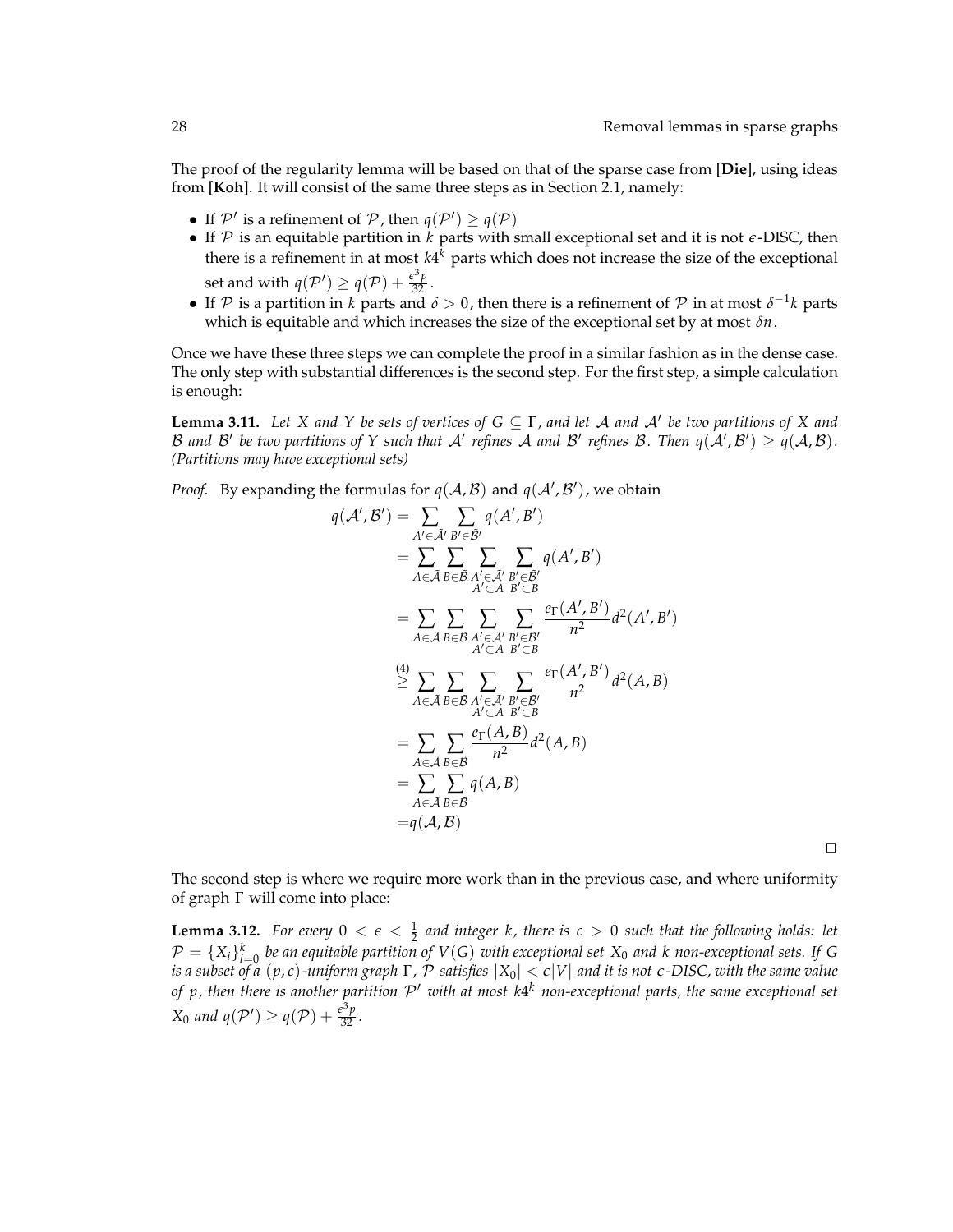*Proof.* Let  $S = \{(i, j) \in [k]^2 : (X_i, X_j)$  is not  $(q, p, \epsilon)$ -DISC for any value of  $q\}$ . If  $P$  is not  $\epsilon$ -DISC, then  $\epsilon k^2 \leq |S| \leq k^2$ . For every pair  $(i, j)$  that is not DISC, by definition of discrepancy, there are sets  $X_i^j \subset X_i$  and  $X_j^{[i]} \subset X_j$  such that  $|e_G(X_i^j)|$  $_{i}^{j}$ ,  $\boldsymbol{\mathrm{X}}_{j}^{[i]}$  $\frac{[i]}{j}$  ) –  $\frac{e_G(X_i, X_j)}{|X_i||X_i|}$  $\frac{G(X_i, X_j)}{|X_i||X_j|}$   $|X_i^j|$  $\frac{j}{i}$ || $X_j^{[i]}$  $\left| \frac{[i]}{j} \right|$   $\geq \epsilon p |X_i| |X_j|$  (if the DISC condition does not hold for any  $q_{i,j}$ , in particular it does not hold for  $q_{i,j} = \frac{e_G(X_i,X_j)}{|X_i||X_i|}$  $\frac{G(x_i, y_i)}{|X_i||X_j|}$ ).

Now take  $\mathcal{P}'$  to be the coarsest partition that refines all the sets  $X_i^j$  $\sum_{i}^{j}$  and  $X_j^{[i]}$ *j* . Within each set *X<sup>i</sup>* there are at most *k* sets  $X_i^j$  $\sum_{i}^{j}$  and *k* sets  $X_i^{[j]}$  $\sum_{i}^{U}$ , which means that the coarsest partition of  $X_i$  that refines all those sets has at most  $2^{2k} = 4^k$  sets, so the partition  $\mathcal{P}'$  requires no more than  $k4^k$  nonexceptional sets. Denote by  $\tilde{\mathcal{P}}'(X)$  the partition of  $X \in \tilde{\mathcal{P}}$  in  $\tilde{\mathcal{P}}'$ , and by  $\mathcal{P}_i(X)$  the partition of  $X_i$ into two sets induced by  $X \subset X_i$ .

We claim that, if  $\Gamma$  is  $(p, c)$ -uniform with  $c \leq \frac{\epsilon}{8k}$  then  $|X_i^j|$  $\frac{j}{i}$   $\mid$   $\mid$   $X_j^{[i]}$  $|Y_j^{[l]}| \ge cn$ . Indeed, if two sets  $Y_i \subset X_i$ and  $Y_j \subset X_j$  satisfy  $|e_G(Y_i, Y_j) - q_{i,j}|Y_i||Y_j|| \ge \epsilon p|X_i||X_j|$  (that is, they are a counterexample to DISC), then either

<span id="page-36-0"></span>(1)  $e_G(Y_i, Y_j) \geq \epsilon p |X_i| |X_j|$  or (2)  $q_{i,j}|Y_i||Y_j| \geq \epsilon p|X_i||X_j|.$ 

In the second case,  $q_{i,j} = \frac{e_G(X_i,X_j)}{|X_i||X_i|}$  $\frac{G(X_i, X_j)}{|X_i||X_j|} \leq \frac{e_{\Gamma}(X_i, X_j)}{|X_i||X_j|}$  $|X_i||X_j|$  $\leq$   $(1+c)p \leq 2p$ , which implies

$$
|Y_i| \stackrel{Y \subseteq X}{\geq} \frac{|Y_i||Y_j|}{|X_j|} \stackrel{(2)}{\geq} \frac{\epsilon p|X_i||X_j|}{q_{i,j}|X_j|} \geq \frac{\epsilon |X_i|}{2} \geq \frac{\epsilon n}{4k} \geq cn
$$

The same works for  $Y_j$ . In the first case, assume that  $Y_i$  has size less than  $cn$ , so it is contained in a set  $Y_i'$  of size  $cn \leq |Y_i'| \leq 2cn$ . Then

$$
e_G(Y_i, Y_j) \le e_\Gamma(Y_i, Y_j) \le e_\Gamma(Y_i', X_j) \le (1 + c)p|Y_i'| |X_j| < 4cnp|X_j| \le \frac{\epsilon}{2k}pn|X_j| \le \epsilon p|X_i||X_j|
$$

contradiction. Hence,  $|Y_i| \geq cn$ .

Suppose that  $\Gamma$  is  $(p, \frac{\epsilon}{8k})$ -uniform. Assume for a moment the following inequality:

<span id="page-36-1"></span>(5) 
$$
\left| d(X_i^j, X_j^{[i]}) - d(X_i, X_j) \right| \ge \frac{\epsilon p |X_i| |X_j|}{2e_\Gamma(X_i^j, X_j^{[i]})}
$$

We will prove this inequality later. Then: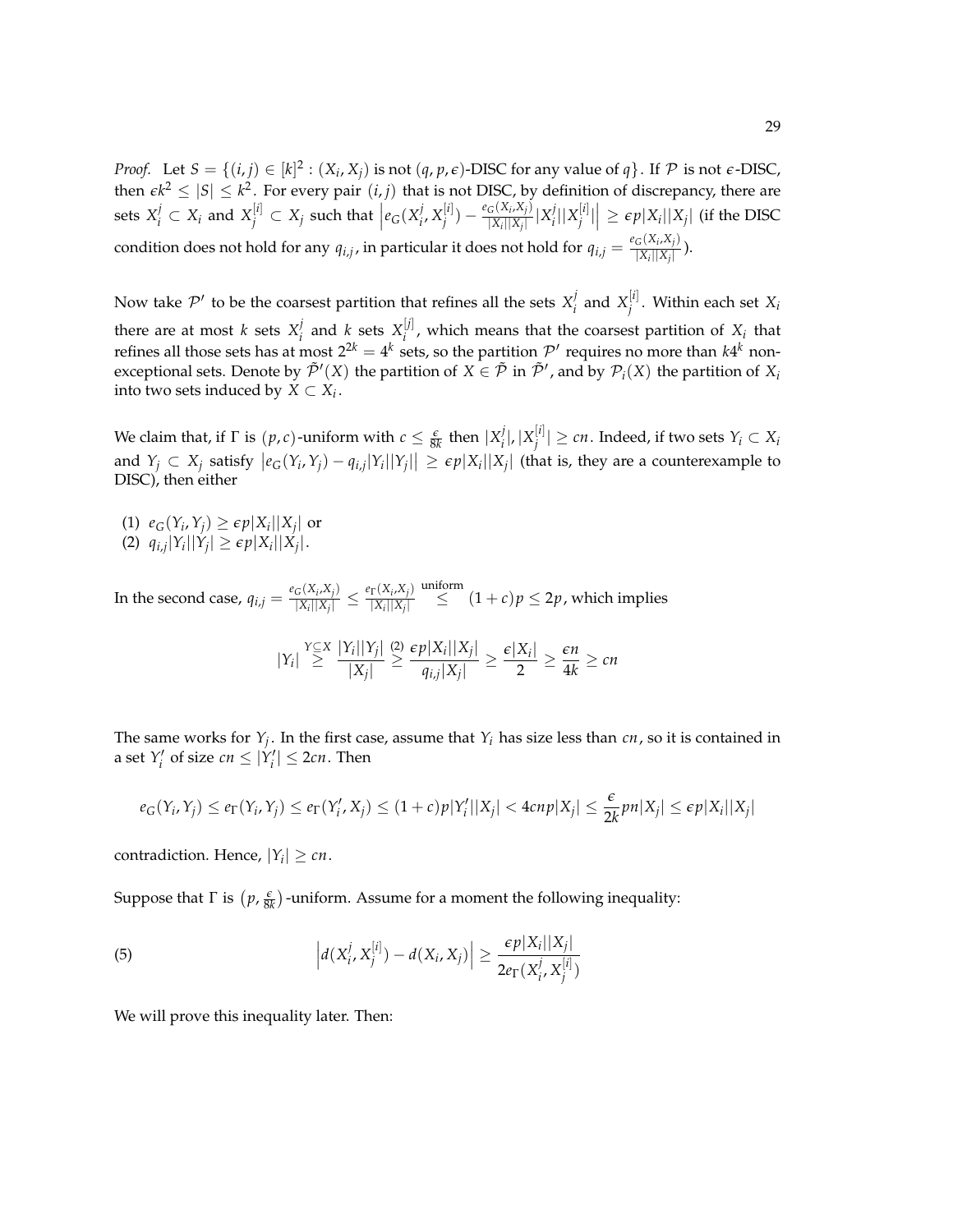$$
q(\mathcal{P}') - q(\mathcal{P}) \stackrel{\text{def.}}{=} \sum_{A' \in \tilde{\mathcal{P}}'} \sum_{B' \in \tilde{\mathcal{P}}'} q(A', B') - \sum_{A \in \tilde{\mathcal{P}}} \sum_{B \in \tilde{\mathcal{P}}} q(A, B)
$$
  
\n
$$
= \sum_{A \in \tilde{\mathcal{P}}} \sum_{B \in \tilde{\mathcal{P}}} q(\tilde{\mathcal{P}}'(A), \tilde{\mathcal{P}}'(B)) - \sum_{A \in \tilde{\mathcal{P}}} \sum_{B \in \tilde{\mathcal{P}}} q(A, B)
$$
  
\nrestriction 3.12  
\n
$$
\geq \sum_{(i,j) \in S} (q(\tilde{\mathcal{P}}'(X_i), \tilde{\mathcal{P}}'(X_j)) - q(X_i, X_j))
$$
  
\n
$$
\geq \sum_{(i,j) \in S} \left( q(\mathcal{P}_i(X_i^j), \mathcal{P}_j(X_j^{[i]})) - q(X_i, X_j) \right)
$$
  
\n
$$
\geq \sum_{(i,j) \in S} \frac{\epsilon^2 p^2 |X_i|^2 |X_j|^2}{4n^2 e_{\Gamma}(X_i, X_j)}
$$
  
\n
$$
= \sum_{(i,j) \in S} \frac{\epsilon^2 p}{4} \frac{p |X_i| |X_j|}{e_{\Gamma}(X_i, X_j)} \frac{|X_i| |X_j|}{n^2}
$$
  
\n
$$
\geq \sum_{(i,j) \in S} \left( \frac{\epsilon^2 p}{4} \right) \left( \frac{1}{2} \right) \left( \frac{1}{4k^2} \right)
$$
  
\n
$$
\geq (\epsilon k^2) \left( \frac{\epsilon^2 p}{4} \right) \left( \frac{1}{2} \right) \left( \frac{1}{4k^2} \right)
$$
  
\n
$$
= \frac{\epsilon^3 p}{32}
$$

where inequality (\*) is detailed here. For ease of notation, we will denote  $X_i^j = Y_i$  and  $X_j^{[i]} = Y_j$ :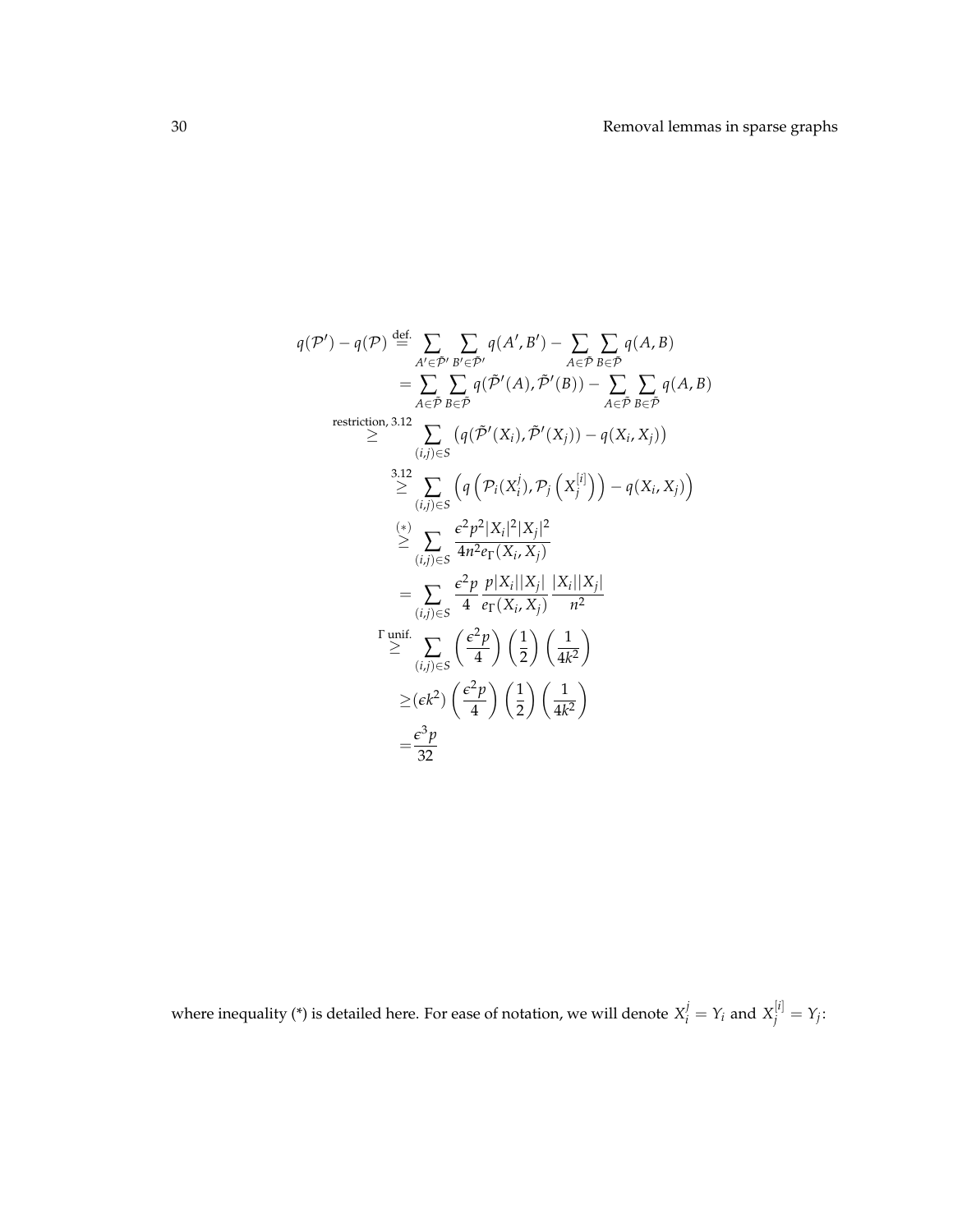$$
q (P_i(Y_i), P_j (Y_j)) - q(X_i, X_j)
$$
  
=  $\sum_{A \in P_i(Y_i)} \sum_{B \in P_j(Y_j)} q(A, B) - q(X_i, X_j)$   
=  $\sum_{A \in P_i(Y_i)} \sum_{B \in P_j(Y_j)} \frac{e_{\Gamma}(A, B)}{n^2} d^2(A, B) - \frac{e_{\Gamma}(X_i, X_j)}{n^2} d^2(X_i, X_j)$   
=  $\sum_{A \in P_i(Y_i)} \sum_{B \in P_j(Y_j)} \frac{e_{\Gamma}(A, B)}{n^2} (d^2(A, B) - d^2(X_i, X_j))$   

$$
\sum_{A \in P_i(Y_i)} \sum_{B \in P_j(Y_j)} \frac{e_{\Gamma}(A, B)}{n^2} (d^2(A, B) - d^2(X_i, X_j) - 2d(A, B)d(X_i, X_j) + 2d^2(X_i, X_j))
$$
  
=  $\sum_{A \in P_i(Y_i)} \sum_{B \in P_j(Y_j)} \frac{e_{\Gamma}(A, B)}{n^2} (d(A, B) - d(X_i, X_j))^2$   

$$
\geq \frac{e_{\Gamma}(Y_i, Y_j)}{n^2} (d(Y_i, Y_j) - d(X_i, X_j))^2
$$
  

$$
\geq \frac{e_{\Gamma}(Y_i, Y_j)}{n^2} (\frac{e_{\Gamma}[X||Y_i]}{2e_{\Gamma}(Y_i, Y_j)})^2
$$
  
=  $\frac{e^2 p^2 |X_i|^2 |X_j|^2}{4n^2 e_{\Gamma}(X_i, X_j)}$ 

Now we want to prove [\(5\)](#page-36-1). Note that, from the uniformity of Γ, both  $e<sub>Γ</sub>(X<sub>i</sub>, X<sub>j</sub>)$  and  $e<sub>Γ</sub>(Y<sub>i</sub>, Y<sub>j</sub>)$  are nonzero. From the definition of  $Y_i$  and  $Y_j$  as sets that violate the  $(q_{i,j}, p, \epsilon)$ -DISC condition, we have

$$
\begin{aligned}\n\left| e_G(Y_i, Y_j) - \frac{e_G(X_i, X_j)}{|X_i||X_j|} |Y_i||Y_j| \right| &\geq \epsilon p |X_i||X_j| \\
\left| \frac{e_G(Y_i, Y_j)}{e_\Gamma(Y_i, Y_j)} - \frac{e_G(X_i, X_j)}{e_\Gamma(Y_i Y_j)} \frac{|Y_i||Y_j|}{|X_i||X_j|} \right| &\geq \frac{\epsilon p |X_i||X_j|}{e_\Gamma(Y_i, Y_j)} \\
\left| \frac{e_G(Y_i, Y_j)}{e_\Gamma(Y_i, Y_j)} - \frac{e_G(X_i, X_j)}{e_\Gamma(X_i, X_j)} \frac{e_\Gamma(X_i, X_j)}{|X_i||X_j|} \frac{|Y_i||Y_j|}{e_\Gamma(Y_i Y_j)} \right| &\geq \frac{\epsilon p |X_i||X_j|}{e_\Gamma(Y_i, Y_j)} \\
\left| d(Y_i, Y_j) - d(X_i, X_j) \frac{r(X_i, X_j)}{r(Y_i, Y_j)} \right| &\geq \frac{\epsilon p |X_i||X_j|}{e_\Gamma(Y_i, Y_j)}\n\end{aligned}
$$
\n
$$
(6)
$$

<span id="page-38-0"></span>Now remember that by the  $(p, c)$ -uniform condition on  $\Gamma$ , we have that  $|r(A, B) - p| \leq c p$  for  $|A|, |B| \ge cn$ . Since  $|X_i|, |X_j|, |Y_i|, |Y_j| \ge cn$ , we have that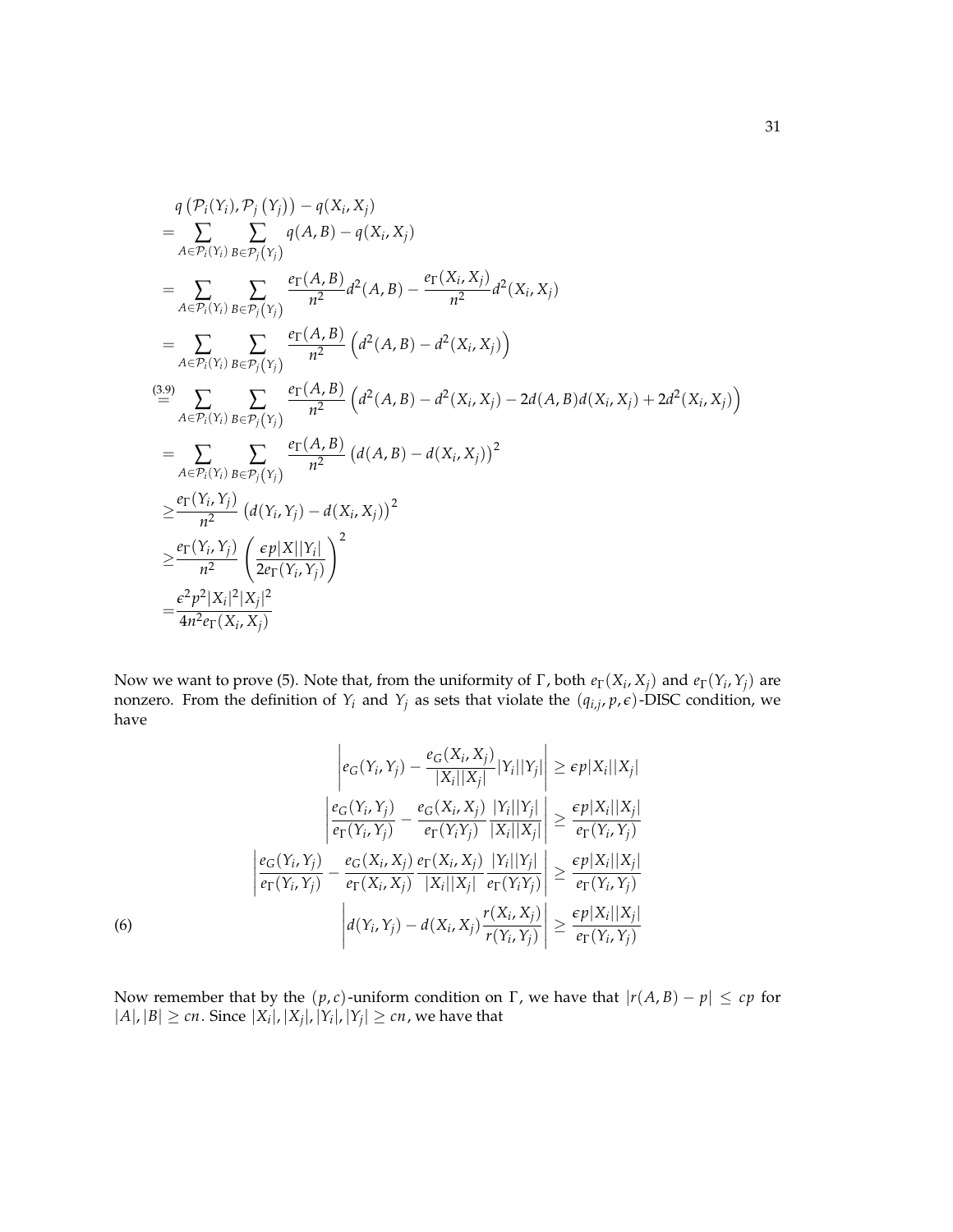#### 32 Removal lemmas in sparse graphs

 $\Box$ 

$$
|r(Y_i, Y_j) - r(X_i, X_j)| \le |r(Y_i, Y_j) - p| + |p - r(X_i, X_j)| \le 2cp \le \frac{\epsilon p}{2} \le \frac{\epsilon p |X_i||X_j|}{2|Y_i||Y_j|}
$$

From this we can find

$$
\left| \frac{r(Y_i, Y_j) - r(X_i, X_j)}{r(Y_i, Y_j)} \right| \leq \frac{\epsilon p |X_i| |X_j|}{2|Y_i| |Y_j| r(Y_i, Y_j)}
$$
\n
$$
\left| d(X_i, X_j) \left( 1 - \frac{r(X_i, X_j)}{r(Y_i, Y_j)} \right) \right| \stackrel{(d \leq 1)}{\leq} \frac{\epsilon p |X_i| |X_j|}{2e_\Gamma(Y_i, Y_j)}
$$
\n(7)\n
$$
\left| d(X_i, X_j) - d(X_i, X_j) \frac{r(X_i, X_j)}{r(Y_i, Y_j)} \right| \leq \frac{\epsilon p |X_i| |X_j|}{2e_\Gamma(Y_i, Y_j)}
$$

<span id="page-39-0"></span>Finally, by the triangle inequality,

$$
|d(Y_i, Y_j) - d(X_i, X_j)| \geq \left| d(Y_i, Y_j) - d(X_i, X_j) \frac{r(X_i, X_j)}{r(Y_i, Y_j)} \right| - \left| d(X_i, X_j) - d(X_i, X_j) \frac{r(X_i, X_j)}{r(Y_i, Y_j)} \right|
$$
  
\n
$$
\stackrel{(6),(7)}{\geq} \frac{\epsilon p |X_i| |X_j|}{\epsilon_{\Gamma}(Y_i, Y_j)} - \frac{\epsilon p |X_i| |X_j|}{2\epsilon_{\Gamma}(Y_i, Y_j)}
$$
  
\n
$$
= \frac{\epsilon p |X_i| |X_j|}{2\epsilon_{\Gamma}(Y_i, Y_j)}
$$

Finally, for the last step, we take a look at Lemma [2.10:](#page-17-0)

**Lemma [2.10.](#page-17-0)** Let  $P = \{X_i\}_{i=0}^k$  be a (not necessarily equitable) partition of *V* with exceptional set *X*<sub>0</sub>, and let  $\delta > 0$ . Then there exists an equitable partition  $\mathcal{P}' = \{X'_i\}_{i=0}^{k'}$  with exceptional set  $X'_0$ which refines  $P$ , with  $k' \leq \delta^{-1}k$  and  $|X'_0| \leq |X_0| + \delta |V|$ .

This lemma only involves sets of vertices, and does not take in consideration the edges in between them (in fact, the lemma does not mention any graph at all). For this reason we can use the same lemma as in the dense case, without taking any special considerations.

With all of this we can prove the sparse version of the regularity lemma, using the same reasoning as in the dense case:

*Proof of lemma* [3.8.](#page-33-2) Let  $\delta = 64e^{-3}$ , and suppose that  $c < \frac{\epsilon}{8M}$ , where we will define  $M = M(\epsilon, m)$ later. Start with any partition  $P_0$  in *m* parts and without exceptional set. If a partition  $P$  into at most *m* parts is given, take  $\mathcal{P}_0$  into exactly *m* parts such that it refines  $\mathcal{P}$ . Once we have that, do the following until we can not continue:

• Assume that  $\epsilon \leq \frac{1}{2}$ , as otherwise any  $\frac{1}{2}$ -DISC partition is  $\epsilon$ -DISC (The  $\epsilon$ -DISC condition is more restrictive for smaller values of  $\epsilon$ ). If  $\mathcal{P}_i$  has  $k_i$  non-exceptional sets, then construct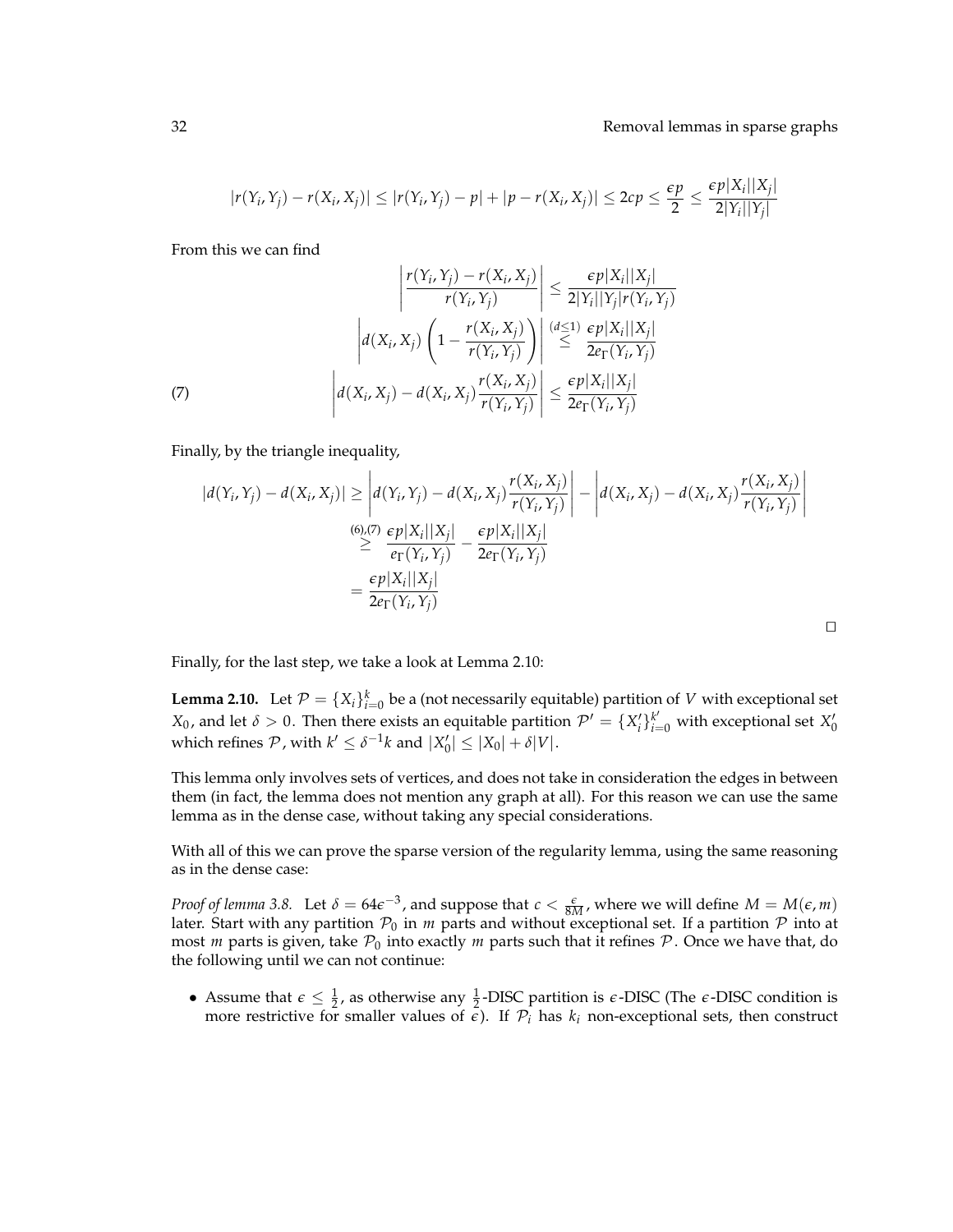an equitable partition  $\mathcal{Q}_i$  with at most  $(\delta+1)\epsilon^{-1}k_i$  non-exceptional parts in which the exceptional set increases by at most  $(\delta + 1)^{-1} \epsilon |V|$  vertices. The existence of such a partition is guaranteed by Lemma [2.10,](#page-17-0) setting  $\delta' = (\delta + 1)^{-1} \epsilon$ .

• If  $Q_i$  is equitable, has  $k'_i$  non-exceptional sets and its exceptional set has size at most  $\epsilon|V|$ , but it is not  $\epsilon$ -DISC, then construct  $\mathcal{P}_{i+1}$  such that it has at most  $k'_i 4^{k'_i}$  non-exceptional parts, has the same exceptional set as  $\mathcal{Q}_i$ , refines  $\mathcal{Q}_i$  and  $q(\mathcal{P}_{i+1}) \geq q(\mathcal{Q}_i) + \frac{2p}{\delta}$ . The existence of such a partition is guaranteed by Lemma [3.12](#page-35-1) if  $k'_i \leq M$ .

We claim that the procedure produces a partition  $\mathcal{Q}_i$  that is  $\epsilon$ -DISC for some  $0 \leq i \leq \lfloor \delta \rfloor$ . Assume the opposite, and we will reach a contradiction. First we will show that, if  $\mathcal{Q}_i$  is not  $\epsilon$ -DISC for any of those values of *i*, then  $Q_i$  exists for  $1 \leq i \leq \lfloor \delta \rfloor + 1$ . If  $Q_i$  exists but  $Q_{i+1}$  does not, it is because  $\mathcal{Q}_i$  is not equitable, or its exceptional set is bigger than  $\epsilon|V|$ , or its number of parts exceeds  $M$ . But  $\mathcal{Q}_i$  is equitable by construction, so the first option is impossible.

Let  $f(x) = (\delta + 1)e^{-1}x4^x$ . The numbers of parts  $k_i$  and  $k'_i$  satify  $k'_i \leq (\delta + 1)e^{-1}k_i \leq (\delta + 1)e^{-\delta}$  $1)\epsilon^{-1}k'_{i-1}4^{k'_{i-1}} = f(k'_{i-1})$ . Since  $k'_0 \le ((\delta + 1)\epsilon^{-1}m)$ , then setting  $M = f(f(...f((\delta + 1)\epsilon^{-1}m)...))$ , where *f* appears  $\lfloor \delta \rfloor$  times guarantees that  $k'_i \leq M$  for  $0 \leq i \leq \lfloor \delta \rfloor$ .

 $Q_i$  and  $P_{i+1}$  have the same exceptional set. By construction of  $Q_i$ , if  $V_0^i$  is the exceptional set of  $|Q_i|$ , then  $|V_0^{i+1}| \geq |V_0^i| + (\delta + 1)^{-1} \epsilon |V|$ . By induction, this means that  $|V_0^i| \leq (i+1)(\delta + 1)^{-1} \epsilon |V|$ . If  $i\leq\lfloor\delta\rfloor$  , then the size of the exceptional set of  $\mathcal{Q}_i$  for  $i\leq\lfloor\delta\rfloor$  is at most  $(\lfloor\delta\rfloor+1)(\delta+1)^{-1}\epsilon|V|<\delta$  $\varepsilon$ |*V*|. This means that  $Q_i$  exists for  $0 \le i \le \lfloor \delta \rfloor + 1$ .

By Lemma [3.11](#page-35-0) and Lemma [3.12,](#page-35-1)  $q(Q_i) \ge q(\mathcal{P}_i) \ge q(Q_{i-1}) + \frac{2p}{\delta}$ . Recall that if  $c < 1$ , then  $q(\mathcal{P})$  is between 0 and 2p. Since  $q(\mathcal{Q}_0) \geq 0$  this means by induction that  $q(\mathcal{Q}_i) \geq \frac{2pi}{\delta}$  $\frac{p}{\delta}$ , and  $q(\mathcal{Q}_{\lfloor \delta\rfloor+1}) \geq \frac{2p(\lfloor \delta\rfloor+1)}{\delta} > 2p$ , contradiction. Hence  $\mathcal{Q}_i$  must be *e*-DISC for some  $0 \leq i \leq \lfloor \delta \rfloor$ , and the number of parts is at most *M*. Also, this partition refines  $\mathcal{P}_0$ , so it refines  $\mathcal{P}$  too.

Using this lemma and Lemma [3.4,](#page-31-0) we obtain the following version of the regularity lemma for sparse graphs:

**Theorem 3.13 (Regularity lemma for jumbled graphs).** For every  $\epsilon > 0$  and every positive integer *m* there exist a constant  $c(\epsilon, m) > 0$  and a positive integer  $M(\epsilon, m)$  such that, if G is a graph with at least *m vertices which is a subgraph of graph* Γ*, and if* Γ *is a* (*p*, *cpn*)*-jumbled graph, then G admits an e-DISC partition in k non-exceptional parts, with m* ≤ *k* ≤ *M. Moreover, if* P *is a fixed partition of V*(*G*) *with at most m parts, then such an*  $\epsilon$ -DISC partition can be found in a way that each set  $X_i$  with  $1 \le i \le k$  is *contained in one of the sets of* P*.*

*Proof.* By Lemma [3.8,](#page-33-2) there are constants *M* and *δ* > 0 such that, if Γ is *δ*-uniform, then the result holds (here *δ* is the value of *c* returned by Lemma [3.8\)](#page-33-2). Also, by Lemma [3.4,](#page-31-0) there is *c* > 0 such that, if Γ is (*p*, *cpn*)-jumbled then it is *δ*-uniform. The corollary follows trivially from these two  $\Box$  results.  $\Box$ 

The regularity that we required for this result is  $\beta = cpn$ , with p having exponent 1. We want to prove the removal lemma for an exponent as small as possible. The exponents in the statement of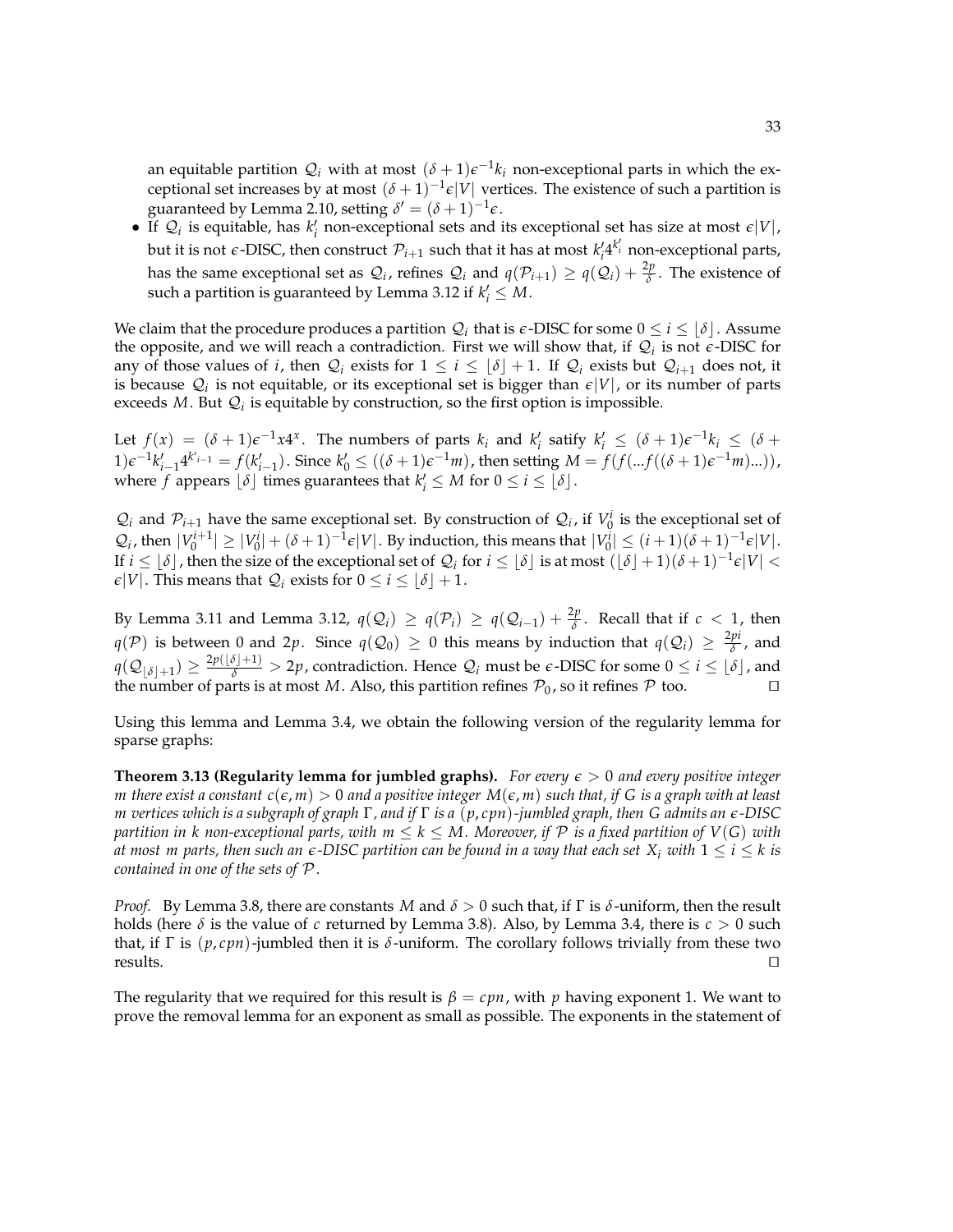Theorem [3.34](#page-63-1) are all greater than 1, so the version of the regularity lemma that we proved is better than the one we need. This is because the most restrictive step in the proof is the counting lemma.

There is something to note about the proof of the regularity lemma. If we start with a partition P, we do not look at whether *X* and *Y* satisfy the jumbledness condition when either *X* or *Y* is not contained in a pair of parts. In fact, the lemma still holds when we only impose jumbledness between parts of  $P$ . For that reason, we can consider the following variation of the regularity lemma:

<span id="page-41-1"></span>**Lemma 3.14.** For every  $\epsilon > 0$  and every positive integer m there exist a constant  $c > 0$  and a positive *integer M such that the following holds: let G be a graph with n vertices,*  $n \geq m$ *, which is a subgraph of* graph  $\Gamma$ , and  ${\cal P}$  be a partition of  $V(\Gamma)$  into at most m parts, such that  $(X_i,X_j)_\Gamma$  is a  $(p_{i,j},cp_{i,j}n)$ -jumbled graph for any two parts  $X_i$  and  $X_j$  of  ${\cal P}$  . Then  $G$  admits a partition  ${\cal P}'$  with exceptional set  $X'_0$  of size at *most*  $\epsilon$ *n and k non-exceptional sets, with*  $m\leq k\leq M$ *, in which, for all but at most*  $\epsilon$ *k<sup>2</sup> pairs of parts*  $X'_a$ and  $X'_b$ , contained in  $X_i$  and  $X_j$ , respectively, the graph  $(X'_i,X'_j)_G$  is  $(q_{a,b},p_{i,j},\epsilon)$ -DISC for some values *of qa*,*<sup>b</sup> .*

*Sketch of the proof:* If  $p_{i,j} = 0$  for some  $X_i$  and  $X_j$ , the graph  $(X_i, X_j)$ <sub>*Γ*</sub> must be  $(0, 0)$ -jumbled, which means that it is empty, and any two subsets of vertices between them form a  $(0, 0, \epsilon)$ -DISC graph. So assume that  $p_{i,j} \neq 0$ . Then the proof is similar to the proof that we saw, except now the function  $q(X'_a, X'_b)$  is replaced so that, if  $X'_a \subseteq X_i$  and  $X'_b \subseteq X_j$ , then

$$
q(X'_a, X'_b) = \frac{e_{\Gamma}(X'_a, X'_b)}{p_{i,j}n^2} d^2(X'_a, X'_b)
$$

Now  $q(\mathcal{P})$  is bounded between 0 and 2, and every time that we refine the parts not satisfying DISC *q* increases by at least  $\frac{\epsilon^3}{32}$ , so the number of steps is bounded. Conclude the proof as in the proof of Lemma [3.8.](#page-33-2)

The jumbledness condition is, in fact, not required at all in a regularity lemma like this. Scott proved a version of this lemma with no jumbledness condition [**Sco**]. While this result is a generalization of Lemma [3.8](#page-33-2) and Theorem [3.14,](#page-41-1) it is not much more useful in practice, because most of the applications of the removal lemma have jumbledness as a hypothesis. If we do not impose the jumbledness condition, then one could have, for example, that all edges of *G* lie between pairs not satisfying *D ISC* (because all but at most *ek* <sup>2</sup> pairs of parts form empty graphs), so we cannot apply properties of *D ISC* in this case.

#### <span id="page-41-0"></span>**3.4. The counting lemma**

Up until now, the proof of the sparse case has been simply an adaptation of the proof of the dense removal lemma. This has required some extra calculations, but the ideas were analogous as in the case where the graphs are dense. This will not be the case for the counting lemma. Remember that we proved the dense counting lemma by embedding the vertices one by one into different sets. Now we will not be able to do the same, and we will require other techniques.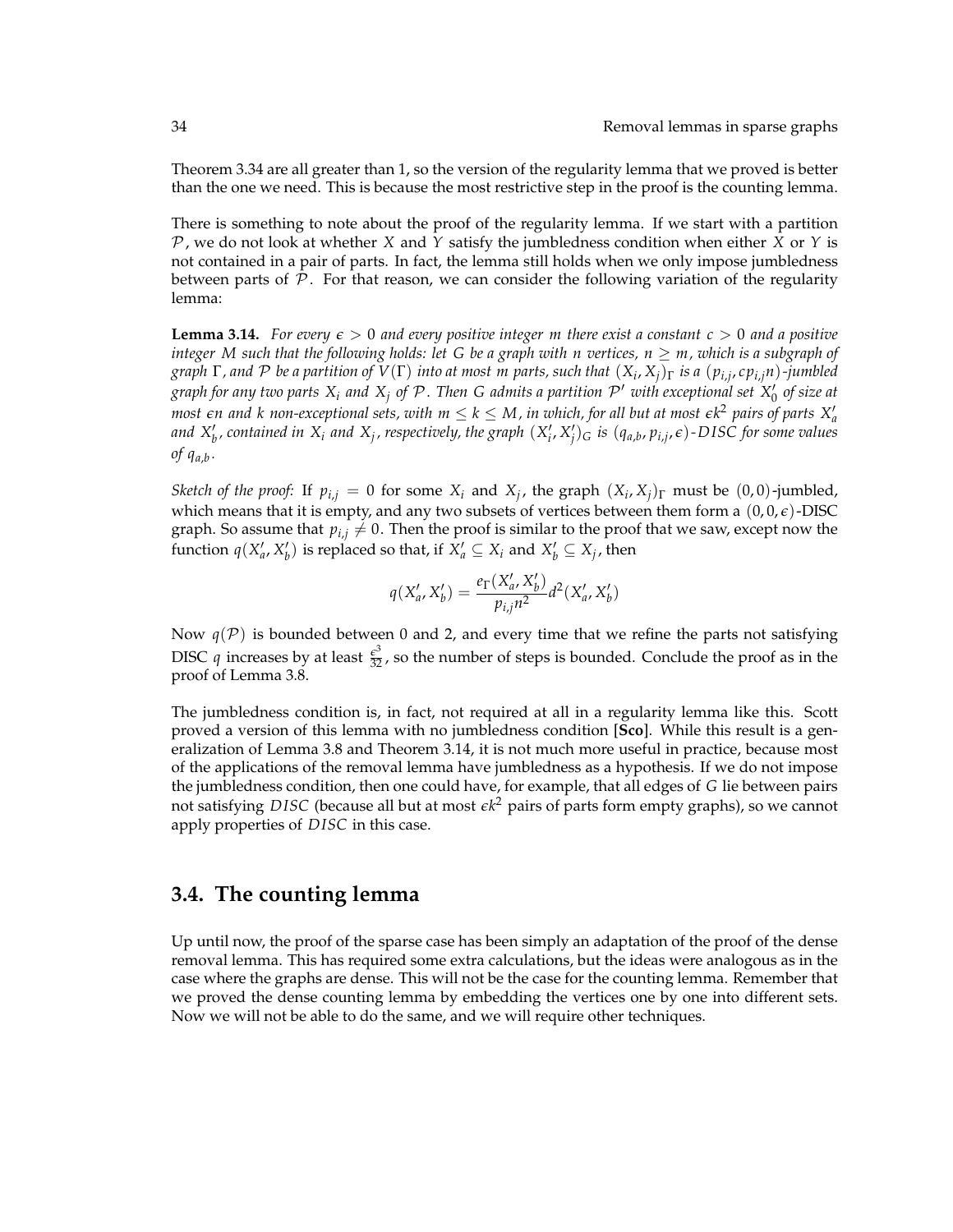The version of the counting lemma used in the proof of the sparse removal lemma from [**ConFox1**] is the following, where  $d_2(H)$  denotes the 2-degeneracy<sup>[1](#page-42-0)</sup> of  $H$ :

**Lemma 3.15.** Let H be a graph with vertex set  $V = \{v_1, ..., v_h\}$ , and let  $\alpha, \theta > 0$  be positive constants. *Then there exist*  $c(H, \alpha, \delta) > 0$  *and*  $\epsilon(H, \alpha, \delta) > 0$  *such that the following holds: Let*  $\Gamma$  *be graph with*  $z$  *vertex sets*  $X_1, X_2, ..., X_h$  *such that the bipartite graph*  $(X_i, X_j)_\Gamma$  *is*  $(p, \gamma = c p^{d_2(H)+3})$ -jumbled for any  $i < j$  such that  $v_i v_j \in E(H)$ . Let G be a subgraph of  $\Gamma$  such that  $(X_i, X_j)_G$  is  $(q_{i,j}, p, \epsilon)$ -DISC with  $\alpha p \leq q_{i,j} \leq p$  for any  $i < j$  such that  $v_i v_j \in E(H)$ . Then

(8) 
$$
||H \to G||_X \ge (1 - \theta) \left( \prod_{\substack{i < j \\ v_i v_j \in E(H)}} q_{i,j} \right) \left( \prod_{i=1}^h |X_i| \right)
$$

The exponent of *p* in  $\gamma$  is  $d_2(H) + 3$ . For cycles, the values of the 2-degeneracy are  $d_2(C_3) = 1$ and  $d_2(C_\ell) = \frac{1}{2}$  for  $\ell \geq 4$ . Remember that we will prove this result for  $\gamma = c p^{t_\ell}$ , with

<span id="page-42-1"></span>
$$
t_{\ell} = \begin{cases} 3 & \text{if } \ell = 3 \\ 2 & \text{if } \ell = 4 \\ 1 + \frac{1}{\ell - 3} & \text{if } \ell \ge 5 \text{ is odd} \\ 1 + \frac{1}{\ell - 4} & \text{if } \ell \ge 6 \text{ is even} \end{cases}
$$

This means that Lemma [3.20](#page-47-0) is not enough for our purposes, because it requires a graph  $\Gamma$  more jumbled than the one in the hypotheses of our removal lemma. We will need a lemma that only focuses on cycles, but which requires less jumbledness.

Let us look again at equation [\(8\)](#page-42-1). If *G* was made of bipartite random graphs, each of them with edge probability  $q_{i,j}$ , then the number of choices of *h* vertices, one from each subset  $X_i$ , would be  $\prod\limits_{i=1}^{h}|X_{i}|.$  The probability of those vertices producing a copy of  $H$  in  $G$  is the product of the *i*=1 probabilities of each edge appearing in *G*, which is ∏ *i*<*j*,*vivj*∈*E*(*H*) *qi*,*j* , so equation [\(8\)](#page-42-1) tells us that the number of embeddings of *H* in *G*, with the corresponding subset restrictions, is at the expected number of embeddings in a random graph, up to a factor of  $1 - \theta$  for  $\theta$  arbitrarily small.

In this section we will prove the case  $H = C_{\ell}$  for  $\ell \geq 5$ . The techniques used in the proof for all other graphs, including  $H = C_3$  and  $C_4$ , will be discussed, but we will not go into deep levels of detail on those.

The first concept that we need to introduce for the proof of the sparse counting lemma is that of weighted graphs. We usually consider that a graph *G* consists of a vertex set *V* and an edge set

<span id="page-42-0"></span><sup>&</sup>lt;sup>1</sup>The 2-degeneracy of a graph *H*, denoted by  $d_2(H)$ , is the smallest value *d* for which there exists an ordering  $v_1$ ,  $v_2$ , ...,  $v_h$ of the vertices of *H* satisfying the following property: denote by *Ni*(*j*) the number of *t* smaller than or equal to *i* such that  $v_i v_j \in E(H)$ . Then, for any  $i < j$  such that  $v_i v_j \in E(H)$ , we have  $N_{i-1}(i) + N_{i-1}(j) \le 2d$ . Note that d is not necesarily an integer, and it can be half an integer.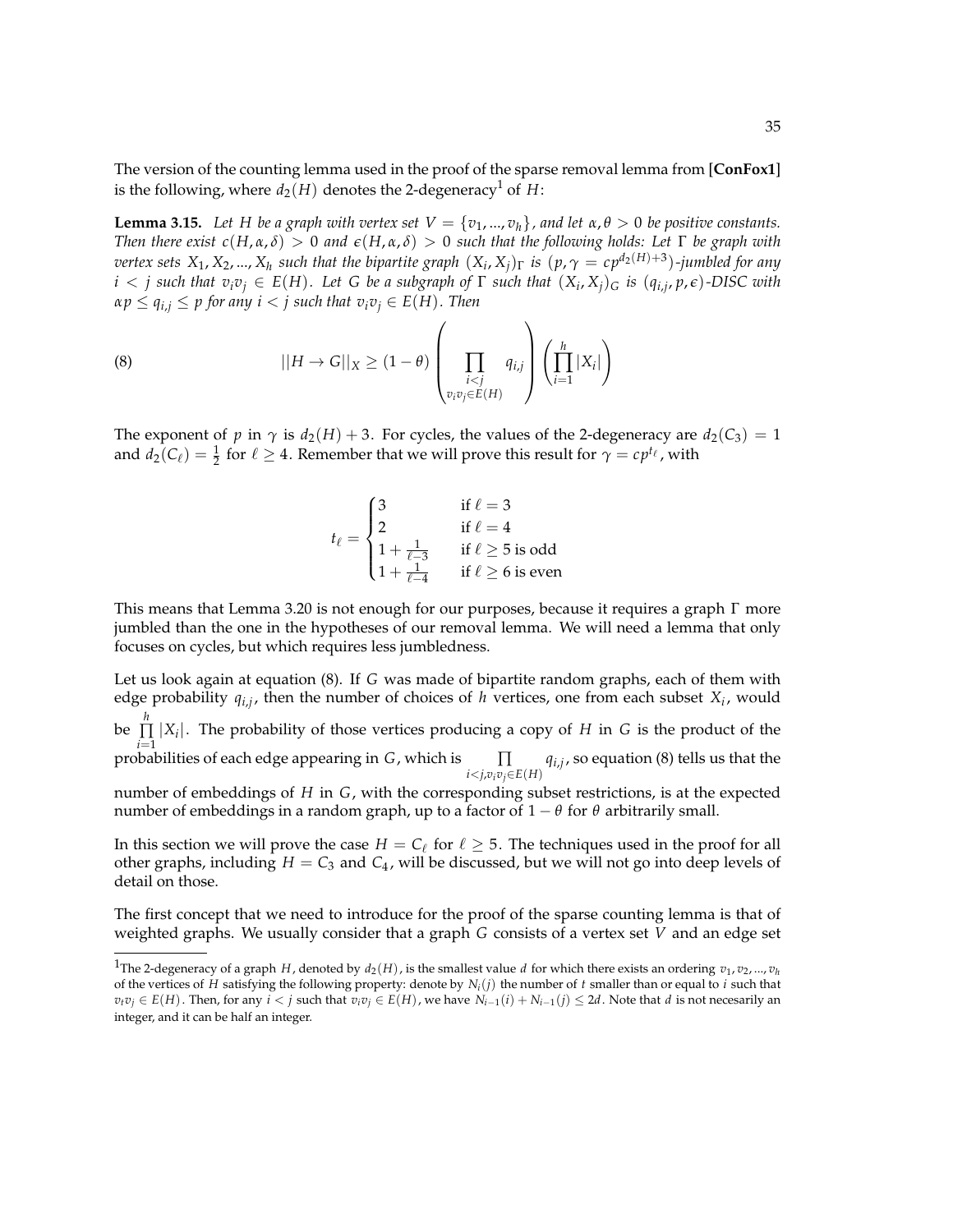$E \subseteq {V \choose 2}$ . Another way of considering the same graph is as a function  $f : V^2 \rightarrow \{0,1\}$  which satisfies  $f(v, v) = 0$  and  $f(u, v) = f(v, u)$  for all  $u, v \in V$ . In this case, we say that  $uv$  is an edge of the graph iff  $f(u, v) = 1$ .

A weighted graph is also a fuction, except the image of each pair of vertices does not need to be 0 or 1, but can be anywhere in the closed interval  $[0, 1]$ . This gives an edge intermediate states between 'being in the graph' and 'not being in the graph':

**Definition 3.16 (Weighted graph).** A weighted graph *G* consists of a set of vertices *V* and a function  $f: V^2 \to [0,1]$  satisfying that  $f(v,v) = 0$  and  $f(u,v) = f(v,u)$  for any  $u, v \in V$ .

A weighted bipartite graph consists of two vertex sets *X* and *Y*, and a function  $f: X \times Y \rightarrow [0, 1]$ .

If *G* is a weighted graph, we will denote by  $G(u, v)$  the value  $f(u, v)$ , where f is the function corresponding to the weighted edges of *G*.

This idea is related to random graphs: in random graphs, there are intermediate states between 'always appearing' and 'never appearing', which is appearing with a probability *p*. In weighted graphs, the intermediate states correspond to the edge having a certain weight  $G(u, v)$ , which can be regarded as analogous to *p*.

We will need to redefine concepts like number of embeddings, jumbledness, discrepancy, etc. The new definitions must be coherent with the old ones when the weight of every edge is 0 or 1. This is because we need to apply the results that we obtain to the case we want, which is unweighted graphs.

Let us start with  $e_G(X, Y)$ . The number of edges between *X* and *Y* was

$$
e_G(X,Y) = |\{(x,y) : x \in X, y \in Y, (x,y) \in E(G)\}| = \sum_{x \in X} \sum_{y \in Y} \mathbb{1}_{E(G)}(x,y)
$$

From this, a natural way of defining  $e_G(X, Y)$  would be

$$
e_G(X,Y) = \sum_{x \in X} \sum_{y \in Y} G(x,y)
$$

which is the sum of the contributions of all possible edges between *X* and *Y*.

The idea for  $||H \rightarrow G||_X$  is similar. We see that, in unweighted graphs,

$$
||H \to G||_X = \left| \left\{ (x_1, ..., x_h) \in X_1 \times \cdots \times X_h : x_i x_j \in E(G) \ \forall i < j : v_i v_j \in E(H) \right\} \right|
$$
\n
$$
= \sum_{(x_1, ..., x_h) \in X_1 \times \cdots \times X_h} \prod_{\substack{i < j \\ v_i v_j \in E(H)}} 1_{e(G)}(x_i, x_j)
$$

so a coherent definition would be

$$
||H \to G||_X = \sum_{(x_1, \dots, x_h) \in X_1 \times \dots \times X_h} \prod_{\substack{i < j \\ v_i v_j \in E(H)}} G(x_i, x_j)
$$

If *G* was a random graph in which each edge appeared independently with probability  $G(u, v)$ , then this corresponds to the expected number of copies of *H* in *G*.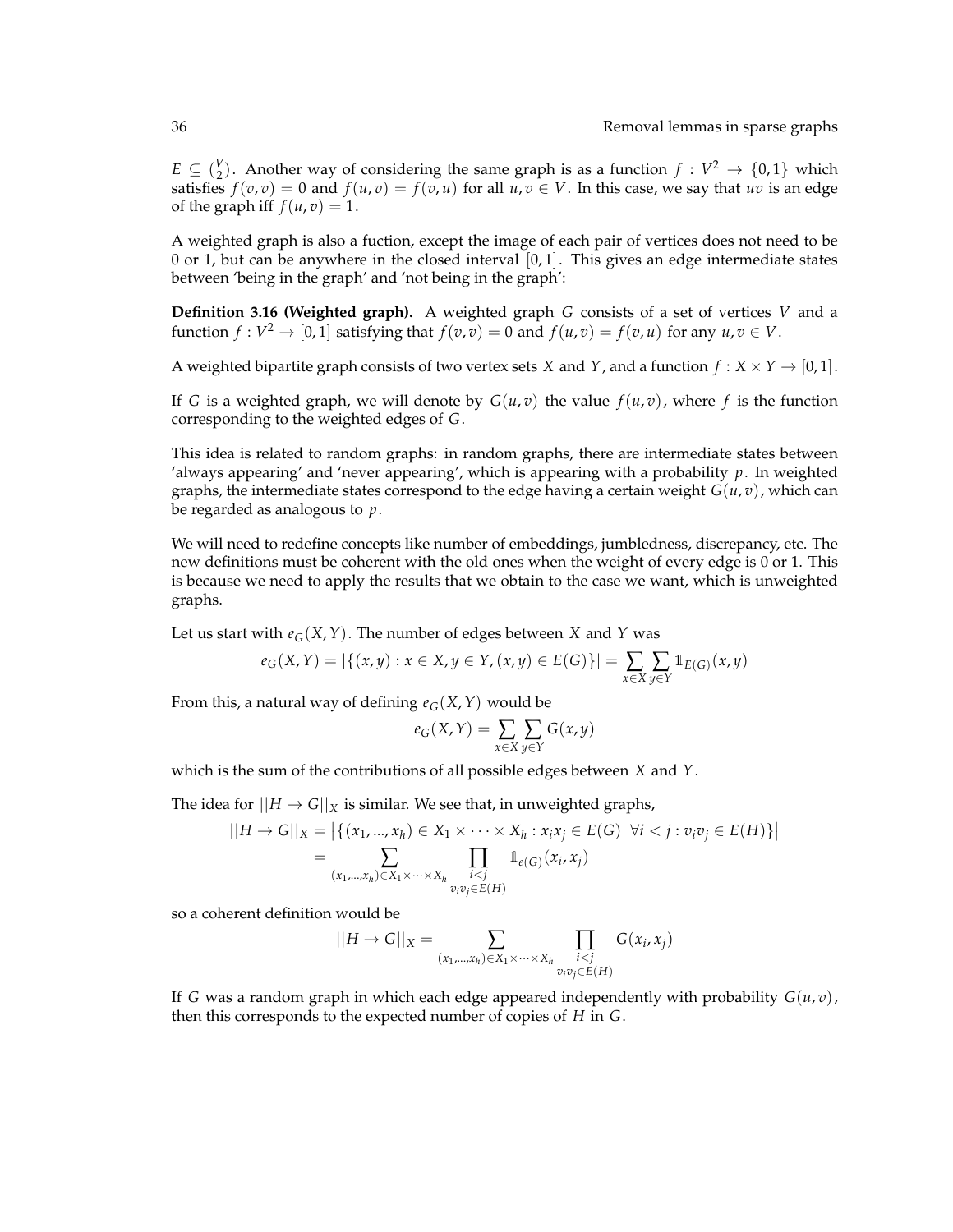In the case where  $H$  is a cycle of length  $\ell$ , the definition becomes

$$
||C_{\ell} \to G||_X = \sum_{(x_1,\ldots,x_{\ell}) \in X_1 \times \cdots \times X_{\ell}} \prod_{i=1}^{\ell} G(x_i, x_{i+1})
$$

where we are using cyclic notation, that is, we are considering  $x_{\ell+1} = x_1$ .

Let *G* and Γ be weighted graphs on the same set of vertices. We say that *G* is a subgraph of Γ if  $G(u, v) \leq \Gamma(u, v)$  for each  $u, v \in V(G)$ .

Before finding the weighted equivalent of the pseudorandomness properties, we shall define some notation for sums, which will simplify the equations appearing in the proof. This notation is taken from [**ConFoxZha**]:

**Definition 3.17.** Let *G* be a weighted graph and *S* be a set of vertices of *G*. Let  $f : S \to \mathbb{R}$  be a function. Then we define

$$
\int_{S} f(s)ds = \frac{1}{|S|} \sum_{s \in S} f(s)
$$

When it does not lead to confusion, we may omit the differential *ds* from the integral, or write simply *f* instead of *f*(*s*).

The meaning of the integral sign is taking the average over the possible values of the variables. This integral sign satisfies several properties, some of which are in common with those of Riemann integrals:

**Property 3.18.** • *If c is a constant, then*

$$
\int\limits_{S} c = c
$$

• If  $f, g : S \to \mathbb{R}$  are two functions such that  $f \geq g$ , then

$$
\int\limits_{S} f \ge \int\limits_{S} g
$$

*In particular, if f is a non-negative function, then*

$$
\int_{S} f \ge \int_{S} 0 = 0
$$

• If  $f, g : S \to \mathbb{R}$  are two functions, then

<span id="page-44-0"></span>
$$
\int_{S} (f+g) = \left(\int_{S} f\right) + \left(\int_{S} g\right)
$$

• *If*  $S' \subset S$ *, then* 

(9) 
$$
\int_{S} f(s) 1_{S'}(s) = \frac{|S'|}{|S|} \int_{S'} f(s)
$$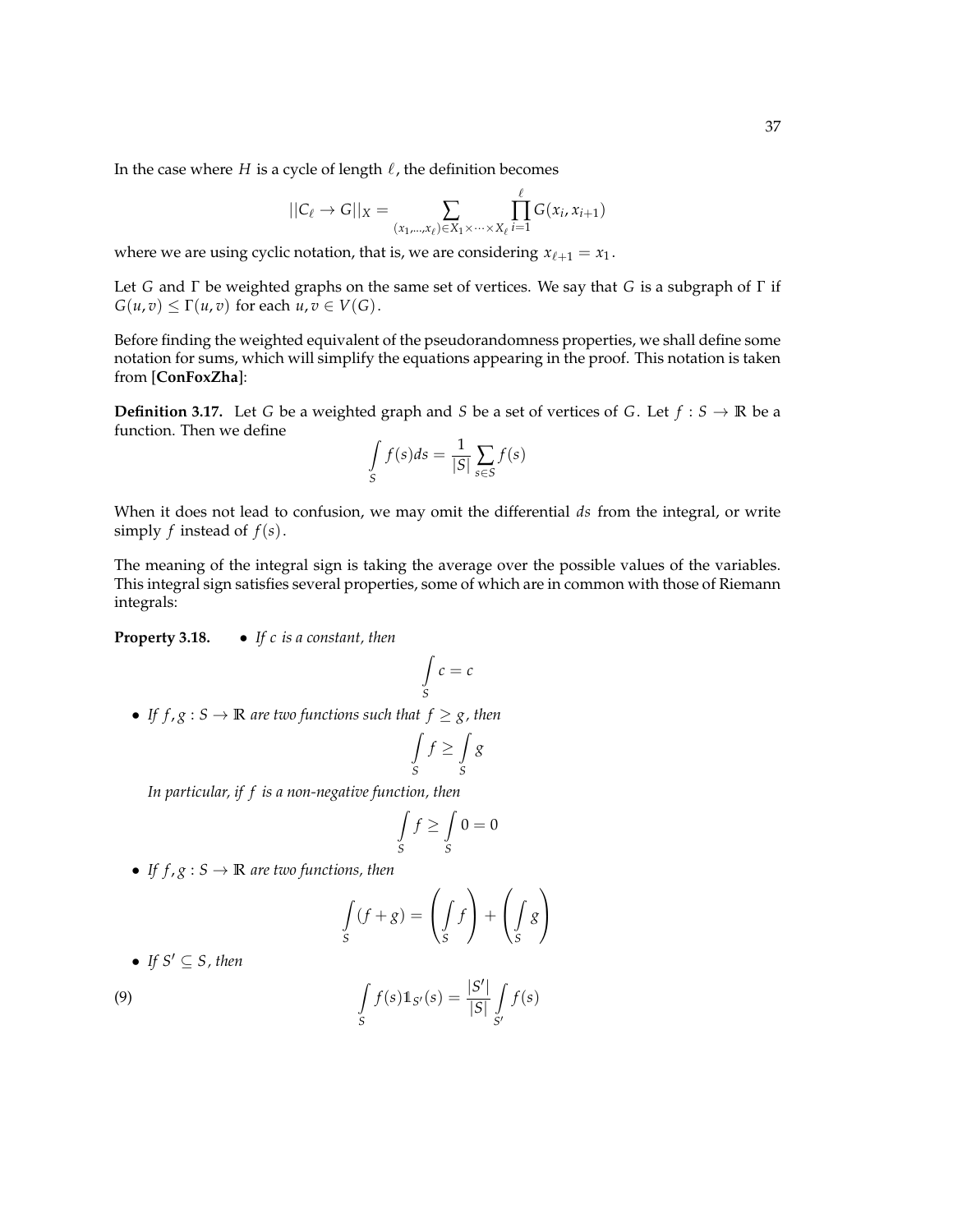38 Removal lemmas in sparse graphs

*In particular,*

$$
\int_{S} \mathbb{1}_{S'}(s) = \frac{|S'|}{|S|}
$$

• *(Cauchy-Schwarz inequality)* If  $f$ ,  $g : S \to \mathbb{R}$  *are two functions, then* 

$$
\left(\int_{S} f(s)g(s)\right)^2 \le \left(\int_{S} f^2(s)\right)\left(\int_{S} g^2(s)\right)
$$

*Proof.* Properties 1 through 3 are trivial from the expression of the integral sign as a sum. Let us prove the last two ones. First,

$$
\int_{S} f(s) 1_{S'}(s) = \frac{1}{|S|} \sum_{s \in S} f(s) 1_{S'}(s) = \frac{1}{|S|} \sum_{s \in S'} f(s) = \frac{|S'|}{|S|} \int_{S'} f(s)
$$

The special case is obtained by setting  $f(s) = 1$ . Finally, the last one is obtained by applying the Cauchy-Schwarz inequaliy for sums:

$$
\left(\int_{S} f(s)g(s)\right)^2 = \left(\frac{1}{|S|}\sum_{s\in S} f(s)g(s)\right)^2 \le \frac{1}{|S|^2} \left(\sum_{s\in S} f^2(s)\right) \left(\sum_{s\in S} g^2(s)\right)
$$

We can use this notation to rewrite the definitions of  $e_G(X, Y)$  and  $||C_\ell \to G||_X$ :

$$
e_G(X, Y) = |X||Y| \int_X \int_Y G(x, y)
$$
  

$$
||C_{\ell} \to G||_X = \prod_{i=1}^{\ell} |X_i| \int_{X_1} \cdots \int_{X_{\ell}} G(x_1, x_2) G(x_2, x_3) \cdots G(x_{\ell}, x_1)
$$

The condition in Lemma [3.20](#page-47-0) (equation [\(8\)](#page-42-1)) can thus be rewriten as

$$
\int\limits_{X_1} \cdots \int\limits_{X_\ell} G(x_1,x_2)G(x_2,x_3)\cdots G(x_\ell,x_1) \geq (1-\theta) \prod_{i=1}^\ell q_i
$$

where  $q_i = q_{i,i+1}$ .

We will now find the weighted conditions for jumbledness and DISC. A bipartite graph on vertex sets *X* and *Y* is  $(p, \beta = \gamma \sqrt{|X||Y|})$ -jumbled if:

$$
|e(X',Y') - p|X'||Y'|| \leq \beta \sqrt{|X'||Y'|} \qquad \forall X' \subseteq X, Y' \subseteq Y
$$
  

$$
\left| \frac{e(X',Y')}{|X||Y|} - p\frac{|X'|}{|X|} \frac{|Y'|}{|Y|} \right| \leq \gamma \sqrt{\frac{|X'|}{|X|} \frac{|Y'|}{|Y|}}
$$
  

$$
\qquad \forall X' \subseteq X, Y' \subseteq Y
$$
  

$$
\qquad \qquad \downarrow
$$
  

$$
\qquad \qquad \downarrow
$$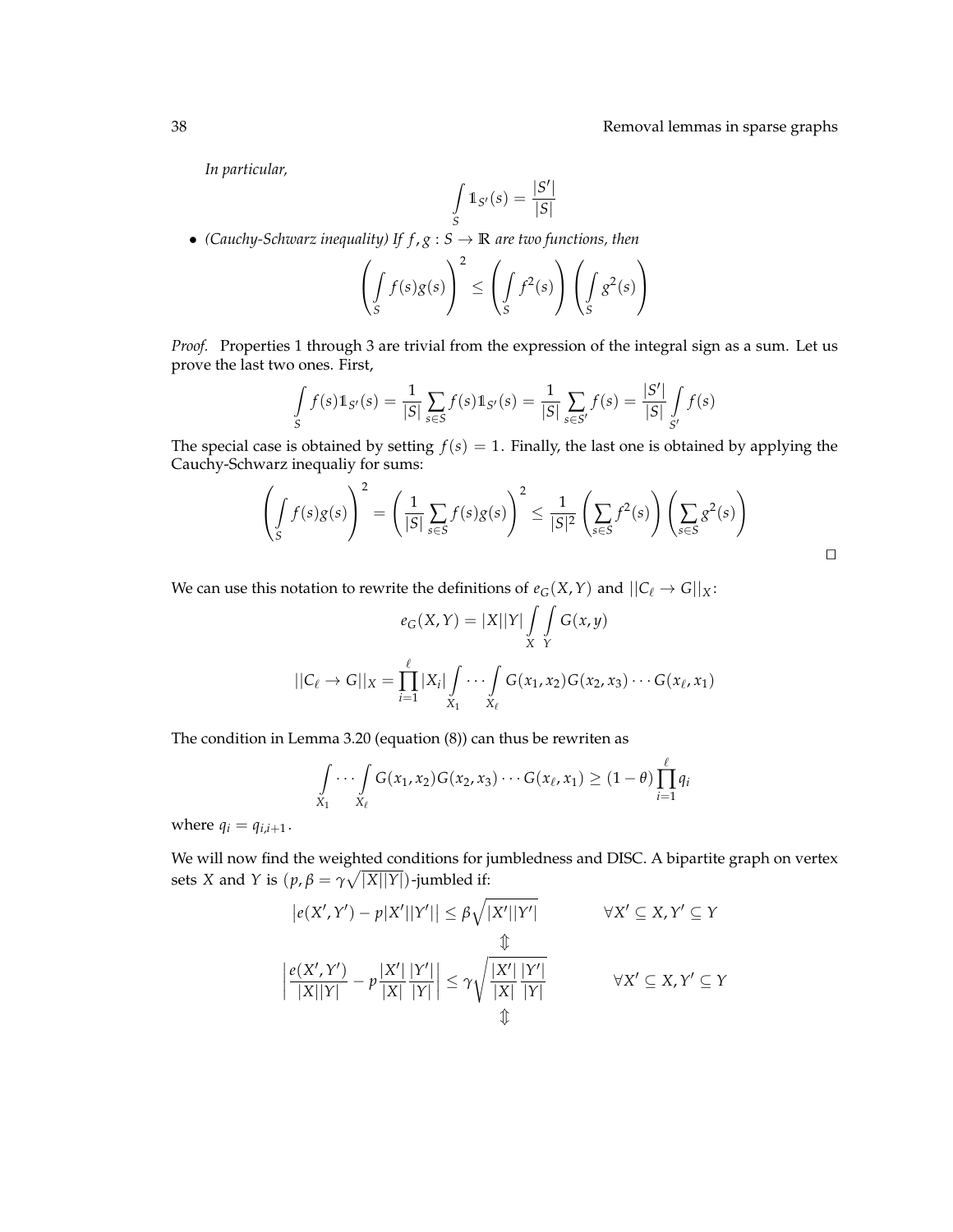$$
\left| \int\limits_X \int\limits_Y G(x,y) 1_{X'}(x) 1_{Y'}(y) - \int\limits_X \int\limits_Y p 1_{X'}(x) 1_{Y'}(y) \right| \leq \gamma \sqrt{\int\limits_X 1_{X'}(x) \int\limits_Y 1_{Y'}(y)} \qquad \forall X' \subseteq X, Y' \subseteq Y
$$
\n
$$
\left| \int\limits_X \int\limits_Y (G(x,y) - p) f(x) g(y) \right| \leq \gamma \sqrt{\int\limits_X f(x) \int\limits_Y g(y)} \qquad \forall f: X \to \{0,1\}, g: Y \to \{0,1\}
$$

We would like to know whether, at least in the case of unweighted graphs, we can extend this property to functions to the interval [0, 1]. That is to say, whether every jumbled graph will satisfy this property for any  $f: X \to [0,1]$  and  $g: Y \to [0,1]$ . We claim that this is indeed the case:

<span id="page-46-2"></span>**Lemma 3.19.** Let G be an unweighted bipartite graph on vertex sets X and Y. Then G is  $(p, \beta =$ *γ* p |*X*||*Y*|)*-jumbled if and only if, for any pair of functions f* : *X* → [0, 1] *and g* : *Y* → [0, 1] *we have*

<span id="page-46-0"></span>(10) 
$$
\left| \int\limits_X \int\limits_Y (G(x,y) - p)f(x)g(y) \right| \leq \gamma \sqrt{\int\limits_X f(x) \int\limits_Y g(y)}
$$

*Proof.* If *G* satisfies [\(10\)](#page-46-0) for all funtions  $f: X \to [0,1]$  and  $g: Y \to [0,1]$ , in particular it satisfies [\(10\)](#page-46-0) for the functions  $f: X \to \{0, 1\}$  and  $g: Y \to \{0, 1\}$ , which means that *G* is  $(p, \beta)$ -jumbled.

Assume that *G* does not satisfy [\(10\)](#page-46-0) for some  $f: X \to [0,1]$  and  $g: Y \to [0,1]$ , we claim that there are functions  $f': X \to \{0,1\}$  and  $g': Y \to \{0,1\}$  such that [\(10\)](#page-46-0) does not hold. We proceed by induction on the number of elements from *X* and *Y* such that  $f(x)$  or  $g(y)$  are strictly between 0 and 1. If there are no such elements, then the functions  $f$  and  $g$  have image in  $\{0,1\}$ , and we can make  $f = f'$  and  $g = g'$ .

Now, without loss of generality, assume that there is  $\tilde{x} \in X$  such that  $f(\tilde{x}) \in (0,1)$ . We define  $f_a(x)$  as  $f_a(\tilde{x}) = a$  and  $f_a(x) = f(x)$  for  $x \neq \tilde{x}$ . Consider the following inequality:

<span id="page-46-1"></span>(11) 
$$
\left| \int\limits_X \int\limits_Y (G(x,y) - p) f_a(x) g(y) \right| \leq \gamma \sqrt{\int\limits_X f_a(x) \int\limits_Y g(y)}
$$

By our hypothesis, inequality [\(11\)](#page-46-1) does not hold for  $a = f(\tilde{x})$ . The term inside the absolute value of the left hand side is linear in *a*, so the LHS is convex in *a*. On the other hand, the term inside the square root of the RHS is linear in *a*, so the RHS is concave in *a*.

Therefore, if the inequality held for  $a = 0$  and  $a = 1$ , then it would also hold for all intermediate values, including  $a = f(\tilde{x})$ . Since we assumed that this is not the case, the inequality is not satisfied for  $f_0$  or  $f_1$ . This means that the pair  $(f_0, g)$  or  $(f_1, g)$  of functions does not satisfy [\(10\)](#page-46-0) either, and the number of values different than 0 or 1 has decreased by one. We conclude that the existence of *f* and *g* implies that  $f'$  and  $g'$  also exist, and therefore any  $(p, \beta)$ -jumbled graph satisfies [\(10\)](#page-46-0) for any  $f: X \to [0,1]$  and  $g: Y \to [0,1]$ .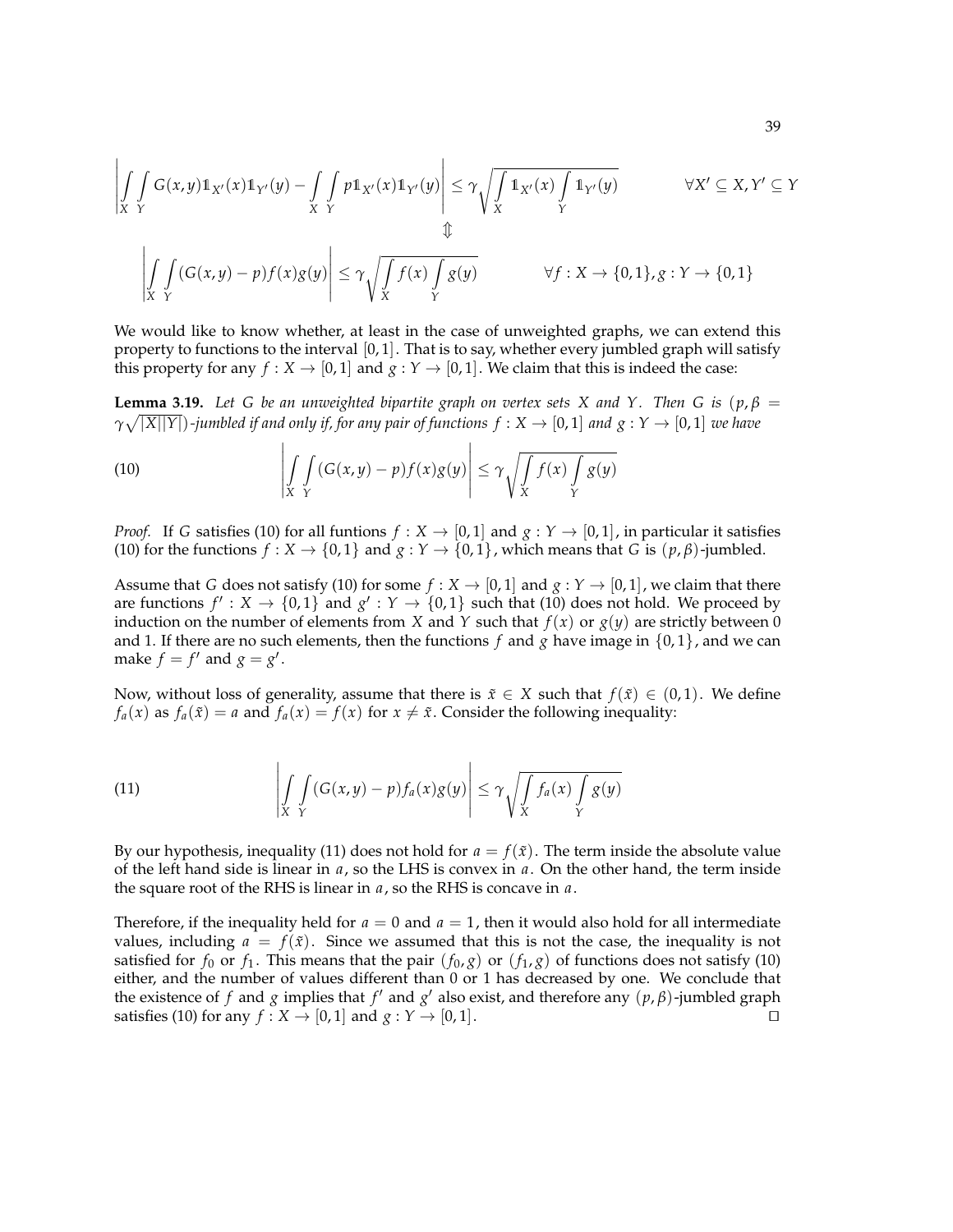For weighted graphs, the entire proof of Lemma [3.19](#page-46-2) is still valid. That is to say, the condition R *X* R *Y*  $(G(x,y) - p)f(x)g(y)$  $\begin{array}{c} \hline \end{array}$  $\leq \gamma$ ,  $\sqrt{\frac{1}{2}}$ *X*  $f(x)$ *Y g*(*y*) holds for all *f* and *g* if and only if the condition  $|e(X', Y') - p|X'||Y'|| \leq \beta \sqrt{|X'||Y'|}$  holds for any subsets  $X'$  and  $Y'$ .

The same happens for  $(q, p, \epsilon)$ -DISC graphs. The equivalent weighted condition is

$$
\left| \int\limits_X \int\limits_Y (G(x,y) - p)f(x)g(y) \right| \le \epsilon p \qquad \forall f: X \to [0,1], g: Y \to [0,1]
$$

In the case of one-sided discrepancy  $((q, p, \epsilon)$ -DISC>), the formula becomes

(12) 
$$
\int_{X} \int_{Y} (G(x,y) - p)f(x)g(y) \geq -\epsilon p \qquad \forall f: X \to [0,1], g: Y \to [0,1]
$$

The proof in both cases is similar to the proof for jumbledness (Lemma [3.19\)](#page-46-2).

We are ready to begin with the proof of the counting lemma. We will now state the version that we will prove:

<span id="page-47-0"></span>**Lemma 3.20 (Sparse counting lemma for cycles).** Let  $\ell \geq 5$  be an integer, and let  $\alpha, \theta > 0$  be positive *constants. Then there exist c* > 0 *and e* > 0 *such that the following holds: Let* Γ *be graph with vertex sets*  $X_1, X_2, ..., X_\ell$  such that the bipartite graph  $(X_i, X_{i+1})$ <sub> $\Gamma$ </sub> is  $(p, \gamma = c p^{t_\ell})$ -jumbled for all  $1 \leq i \leq \ell$ . Let G be a subgraph of  $\Gamma$  such that  $(X_i,X_{i+1})_G$  is  $(q_i,p,\epsilon)$ -DISC $_\geq$  with  $\alpha p\leq q_i\leq p$  for all  $1\leq i\leq \ell.$  Then

<span id="page-47-2"></span>(13) 
$$
\int_{X_1} \cdots \int_{X_\ell} G(x_1, x_2) G(x_2, x_3) \cdots G(x_\ell, x_1) \ge (1 - \theta) \prod_{\substack{i=1 \ i \neq j}}^{\ell} q_i
$$

The proof of this lemma is taken from [**ConFoxZha**] and will use a key lemma, stated here as Lemma [3.22.](#page-47-1) For this key lemma we will use the following notation:

**Definition 3.21.** Let *G* be a graph, and let  $X_1, X_2, ..., X_k$  be subsets of vertices of *G*. Fix some  $x_1 \in X_1$  and  $x_k \in X_k$ . We denote

$$
G(x_1, X_2, ..., X_{k-1}, x_k) = \int_{X_2} \cdots \int_{X_{k-1}} G(x_1, x_2) G(x_2, x_3) \cdots G(x_{k-1}, x_k) dx_{k-1} \cdots dx_2
$$
  

$$
G(x_1, X_2, ..., X_{k-1}, X_k) = \int_{X_2} \cdots \int_{X_k} G(x_1, x_2) G(x_2, x_3) \cdots G(x_{k-1}, x_k) dx_k \cdots dx_2
$$
  

$$
G(X_1, X_2, ..., X_{k-1}, X_k) = \int_{X_1} \cdots \int_{X_k} G(x_1, x_2) G(x_2, x_3) \cdots G(x_{k-1}, x_k) dx_k \cdots dx_1
$$

<span id="page-47-1"></span>**Lemma 3.22 (Key lemma).** For any  $\mu > 0$  and  $m \geq 2$  there are  $c > 0$  and  $\epsilon > 0$  such that the *following holds: let* Γ *be a weighted graph and G be a weighted subgraph of* Γ*. Let X*<sup>0</sup> *, X*<sup>1</sup> *, ..., X<sup>m</sup> be* vertex sets, such that, for all  $1 \leq i \leq \ell$ ,  $(X_{i-1}, X_i)_{\Gamma}$  is  $(p, \gamma = c p^{1+\frac{1}{2m-2}})$ -jumbled and  $(X_{i-1}, X_i)_{G}$  is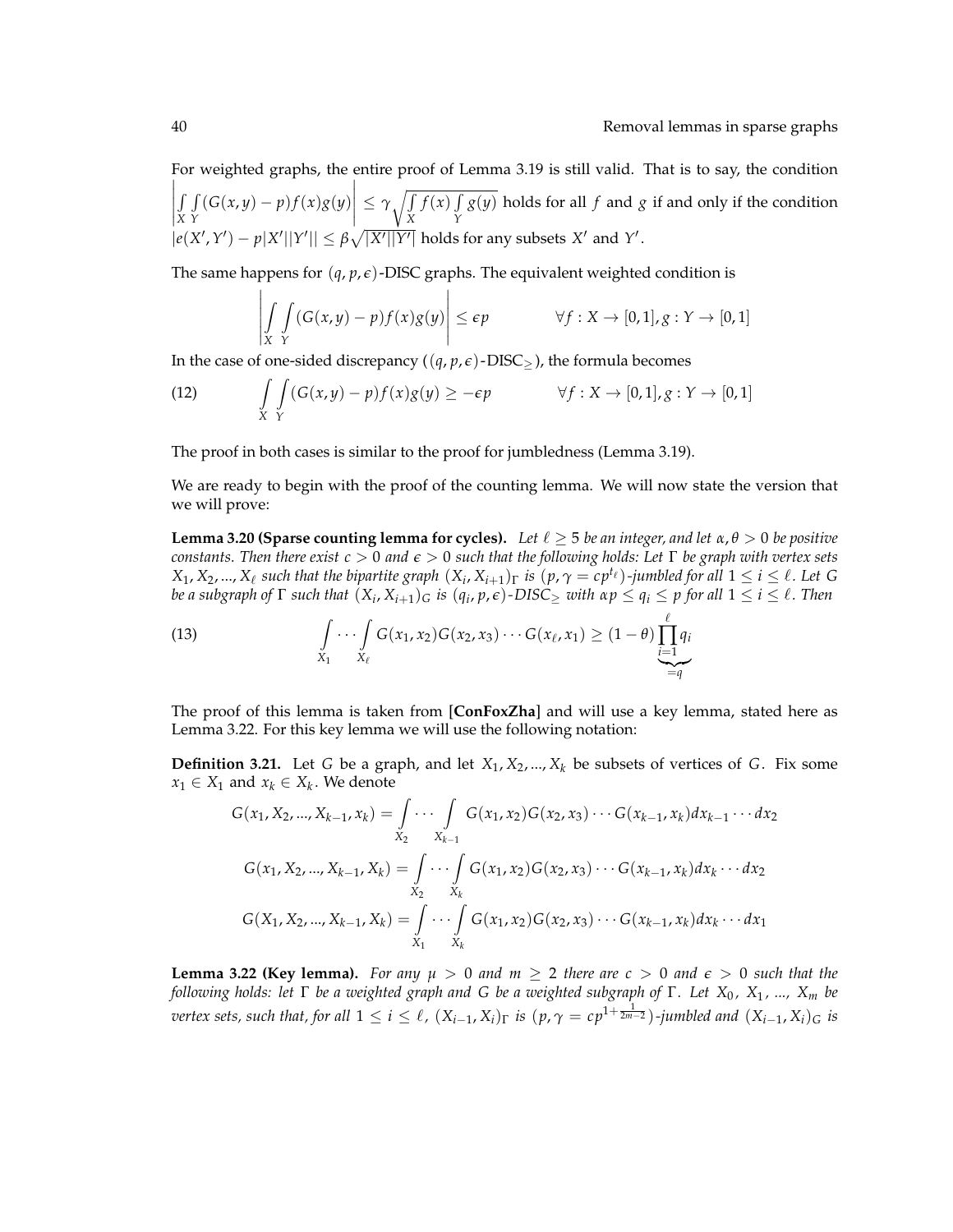$$
(q_i, p, \epsilon)
$$
-DISC<sub>≥</sub>. Let  $\tilde{G}(x_0, x_m) = G(x_0, X_1, ..., X_{m-1}, x_m)$  and  $G' = \min{\{\tilde{G}, 4p^m\}}$ . Then  $G'$  satisfies  $(q_1q_2...q_m, p^m, \mu)$ -DISC<sub>≥</sub>

Intuitively, the meaning of this statement is the following: if we have several bipartite graphs forming a path, then we can make an average of them  $(\tilde{G})$  and then bound the value of each edge  $(G')$ . If in the original *G* all the bipartite graphs satisfy DISC<sub>≥</sub>, and those bipartite graphs are subgraphs of jumbled graphs Γ, then after the average-and-bound process the graph still satisfies DISC<sub>></sub>, for some appropriate parameters.

We will use the lemma in the following way: for any  $3 \le a \le \ell - 2$ , we apply the lemma to construct  $(X_1, X_a)_{G'}$  and  $(X_a, X_\ell)_{G'}$ . Note that  $3 \leq \ell - 2$  implies  $\ell \geq 5$ , and for this reason we restrict ourselves to graphs of length at least 5. Then

$$
\iint_{X_1} \iint_{X_a} G'(x_1, x_a) G'(x_a, x_\ell) G(x_\ell, x_1) \leq \iint_{X_1} \iint_{X_a} \tilde{G}(x_1, x_a) \tilde{G}(x_a, x_\ell) G(x_\ell, x_1)
$$
\n
$$
= \iint_{X_1} \iint_{X_a} G(x_1, X_2, ..., X_{a-1}, x_a) G(x_a, X_{a+1}, ..., X_{\ell-1}, x_\ell) G(x_\ell, x_1)
$$
\n
$$
= \iint_{X_1} \iint_{X_a} G(x_1, x_2) G(x_2, x_3) ... G(x_\ell, x_1)
$$

On the other hand, we can use that  $G'(x_1, x_a) \le 4p^{a-1}$  and  $G'(x_a x_{\ell}) \le 4p^{\ell-a}$  to define weights for the discrepancy condition on  $(X_{\ell}, X_1)_G$  and obtain

$$
\int_{X_1} \int_{X_a} \int_{X_\ell} G'(x_1, x_a) G'(x_a, x_\ell) (G(x_\ell, x_1) - q_\ell) = 16p^{\ell-1} \int_{X_a} \left( \int_{X_1} \int_{X_\ell} \frac{G'(x_1, x_a)}{4p^{a-1}} \underbrace{\frac{G'(x_a, x_\ell)}{4p^{\ell-a}}}_{g(x_\ell) \in [0, 1]} (G(x_\ell, x_1) - q_\ell) dx_\ell dx_1 \right) dx_a
$$
  
\n
$$
\geq 16p^{\ell-1}(-\epsilon p)
$$
  
\n
$$
= -16\epsilon p^{\ell}
$$

Combining the two inequalities, then the left hand side of [\(13\)](#page-47-2) is greater than or equal to the integral of  $G'(x_1, x_a)G'(x_a, x_\ell)q_\ell$  minus  $16\varepsilon p^\ell$ . Notice that  $16\varepsilon p^\ell \leq 16\frac{\varepsilon}{\alpha^\ell}q_1q_2\cdots q_\ell = 16\frac{\varepsilon}{\alpha^\ell}q$ , and the term  $16\frac{\epsilon}{a^{\ell}}$  goes to 0 as  $\epsilon$  goes to 0. We can bound the integral of  $G'(x_1, x_a)G'(x_a, x_{\ell})q_{\ell}$  in a  $\lim_{\alpha \to 0} \frac{a}{\alpha}$  gets to  $\alpha$  is a gets to  $\alpha$ .

We can define  $\tilde{\Gamma}$  and  $\Gamma'$  for  $\Gamma$  in the same way as  $\tilde{G}$  and  $G'$  for  $G$ . The proof of this key lemma will consist of three steps:

- Show that  $\tilde{G}$  satisfies DISC<sub>></sub> (for some parameters).
- Show that, if the number of neighbours of every  $x_i \in X_i$  in  $X_{i+1}$  is roughly the same, then capping off the edges (going from  $\tilde{G}$  to  $G'$ ) does not have a big effect on discrepancy.
- Show that, under the hypotheses of the key lemma, the graph *G* has a big subgraph which satisfies the similar neighbourhoods condition.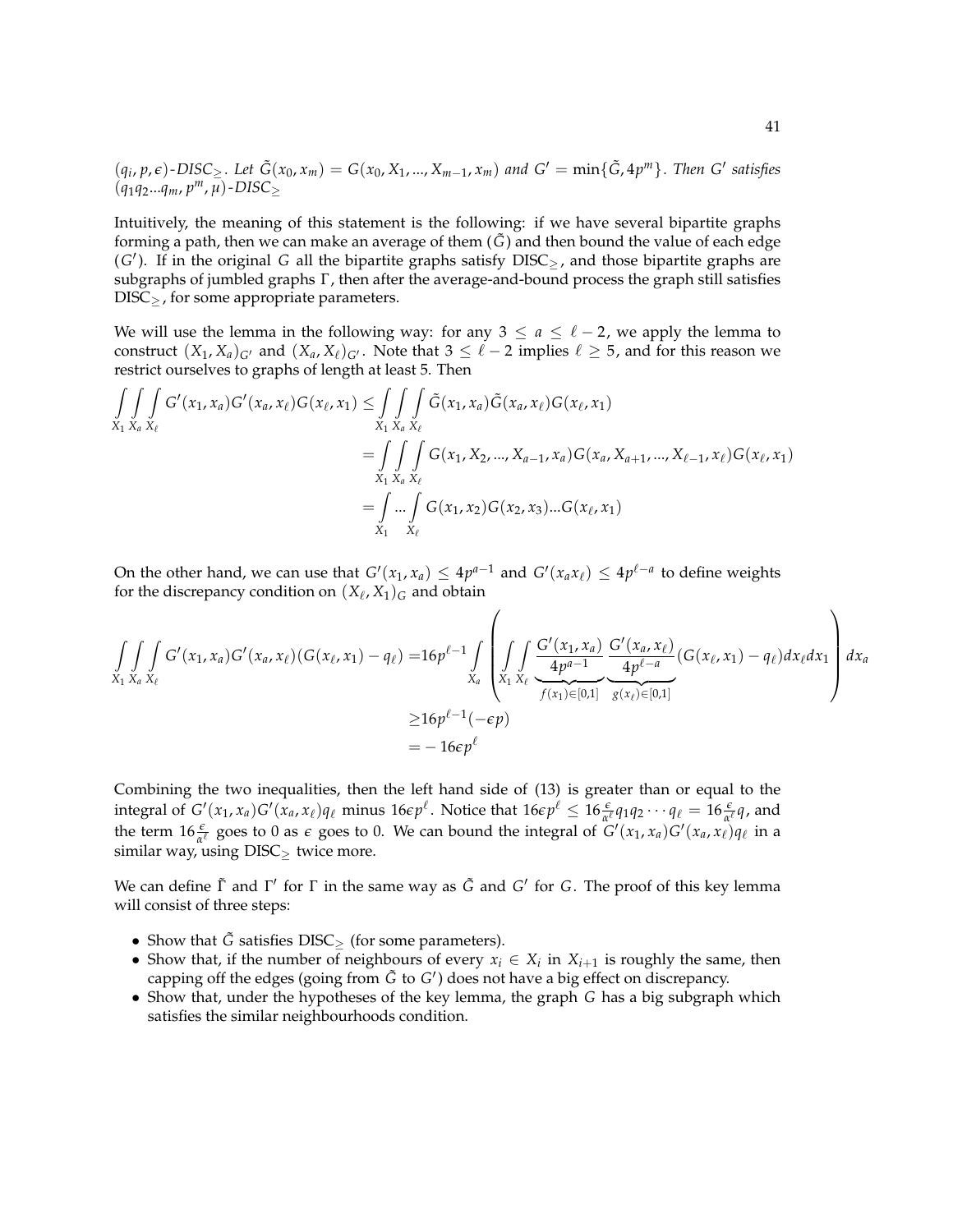We begin by showing the first step, which consists of Lemmas [3.23](#page-49-0) and [3.24.](#page-50-0) These two will focus on the process of averaging.

The first lemma says that, by taking the average of two bipartite graphs, if each of them satisfies DISC≥ , then the average also satisfies DISC≥ , and the parameters *q* and *p* are the product of the equivalent parameters in each bipartite graph. The proof uses a 'few bad vertices' argument: we show that there are few vertices for which a certain value is far from the average, and show that the ones close to the average are enough that  $G'$  satisfies  $DISC_$  regardless of the behaviour of those bad vertices. We already used this argument in the proof of Lemma [2.13,](#page-18-2) and we will use it often in the proof of the key lemma.

<span id="page-49-0"></span>**Lemma 3.23.** Let G be a weighted graph on vertex sets X, Y and Z. Let  $p_1, p_2, \epsilon \in (0,1]$  and  $q_1 \in$  $(0,p_1], q_2 \in (0,p_2].$  If  $(X,Y)_G$  satisfies  $(q_1,p_1,\epsilon)$ -DISC and  $(Y,Z)_G$  satisfies  $(q_2,p_2,\epsilon)$ -DISC >  $\sigma$ <sup>*then the graph*  $\tilde{G}(x, z) = G(x, Y, z)$  *satisfies*  $(q_1q_2, p_1p_2, 6\sqrt{\epsilon})$ -DISC $\geq$ .</sup>

*Proof.* Let  $f: X \to [0, 1]$  and  $g: Z \to [0, 1]$  be any two functions. Let

$$
Y' = \left\{ y \in Y : \int\limits_X (G(x,y) - q) f(x) \leq -\sqrt{\epsilon} p_1 \right\}
$$

Then, applying the DISC<sub>≥</sub> condition on  $(X, Y)_G$  with weight functions  $f$  and  $\mathbb{1}_{Y'}$  we obtain

$$
-\epsilon p_1 \stackrel{DISC_\ge}{\leq} \int\limits_X \int\limits_Y (G(x,y) - q_1) f(x) 1_{Y'}(y)
$$
  
= 
$$
\int\limits_Y \left( \int\limits_X (G(x,y) - q_1) f(x) \right) 1_{Y'}(y)
$$
  

$$
\leq \int\limits_Y -\sqrt{\epsilon} p_1 1_{Y'}(y)
$$
  
= 
$$
-\sqrt{\epsilon} p_1 \frac{|Y'|}{|Y|}
$$

This means that  $|Y'| \le \sqrt{\epsilon}|Y|$ . Similarly, we define  $Y''$  as

$$
Y'' = \left\{ y \in Y : \int_{Z} (G(y, z) - q_2) g(z) \leq -\sqrt{\epsilon} p_2 \right\}
$$

which satisfies  $|Y''| \le \sqrt{\epsilon}|Y|$  for the same reason. The conslusion is that  $|Y \setminus (Y' \cup Y'')| \ge (1 - \epsilon)^{1/2}$  $2\sqrt{\epsilon})|Y|$ . We apply these to bound the integral: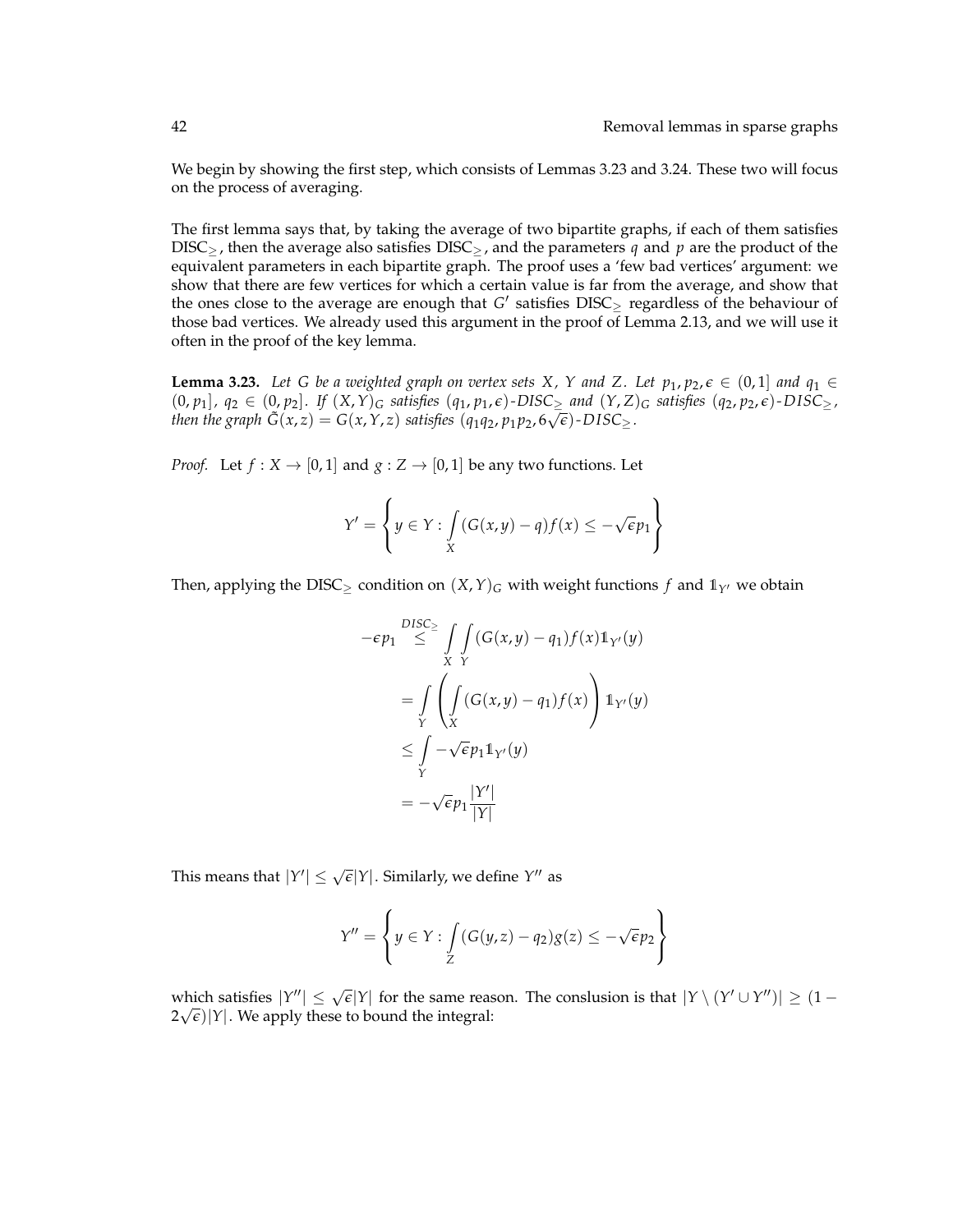$$
\iint_{X} \tilde{G}(x,z)f(x)g(z)dzdx = \iint_{X} \iint_{Z} G(x,y)G(y,z)f(x)g(z)dydzdx
$$
  
\n
$$
= \iint_{Y} \left( \int_{X} G(x,y)f(x)dx \right) \left( \int_{Z} G(y,z)g(z)dz \right)dy
$$
  
\n
$$
\stackrel{G,f,g \ge 0}{\ge} \iint_{Y} \left( \int_{X} G(x,y)f(x)dx \right) \left( \int_{Z} G(y,z)g(z)dz \right) \mathbb{1}_{Y' \setminus (Y' \cup Y'')} (y)dy
$$
  
\n
$$
= \frac{|Y \setminus (Y' \cup Y'')|}{|Y|} \iint_{Y' \setminus (Y' \cup Y'')} \left( \int_{X} G(x,y)f(x)dx \right) \left( \int_{Z} G(y,z)g(z)dz \right)dy
$$
  
\n
$$
\ge (1-2\sqrt{\epsilon}) \iint_{Y' \setminus (Y' \cup Y'')} \left( \int_{X} G(x,y)f(x)dx \right) \left( \int_{Z} G(y,z)g(z)dz \right)dy
$$
  
\n
$$
\stackrel{Y',Y''}{\ge} (1-2\sqrt{\epsilon}) \left( q_1 \int_{X} f(x) - \sqrt{\epsilon} p_1 \right) \left( q_2 \int_{Z} g(z) - \sqrt{\epsilon} p_2 \right)
$$
  
\nExpanding and removing some positive terms

Expanding and removing some positive terms

$$
\geq q_1 q_2 \int_X f(x) \int_Z g(z) - 2\sqrt{\epsilon} q_1 q_2 \int_X f(x) \int_Z g(z) - 2\epsilon \sqrt{\epsilon} p_1 p_2
$$
  

$$
- \sqrt{\epsilon} p_1 q_2 \int_Z g(z) - \sqrt{\epsilon} p_2 q_1 \int_X f(x)
$$
  

$$
\leq f,g \leq 1, q \leq p \int_X \int_{\mathbf{X}} q_1 q_2 f(x) g(z) - 6\sqrt{\epsilon} p_1 p_2
$$

Rearranging the terms we obtain  $\int$ *X* R *Z*  $(G(x,z) - q_1q_2) f(x)g(z) \ge -6\sqrt{\epsilon}p_1p_2$ 

This result applies for the case  $m = 2$ . If we apply induction on Lemma [3.23](#page-49-0) we can prove that  $\tilde{G}$ satisfies DISC> for a general  $m \ge 2$ , by merging the graphs two by two:

<span id="page-50-0"></span>**Lemma 3.24.** Let G be a weighted graph with vertex subsets  $X_0, X_1, ..., X_m$ , with  $m \ge 2$ . Let  $0 <$  $\epsilon$  < 1. If  $(X_{i-1}, X_i)_G$  satisfies  $(q_i, p_i, \epsilon)$ -DISC<sub>≥</sub> for all  $1 \leq i \leq m$ , then the graph  $\tilde{G}(x_0, x_m)$  =  $G(x_0, X_1, ..., X_{m-1}, x_m)$  satisfies  $(q_1q_2 \cdots q_m, p_1p_2 \cdots p_m, 36\epsilon^{\frac{1}{2m}})$ -DISC  $\geq$ .

*Proof.* We can define  $(X_i, X_j)_{\tilde{G}}$  for any  $i < j$  as  $\tilde{G}(x_i, x_j) = G(x_i, X_{i+1}, ..., X_{j-1}, x_j)$  (we are taking the average of the paths from one vertex sets to another). We will show that, if  $0 < j - i \leq 2^k$  for a non-negative integer *k*, then  $(X_i, X_j)_{\tilde{G}}$  satisfies  $(q_{i+1} \cdots q_j, p_{i+1} \cdots p_j, 36e^{2^{-k}})$ . We proceed by induction on *k*.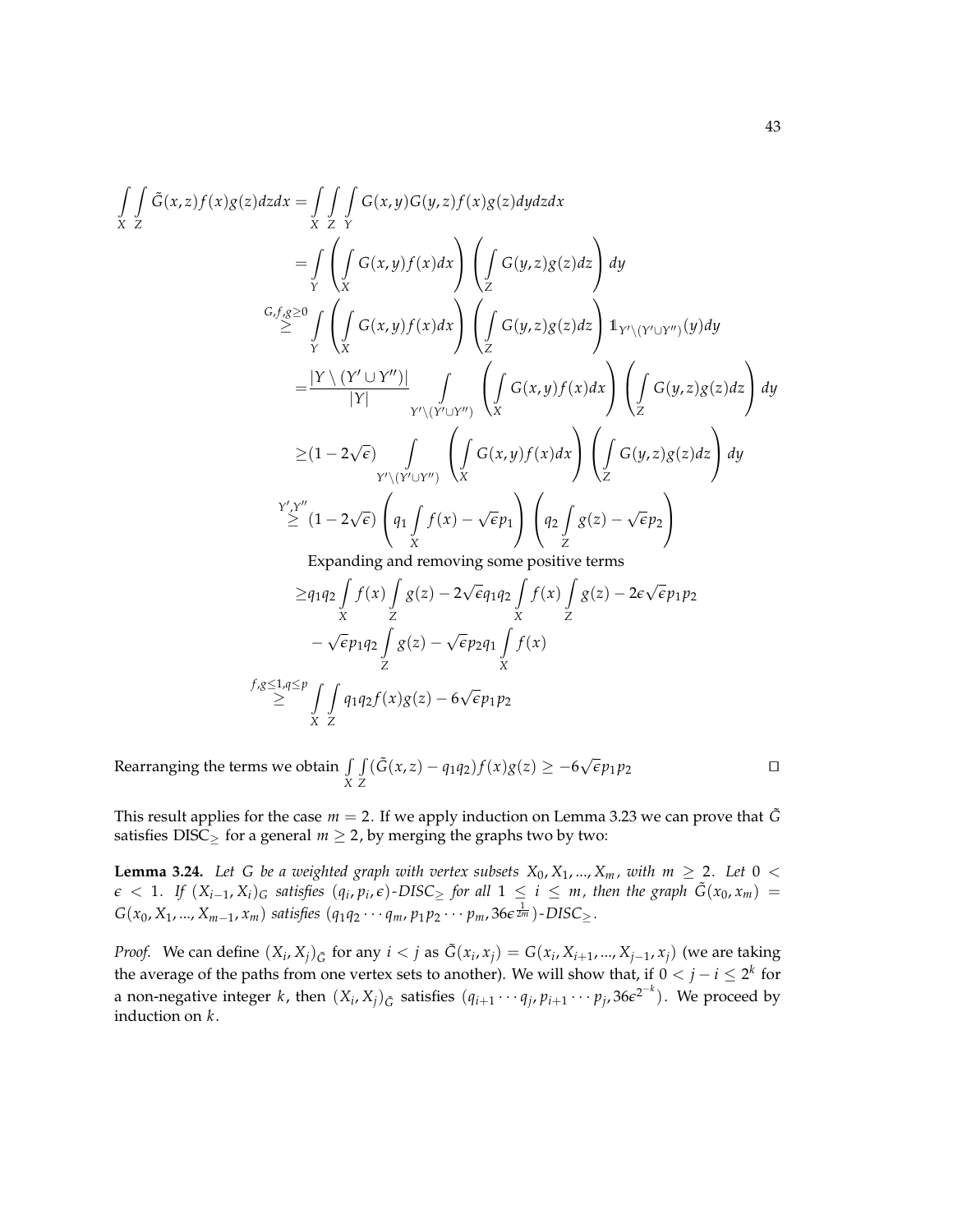For  $k = 0$  we have  $j - i = 1$ , so by hypothesis,  $(X_i, X_j)$  satisfies  $(q_j, p_j, \epsilon)$ -DISC<sub>≥</sub> and hence  $(q_j, p_j, 36\epsilon)$ -DISC<sub> $\geq$ </sub>. If  $k > 0$  and  $j - i \leq 2^{k-1}$ , then by induction  $(X_i, X_j)_{\tilde{G}}$  satisfies  $(q_{i+1} \cdots q_j,$  $p_{i+1}\cdots p_j$ , 36 $\epsilon^{2^{-(k-1)}})$ -DISC $_\geq$  and therefore  $(q_{i+1}\cdots q_j, p_{i+1}\cdots p_j,$  36 $\epsilon^{2^{-k}})$ -DISC $_\geq$  (because 36 $\epsilon^{2^{-(k-1)}}\leq$  $36\varepsilon^{2^{-k}}$ ).

Assume that  $k > 0$  and  $j - i > 2^{k-1}$ . Then by induction  $(X_i, X_{i+2^{k-1}})_{\tilde{G}}$  satisfies  $(q_{i+1} \cdots q_{i+2^{k-1}})$  $p_{i+1}\cdots p_{i+2^{k-1}}$ , 36 $\epsilon^{2^{-(k-1)}})$ -DISC $_{\geq}$  and  $(X_{i+2^{k-1}} ,X_j)_{\tilde{G}}$  satisfies  $(q_{i+2^{k-1}+1}\cdots q_j, \,\, p_{i+2^{k-1}+1}\cdots p_j,$  $36\epsilon^{2^{-(k-1)}}$ )-DISC≥. Applying Lemma [3.23](#page-49-0) (with  $\epsilon' = 36\epsilon^{2^{-(k-1)}}$ ) we obtain that  $(X_i, X_j)_{\tilde{G}}$  satisfies  $(q_{i+1} \cdots q_j, p_{i+1} \cdots p_j, 36 \epsilon^{2^{-k}})$ .

To finalize, there is an integer *k* such that  $m \leq 2^k < 2m$ . For this value of *k*,  $(X_0, X_m)_{\tilde{G}}$  satisfies  $(q_1q_2\cdots q_m$ ,  $p_1p_2\cdots p_m$ ,  $36\varepsilon^{2^{-k}})$ -DISC<sub> $\geq$ </sub>, and  $36\varepsilon^{2^{-k}}\leq 36\varepsilon^{\frac{1}{2m}}$ . We conclude that  $(X_0, X_m)_{\tilde{G}'}$ satisfies  $(q_1q_2 \cdots q_m, p_1p_2 \cdots p_m, 36\epsilon^{\frac{1}{2m}})$ -DISC<sub>≥</sub>.

This completes the first step of the proof, as we have shown that  $\tilde{G}$  satisfies  $DISC_{\geq}$ . The second step is by far the most complex in the proof, and it will consist of Lemmas [3.26,](#page-52-0) [3.27](#page-54-0) and [3.28.](#page-55-0) It will require the definition of bounded graphs:

**Definition 3.25.** Let Γ be a weighted bipartite graph on vertex sets *X* and *Y*. We say that  $(X, Y)<sub>Γ</sub>$ is  $(p, \xi, \eta)$ -bounded if the following two conditions hold:  $\Gamma(x, y) \leq \eta$  for all  $x \in X$  and  $y \in Y$ , and  $|\Gamma(x, Y) - p| \leq \xi p$  for every  $x \in X$ .

The *η* condition is simple: it is a bound to the weight of the edges. The *ξ* condition is a bit more subtle, and says that every vertex from *x* has roughly the same number of neighbours in *Y*.

<span id="page-51-0"></span>Two important things to note in this definition: first, this definition can only be applied to unweighted graphs if  $\eta \geq 1$  (which is equivalent to  $\eta = 1$ ), as the weight of any edge is either 0 or 1. Second, the definition is not symmetric:  $(X, Y)<sub>Γ</sub>$  satisfying boundedness does not imply that  $(Y, X)$ <sub>Γ</sub> satisfies boundedness, because we impose  $|\Gamma(x, Y) - p| \leq \xi p$  for every  $x \in X$  but we do not impose that  $|\Gamma(X, y) - p| \leq \xi p$ . For example, in Figure [2,](#page-51-0) the graph  $(X, Y)$  on the left is a good candidate to satisfy boundedness, but the graph (*X*,*Y*) on the right is not (because the *ξ* condition says that every vertex from *X* has roughly the same number of neighbours in *Y*).



FIG. 2. Example of assymetry of boundedness

Now we can state the first lemma of step 2: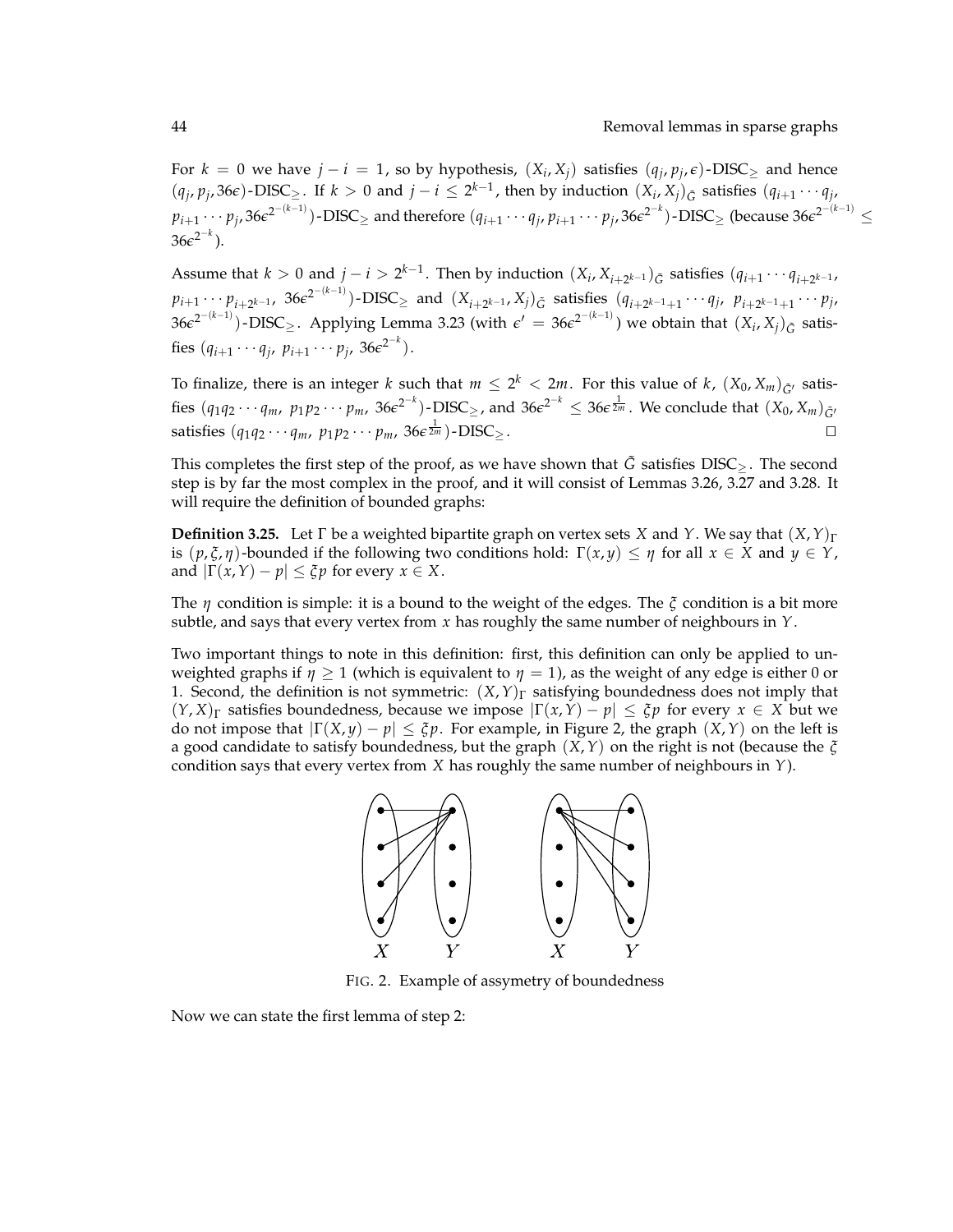<span id="page-52-0"></span>**Lemma 3.26.** *Let X, Y and Z be three vertex sets, and let*  $p_1$ *,*  $p_2$ *,*  $\zeta_1$ *,*  $\zeta_2$ *,*  $\zeta_3 \in (0,1]$ *, and*  $\eta_1$ *,*  $\gamma_2 > 0$ *. Let* Γ *be a weighted graph such that* (*X*,*Y*)<sup>Γ</sup> *is* (*p*1, *ξ*1, *η*1)*-bounded and* (*Y*, *Z*)<sup>Γ</sup> *is* (*p*2, *ξ*2, 1)*-bounded and*  $(p_2, \gamma = \gamma_2)$ -jumbled. Let  $\eta' = \max\{4\gamma_2^2 p_2^{-1} \xi_3^{-1} \eta_1, 4p_1p_2\}$  and  $\xi' = \xi_1 + 2\xi_2 + 2\xi_3$ . If  $\tilde{\Gamma}(x, z) =$  $\Gamma(x, Y, z)$  and  $\Gamma' = \min{\{\tilde{\Gamma}, \eta'\}}$ , then  $(X, Z)_{\Gamma'}$  is  $(p_1p_2, \xi', \eta')$ -bounded.

The statement says that, if  $(X, Y)_{\Gamma}$  is bounded and  $(Y, Z)_{\Gamma}$  is bounded and jumbled, then  $(X, Z)_{\Gamma'}$ is also bounded, with certain parameters. The relations between the parameters are quite technical, but the role of each of them can clearly be seen in the statement, except for one: *ξ*<sup>3</sup> is a trade-off parameter. This means that, if we want  $(p, \xi', \eta')$ -boundedness in Γ<sup>7</sup>, by increasing  $\xi_3$  we can increase  $\xi'$  and decrease  $\eta'$ , or the opposite by decreasing  $\xi_3$ . The proof will be very technical, and uses a 'few bad vertices' argument.

*Proof.* To see that  $\Gamma'$  is bounded, we must check that  $\Gamma'(x,y) \leq \eta'$ ,  $\Gamma'(x,Y) \leq (1+\xi')p_1p_2$  and  $\Gamma'(x, Y) \ge (1 - \xi') p_1 p_2$ . The first one is trivial from the definition of  $\Gamma'$ .

From the definition of  $\Gamma'$  we obtain  $\Gamma'(x,y) \leq \tilde{\Gamma}(x,y)$  and  $\Gamma'(x,Y) \leq \tilde{\Gamma}(x,Y)$ . Now, we can use the boundedness of  $(X, Y)_G$  and  $(Y, Z)_G$  to obtain

$$
\Gamma'(x,Z) \leq \tilde{\Gamma}(x,Z) = \Gamma(x,Y,Z) = \int\limits_{Y} \int\limits_{Z} \Gamma(x,y) \Gamma(y,z) dz dy \stackrel{\text{bound. YZ}}{\leq} \int\limits_{Y} \Gamma(x,y) (1+\xi_2) p_2 dy \stackrel{\text{bound. XY}}{\leq} (1+\xi_1) p_1 (1+\xi_2) p_2
$$

This implies  $\Gamma'(x, Z) \leq (1 + \xi_1 + 2\xi_2)p_1p_2 \leq (1 + \xi')p_1p_2$ , which is the second condition of boundedness.

Finally, we need to prove  $\Gamma'(x, Y) \ge (1 - \xi')p_1p_2$ . Fix some  $x \in X$ . We define  $Z'_x = \{z \in Z : Z \ne \emptyset\}$  $\Gamma(x, Y, z) > \eta'$ } (this is the same 'bad vertex' idea as in other lemmas). Then we have that

$$
\Gamma'(x,Z) \geq \int\limits_Y\int\limits_Z \Gamma(x,y)\Gamma(y,z)(1-\mathbb{1}_{Z'_x}(z)) = \Gamma(x,Y,Z) - \frac{|Z'_x|}{|Z|}\Gamma(x,Y,Z'_x)
$$

Now we use the following chain of inequalities: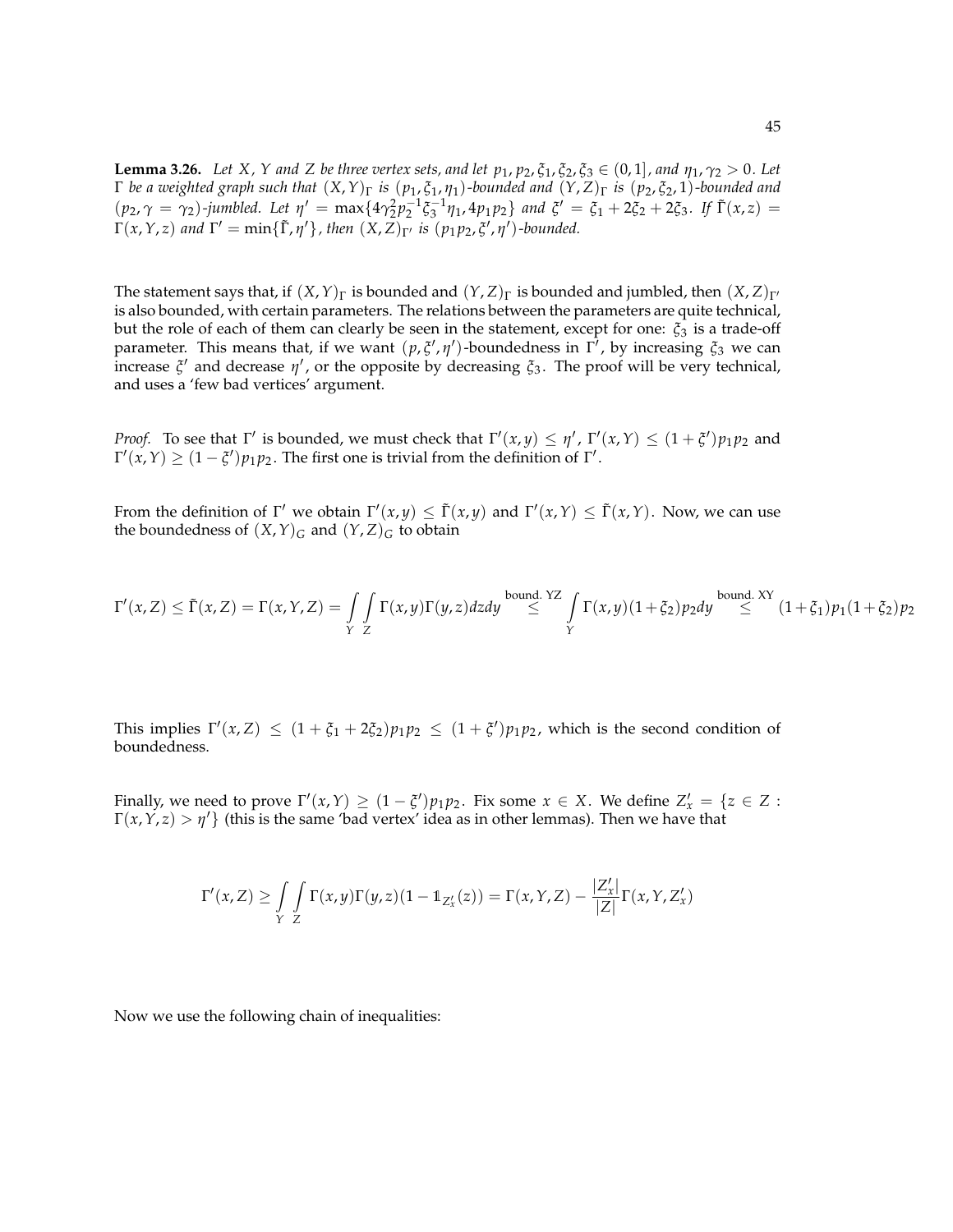$$
\frac{1}{2} \frac{|Z'_x|}{|Z|} \frac{\eta'}{\eta_1} \stackrel{(\eta' \ge 4p_1p_2)}{\le} \eta_1^{-1} \left( \eta' \frac{|Z'_x|}{|Z|} - 2p_1p_2 \frac{|Z'_x|}{|Z|} \right)
$$
\n
$$
\le \eta_1^{-1} \left( \eta' \frac{|Z'_x|}{|Z|} - (1 + \xi_1)p_1p_2 \frac{|Z'_x|}{|Z|} \right)
$$
\n(def.  $Z'_x$ , bound.  $XY$ )\n
$$
\le \eta_1^{-1} \left( \frac{|Z'_x|}{|Z|} \Gamma(x, Y, Z'_x) - \Gamma(x, Y)p_2 \frac{|Z'_x|}{|Z|} \right)
$$
\n
$$
\stackrel{\text{(def.  $Z'_x$ , bound.  $XY$ )}\n
$$
\le \eta_1^{-1} \Gamma(x, y) \Gamma(y, z) 1_{Z'_x}(z) - \int_Y \int_{Y} \eta_1^{-1} \Gamma(x, y) p_2 1_{Z'_x}(z)
$$
\n
$$
= \int_Y \int_{Y} \eta_1^{-1} \Gamma(x, y) \left( \Gamma(y, z) - p_2 \right) \underbrace{1_{Z'_x}(z)}_{g(z) \in [0, 1]}
$$
\n
$$
\text{(jumb.  $YZ$ )}\n
$$
\le \eta_2 \sqrt{\eta_1^{-1} \Gamma(x, Y) \frac{|Z'_x|}{|Z|}}
$$
\n(bound.  $XY$ )\n
$$
\le \eta_2 \sqrt{(1 + \xi_1) p_1 \eta_1^{-1} \frac{|Z'_x|}{|Z|}}
$$
$$
$$

From this inequality we find a bound for  $\frac{|Z'_x|}{|Z|}$  $\frac{Z'_x}{|Z|}$ , which is  $\frac{|Z'_x|}{|Z|} \le \frac{4\gamma_2^2(1+\xi_1)p_1\eta_1}{\eta'^2}$ <sup>+51/*P<sup>141</sup>*</sup>. Also, from the chain of inequalities we have  $\eta_1^{-1} \left( \frac{|Z'_x|}{|Z|} \right)$  $\frac{Z'_x}{|Z|}\Gamma(x,Y,Z'_x) - \Gamma(x,Y)p_2\frac{|Z'_x|}{|Z|}$  $\left(\frac{Z'_\chi\vert}{\vert Z \vert}\right) \leq \gamma_2 \sqrt{(1+\xi_1)p_1\eta_1^{-1}}$  $|Z'_X|$  $\frac{2|X|}{|Z|}$  , which can be rearranged as  $\frac{|Z'_x|}{|Z|}$  $\frac{Z'_x}{|Z|}\Gamma(x,Y,Z'_x) \leq \gamma_2\sqrt{(1+\xi_1)p_1\eta_1\frac{|Z'_x|}{|Z|}} + p_2\Gamma(x,Y)\frac{|Z'_x|}{|Z|}$  $\frac{Z_{x|}}{|Z|}$ . Plugging one into the other we obtain:

$$
\frac{|Z'_x|}{|Z|}\Gamma(x, Y, Z'_x) \leq \gamma_2 \sqrt{(1+\xi_1)p_1\eta_1 \frac{|Z'_x|}{|Z|} + p_2\Gamma(x, Y)\frac{|Z'_x|}{|Z|} \n\leq \frac{2\gamma_2^2(1+\xi_1)p_1\eta_1}{\eta'} + \frac{4\gamma_2^2(1+\xi_1)^2p_1^2p_2\eta_1}{\eta'^2} \n\leq \frac{(\det \eta')}{4\gamma_2^2p_2^{-1}\xi_3^{-1}\eta_1} + \frac{4\gamma_2^2(1+\xi_1)^2p_1^2p_2\eta_1}{(4\gamma_2^2p_2^{-1}\xi_3^{-1}\eta_1)(4p_1p_2)} \n= \frac{1}{2}(1+\xi_1)\xi_3p_1p_2 + \frac{1}{4}(1+\xi_1)^2\xi_3p_1p_2 \n\leq 2\xi_3p_1p_2
$$

Going back to what we wanted to prove,

$$
\Gamma'(x,Z) \geq \Gamma(x,Y,Z) - \frac{|Z'_x|}{|Z|} \Gamma(x,Y,Z'_x) \geq (1-\xi_1)p_1(1-\xi_2)p_2 - 2\xi_3p_1p_1 \geq (1-\xi')p_1p_2
$$

This completes the proof of the third condition of boundedness, hence we conclude that  $(X, Z)<sub>Γ'</sub>$ is  $(p_1 p_2, \hat{\xi}', \eta')$ -bounded.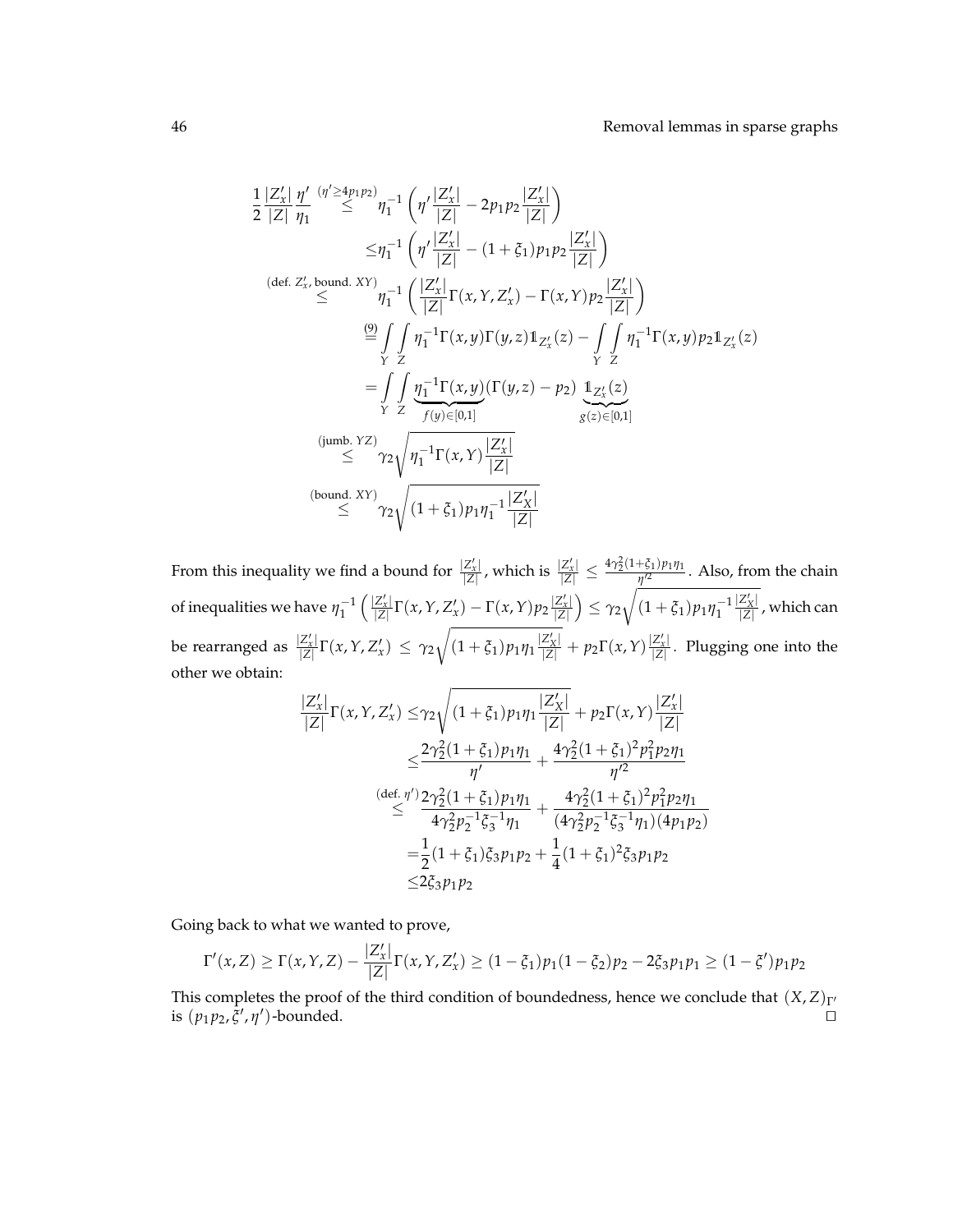Next, we will use Lemma [3.26](#page-52-0) as an induction step to extend it to a path formed by *m* bipartite graphs, the biggest difference now is that there is no trade-off parameter:

<span id="page-54-0"></span>**Lemma 3.27.** Let  $X_0, X_1, ..., X_m$  be vertex sets, with  $m \geq 2$ . Let c and  $\xi$  be such that  $0 < 4c^2 < \xi < \frac{1}{4m}$ , *and*  $0 < p \leq 1$ . Let  $\Gamma$  be a graph such that  $(X_{i-1}, X_i)_{\Gamma}$  is  $(p, \xi, 1)$ -bounded and  $(p, \gamma = c p^{1 + \frac{1}{2m-2}})$ *jumbled for all*  $1 \le i \le m$ . Let  $\tilde{\Gamma}(x_0, x_m) = \Gamma(x_0, X_1, ..., X_{m-1}, x_m)$  and  $\Gamma' = \min{\{\tilde{\Gamma}, 4p^m\}}$ . Then  $\Gamma'$  is (*p <sup>m</sup>*, 4*mξ*, 4*p <sup>m</sup>*)*-bounded.*

Again, there are three conditions that we need to prove to show boundedness. Like in the proof of Lemma [3.26,](#page-52-0) one is trivial, one requires few calculations, and the last one is the most complicated one. In this case, we apply Lemma [3.26](#page-52-0) to sets of two graphs, applying the average-and-bound procedure to them and using induction to show the boundedness after *i* steps.

*Proof.* The condition  $\Gamma'(x_0, x_m) \le 4p^m$  comes from the definition of  $\Gamma'$ . To obtain  $\Gamma'(x_0, X_m) \le$  $(1 + 4m\zeta)p^m$  we expand and use boundedness on each graph:

$$
\Gamma'(x_0, X_m) \leq \tilde{\Gamma}(x_0, X_m) = \int_{X_1} \cdots \int_{X_{m-1}} \int_{X_m} \Gamma(x_0, x_1) \cdots \Gamma(x_{m-2}, x_{m-1}) \Gamma(x_{m-1}, x_m)
$$
  

$$
\leq \int_{X_1} \cdots \int_{X_{m-1}} \Gamma(x_0, x_1) \cdots \Gamma(x_{m-2}, x_{m-1}) (1 + \xi) p \leq \dots \leq (1 + \xi)^m p^m
$$

and  $(1+\xi)^m p^m \leq e^{m\xi} p^m \leq (1+4m\xi)p^m$  by the mean value theorem<sup>[2](#page-54-1)</sup>. All we need to prove is  $\Gamma'(x_0, X_m)$  ≥  $(1 - 4mξ)p^m$ 

For this proof we will need to define some intermediate graphs. We will construct  $\Gamma_i$  for  $1 \leq$  $i \leq m$ .  $\Gamma_i$  has vertex sets  $X_0$ ,  $X_i$  and  $X_{i+1}$ , except for  $\Gamma_m$  which will only have  $X_0$  and  $X_m$ . We construct  $\Gamma_1$  as  $(X_0, X_1)_{\Gamma_1} = (X_0, X_1)_{\Gamma}$  and  $(X_1, X_2)_{\Gamma_1} = (X_1, X_2)_{\Gamma}$ . For  $2 \le i \le m$ , we define  $\Gamma_i(x_0, x_i) = \min\{\Gamma_{i-1}(x_0, X_{i-1}, x_i), \eta_i\}$  and  $(X_i, X_{i+1})_{\Gamma_i} = (X_i, X_{i+1})_{\Gamma}$ . Finally,  $\Gamma_m(x_0, x_m) =$  $\min\{\Gamma_{m-1}(x_0, X_{m-1}, x_m), \eta_m\}$ . The value of  $\eta_i$  is

$$
\eta_i = \max\{(4c^2\xi^{-1})^{i-1}p^{(i-1)(1+\frac{1}{m-1})}, 4p^i\}
$$

First we see that  $\eta_m = \max\{(4c^2\xi^{-1})^{m-1}p^m, 4p^m\} = 4p^m$ , since  $4c^2 < \xi$ , and this means that  $(4c^2\xi^{-1})^{m-1}p^m < p^m < 4p^m$ . Moreover, we claim that, if  $\eta_i = 4p^i$ , then  $\eta_{i+1} = 4p^{i+1}$ . Indeed, for  $i\geq 2$ , we have  $(4c^2\xi^{-1})^{i-1}p^{(i-1)(1+\frac{1}{m-1})}\geq 4p^i\Leftrightarrow 4c^2\xi^{-1}p^{(1+\frac{1}{m-1})}\geq 4p^{(1+\frac{1}{i-1})}$ , and the right hand side of this last inequality is decreasing on *i*, while the left hand side does not depend on *i*. For *i* = 1, *η*<sub>1</sub> = 4*p* ⇒ max{1,4*p*} = 4*p* ⇒ *p* ≥  $\frac{1}{4}$  ≥  $c^2 \xi^{-1}$  ⇒ *η*<sub>2</sub> = max{4 $c^2 \xi^{-1} p$ ,4*p*<sup>2</sup>} = 4*p*<sup>2</sup>. As a consequence, there is some *t* between 1 and *m* for which  $\eta_i = (4c^2\xi^{-1})^{i-1}p^{(i-1)(1+\frac{1}{m-1})}$  for  $i < t$ and  $\eta_i = 4p^i$  for  $i \geq t$ . In addition,  $\eta_1 = \max\{1, 4p\} \geq 1$ .

We now claim that  $(X_0, X_i)_{\Gamma_i}$  is  $(p^i, 4i\xi, \eta_i)$ -bounded. We proceed by induction on *i*. For  $i =$ 1,  $(X_0, X_1)_{\Gamma_1} = (X_0, X_1)_{\Gamma}$  is  $(p, \xi, 1)$ -bounded, so it is also  $(p, 4\xi, \eta_1)$ -bounded. Now, for the

<span id="page-54-1"></span> ${}^{2}$ For  $f(x) = e^{x}$  and  $0 < x \le 1$ , there is  $c \in (0,1)$  such that  $e^{x} - 1 = f(x) - f(0) = xf'(c) = xf(c)$ , where  $1 = f(0) <$ *f*(*c*) < *f*(1) < 4. Hence  $x < e^x - 1 < 4x$ , or equivalently,  $1 + x < e^x < 1 + 4x$ .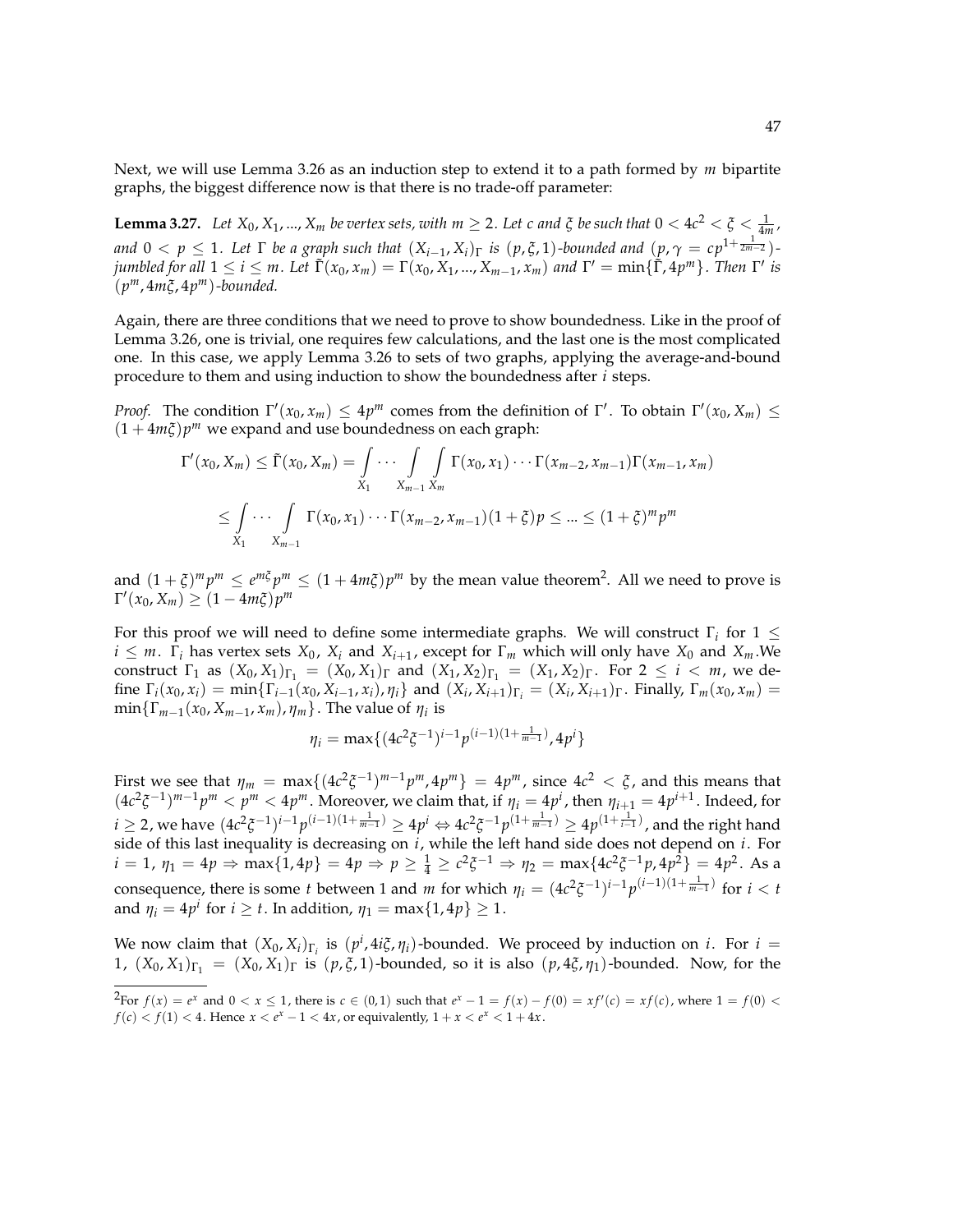induction step, consider Lemma [3.26](#page-52-0) with the following parameters:  $p_1 = p^i$ ,  $p_2 = p$ ,  $\xi_1 = 4i\xi$ , *ξ*<sub>2</sub> = *ξ*<sub>3</sub> = *ξ*, *η*<sub>1</sub> = *η*<sub>*i*</sub> and *γ*<sub>2</sub> = *cp*<sup>1+</sup><sub>2</sub><sup>*m*</sup>-2</sub>. Then *ξ'* = *ξ*<sub>1</sub> + 2*ξ*<sub>2</sub> + 2*ξ*<sub>3</sub> = 4(*i* + 1)*ξ*. We will see that  $\eta_{i+1} = \max\{4\gamma_2^2 p_2^{-1} \xi_3^{-1} \eta_1, 4p_1p_2\}.$ 

If  $i < t$ , then  $\max\{4\gamma_2^2p_2^{-1}\xi_3^{-1}\eta_1, 4p_1p_2\} = \max\{4c^2\xi^{-1}p^{1+\frac{1}{m-1}}\eta_i, 4p^{i+1}\} = \max\{(4c^2\xi^{-1})^ip^{i(1+\frac{1}{m-1})}, 4p^{i+1}\} =$  $\eta_{i+1}$ . If  $i \geq t$  then  $\max\{4\gamma_2^2p_2^{-1}\xi_3^{-1}\eta_1, 4p_1p_2\} = \max\{4c^2\xi^{-1}p^{1+\frac{1}{m-1}}(4p^i), 4p^{i+1}\} = 4p^{i+1} = \eta_{i+1}$ .

By Lemma [3.26,](#page-52-0) if  $(X_0, X_i)_{\Gamma_i}$  is  $(p^i, 4i\xi, \eta_i)$ -bounded, then  $(X_0, X_{i+1})_{\Gamma_{i+1}}$  is  $(p^{i+1}, 4(i+1)\xi, \eta_{i+1})$ bounded. By induction, (*X*0, *Xm*)Γ*<sup>m</sup>* is (*p <sup>m</sup>*, 4*mξ*, 4*p <sup>m</sup>*)-bounded.

Finally, we notice that  $\Gamma_i(x_0, x_i) \leq \Gamma(x_0, X_1, ..., X_{i-1}, x_i)$ . Indeed, this is trivially true for  $i = 1$ , and if it holds for some *i*, then

$$
\Gamma_{i+1}(x_0, x_{i+1}) \stackrel{\text{def. } \Gamma_{i+1}}{\leq} \Gamma_i(x_0, X_i, x_{i+1}) = \int_{X_i} \Gamma_i(x_0, x_i) \Gamma_i(x_i, x_{i+1})
$$
\n
$$
\leq \int_{X_i} \Gamma(x_0, X_1, ..., X_{i-1}, x_i) \Gamma(x_i, x_{i+1}) = \Gamma(x_0, X_1, ..., X_i, x_{i+1})
$$

 $\mathsf{W}\text{e}$  conclude that  $\Gamma_m(x_0, x_m) \leq \min\{\Gamma(x_0, X_1, ..., X_m), \eta_m = 4p^m\} = \Gamma'(x_0, x_m)$  and

$$
\Gamma'(x_0, X_m) \geq \Gamma_m(x_0, X_m) \stackrel{\text{bound.}}{\geq} (1 - 4m\xi)p^m
$$

To finish the second step we need to extend this result from Γ to *G*. This is the first time that both Γ and *G* appear in the same lemma in the proof of the counting lemma. Lemma [3.28](#page-55-0) says that if *G* is a path of bipartite graphs satisfying DISC≥ , and they are subgraphs of bipartite graphs Γ which are jumbled and bounded, then *G'* (the result of the average-and-bound procedure) is also DISC>, with some appropriate parameters, which is what the second step claims. The proof is based on the fact that we know that Γ' is bounded (Lemma [3.27\)](#page-54-0) and *G* satisfies DISC<sub>≥</sub> (Lemma [3.24\)](#page-50-0), and combining those two results using the inequality  $\tilde{\Gamma} - \Gamma' \geq \tilde{G} - G'$ .

<span id="page-55-0"></span>**Lemma 3.28.** Let  $0 < 4c^2 < \xi$  and  $0 < p \le 1$ . Let  $X_0, X_1, ..., X_m$  be vertex sets, with  $m \ge 2$ . *Let*  $\Gamma$  *be a graph and*  $G$  *be a subgraph of*  $\Gamma$  *such that*  $(X_{i-1}, X_i)_{\Gamma}$  *is*  $(p, \xi, 1)$ *-bounded and*  $(p, \gamma)$  $\epsilon p^{1+\frac{1}{2m-2}}$ )-jumbled, and  $(X_{i-1},X_i)_G$  satisfies  $(q_i,p,\epsilon)$ -DISC<sub>≥</sub>, for all  $1\leq i\leq m$ . Let  $\tilde{G}(x_0,x_m)=1$  $G(x_0, X_1, ..., X_{m-1}, x_m)$  and  $G' = \min\{\tilde{G}, 4p^m\}$ . Then G' satisfies  $(q_1q_2...q_m, p^m, 36\epsilon^{\frac{1}{2m}} + 8m\zeta)$ - $\equiv q$ =*q*

 $DISC$ <sub>></sub>.

*Proof.* We can suppose that  $\frac{z}{\zeta}<\frac{1}{4m}$ , as otherwise  $8m\zeta\geq2$  and any graph satisfies  $(q, p, 2)$ -DISC $\geq$ (since *G* ≥ 0, the integral  $\int (G - q)uv$  is bounded by  $-q$ , and  $-q$  ≥ −*p*).

Consider the following inequality:  $\tilde{\Gamma} - \Gamma' \geq \tilde{G} - G'$ , where  $\tilde{\Gamma}$  and  $\Gamma'$  are defined analogously<sup>[3](#page-55-1)</sup> as Γ˜ and Γ 0 , respectively. Both the RHS and the LHS are non-negative. If the RHS is zero, then the

<span id="page-55-1"></span> ${}^{3}\tilde{\Gamma}(x_{0}, x_{m}) = \Gamma(x_{0}, X_{1}, ..., X_{m-1}, X_{m})$  and  $\Gamma' = \min\{\tilde{\Gamma}, 4p^{m}\}$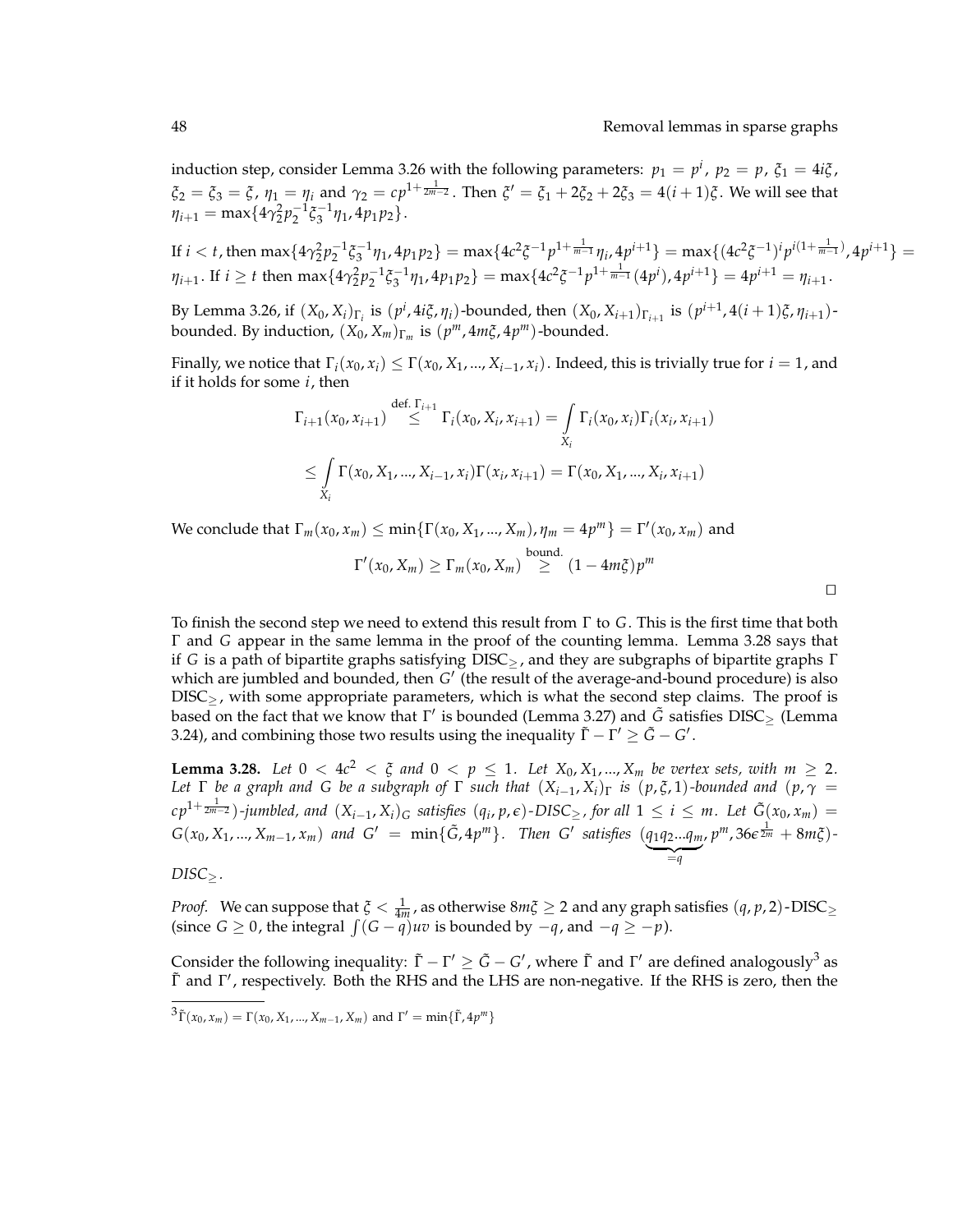inequality holds. If the RHS is nonzero, then  $G' = 4p^m$ , which means that  $\Gamma' = 4p^m = G'$  and the inequality becomes  $\tilde{\Gamma} \geq \tilde{G}$ , which is true. We conclude that  $\tilde{\Gamma} - \Gamma' \geq \tilde{G} - G'$  holds in all cases.

We want to prove that, for any  $f: X_0 \to [0,1]$  and  $g: X_m \to [0,1]$ ,

$$
\int\limits_{X_0} \int\limits_{X_m} (G'(x_0, x_m) - q) f(x_0) g(x_m) \geq -(36\epsilon^{\frac{1}{2m}} + 8m\xi) p^m
$$

We split the integral into two:

$$
\int \int (G'-q)fg = -\int \int (\tilde{G} - G')fg + \int \int (\tilde{G} - q)fg
$$
  
\n
$$
\geq -\int \int (\tilde{\Gamma} - \Gamma')fg - 36\epsilon^{\frac{1}{2m}}p^m
$$
  
\n
$$
\geq -\int \int (\tilde{\Gamma} - \Gamma') - 36\epsilon^{\frac{1}{2m}}p^m
$$
  
\n
$$
= -\int \int \tilde{\Gamma} + \int \int \Gamma' - 36\epsilon^{\frac{1}{2m}}p^m
$$
  
\n
$$
\geq - (1 + \xi)^m p^m + (1 - 4m\xi)p^m - 36\epsilon^{\frac{1}{2m}}p^m
$$
  
\n
$$
\geq - (36\epsilon^{\frac{1}{2m}} + 8m\xi)p^m
$$

where in the last inequality we used that  $1 + x \le e^x \le 1 + 4x$  for  $0 \le x \le 1$  to obtain  $(1 + \xi)^m \le$  $e^{\tilde{\zeta} m} \leq 1+4m\tilde{\zeta}$  . This completes the proof of the lemmas forming the second step.

For the third step, we need to show that there is a large enough subgraph of *G* that satisfies boundedness. The proof will consist of applying a 'few bad vertices' argument on each set.

<span id="page-56-0"></span>**Lemma 3.29.** Let  $0 < \delta$ ,  $\tilde{\gamma}$ ,  $\zeta$ ,  $p < 1$  satisfy  $2\tilde{\gamma}^2 \le \delta \tilde{\zeta}^2 p^2$ . Let  $\Gamma$  be a graph with vertex subsets  $X_0, X_1, ..., X_m$  such that  $(X_{i-1}, X_i)$ <sub> $\Gamma$ </sub> is  $(p, \gamma = (1-\delta)\tilde{\gamma})$ -jumbled. Then we can find  $\tilde{X}_0, \tilde{X}_1, ... \tilde{X}_m$ , with  $\tilde{X}_i\subseteq X_i$  and  $|\tilde{X}_i|\geq (1-\delta)|X_i|$  such that  $(\tilde{X}_{i-1},\tilde{X}_i)_{\Gamma}$  is  $(p,\xi,1)$ -bounded and  $(p,\gamma=\tilde{\gamma})$ -jumbled for *all*  $1 \leq i \leq m$ .

*Proof.* Any choice of subsets  $\tilde{X}_i$  with  $|\tilde{X}_i| \geq (1 - \delta)|X_i|$  will suffice for the jumbledness condition, because for any  $\tilde{X}'_{i-1} \subseteq \tilde{X}_{i-1}$  and  $\tilde{X}'_i \subseteq \tilde{X}_i$ , using Lemma [3.19,](#page-46-2) we have

$$
\left| e_{\Gamma}(\tilde{X}'_{i-1}, \tilde{X}'_i) - p|\tilde{X}'_{i-1}||\tilde{X}'_i|\right| \leq (1-\delta)\tilde{\gamma}\sqrt{|X_{i-1}||X_i||\tilde{X}'_{i-1}||\tilde{X}'_i|} \leq \tilde{\gamma}\sqrt{|\tilde{X}_{i-1}||\tilde{X}_i||\tilde{X}'_{i-1}||\tilde{X}'_i|}
$$

The choice of subsets is only important for the boundedness condition. We will create the sets  $\tilde{X}_i$ in decreasing order of *i*, from  $\tilde{X}_m$  to  $\tilde{X}_0$ . We begin by making  $\tilde{X}_m = X_m$ . Now suppose that we have created  $\tilde{X}_{i+1}$ , and that  $|\tilde{X}_{i+1}| \geq (1 - \delta)|X_{i+1}|$ . Let  $X_{i,1}$  be the set of elements from  $X_i$  with  $\Gamma(x_i, \tilde{X}_{i+1}) > (1+\xi)p$  this will play the role of the set of bad vertices. Now, using jumbledness with  $f(x_i) = 1_{X_{i,1}}$  and  $g(x_{i+1}) = 1_{\tilde{X}_{i+1}}$ , we obtain

$$
\frac{|X_{i,1}|}{|X_i|}\frac{|\tilde{X}_{i+1}|}{|X_{i+1}|}\xi p \stackrel{\text{def. } X_{i,1}}{\leq} \int\limits_{X_i} \int\limits_{X_{i+1}} (\Gamma(x_i,x_{i+1}) - p) \mathbb{1}_{X_{i,1}}(x_i) \mathbb{1}_{\tilde{X}_{i+1}}(x_{i+1}) \stackrel{\text{jumb.}}{\leq} (1-\delta) \tilde{\gamma} \sqrt{\frac{|X_{i,1}|}{|X_i|} \frac{|\tilde{X}_{i+1}|}{|X_{i+1}|}}
$$

 $\Box$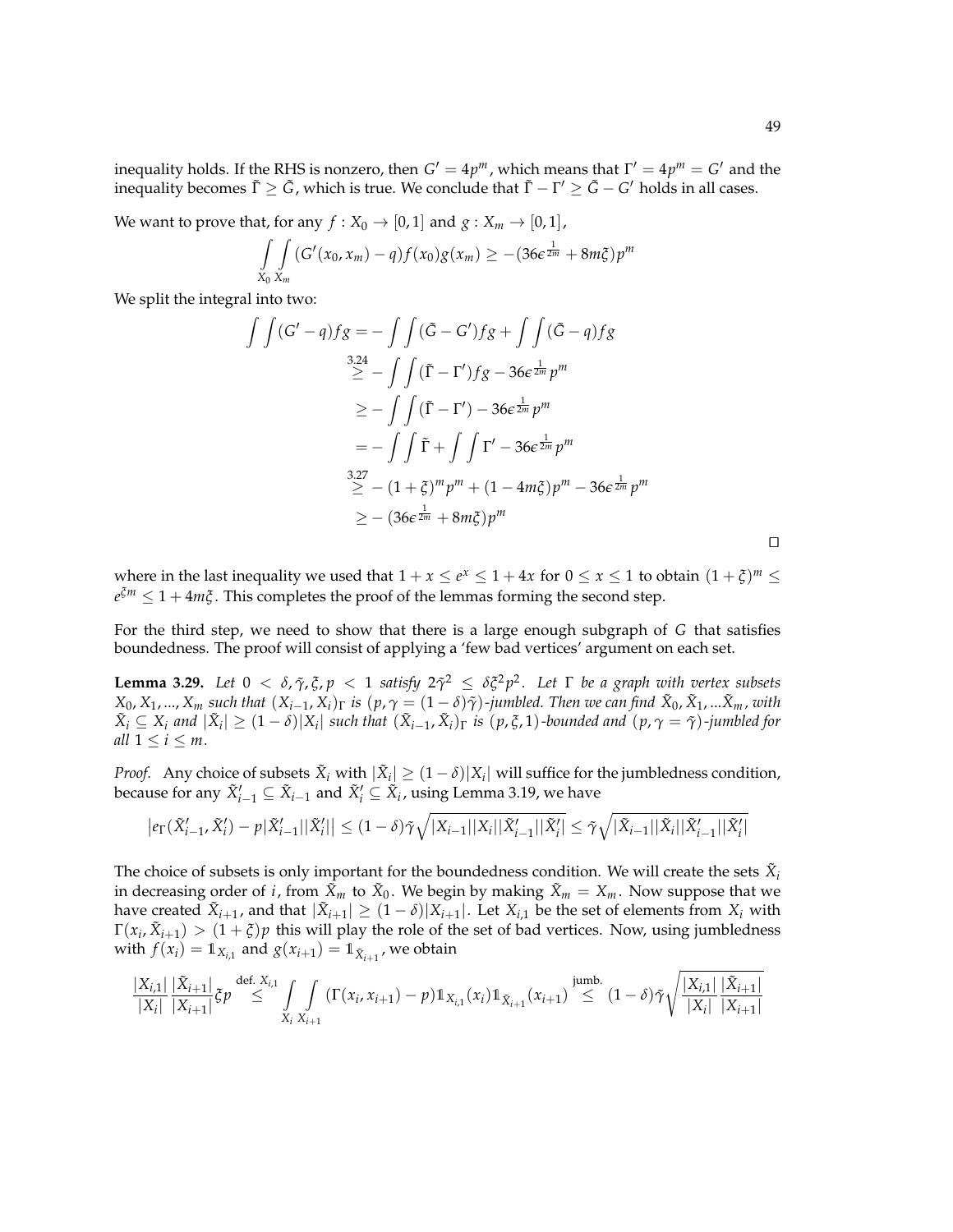$\text{So } \frac{|X_{i,1}|}{|X_i|} \leq \frac{(\tilde{1}-\delta)^2 \tilde{\gamma}^2 |X_{i+1}|}{\tilde{\zeta}^2 p^2 |\tilde{X}_{i+1}|}$  $\frac{\partial}{\partial \zeta^2} p^2 |\tilde{X}_{i+1}|$  ≤  $\frac{\delta}{2}$ . If we define *X*<sub>*i*,2</sub> as the elements from *X<sub>i</sub>* with Γ(*x<sub>i</sub>*,  $\tilde{X}_{i+1}$ ) ≤  $(1-\xi)p$ , we also obtain  $\frac{|X_{i,1}|}{|X_i|} \leq \frac{\delta}{2}$ . We then can construct  $\tilde{X}_i = X_i \setminus (X_{i,1} \cup X_{i,2})$ . Then  $\frac{|\tilde{X}_i|}{|X_i|}$  $\frac{|X_i|}{|X_i|} =$ |*X<sup>i</sup>* |−|*Xi*,1|−|*Xi*,2|  $\frac{|X_{i,1}|-|X_{i,2}|}{|X_i|} \geq 1-\frac{2\delta}{2} = 1-\delta$ . All the vertices from  $\tilde{X}_i$  satisfy  $|\Gamma(x_i, \tilde{X}_{i+1}) - p| \leq \xi p$ , so  $(\tilde{X}_i, \tilde{X}_{i+1})$ <sub>Γ</sub> is  $(p, \xi, 1)$ -bounded.  $\square$ 

Finally, once we prove that  $G'$  satisfies  $\text{DISC}_{\geq}$  for the subsets  $\tilde{X}_i$ , we need to extend it back to the complete sets *X<sup>i</sup>* . For this purpose we use this lemma:

<span id="page-57-0"></span>**Lemma 3.30.** Let  $0 \le q \le p \le 1$  and let  $\epsilon, \delta, \delta' > 0$ . Let X and Y be vertex sets, and  $\tilde{X}$  and  $\tilde{Y}$  be subsets of X and Y, respectively, such that  $|\tilde{X}|\geq (1-\delta)|X|$  and  $|\tilde{Y}|\geq (1-\delta)|Y|$ . Let G be *a weighted bipartite graph on X and Y, and W be a weighted bipartite graph on X and* ˜ *Y, such that* ˜  $G(x,y) \geq (1-\delta')W(x,y)$  for every  $x \in \tilde{X}$ ,  $y \in \tilde{Y}$ . If W satisfies  $(q, p, \epsilon)$ -DISC<sub>≥</sub> then G satisfies  $(q, p, \epsilon + 2\delta + 2\delta')$ -DISC<sub>≥</sub>.

This means that, if we have two graphs *G* and *W*, with *V*(*W*) being a large subset of *V*(*G*), and *G* is not much smaller than *W* where *W* is defined, then DISC≥ in *W* implies DISC≥ in *G*. The proof consists on considering the contribution of the vertices of the sets  $\tilde{X}_i$  to the integral from the definition of DISC>.

*Proof.* Let  $f: X \to [0,1]$  and  $g: Y \to [0,1]$ . Observe that, since  $f \leq 1$ , we have the following inequality:

$$
\int_{X} f(x) - \frac{|\tilde{X}|}{|X|} \int_{\tilde{X}} f(x) dx = \int_{X} f(x) (1 - \mathbb{1}_{\tilde{X}}(x)) = \int_{X} f(x) \mathbb{1}_{X \setminus \tilde{X}}(x) dx = \frac{|X \setminus \tilde{X}|}{|X|} \int_{X \setminus \tilde{X}} f(x) dx \le \frac{|X \setminus \tilde{X}|}{|X|} \le \delta
$$

This implies that  $\frac{|\tilde{X}|}{|X|} \int$ *X*˜  $f(x) \geq \int$ *X*  $f(x)-\delta$  and, by analogy,  $\frac{|\tilde{Y}|}{|Y|}\int\limits_{Y}$ *Y*˜  $f(y) \geq \int$ *Y*  $f(y) - \delta$ .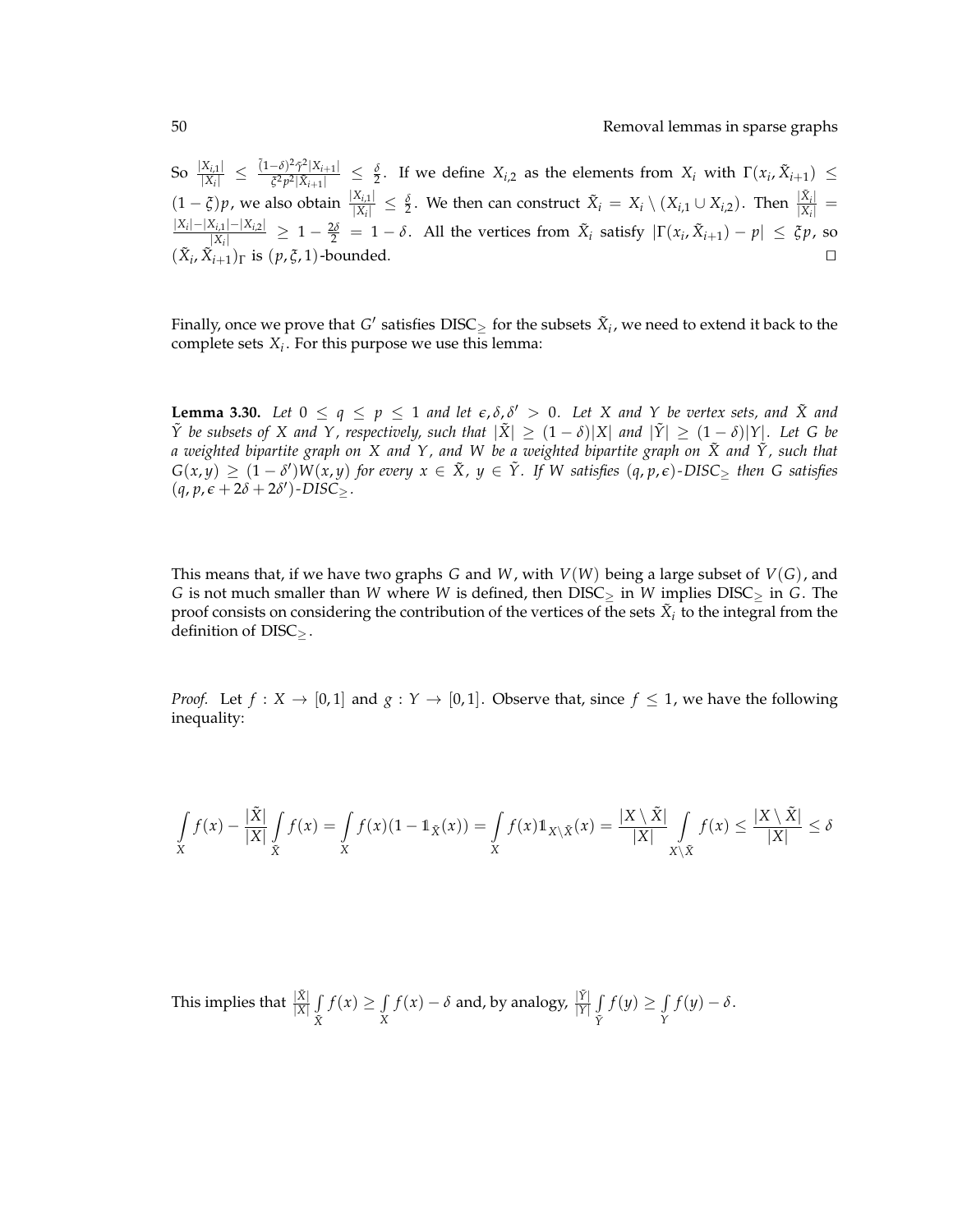Using that inequality we can show that

Z

$$
\iint_{X} G(x,y)f(x)g(y) \geq \iint_{X} G(x,y)f(x)g(y)1\bar{x}(x)1\bar{y}(y)
$$
\n
$$
= \frac{|\tilde{X}||\tilde{Y}|}{|X||Y|} \iint_{\tilde{X}} G(x,y)f(x)g(y)
$$
\n
$$
\geq \frac{|\tilde{X}||\tilde{Y}|}{|X||Y|} \int_{\tilde{X}} \int_{\tilde{Y}} (1-\delta')W(x,y)f(x)g(y)
$$
\n
$$
\leq \frac{|\tilde{X}||\tilde{Y}|}{|X||Y|} \left( q \left( \int_{\tilde{X}} f(x) \right) \left( \int_{\tilde{Y}} g(y) \right) - \epsilon p \right)
$$
\n
$$
= (1-\delta') \left( q \left( \frac{|\tilde{X}|}{|X|} \int_{\tilde{X}} f(x) \right) \left( \frac{|\tilde{Y}|}{|Y|} \int_{\tilde{Y}} g(y) \right) - \frac{|\tilde{X}||\tilde{Y}|}{|X||Y|} \epsilon p \right)
$$
\n
$$
\geq (1-\delta') \left( q \left( \int_{X} f(x) - \delta \right) \left( \int_{Y} g(y) - \delta \right) - \epsilon p \right)
$$
\nExpanding and removing some positive terms

$$
\geq q \int\limits_X f(x) \int\limits_Y g(y) - (\epsilon + 2\delta + 2\delta') p
$$

We almost have everything in place to prove Lemma [3.22.](#page-47-1) Let us recapitulate what we have proved:

- If we have a jumbled graph  $\Gamma$  on vertex sets  $X_0$ ,  $X_1$ , ...,  $X_m$ , then there are large subsets  $\tilde{X}_i \subseteq X_i$  in which the graph Γ is both jumbled and bounded (Lemma [3.29\)](#page-56-0).
- If Γ is a jumbled and bounded graph on vertex sets  $\tilde{X}_0$ ,  $\tilde{X}_1$ , ...,  $\tilde{X}_m$  and *W* is a subgraph of Γ satisfying DISC<sub>≥</sub>, then the graph  $W' = min\{W(\tilde{x}_0, \tilde{X}_1, ..., \tilde{x}_m), 4p^m\}$  also satisfies DISC<sub>≥</sub> (Lemma [3.28\)](#page-55-0).
- If *G'* is a graph on  $X_0$ ,  $X_m$  and *W'* is a graph on  $\tilde{X}_0$ ,  $\tilde{X}_m$  satisfying DISC<sub>≥</sub>, such that  $G' \geq$  $(1 - \delta')W'$ , then *G'* also satisfies DISC<sub>≥</sub> (Lemma [3.30\)](#page-57-0).

Considering W as G restricted to the sets  $\tilde{X}_i$ , we see that the three steps above get us very close to the proof of the key lemma. We only need to take care of the details:

*Proof of Lemma* [3.22.](#page-47-1) Let  $0 < c < 1$ . Let  $\delta = \frac{1}{4}c^{\frac{2}{3}}$ ,  $\xi = 8c^{\frac{2}{3}}$  and  $\gamma_1 = \frac{c}{1-\delta}p^{1+\frac{1}{2m-2}}$ . These values satisfy  $2\gamma_1^2 \le \delta \xi^2 p^2$ . Indeed,  $2\gamma_1^2 = 2 \frac{c^2}{(1-c)^2}$  $\frac{c^2}{(1-\delta)^2}p^{2+\frac{1}{m-1}}$  ≤  $8c^2p^2$  ≤  $\delta \xi^2p^2$ . This hypothesis will allow us to apply Lemma [3.29.](#page-56-0) In addition, we have  $0 < 4c^2 < \xi$ , the condition from Lemma [3.28.](#page-55-0)

 $\Gamma$  is  $(p, \gamma = c p^{1+\frac{1}{2m-2}} = (1-\delta)\gamma_1)$ -jumbled. By Lemma [3.29,](#page-56-0) we can find  $\tilde{X}_i \subseteq X_i$  such that  $|\tilde{X}_i| \geq (1-\delta)|X_i|$  and  $(\tilde{X}_i, \tilde{X}_{i+1})$ <sub>I</sub> is  $(p, \xi, 1)$ -bounded and  $(p, \gamma = \gamma_1)$ -jumbled for all  $0 \leq i \leq$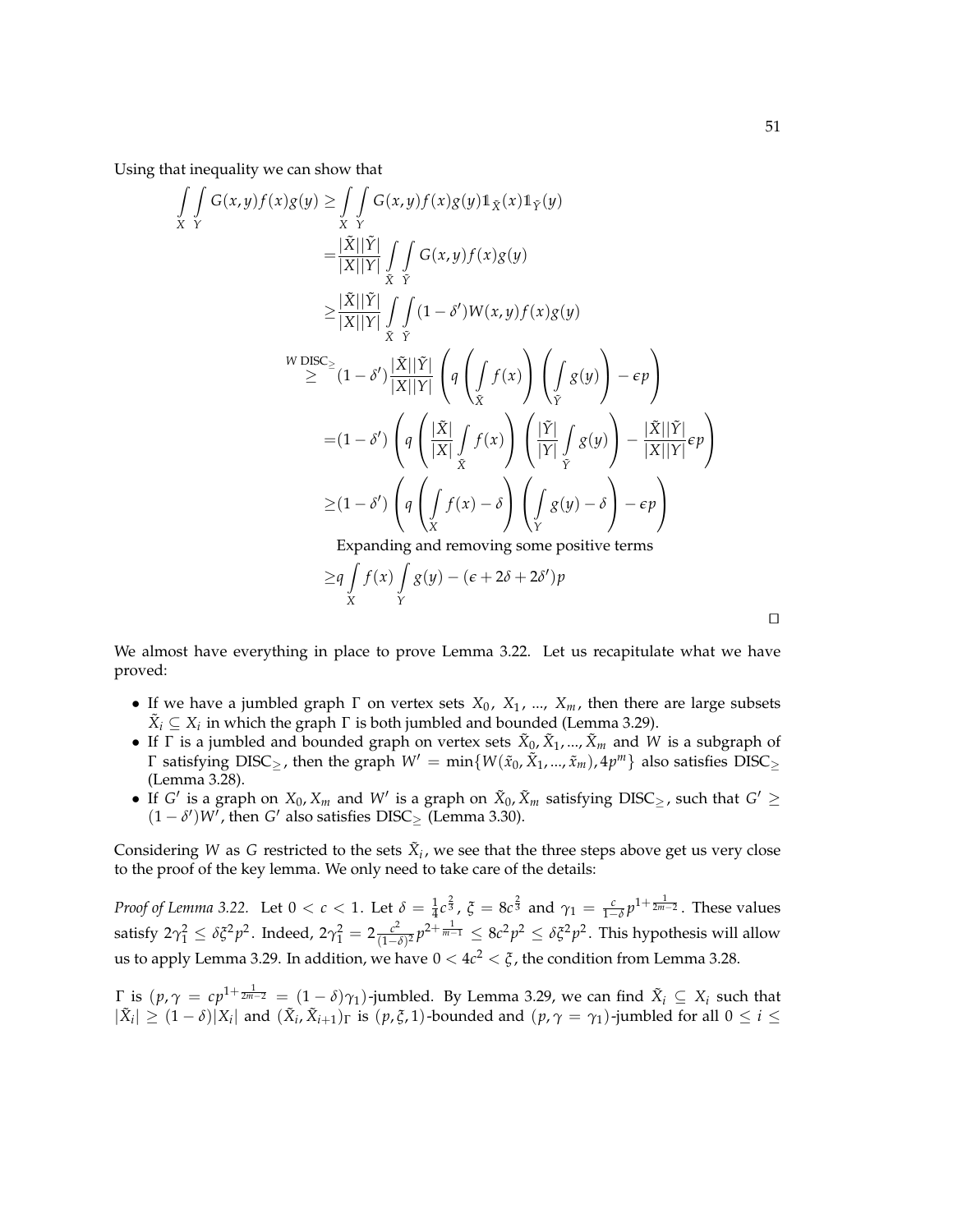*m* − 1. Consider  $W = G|_{\tilde{X}_0, \tilde{X}_1, ..., \tilde{X}_m}$ , that is, the restriction of *G* to the vertex subsets constructed. Let  $\tilde{W}(x_0, x_m) = W(x_0, \tilde{X}_1, ..., \tilde{X}_{m-1}, x_m)$  and  $W'(x_0, x_m) = \min{\{\tilde{W}(x_0, x_m), 4p^m\}}$ . The graph W is a subgraph of the jumbled bounded restricted graph Γ, so by Lemma [3.28](#page-55-0) we obtain that *W'* is  $(q, p^m, 36\epsilon^{\frac{1}{2m}} + 8m\zeta)$ -DISC<sub>≥</sub>.

We now want to find  $\delta'$  such that  $G' \geq (1 - \delta')W'$ .

$$
G'(x_0, x_m) = \min \left\{ \int_{X_1} \cdots \int_{X_{m-1}} G(x_0, x_1) \cdots G(x_{m-1}, x_m), 4p^m \right\}
$$
  
\n
$$
\geq \min \left\{ \int_{X_1} \cdots \int_{X_{m-1}} G(x_0, x_1) \cdots G(x_{m-1}, x_m) 1_{\tilde{X}_1}(x_1) \cdots 1_{\tilde{X}_{m-1}}(x_{m-1}), 4p^m \right\}
$$
  
\n
$$
= \min \left\{ \frac{|\tilde{X}_1| \cdots |\tilde{X}_{m-1}|}{|X_1| \cdots |X_{m-1}|} \int_{\tilde{X}_1} \cdots \int_{\tilde{X}_{m-1}} G(x_0, x_1) \cdots G(x_{m-1}, x_m), 4p^m \right\}
$$
  
\n
$$
\geq (1 - \delta)^m \min \left\{ \int_{\tilde{X}_1} \cdots \int_{\tilde{X}_{m-1}} W(x_0, x_1) \cdots W(x_{m-1}, x_m), 4p^m \right\}
$$
  
\n
$$
\stackrel{\text{def. } W'}{=} (1 - \delta)^{m-1} W'(x_0, x_m)
$$

This inequality shows that  $G' \geq (1 - \delta')W'$  is satisfied for  $\delta' = 1 - (1 - \delta)^{m-1}$ . Finally, Lemma [3.30](#page-57-0) tells us that the graph  $G'$  satisfies  $(q,p^m,\epsilon^{\frac{1}{2m}}+8m\xi+2\delta+2\delta')$ -DISC $_\geq$  , which is  $(q,p^m,\epsilon^{\frac{1}{2m}}+2\delta')$  $64mc^{\frac{2}{3}} + \frac{1}{2}c^{\frac{2}{3}} + 2 - 2(1 - \frac{1}{4}c^{\frac{2}{3}}))$ -DISC<sub>2</sub>. Let  $u(x) = x^{\frac{1}{2m}}$  and  $v(x) = (64m + \frac{1}{2})x^{\frac{2}{3}} + 2 - 2(1 - \frac{1}{2})x^{\frac{2}{3}}$  $x^{\frac{2}{3}}$ )<sup>*m*−1</sup>. For a fixed *m*, we have  $\lim_{x \to 0} u(x) = \lim_{x \to 0} v(x) = 0$ .

Therefore, for every  $\mu > 0$  there are  $\epsilon > 0$  and  $c > 0$  such that  $u(\epsilon) + v(c) < \mu$ . For those values, if  $(X_{i-1}, X_i)_{\Gamma}$  is  $(p, \gamma = cp^{1+\frac{1}{2m-2}})$ -jumbled and  $(X_{i-1}, X_i)_{G}$  is  $(q_i, p, \epsilon)$ -DISC<sub>2</sub> for all  $1 \leq i \leq m$ , then *G'* is  $(q, p^m, \mu)$ -DISC<sub>≥</sub>. This completes the proof of Lemma [3.22.](#page-47-1)

Before we go for the proof of the counting lemma, we will need the following lemma:

<span id="page-59-0"></span>**Lemma 3.31.** Let X, Y and Z be vertex sets. Let G be a graph on those vertex sets, such that  $(X, Y)$ <sub>G</sub> is  $(q_{x,y},p_{x,y},\epsilon)$ -DISC<sub> $\geq$ </sub>,  $(Y,Z)_G$  is  $(q_{y,z},p_{y,z},\epsilon)$ -DISC $\geq$  and  $(Z,X)_G$  is  $(q_{z,x},p_{z,x},\epsilon)$ -DISC $\geq$ . If  $G(y, z) \leq \eta_{y, z}$  for any  $y \in Y$  and  $z \in Z$ , and  $G(z, x) \leq \eta_{z, x}$  for any  $z \in Z$  and  $x \in X$ , then

$$
\iint\limits_X \int\limits_Y \int\limits_Z G(x,y)G(y,z)G(z,x) \geq q_{x,y}q_{y,z}q_{z,x} - \epsilon(p_{x,y}\eta_{y,z}\eta_{z,x} + q_{x,y}p_{y,z}\eta_{z,x} + q_{x,y}q_{y,z}q_{z,x})
$$

No hypothesis is needed for the parameters  $q$ ,  $p$  and  $\eta$ . We need this lemma beacuse we will use an integral in three vertex sets in the proof of the counting lemma, as we saw in page [41.](#page-47-1) The proof of this lemma consists of transforming the integral into a telescopic sum, and applying DISC≥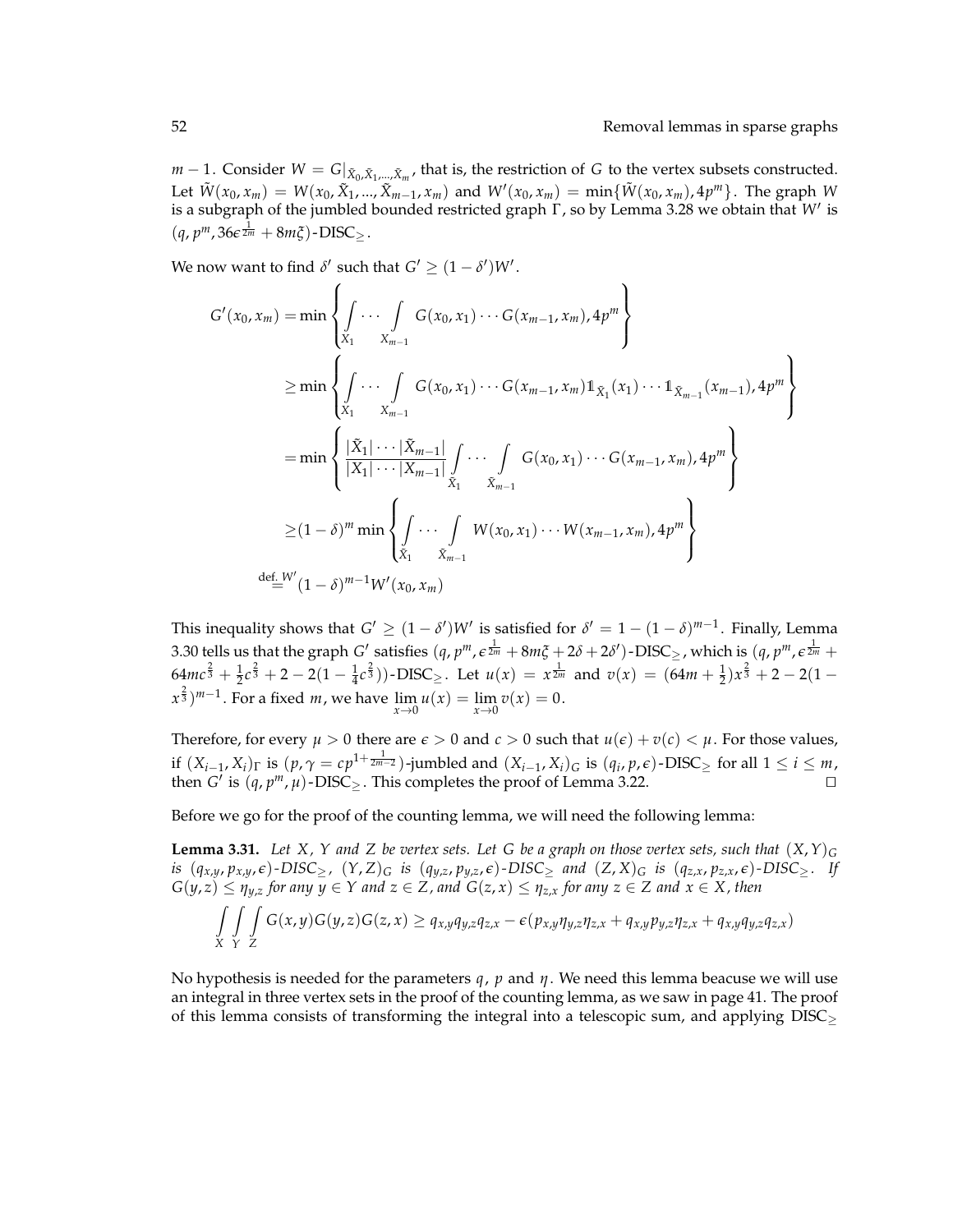using  $\frac{G}{\eta}$  as weights. The individual parameters are not important in the formula, all that matters is that, inside the parenthesis, each of the three products is of the form *sx*,*ysy*,*zsz*,*<sup>x</sup>* , where *s* can be *q*, *p* or *η*. If *qy*,*<sup>z</sup>* , *py*,*<sup>z</sup>* and *ηy*,*<sup>z</sup>* are all of the same order of magnitude, and so are the two terms  $s_{x,y}$  and the three terms  $s_{z,x}$ , then the equation becomes

$$
\iint\limits_X \int\limits_Y \int\limits_Z G(x,y)G(y,z)G(z,x) \geq q_{x,y}q_{y,z}q_{z,x} - O(\epsilon q_{x,y}q_{y,z}q_{z,x})
$$

*Proof.* We can transform the integral into a telescopic sum:

$$
\iint\limits_{X} \iint\limits_{Y} G(x,y)G(y,z)G(z,x) = \iint\limits_{X} \iint\limits_{Y} (G(x,y) - q_{x,y})G(y,z)G(z,x)
$$

$$
+ q_{x,y} \iint\limits_{X} \iint\limits_{Y} (G(y,z) - q_{y,z})G(z,x)
$$

$$
+ q_{x,y}q_{y,x} \iint\limits_{X} \iint\limits_{Y} (G(z,x) - q_{z,x})
$$

Now we bound all integrals using DISC $\geq$ . The last one comes from using weights  $f(z) = g(x) = 1$ in  $(Z, X)_G$ :

$$
\int\limits_X \int\limits_Y \int\limits_Z (G(z,x) - q_{z,x}) \geq -\epsilon p_{z,x}
$$

The second integral can be bounded using  $f(y) = 1$  and  $g(z) = \frac{G(z, x)}{\eta_{z, x}}$  in  $(Y, Z)$ <sub>*G*</sub>:

$$
\int\limits_X \int\limits_Y \int\limits_Z (G(y,z) - q_{y,z})G(z,x) = \eta_{z,x} \int\limits_X \int\limits_Y \int\limits_Z (G(y,z) - q_{y,z}) \frac{G(z,x)}{\eta_{z,x}} \ge -\epsilon p_{y,x} \eta_{z,x}
$$

Finally, for the first integral we bound using  $f(x) = \frac{G(z,x)}{\eta_{z,x}}$  and  $g(y) = \frac{G(y,z)}{\eta_{y,z}}$  in  $(X,Y)_G$ :

$$
\iint\limits_{X \ Y} \int\limits_{Z} (G(x,y) - q_{x,y}) G(y,z) G(z,x) = \eta_{y,z} \eta_{z,x} \iint\limits_{Z \ X} \int\limits_{Y} (G(x,y) - q_{x,y}) \frac{G(y,z)}{\eta_{y,z}} \frac{G(z,x)}{\eta_{z,x}} \newline \ge \epsilon p_{x,y} \eta_{y,z} \eta_{z,x}
$$

Substitution of these bounds into the original equation gives the inequality from the statement.  $\square$ 

Now we can finally prove the counting lemma:

*Proof of Lemma* [3.20.](#page-47-0) Let  $a = \lfloor \frac{\ell+1}{2} \rfloor$ . Consider first the case when  $\ell$  is odd. If we want to apply Lemma [3.22](#page-47-1) for graphs  $X_1, X_2, ..., X_a$  and  $X_a, X_{a+1}, ..., X_m$ , we need the case  $m = a - 1$ . The exponent of *p* that we need in the jumbledness condition is  $1 + \frac{1}{2m-2} = 1 + \frac{1}{\ell-3} = t_{\ell}$ . If  $\ell$  is even, then the cases are  $m = a$  and  $m = a - 1$ , with exponents  $1 + \frac{1}{2a-2}$  and  $1 + \frac{1}{2a-4}$ . The most restrictive exponent is  $1 + \frac{1}{2a-4} = 1 + \frac{1}{\ell-4} = t_{\ell}$ . This means that we can apply the lemma in both cases.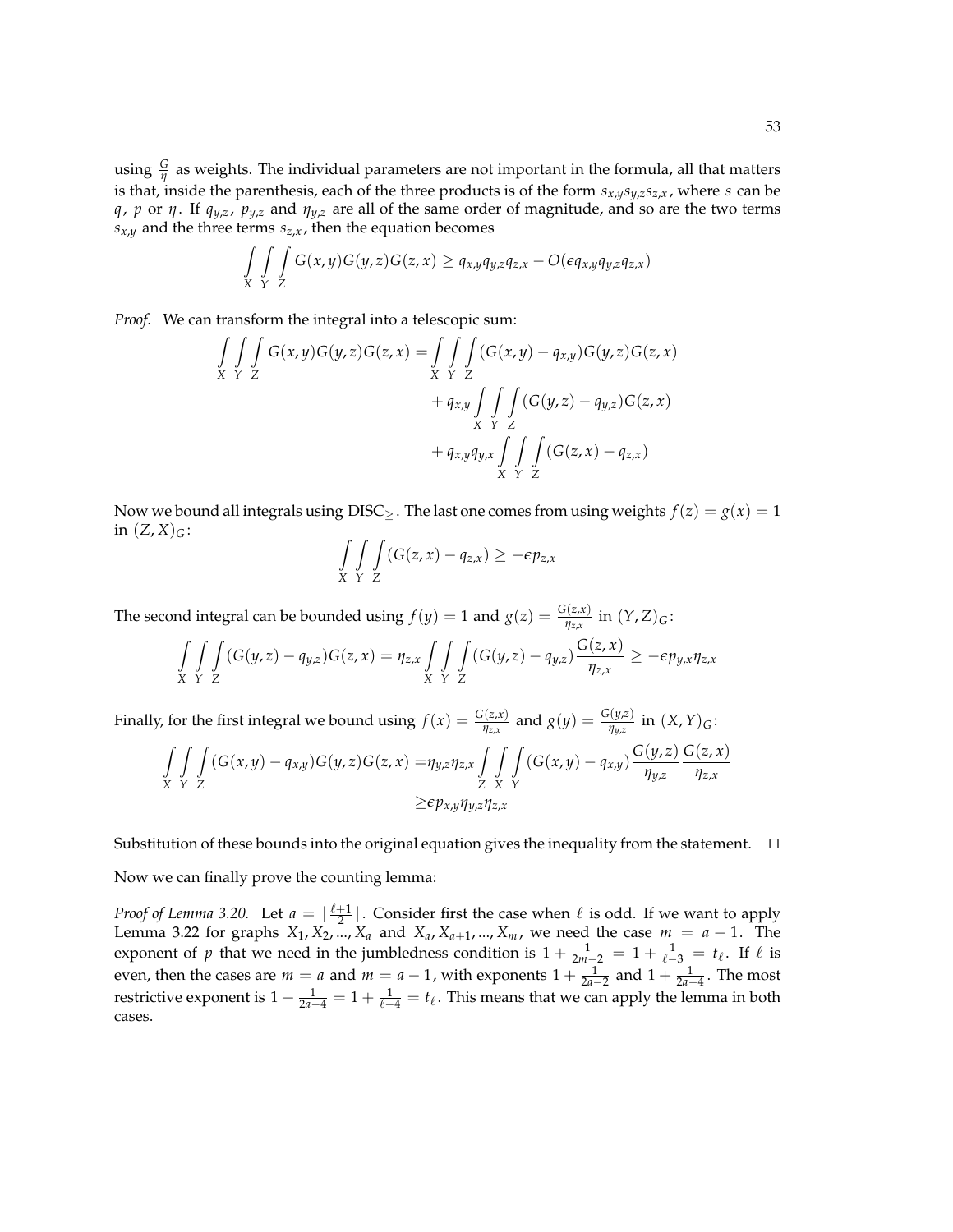*a*−1

 $\Box$ 

Let  $X = X_1$ ,  $Y = X_\ell$ , and  $Z = X_a$ . We construct  $G'$  on these vertex sets as follows:  $(X,Y)_{G'} =$  $(X,Y)_G$ , and  $(Y,Z)_{G}$  and  $(Z,X)_{G}$  following the construction from Lemma [3.22.](#page-47-1) Then  $(X,Y)_{G}$ satisfies  $(q_\ell, p, \epsilon)$ -DISC $_\ge$ , and by Lemma [3.22,](#page-47-1)  $(Z, X)_{G'}$  satisfies  $(q_1q_2...q_{a-1}, p^{a-1}, \mu_1)$ -DISC $_\geq$  and  $(Y,Z)_{G'}$  satisfies  $(q_aq_{a+1}...q_{\ell-1},p^{\ell-a},\mu_2)$ -DISC $\geq$ . Also,  $G'(z,x) \leq 4p^{a-1}$  and  $G'(y,z) \leq 4p^{\ell-a}$ .

If we take into account that, by hypothesis,  $\alpha p \leq q_i \leq p$  for all *i*, then using Lemma [3.31](#page-59-0) we obtain the following:

$$
q_{x,y} = q_{\ell} \le p \qquad q_{y,z} = q_a q_{a+1} \cdots q_{\ell-1} \le p^{\ell-a} \qquad q_{z,x} = q_1 q_2 \cdots q_{a-1} \le p^{a-1}
$$
  
\n
$$
p_{x,y} = p \qquad p_{y,z} = p^{\ell-a} \qquad p_{z,x} = p^{a-1}
$$
  
\n
$$
\iiint\limits_X \int\limits_Y G'(x,y)G'(y,z)G'(z,x) \ge q - \max\{\epsilon, \mu_1, \mu_2\}(21p^{\ell})
$$

Now, another consequence of lemma [3.22](#page-47-1) is that there are values of  $\epsilon > 0$  and  $c > 0$  such that  $\epsilon$ ,  $\mu_1$  and  $\mu_2$  are all smaller than  $\frac{\theta \alpha^{\ell}}{21}$ , so for these values, max $\{\epsilon, \mu_1, \mu_2\}(21p^{\ell}) \leq \theta(\alpha p)^{\ell} \leq q$ .

On the other hand,

$$
\iint_{X} \iint_{Y} G'(x,y)G'(y,z)G'(z,x) \leq \iint_{X_0} \iint_{X_a} G(x_0,X_1,...,x_a)G(x_a,X_{a+1},...,x_\ell)G(x_\ell,x_1)
$$
  
= 
$$
\iint_{X_1} \iint_{X_2} G(x_1,x_2)G(x_2,x_3)...G(x_\ell,x_1)
$$

Joining these inequalities we find that there are values of  $\epsilon > 0$  and  $c > 0$  for which

$$
\iint\limits_{X_1} \iint\limits_{X_2} \cdots \iint\limits_{X_\ell} G(x_1, x_2) G(x_2, x_3) \dots G(x_\ell, x_1) \ge \iint\limits_{X} \iint\limits_{Y} G'(x, y) G'(y, z) G'(z, x)
$$
  
\n
$$
\ge q - \max\{\epsilon, \mu_1, \mu_2\}(21p^\ell)
$$
  
\n
$$
\ge (1 - \theta)q
$$

This completes the proof of the counting lemma for the case  $H = C_\ell$  and  $\ell \geq 5$ .

Let us look back at one of the hypotheses of Lemma [3.20.](#page-47-0) We said that  $(X_i, X_{i+1})_G$  is  $(q_i, p, \epsilon)$ - $DISC<sub>≥</sub>$  with  $\alpha p \leq q_i \leq p$ . If we look back at the proof of the removal lemma in the dense case, we see that we first constructed a regular partition, and then remove, among others, the edges on pairs with small density. This explains why we are not consiering  $q_i < \alpha p$ . But what about  $p < q_i$ ? We only used that condition because it was helpful with the calculations, but is was not specially important for the result, as it still holds if we allow  $p < q_i$ .

Indeed, to take care of the case  $p < q_i$ , however, note that we have only imposed one-sided discrepancy. We will use a property that DISC≥ satisfies, but *D ISC* does not: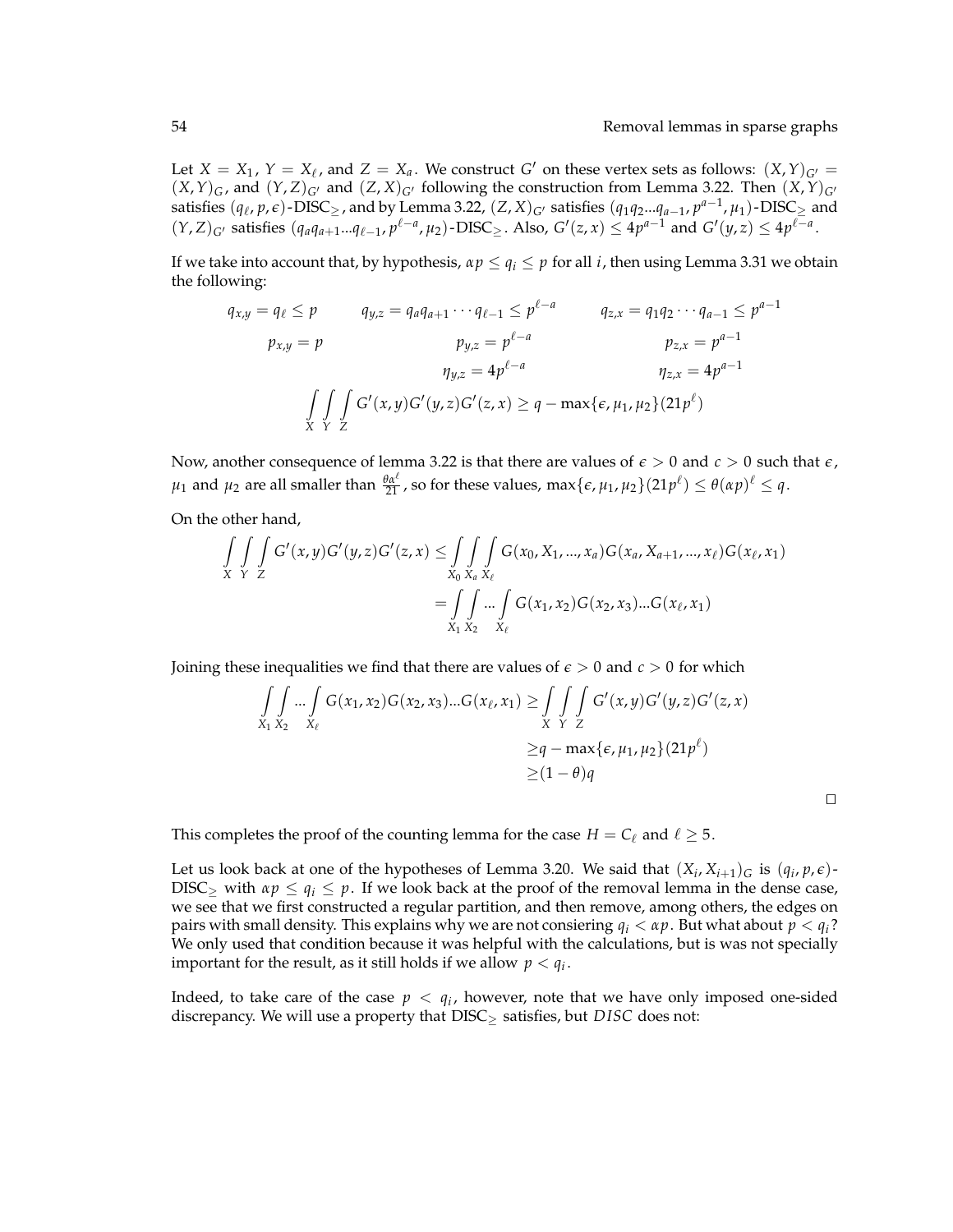**Property 3.32.** Let  $0 \le q' \le q \le 1$  and  $\epsilon, p \in (0, 1]$ . If G is a bipartite weighted graph on vertex sets X and  $Y$  , and is satisfies  $(q, p, \epsilon)$  -DISC $_{\geq}$  , then it also satisfies  $(q', p, \epsilon)$ -DISC $_{\geq}$  .

*Proof.* Let  $f: X \to [0,1]$  and  $g: Y \to [0,1]$ . Then

$$
\int_{X} \int_{Y} (G(x,y) - q') f(x) g(y) \ge \int_{X} \int_{Y} (G(x,y) - q) f(x) g(y) \ge -\epsilon p
$$

This means that, if *G* satisfies DISC> for  $q_i > p$ , then it also satisfies one-sided discrepancy for  $q_i = p$ . In particular, we can take all the parameters  $q_i$  from Lemma [3.20](#page-47-0) to  $\alpha p$ , and the value given by [\(13\)](#page-47-2) becomes  $(1 - \theta)(\alpha p)^m$ . This implies the following corollary, which is the one that we will use in the proof of the removal lemma:

<span id="page-62-0"></span>**Corollary 3.33.** *Let*  $\ell \geq 5$  *be a graph be an integer, and let*  $\alpha, \theta > 0$  *be positive constants. Then there exist c* > 0 *and e* > 0 *such that the following holds: Let* Γ *be graph with vertex sets X*1, *X*2, ..., *X*` *, each of them with n vertices, such that the bipartite graph*  $(X_i, X_{i+1})_\Gamma$  *is*  $(p, \gamma = c p^{t_\ell})$ *-jumbled for all*  $1 \leq i \leq \ell$ *.* Let G be a subgraph of  $\Gamma$  such that  $(X_i,X_{i+1})_G$  is  $(q_i,p,\epsilon)$ -DISC $_\geq$  with  $\alpha p\leq q_i$  for all  $1\leq i\leq \ell$ . Then

(14) 
$$
||C_{\ell} \rightarrow G||_{X} \ge (1 - \theta) (\alpha pn)^{\ell}
$$

Before moving on to the next section, we will have a brief glimpse into the techniques used in the proof of the counting lemma for graphs other than a cycle of length at least 5. There are two main techniques: densification and doubling. Both of them are thoroughly discussed in [**ConFoxZha**].

The concept of densification is the same that we just saw in Lemma [3.22.](#page-47-1) If the graph *H* has a vertex  $v_3$  of degree 2, with neighbours  $v_1$  and  $v_2$ , and  $v_1v_2 \notin E(H)$ , then we construct a graph  $H'$ by deleting  $v_3$  and its two edges, and join  $v_1$  and  $v_2$ . For the graph *G*, we construct  $G'(x_1, x_2) =$  $\min\{G(x_1, X_3, x_2), 4p^2\}$ . Then one can prove that, if the counting lemma holds for  $||H' \to G'||_X$ , then it also holds for  $||H \rightarrow G||_X$ .

Doubling is a more complicated technique, as it reduces counting of one graph to counting on three graphs. Also, unlike densification, doubling does not work well with one-sided counting, that is, to apply counting we need to prove both an upper bound and a lower bound for the number of embeddings, while in Corollary [3.33](#page-62-0) we only give a lower bound.

If we want to apply doubling to a graph *H*, then choose a vertex *a*. Denote by *H*−*<sup>a</sup>* the graph produced by removing *a* and the edges incident to it from *H*, and by *H<sup>a</sup>* the graph consisting of *a* and its neighbours, with only the edges incident to *a*. Consider also the graph *Ha*,*a*×<sup>2</sup> , consisting of two copies of the vertex *a*, and one copy of each of its neighbours, forming a complete bipartite graph. One can show that, if the two-sided counting lemma (with an upper and a lower bound) holds for  $H_{-a}$ , for  $H_a$  and for  $H_{a,a\times 2}$ , then it also holds for *H*. This is illustrated in Figure [3.](#page-63-2)

Lemma [3.31](#page-59-0) is enough to prove the counting lemma for triangles with at least two dense edges (a dense edge is one produced after the densification process). Proving the counting lemma for trees does not require special tecniques. The process to prove the counting lemma for  $H = C_3$  is described in Figure [4.](#page-63-3) In that figure, red edges denote dense edges. We see that in the process we also prove the case  $H = C_4$ , and the proof consists of applying doubling and densification, twice each.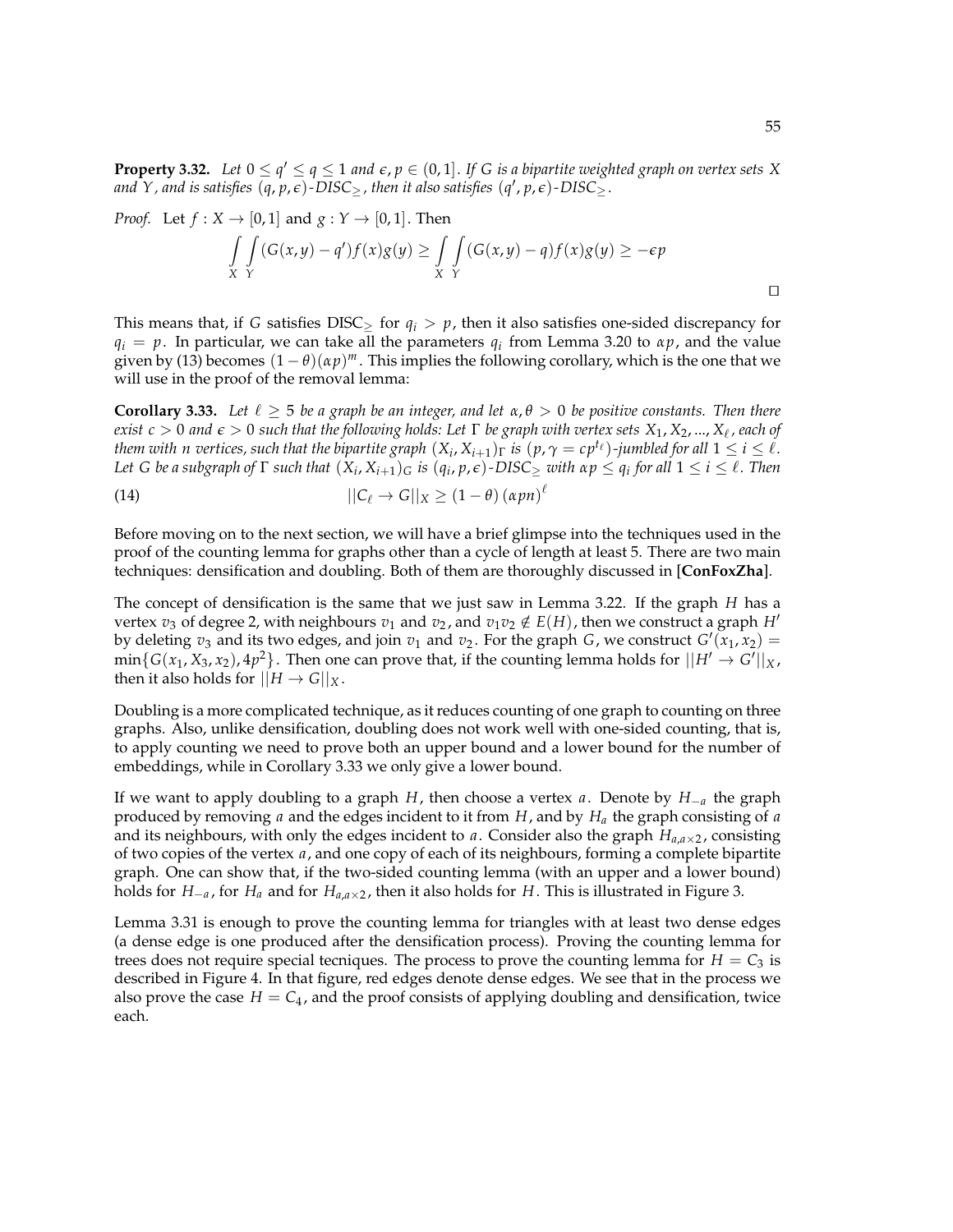<span id="page-63-2"></span>56 Removal lemmas in sparse graphs



FIG. 3. Graphs resulting from the doubling process

<span id="page-63-3"></span>

FIG. 4. Procedure to prove the counting lemma for triangles

#### <span id="page-63-0"></span>**3.5. The removal lemma**

In this section we prove the removal lemma for cycles in sparse pseudorandom graphs. The proof will be analogous to the proof in the dense case, with some extra attention required for the pseudorandomness parameters involved.

For this proof, we will use the regularity lemma and the counting lemma. In particular, the versions of those lemmas that we will use will be Lemma [3.8](#page-33-2) and Corollary [3.33,](#page-62-0) respectively. The version of the removal lemma that we prove is:

<span id="page-63-1"></span>**Theorem 3.34 (Removal lemma for pseudorandom graphs).** *For every integer*  $\ell \geq 5$ , and every  $\mu > 0$  *there are*  $\delta(\ell, \mu) > 0$  *and*  $c(\ell, \mu) > 0$  *for which the following holds: let*  $X_1, X_2, ..., X_\ell$  *be vertex sets, each with n vertices. Let*  $\Gamma$  *be a graph for which*  $(X_i, X_{i+1})_\Gamma$  *is*  $(p, \gamma = c p^{t_\ell})$ -jumbled for all  $1 \leq i \leq \ell$ , *and let G be a subgraph of*  $\Gamma$ *. If*  $||C_\ell \to G||_X \leq \delta p^\ell n^\ell$ *, then it is possible to remove at most*  $\mu pn^2$  *edges from G* so that  $\left|\left|C_{\ell} \to G\right|\right|_X = 0$ .

Remember that  $||C_\ell \to G||_X$  denotes the cycles in which the *i*-th vertex is in  $X_i$  for all  $1 \leq i \leq \ell$ .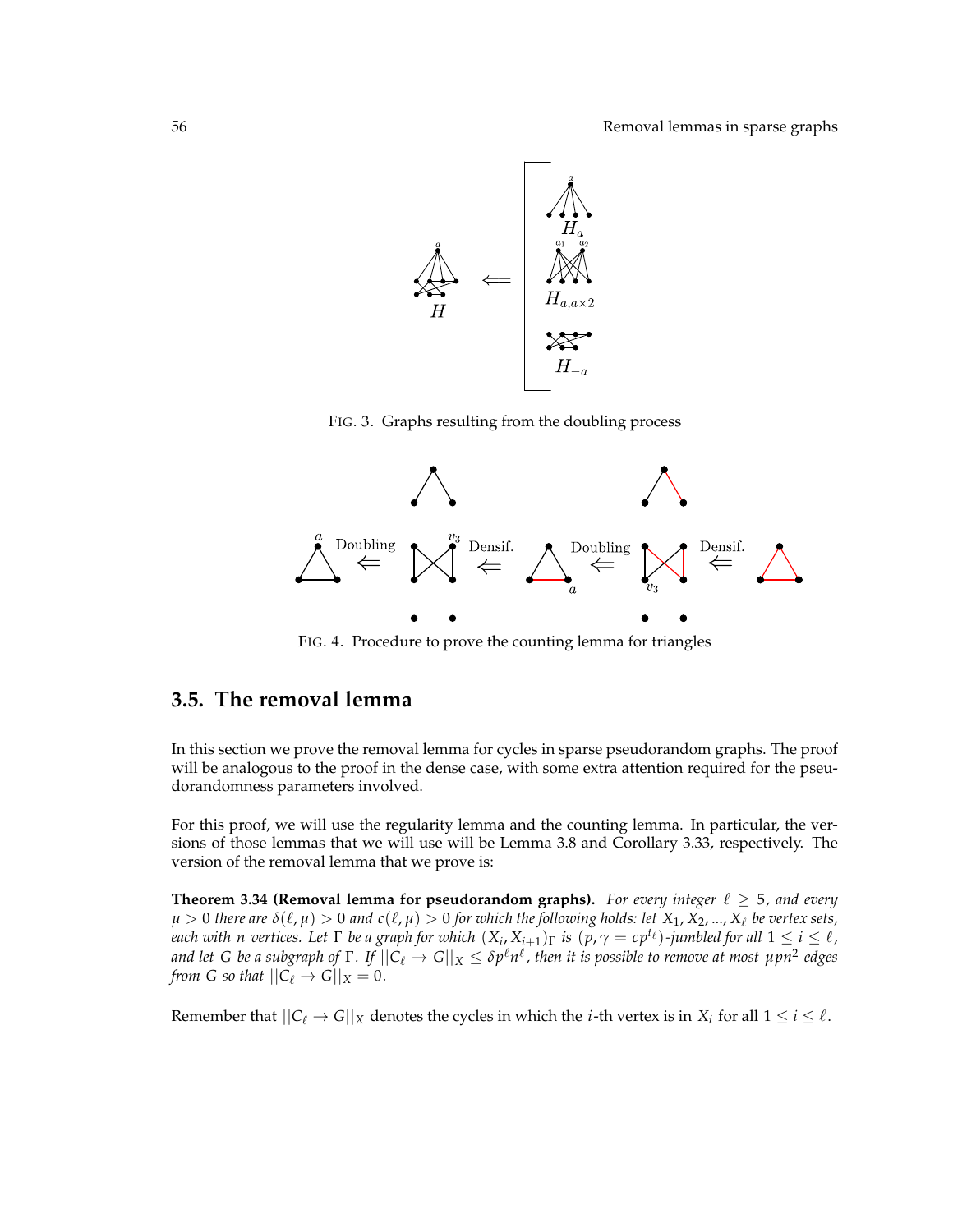Lemma [3.8](#page-33-2) and Corollary [3.33,](#page-62-0) as well as this theorem, use the same notation  $(\epsilon, c)$  for their parameters, but now we want to assign them different values while avoiding confusion. For this purpose, we will use the following functions:

- In Lemma [3.8,](#page-33-2) for every  $\epsilon > 0$  and every positive integer *m* there exist  $c = f_1(\epsilon, m)$  and  $M = f_2(\epsilon, m)$ , for which the statement holds.
- In Corollary [3.33,](#page-62-0) for every  $\ell \geq 5$  and every  $\alpha, \theta > 0$  there exist  $c = f_3(\ell, \alpha, \theta)$  and  $\epsilon =$  $f_4(\ell, \alpha, \theta)$  for which the statement holds

Now we can prove the removal lemma for pseudorandom graphs:

*Proof of Theorem [3.34.](#page-63-1)* Once again, we consider  $0 < \mu \leq \frac{1}{2}$ , as otherwise it is enough to remove  $\frac{1}{2}pn^2$  edges. We consider  $c_1 = f_3(\ell, \frac{\mu}{2\ell}, \frac{1}{2})$  and  $\epsilon_1 = f_4(\ell, \frac{\mu}{2\ell}, \frac{1}{2})$ . We consider  $\epsilon = \min\{\epsilon_1, \frac{\mu}{12\ell}\}$  $\frac{\mu}{12\ell^2}\}$ ,  $c_2 = f_1(\epsilon, \ell)$  and  $M = f_2(\epsilon, \ell)$  Finally, let  $\delta = \frac{1}{2} \left(\frac{\mu}{12\ell M}\right)^{\ell}$  and  $c = \min\{c_1, \frac{c_2}{M}$ , √  $\overline{\epsilon}$ ,  $\frac{\ell}{M}$  }. We claim that these values satisfy the statement of the theorem.

If  $(X_i, X_{i+1})$ <sub>I</sub> is  $(p, \gamma = cp^{t_\ell})$ -jumbled, then it is also  $(p, \gamma = c_2 p)$ -jumbled. By Lemma [3.8,](#page-33-2) for this value of *c* there is an *e*-regular partition  $P$  into *k* non-exceptional parts,  $\ell \leq k \leq M$ , which refines all sets  $X_i$ , by taking  $\mathcal{P}_0 = \{X_1, X_2, ..., X_\ell\}$  as the initial partition.

Construct *G* <sup>∗</sup> by taking *G* and performing the following operations:

- Delete all edges having one of its ends in the exceptional set.
- Delete all edges between pairs not satisfying discrepancy.
- Delete all edges on pairs of parts satisfying  $(q_{i,j}, p, \epsilon)$ -DISC with  $q_{i,j} < \frac{\mu}{6\ell}$  $\frac{\mu}{6\ell^2}$ *p* (these are the pairs of parts with small density).

The number of edges that we remove is at most  $\mu pn^2$ . Let us see why:

• Let  $V_0$  be the exceptional set from  $P$ . Let  $V_{0,i} = V_0 \cap X_i$ . Then  $|V_{0,i}| \leq |V_0| \leq \varepsilon \ell n = \frac{\mu}{12\ell} n$ . This implies

$$
e_G(V_{0,i}, X_{i+1}) \le e_T(V_{0,i}, X_{i+1}) \le p|V_{0,i}||X_{i+1}| + \gamma n \sqrt{|V_{0,i}||X_{i+1}|} \le p \frac{\mu}{12\ell} n^2 + c p n \sqrt{\epsilon n^2} \le \frac{\mu}{6\ell} p n^2
$$

The same argument shows that  $e_G(V_{0,i}, X_{i-1}) \leq \frac{\mu}{6\ell}pn^2$ . The total number of edges removed in this step is at most

$$
e_G(V_0,V) \le \sum_{i=1}^{\ell} e_G(V_{0,i},V) = \sum_{i=1}^{\ell} \left( e_G(V_{0,i},X_{i-1}) + e_G(V_{0,i},X_{i+1}) \right) \le \sum_{i=1}^{\ell} \frac{\mu}{3\ell} p n^2 = \frac{\mu}{3} p n^2
$$

• There are at most  $\epsilon k^2$  pairs not satisfying discrepancy. Each of them is between a pair of vertex sets  $V_i$ ,  $V_j$ , with size  $\frac{\ell n}{k} \geq |V_i| \geq \frac{\ell n}{2k}$ . The number of edges between them is, by the jumbledness of Γ,

$$
e_G(V_i,V_j) \leq e_{\Gamma}(V_i,V_j) \leq p|V_i||V_j| + cp^{t_{\ell}}n\sqrt{|V_i||V_j|} \leq pn^2\left(\left(\frac{\ell}{k}\right)^2 + c\frac{\ell}{k}\right) \leq \frac{2\ell^2}{k^2}pn^2
$$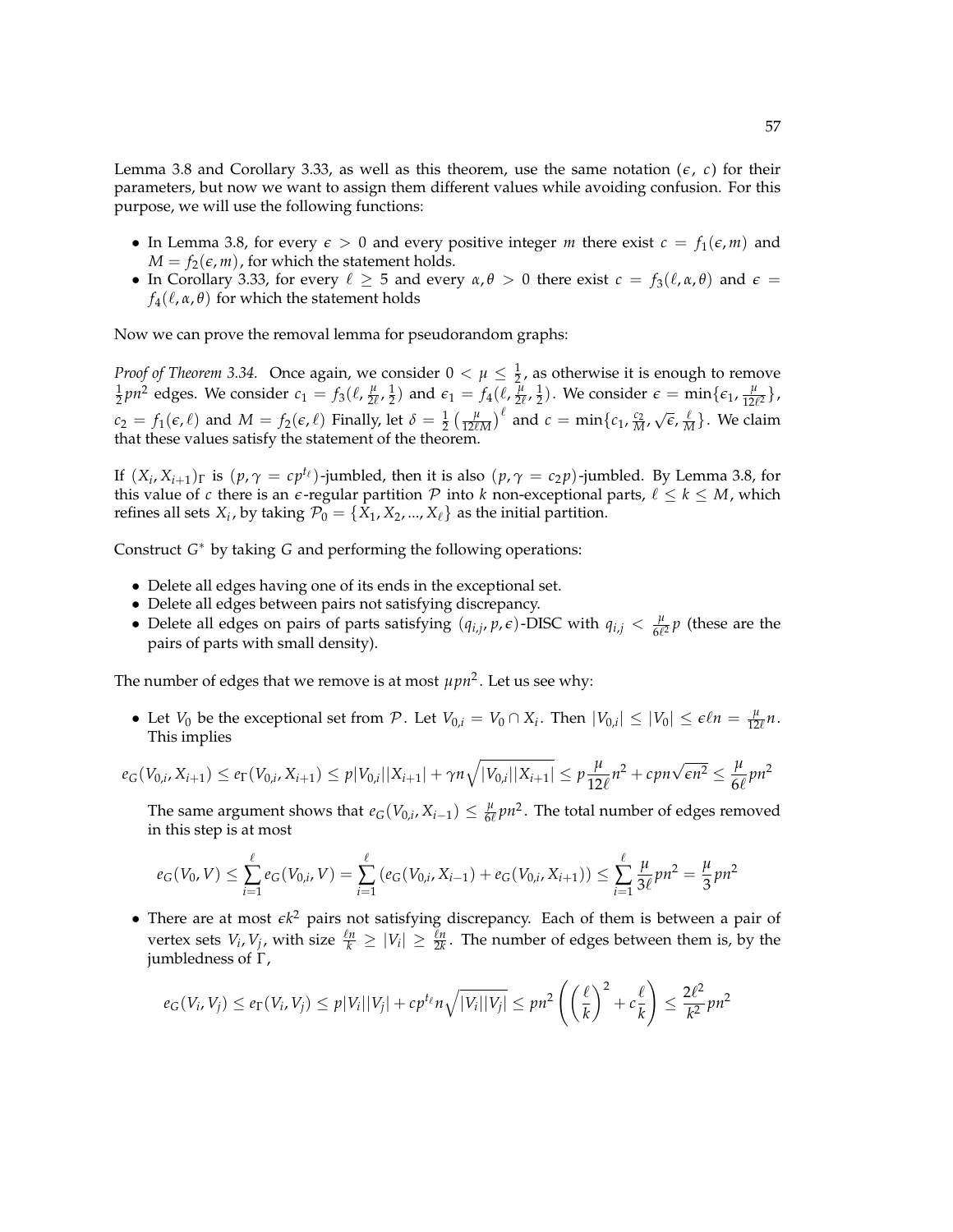The number of edges removed in the second step is at most

$$
\sum_{(V_i, V_j) \text{ irr.}} e_G(V_i, V_j) \le \epsilon k^2 \frac{2\ell^2}{k^2} p n^2 \le \frac{\mu}{12\ell^2} k^2 \frac{2\ell^2}{k^2} p n^2 < \frac{\mu}{3} p n^2
$$

• There are at most  $k^2$  pairs of parts satisfying  $(q_{i,j}, p, \epsilon)$ -DISC with  $q_{i,j} \leq \frac{\mu}{6\ell}$  $\frac{\mu}{6\ell^2}$ *p*. For those pairs,

$$
e_G(V_i,V_j) \le q_{i,j}|V_i||V_j| + \epsilon p|V_i||V_j| \le \frac{\mu}{6\ell^2}p\left(\frac{\ell n}{k}\right)^2 + \frac{\mu}{12\ell^2}p\left(\frac{\ell n}{k}\right)^2 \le \frac{\mu pn^2}{3k^2}
$$

The total number of edges removed in the third step is at most  $k^2 \frac{\mu p n^2}{3k^2} \leq \frac{\mu}{3}$ 3 *pn*<sup>2</sup> .

Altogether, the number of edges that are removed in the construction of  $G^*$  is at most  $\mu pn^2$ .

Assume that  $||C_\ell \to G^*||_X \neq 0$ . Then each of the vertices of the cycle is contained in a nonexceptional part of  $P$ , since in the construction of  $G^*$  we removed all edges incident to the exceptional set. Also, the edges of the cycle lie on different vertex sets  $X_i$  so, since  $P$  refines all the sets  $X_i$ , the vertices of the cycle lie on different parts of  $P$ . We call those parts  $V_1$ ,  $V_2$ , ...,  $V_\ell$ , with  $V_i \subseteq$ *X*<sub>i</sub>. The graph  $(V_i, V_{i+1})$ <sub> $\Gamma$ </sub> is  $(p, \gamma = cp^{t_{\ell}})$ -jumbled, so it is also  $(p, \gamma = c_2 p^{t_{\ell}})$ -jumbled. The graph  $(V_i, V_{i+1})_G$  is  $(q_i, p, \epsilon)$ -DISC for some  $q_i \ge \frac{\mu}{6\ell}$  $\frac{\mu}{6\ell^2}p$ , so it is also  $(q_i, p, \epsilon_1)$ -DISC<sub>≥</sub>. By Corollary [3.33,](#page-62-0) the number of cycles with one vertex in each  $V_i$  is at least  $\frac{1}{2} \left( \frac{\mu}{6\ell} \right)$  $\frac{\mu}{6\ell^2}p|V_i|\Big)^\ell\geq\frac{1}{2}\left(\frac{\mu}{6\ell^2}\right)$  $\frac{\mu}{6\ell^2}p\frac{\ell n}{2M}\Big)^\ell=\delta p^\ell n^\ell.$ 

This shows that, if  $||C_\ell \to G||_X \leq \delta p^\ell n^\ell$ , then we can remove at most  $\mu pn^2$  edges from  $G$  (by constructiong  $G^*$ ) so that  $||C_\ell \to G^*||_X = 0$ , which is what the theorem states.

#### <span id="page-65-0"></span>**3.6. Application: The sparse arithmetic removal lemma**

As a conclusion to this thesis, we will prove a sparse version of Theorem [2.23,](#page-26-1) which can be found in [**ConFox1**], using the sparse removal lemma that we just proved. Like in the case of the graph removal lemma, when we move to a sparse environment we shall work in subsets of a pseudorandom set. For this reason, we will work with jumbled sets:

**Definition 3.35 (Jumbled set).** Let *G* be a finite group of order *n*. We say that a set *S* is  $(p, \beta)$ jumbled if, for any  $X, Y \subseteq G$ , we have

$$
||\{(x,y)|x\in X, y\in Y, xy\in S\}|-p|X||Y||\leq \beta\sqrt{|X||Y|}
$$

This definition looks very similar to that of jumbled bipartite graphs. Indeed, this is what will allow us to go from one removal lemma to the other:

**Lemma 3.36.** *Let G be a finite group, let p*, *β* > 0 *and S* ⊆ *G. Let* Γ *be a bipartite graph defined as follows: it has two vertex sets X and Y, each with n vertices, which are labeled with the elements of G. We*  $j$ *oin*  $x_{g_1} \in X$  and  $y_{g_2} \in Y$  if and only if  $g_1^{-1}g_2 \in S$ . Then the graph  $\Gamma$  is  $(p, \beta)$ -jumbled if and only if  $S$ *is* (*p*, *β*)*-jumbled.*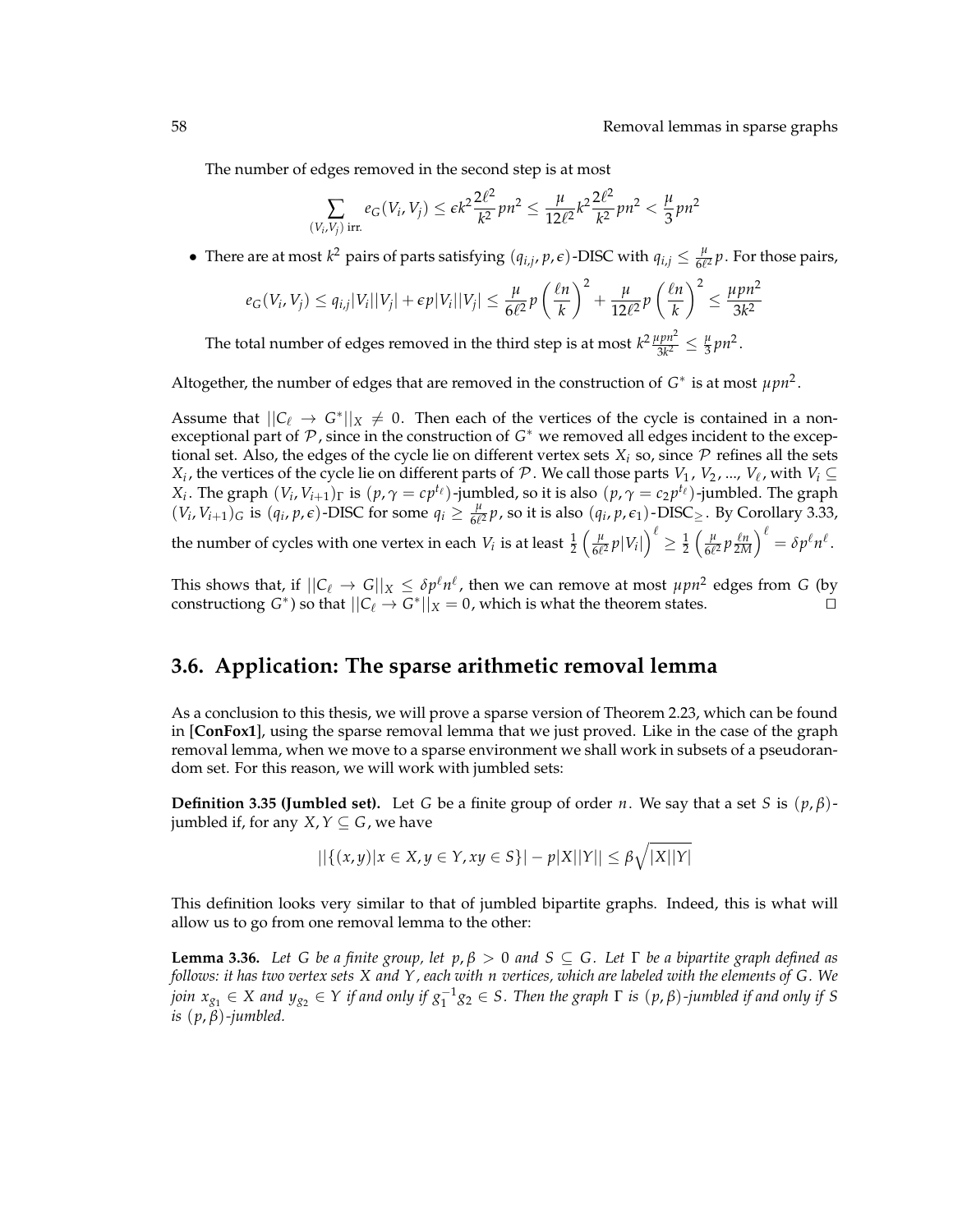*Proof.* Let *A* and *B* be subsets of *G*. We denote by  $A^{-1}$  the set of inverses of all the elements from *A*. Since inversion in a group is a bijection, then  $|A^{-1}| = |A|$ . Denote by  $X_{A^{-1}}$  the set of vertices from *X* whose labels are in  $A^{-1}$  , and by  $Y_B$  the set of vertices from *Y* whose labels are in *B* . Then

$$
e(X_{A^{-1}}, Y_B) = \{(x, y | x \in A^{-1}, y \in B, xy \in S\}
$$

Also, since  $|A| = |A^{-1}| = |X_{A^{-1}}|$  and  $|B| = |Y_B|$  we have that

$$
||\{(x,y)|x \in A, y \in B, xy \in S\}| - p|A||B|| \le \beta \sqrt{|A||B|}
$$
  

$$
\Downarrow
$$
  

$$
|e(X_{A^{-1}}, Y_B) - p|X_{A^{-1}}||Y_B|| \le \beta \sqrt{|X_{A^{-1}}||Y_B|}
$$

This means that group jumbledness implies graph jumbledness. On the other hand, any subsets of *X* and *Y* can be written as  $X_{A^{-1}}$  and  $Y_B$  for appropriate *A* and *B*, so the equivalence of both types of jumbledness follows. □ types of jumbledness follows.

Using this equivalence, we can take the proof of Theorem [2.23](#page-26-1) and extend it to the sparse jumbled case. Remember that  $C(S_1, S_2, ..., S_k)$  is the number of solutions of  $x_1x_2 \cdots x_k = 1$  with  $x_i \in S_i$ :

**Theorem 3.37 (Arithmetic sparse removal lemma).** *For any integer*  $k \geq 3$  *and any*  $\epsilon > 0$  *there exist δ*(*k*, *e*) > 0 *and c*(*k*, *e*) > 0 *for which the following holds: for any abelian group of order n, and any*  $(p, \beta = c p^{t_k} n)$ -jumbled subset S, if  $S_1$ ,  $S_2$ , ...,  $S_k$  are subsets of S for which  $C(S_1, S_2, ..., S_k) \leq \delta p^k n^{k-1}$ , *i then there are subsets*  $S'_i \subseteq S_i$  *<i>with*  $|S_i| \setminus |S'_i| \leq \epsilon$ *pn and*  $C(S'_1, S'_2, ..., S'_k) = 0$ .

*Proof.* We construct the graph *K* as follows: we consider *k* vertex sets *X<sup>i</sup>* , each of which containing *n* vertices, each of which corresponds to an element of *G*. We denote by *vi*,*<sup>g</sup>* the vertex from *X<sup>i</sup>* corresponding to  $g \in G$ . We join  $v_{i,g_1}$  and  $v_{i+1,g_2}$  if and only if  $g_1^{-1}g_2 \in S_i$ . We do the same for  $v_{k,g_1}$  and  $v_{1,g_2}$  (that is, we treat  $X_1$  as  $X_{k+1}$ ).

Let  $\Gamma$  be a graph on the same sets of vertices, where we join  $v_{i,g_1}$  and  $v_{i+1,g_2}$  if and only if  $g_1^{-1}g_2 \in$ *S*. Since *S<sup>i</sup>* ⊆ *S* for all *i*, every edge of *K* is also an edge of Γ, and *K* is a subgraph of Γ. In addition, due to the jumbledness condition on *S*, the graph  $(X_i, X_{i+1})$ <sub>r</sub> is  $(p, \beta)$ -jumbled.

As we showed in the proof of Theorem [2.23,](#page-26-1)  $||C_k \to K||_X = nC(S_1, S_2, ..., S_k)$ , since each solution of  $x_1x_2 \cdots x_k = 1$  generates *n* disjoint cycles. Consider the values of  $\delta$  and  $c$  that result from Theorem [3.34](#page-63-1) for  $\ell = k$  and  $\mu = \frac{\epsilon}{k}$ . For those values,  $(X_i, X_{i+1})$ <sub>Γ</sub> is  $(p, \beta = cp^{t_k}n)$ -jumbled and  $||C_k \to K||_X = nC(S_1, S_2, ..., S_k) \leq \delta p^k n^k$ . This means that we can apply the sparse removal lemma.

Let  $E'$  be the set of at most  $\mu pn^2$  edges from  $K$  such that removing them eliminates all cycles with one vertex in each  $X_i$  (the edges deleted in the removal lemma). To produce  $S_i'$  from  $S_i$ , we remove an element  $s_i \in S_i$  if and only if there are at least  $\frac{n}{k}$  edges of the form  $v_{i,g_1}$  and  $v_{i+1,g_2}$ with  $g_1^{-1}g_2 = s_i$ . Since every edge corresponds to exactly one element  $s_i$ , the number of removed elements from all sets is at most  $\frac{|E'|}{n/k} \leq \frac{\mu pn^2}{n/k} \leq \epsilon n$ .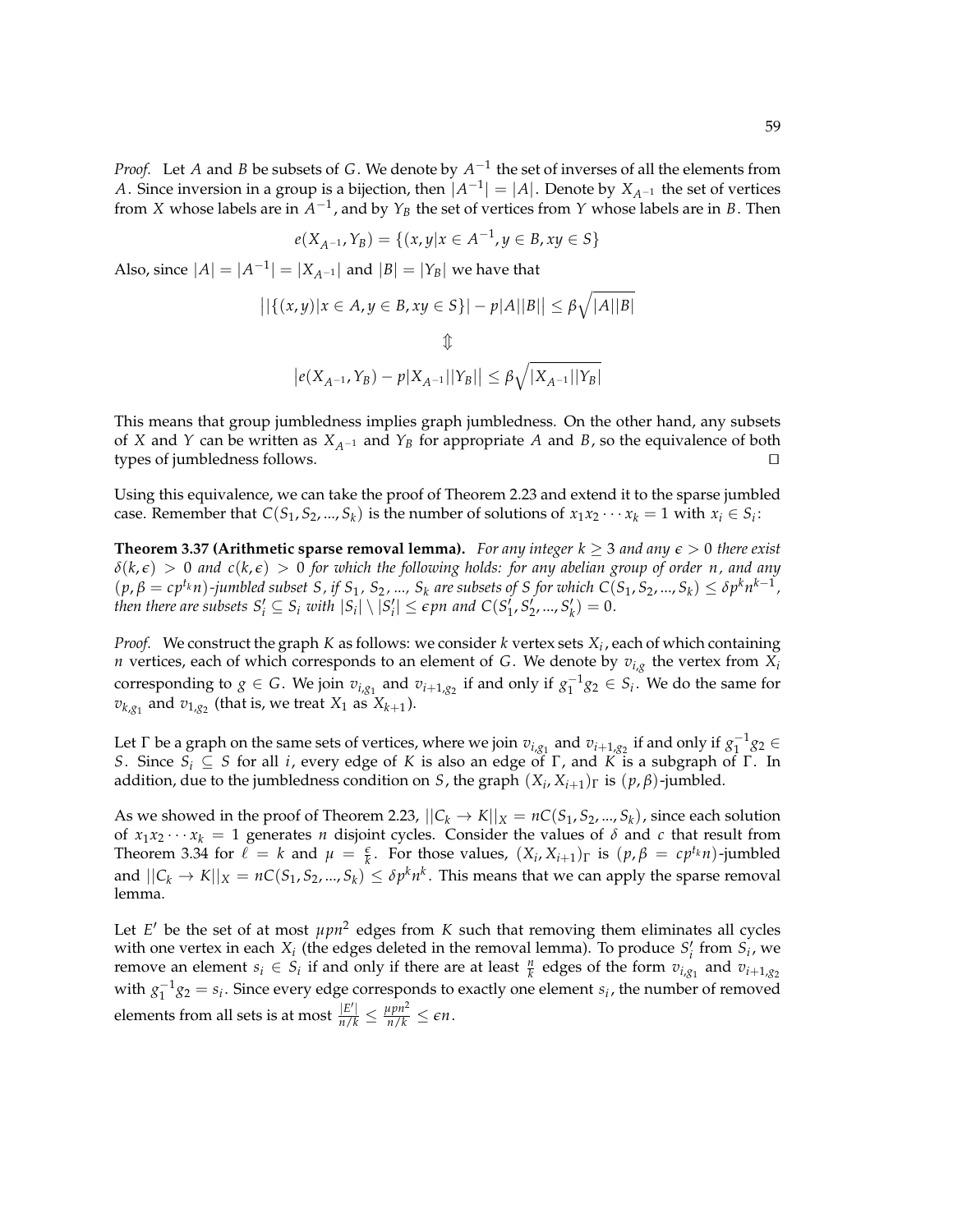Assume that  $C(S'_1, S'_2, ..., S'_k) \neq 0$ . Then there is a solution  $x_1x_2 \cdots x_k = 1$  with  $x_i \in S'_i$ . This Assume that  $C(\frac{3}{1}, \frac{3}{2}, ..., \frac{3}{k}) \neq 0$ . Then there is a solution  $\frac{3}{4}\frac{1}{2}, \cdots, \frac{3}{k} = 1$  with  $\frac{3}{4} \in \frac{3}{i}$ . This solution generates *n* vertex-disjoint cycles in *K*, and in particular edge-disjoint. By co of *E'*, each of those cycles contains at least one edge of  $E'$ , and that edge is of the form  $v_{i,g_1}v_{i+1,g_2}$ with  $g_1^{-1}g_2 = x_i$  for some  $1 \le i \le k$ . By pigeonhole principle, the value of *i* is the same for at least  $\frac{n}{k}$  of those cycles, which means that there are at least  $\frac{n}{k}$  different edges in *E'* of the form  $v_{i,g_1}v_{i+1,g_2}$  with  $g_1^{-1}g_2 = x_i$ , and this implies that  $x_i \notin S'_i$ . This is a contradiction, so we must have  $C(S_1', S_2', ..., S_k')$  $) = 0.$ 

This result can be used to prove a sparse version of Roth's theorem, but the proof is not as straightforward as in the dense case because we run into a small problem: it could be that *S* is contained in a jumbled set in *G*, but 2*S* is not. Fortunately, there is a workaround: if we consider  $G = \mathbb{Z}/(4n+1)\mathbb{Z}$ , then multiplying by 2 is an automorphism in *G*, so if a set is jumbled, then after multiplying each element by 2 it is still jumbled. This is because if *f* is an automorphism,

$$
|\{(x,y)|x \in X, y \in Y, xy \in S\}| = |\{(x,y)|x \in X, y \in Y, f(x)f(y) \in f(S)\}|
$$
  
= |\{(x,y)|x \in f(X), y \in f(Y), xy \in f(S)\}|

This implies that, if *S* is contained in a jumbled set, then 2*S* is too.

#### <span id="page-67-0"></span>**3.7. Concluding remarks**

We have seen that the regularity lemma opens a path to dealing with problems related to the structure of the graph. Cayley graphs or similar constructions allow us to extend to abelian finite groups this capability to analyze structures, which produces results such as Roth's theorem and the arithmetic removal lemma.

We have also seen that some results that are satisfied for dense graphs can be adapted to sparse graphs using pseudorandomness. This applies to the regularity lemma, the removal lemma and Roth's theorem, as seen here, but also to Turán's theorem [**ConFox1**], Erdős-Stone theorem [**ConFoxZha**] and results from Ramsey theory [**ConFoxZha**, **Koh**], among many others.

The adapted versions of those theorems that we saw used jumbledness, but this is not the only measure of pseudorandomness that can be used. Regularity and discrepancy, discussed here, and uniformity [**Sto**] are other commonly used measures of pseudorandomness which can serve the same purpose. Green and Tao [**GreTao**] used another pseudorandomness measure in which the set of prime numbers is a dense subset of a pseudorandom set in **N**. This allowed them to extend Szemerédi's theorem to prime numbers:

**Theorem 3.38 (Green-Tao).** *The prime numbers contain an infinite number of non-trivial arithmetic k -term arithmeic progressions, for all positive integers k.*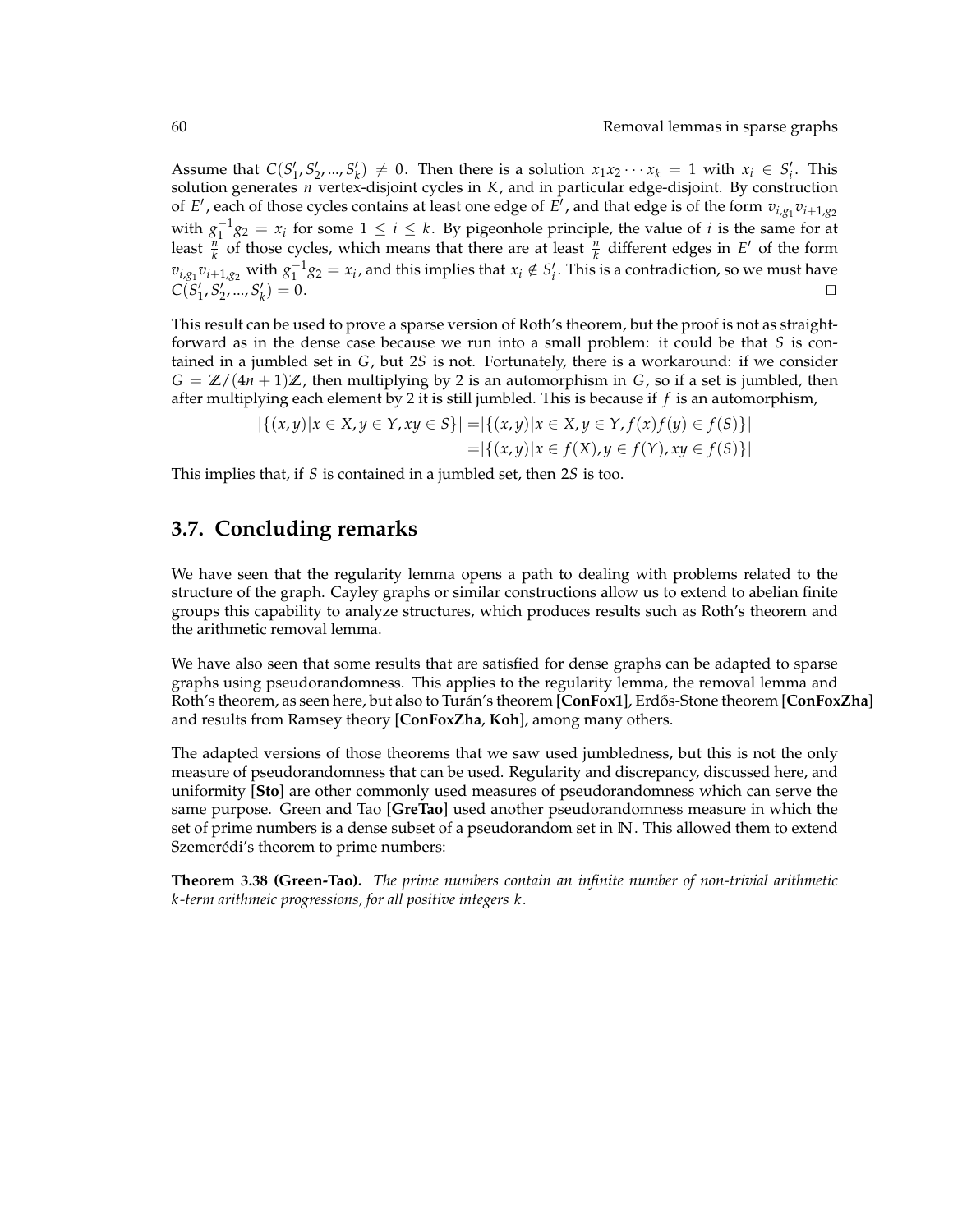### <span id="page-68-0"></span>**References**

- [AjtSze] Ajtai, M. and Szemerédi, E., Sets of lattice points that form no squares, *Studia Scientiarum Mathematicarum Hungarica* **9** (1974), 9-11.
- [AloFisKriSze] Alon, N., Fischer, E., Krivelevich, M. and Szegedy, M., Efficient testing of large graphs, *Combinatorica* **20** (2000), 451-476.
- [ConFox1] Conlon, D. and Fox, J., Graph removal lemmas, *Surveys in Combinatorics* (2013), 1-50.
- [ConFox2] Bounds for graph regularity and removal lemmas, *Geometric and Functional Analysis* **22** (2012), 1192-1256.
- [ConFoxSud] Conlon, D., Fox, J. and Sudakov, B., Sidorenko's conjecture for a class of graphs: an exposition, *Geometric and Functional Analysis* **20** (2010), 1354-1366.
- [ConFoxZha] Conlon, D., Fox, J. and Zhao, Y., Extremal results in pseudorandom graphs, *Advances in Mathematics* **256** (2014), 535-580.
- [ConGow] Conlon, D. and Gowers, W.T., Combinatorial theorems in sparse random sets.
- [Die] Diestel, R., "Graph theory", Electronic edition, Springer-Verlag Heidelberg, New York, 2005.
- [ErdSto] Erd˝os, P. and Stone, A.H., On the structure of linear graphs, *Bulletin of the American Mathematical Society* **52** (1946), 1087-1091.
- [ErdTur] Erd˝os, P. and Turán, P., On some sequences of integers, *Journal of the London Mathematical society* **11** (1936), 261-264 [FraRod] Frankl, P. and Rödl, V., Extremal problems on set systems, *Random Structures Algorithms* **20** (2002), 131-164.
- [Fur] Füredi, Z., Extremal hypergraphs and combinatorial geometry, *Proceedings of the International Congress of Mathematics*
- **1** (1994), 1343-1352.
- [Gow] Gowers, W.T., Hypergraph regularity and the multidimensional Szemerédi Theorem, *Annals of Mathematics* **166** (2007), 897-946.
- [Gre] A Szemeréty-type regularity lemma in abelian groups, with applications, *Geometric and Functional Analysis* **15** (2005), 340-376.
- [GreTao] Green, B. and Tao, T., The primes contain arbitrarily long arithmetic progressions, *Annals of Mathematics* **167** (2008), 481-547.
- [Koh] Kohayakawa, Y., The Regularity Lemma of Szemerédi for sparse graphs (unpublished manuscript, 1993).
- [KomSim] Komlós, J. and Simonovits, M., Szemerédi's Regularity Lemma and its applications in graph theory, *Combinatorics, Paul Erd˝os is eighty* **2** (1993), 295-352.
- [KraSerVen] Král', D., Serra, O. and Vena, L., A combinatorial proof of the removal lemma for groups, *Journal of Combinatorial Theory, Series A* **116** (2009), 971-978.
- [NagRodSch] Nagle, B., Rödl, V. and Schacht, M., The counting lemma for regular *k* -uniform hypergraphs, *Random Structures Algorithms* **28** (2006), 113-179.
- [RodSko] Rödl, V. and Skokan, J., Regularity lemma for uniform hypergraphs, *Random Structures Algorithms* **25** (2004), 1-42.
- [Rot] Roth, K.F., On certain sets of integers, *Journal of the London Mathematical Society* **28** (1953), 104-109
- [RuzSze] Ruzsa, I.Z. and Szemerédi, E., Triple systems with no three points carrying three triangles, *Colloquia Mathematica Societatis János Bolyai* **18** (1978), 939-945.
- [Sco] Scott, A., Szemerédi's Regularity lemma for matrices and sparse graphs, *Combinatorics, Probability and Computing* **20** (2011), 455-466.
- [Sol] Solymosi, J., Note on a generalization of Roth's Theorem, *Algorithms and Combinatorics* **25** (2003), 825-827.
- [Sze1] Szegedy, B., An information theoretic approach to Sidorenko's conjecture (2014).
- [Sze2] Szemerédi, E., Integer sets containing no *k* elements in arithmetic progression, *Acta arithmetica* **27** (1975), 299-345.